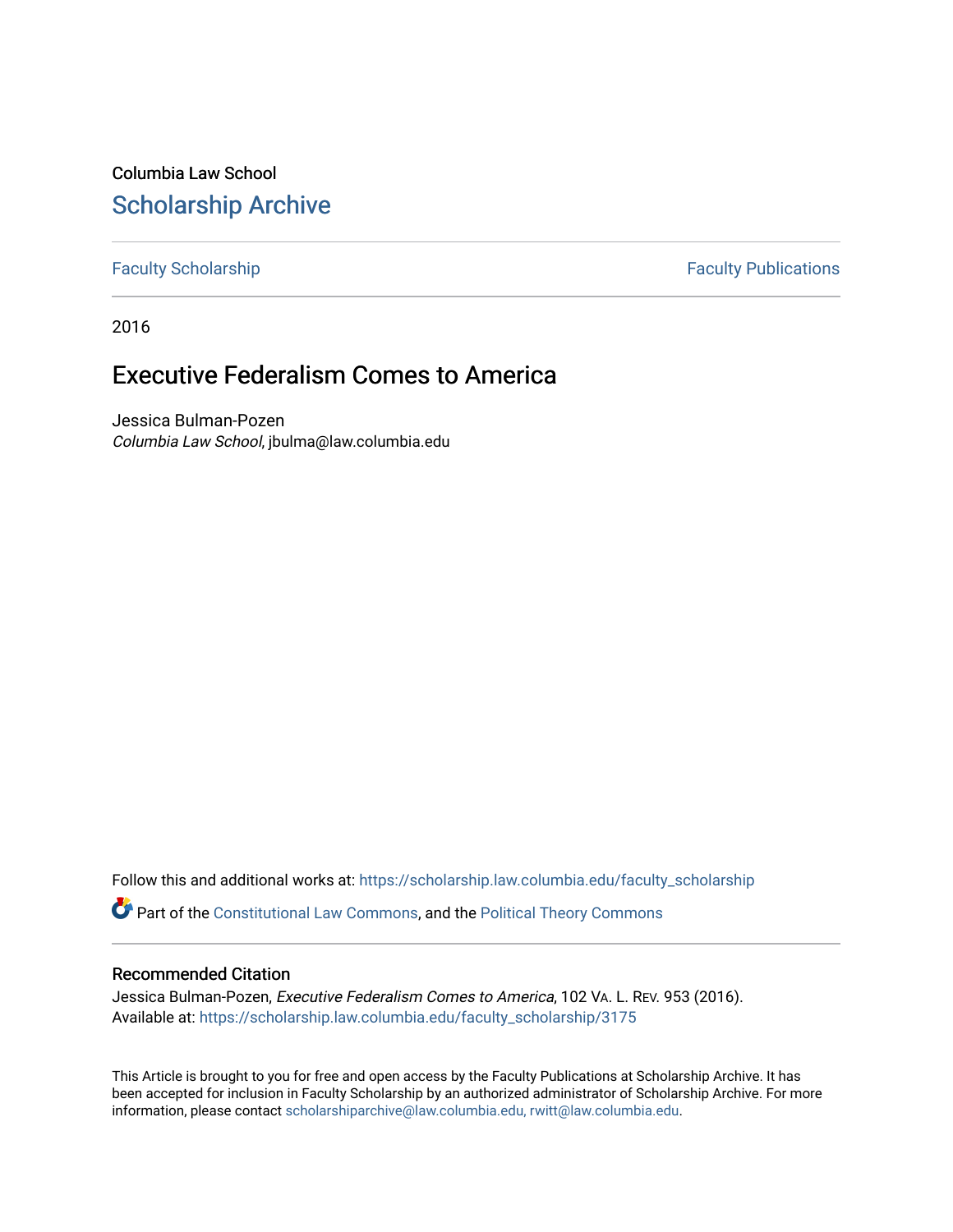# EXECUTIVE FEDERALISM COMES TO AMERICA

*Jessica Bulman-Pozen*\*

|    |                  | POLARIZATION AND THE ADMINISTRATIVE STATE  957            |  |
|----|------------------|-----------------------------------------------------------|--|
|    | $\mathcal{A}$    |                                                           |  |
|    | $\boldsymbol{B}$ |                                                           |  |
|    |                  |                                                           |  |
| Н. |                  | BEYOND LEGISLATIVE AND ADMINISTRATIVE FEDERALISM 967      |  |
|    |                  |                                                           |  |
|    |                  |                                                           |  |
|    | R.               |                                                           |  |
|    |                  |                                                           |  |
|    |                  | 2.                                                        |  |
|    |                  | $\mathfrak{Z}$                                            |  |
|    |                  | $\overline{4}$                                            |  |
|    |                  |                                                           |  |
|    |                  | A. Governance: State-Differentiated National Policy  994  |  |
|    | B.               |                                                           |  |
|    |                  | C. Representation: Plurality and Deliberation Beyond      |  |
|    |                  |                                                           |  |
|    |                  |                                                           |  |
|    |                  |                                                           |  |
|    | B.               |                                                           |  |
|    |                  | C. Interstate Compacts and the Separation of Powers  1025 |  |
|    |                  |                                                           |  |

#### **INTRODUCTION**

OCTRINE and scholarship tend to assume that Congress establish-DOCTRINE and scholarship tend to assume that Congress establishes national policy and mediates state-federal relations. Although

<sup>\*</sup> Associate Professor, Columbia Law School. I am grateful to Josh Chafetz, Jim Gardner, Heather Gerken, Michael Greve, Jeremy Kessler, Daryl Levinson, Ryan Liss, Gillian Metzger, Henry Monaghan, David Pozen, Chuck Sabel, Miriam Seifter, Bill Simon, Peter Strauss, and Jim Tierney; participants in workshops at Columbia, Cornell, Duke, NYU, the University of California, Berkeley, and the University of Chicago; and the editors of the *Virginia Law Review* for their generous engagement with this project. Thanks to Jeffrey Coyle, Alexander Ely, Kevin Hu, Hilary Oran, Morgan Saunders, and Sarah Sloan for excellent research assistance and to the William S. Friedman Faculty Research Fund for support.

<sup>953</sup>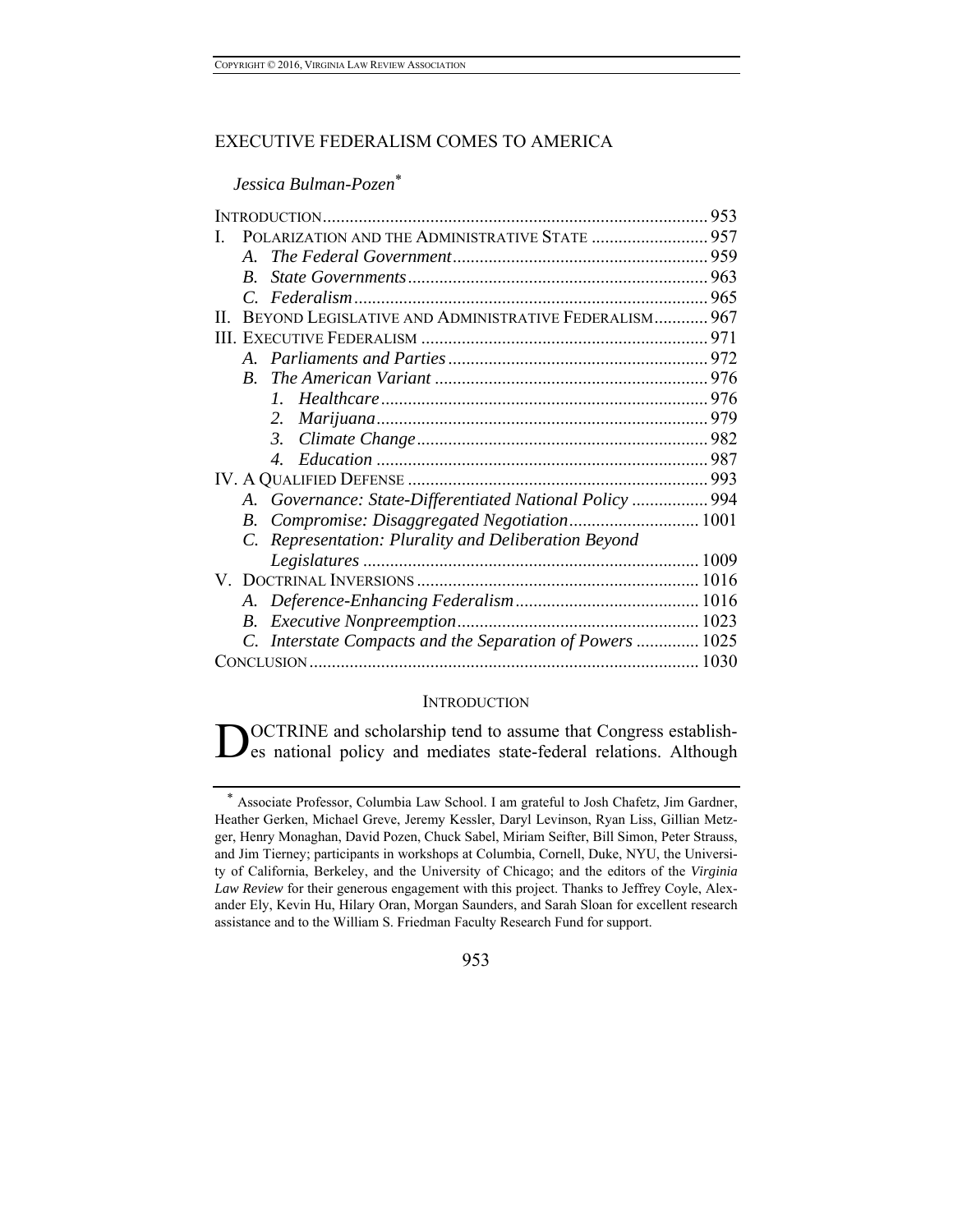commentators have long recognized the profound significance of the administrative state, they continue to describe agencies as elaborating legislative choices and to cast Congress as the principal broker of state interests in Washington. Some give the legislature an even more prominent role, insisting that contemporary federalism itself comes by the "grace of Congress."

These days, however, very little comes by the grace of Congress. As partisan polarization impedes new legislation, existing statutes grow attenuated from domestic policy concerns. Executive action is critical. Yet this executive action is not the autarchic presidential improvisation popular accounts suggest, nor is it the state-preemptive agency action scholars of administrative federalism study. Instead, today's executive action entails collaboration among state and federal officials, reliance on state as well as federal initiative, and the contestation that follows from multiple sites of power. Multifaceted executive interactions, not congressional decisions, shape both national policy and our federalism.

This Article proposes a different way of thinking about contemporary American governance, looking to an established foreign practice. Executive federalism—"processes of intergovernmental negotiation that are dominated by the executives of the different governments within the federal system"<sup>2</sup>- is pervasive in parliamentary federations, such as Canada, Australia, and the European Union. Given the American separation of powers arrangement, executive federalism has been thought absent, even "impossible," in the United States.<sup>3</sup> But the partisan dynamics that have gridlocked Congress and empowered both federal and state executives have generated a distinctive American variant.

Viewing American law and politics through the lens of executive federalism brings four key features into focus. First, executives have become dominant actors at both the state and federal levels. They formulate policy and manage intergovernmental relations. Although executive negotiations have shaped American federalism at least since the New

<sup>&</sup>lt;sup>1</sup> Abbe R. Gluck, Our [National] Federalism, 123 Yale L.J. 1996, 1999 (2014); see id. at 1998 ("[F]ederalism now comes from federal statutes. . . . Federalism today is something that mostly comes—and goes—at Congress's pleasure. It is a question, and feature, of feder-

al statutory design." (emphasis omitted)). <sup>2</sup> Ronald L. Watts, Executive Federalism: A Comparative Analysis 3 (1989). <sup>3</sup> Martha A. Field, The Differing Federalisms of Canada and the United States, 55 L. & Contemp. Probs. 107, 118 n.33 (1992); see, e.g., Watts, supra note 2, at 7; Herman Bakvis & Douglas Brown, Policy Coordination in Federal Systems: Comparing Intergovernmental Processes and Outcomes in Canada and the United States, 40 Publius 484, 488 (2010).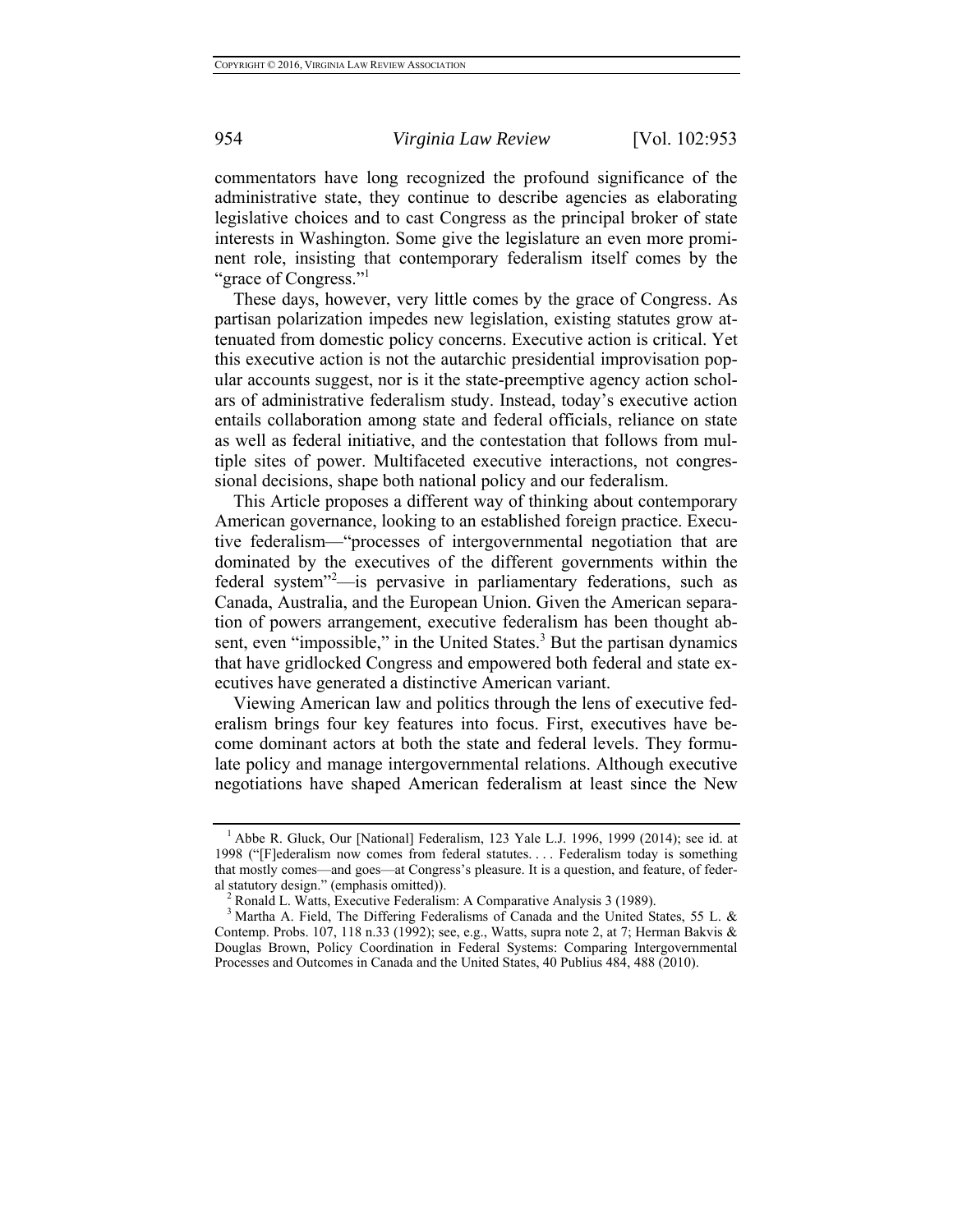Deal, Congress once superintended them. Today, from healthcare to marijuana to climate change, federal and state executives negotiate without Congress. Second, there is a substantial degree of mutuality among these executives, much more than is suggested by the federal government's legal supremacy. Federal and state actors turn to state law as well as federal law to further their agendas; sometimes this amplifies conflict, but it also enables officials to find paths to compromise. Third, national policy frequently comes to look different across the states as a result of executive negotiations. Some states more strongly press a position shared by the federal executive, while others offer competing views. Finally, horizontal relationships among the states are critical in setting national policy, as the federal executive builds on interstate agreements and reshapes them in turn.

In addition to describing executive federalism in the United States, this Article offers a qualified defense. The practice enhances the federal executive's capacity to act amid congressional dysfunction, but so too does it entail the multiplicity and pushback endemic to state-federal relations. Perhaps most notably, it facilitates a form of governance suited to polarization: state-differentiated national policy. Today, for example, marijuana is effectively legal as a matter of federal law in some states but not others; the states are adopting different approaches to climate change regulation in coordination with a federal agency; and they are expanding Medicaid in a variety of ways unforeseen by Congress. Executive federalism is yielding in the United States something loosely akin to Canada's checkerboard federalism or Europe's differentiated integration.<sup>4</sup>

Executive federalism also offers a needed forum for bipartisan compromise. Rather than require a grand deal that satisfies an aggregate national body, executive federalism unfolds through many negotiations among disaggregated political actors. These discrete conversations facilitate intraparty difference at the same time as the process of implementation further complicates, and may attenuate, partisan commitments. Moreover, the most criticized aspect of executive federalism abroad—its

<sup>&</sup>lt;sup>4</sup> See generally Alkuin Kölliker, Flexibility and European Unification: The Logic of Differentiated Integration (2006) (describing differentiated integration in the European Union); Alexander Stubb, Negotiating Flexibility in the European Union (2002) (same); Herman Bakvis, Checkerboard Federalism? Labour Market Development Policy in Canada, *in* Canadian Federalism: Performance, Effectiveness, and Legitimacy 197, 197 (Herman Bakvis & Grace Skogstad eds., 2002) (discussing checkerboard federalism in Canada).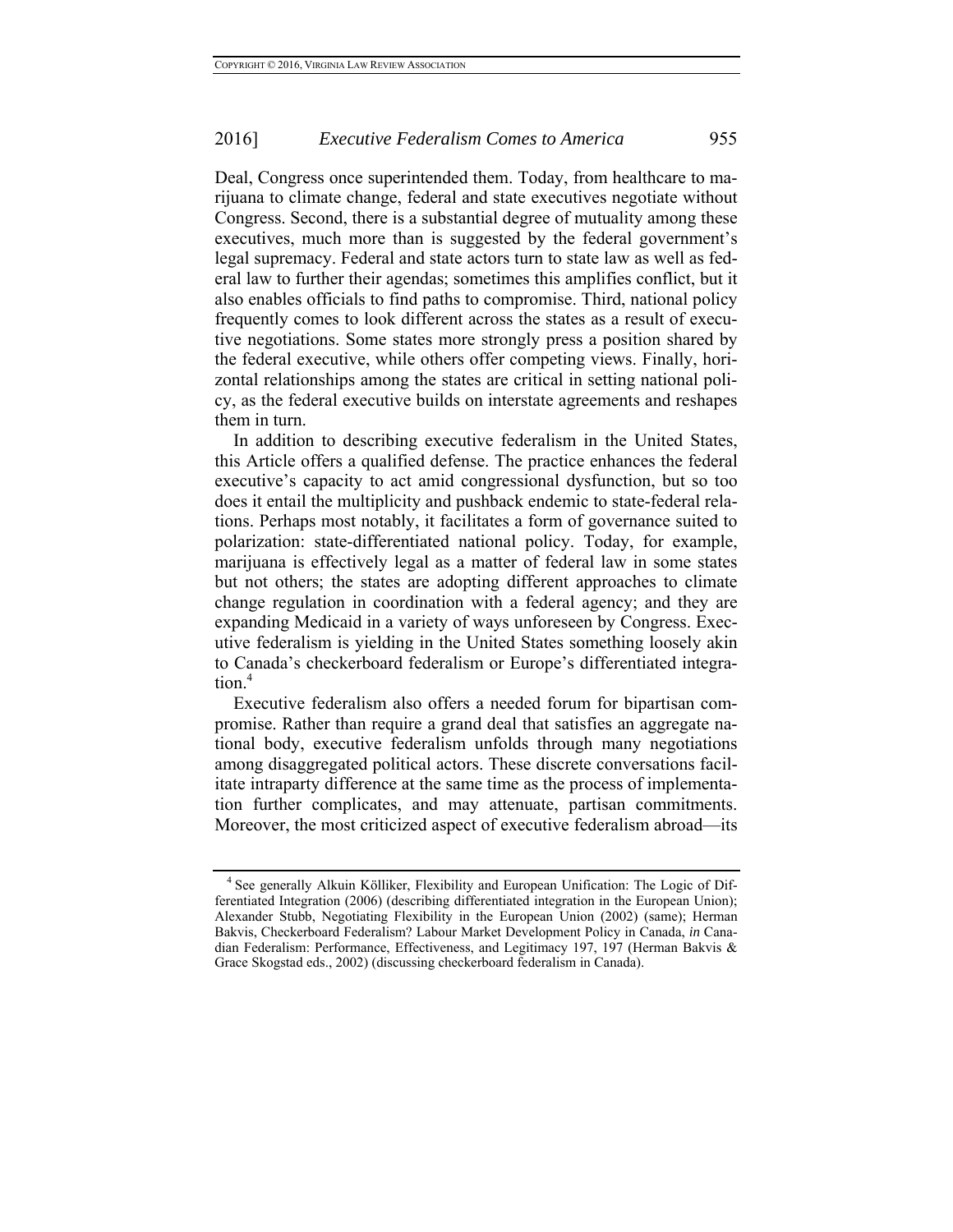relative lack of transparency—may be an asset. In recent years, scholars of American politics have assailed transparency as an impediment to negotiation, but they have not yet looked beyond Congress to consider less visible venues for national policymaking.<sup>5</sup>

Any approach to national policymaking that leaves Congress on the sidelines has a clear strike against it as a matter of democratic representation, and the deficiencies of executive federalism in this respect are apparent. Yet, as recent work in political theory shows, representation is a more complicated process than the law's standard delegate models suggest.<sup>6</sup> Because executive federalism generates different variants of national policy, it may stimulate deliberation grounded in concrete acts rather than abstract speech. Interactions between states and the federal government also raise the possibility that national representation may be advanced outside of Washington and that constituencies may transcend territorial designations.

If executive federalism is a potentially valuable practice, so too is it vulnerable. Challenges raising a host of doctrinal objections are already flooding the courts, and more can be expected. Courts reviewing these claims should revisit certain assumptions. In considering the intersection of federalism and *Chevron*, 7 for instance, judges and scholars have asked only whether federalism concerns should diminish judicial deference.<sup>8</sup> But federalism might instead be deference enhancing insofar as federal agencies are incorporating and enabling state policymaking. This argument aligns with recent advocacy for greater deference to agencies in

<sup>5</sup> See, e.g., Sarah A. Binder & Frances E. Lee, Making Deals in Congress, *in* Solutions to Political Polarization in America 240, 252–53 (Nathaniel Persily ed., 2015) [hereinafter Political Polarization]; Richard H. Pildes, Romanticizing Democracy, Political Fragmentation, and the Decline of American Government, 124 Yale L.J. 804, 847–49 (2014); Mark E. Warren & Jane Mansbridge, Deliberative Negotiation, *in* Am. Political Sci. Ass'n, Negotiating

Agreement in Politics 86, 106–12 (Jane Mansbridge & Cathie Jo Martin eds., 2013).<br><sup>6</sup> See, e.g., Nadia Urbinati, Representative Democracy: Principles and Geneaology (2006); Iris Marion Young, Inclusion and Democracy (2000); Jane Mansbridge, Rethinking Repre-

sentation, 97 Am. Pol. Sci. Rev. 515 (2003). <sup>7</sup><br><sup>7</sup> Chevron U.S.A. v. Nat. Res. Def. Council, 467 U.S. 837 (1984). <sup>8</sup> See, e.g., City of Arlington v. FCC, 133 S. Ct. 1863, 1873 (2013); Gonzales v. Oregon, 546 U.S. 243, 275 (2006); Solid Waste Agency of N. Cook Cty. v. U.S. Army Corps of Eng'rs, 531 U.S. 159, 174 (2001); Jacob E. Gersen, Overlapping and Underlapping Jurisdiction in Administrative Law, 2006 Sup. Ct. Rev. 201, 229–35; Nina A. Mendelson, *Chevron* and Preemption, 102 Mich. L. Rev. 737, 741–43 (2004); Gillian E. Metzger, Administrative Law as the New Federalism, 57 Duke L.J. 2023, 2027 (2008); Ernest A. Young, Executive Preemption, 102 Nw. U. L. Rev. 869, 870–71 (2008).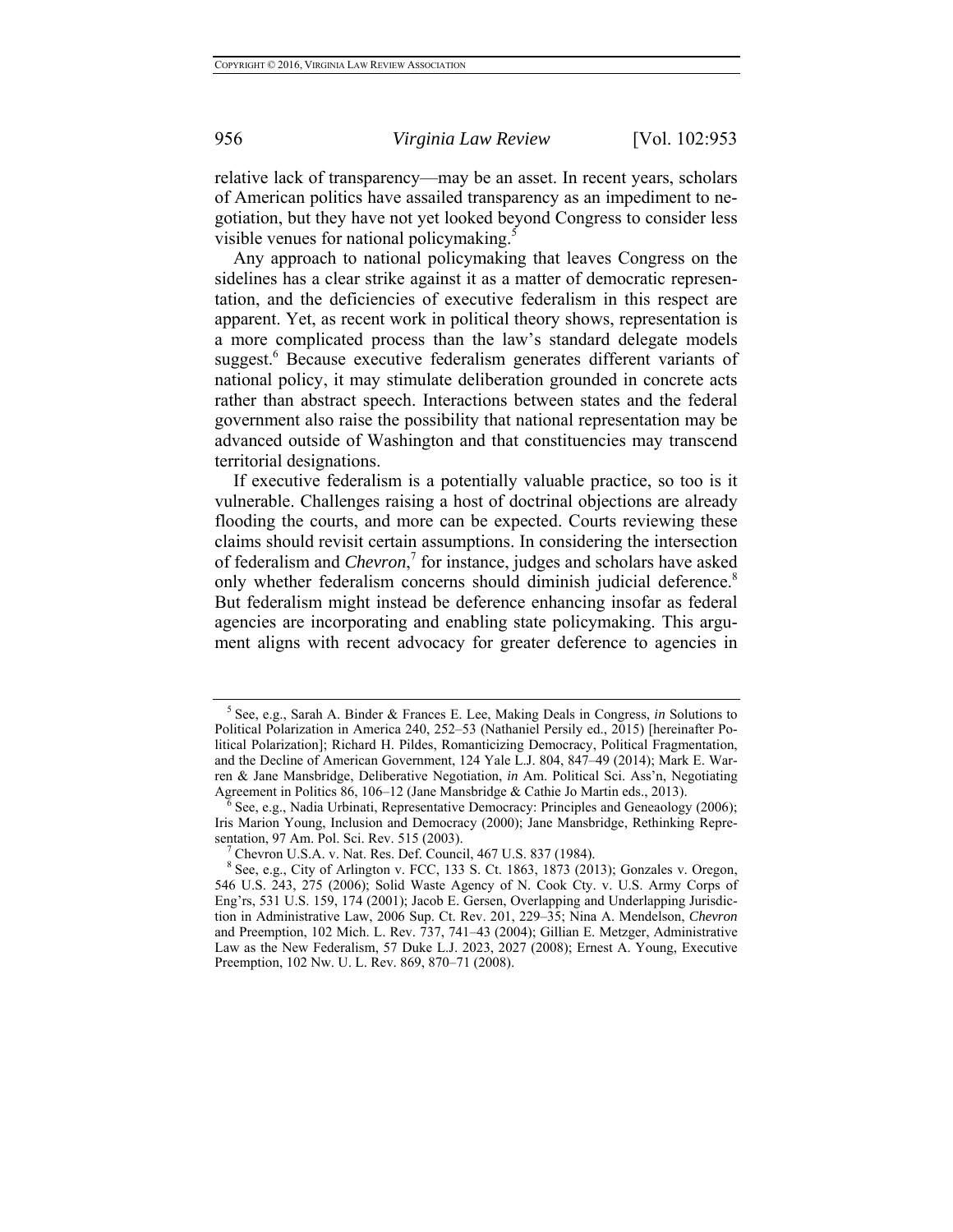times of political polarization,<sup>9</sup> but it conditions such leeway on state involvement rather than unilateral federal action. Courts might particularly respect agency views that state law is *not* preempted.

Executive federalism also raises questions about Compact Clause doctrine given new forms of interstate collaboration. Even as the Supreme Court has generously permitted states to enter into agreements without federal approval, it has framed the relevant issue as protecting "federal supremacy."<sup>10</sup> Partisan dynamics put pressure on this unified conception of the federal government. As recent developments suggest, the important doctrinal fights going forward are unlikely to be waged in terms of state versus federal power; they will instead concern the relative authority of Congress and the President, acting in conjunction with certain states. Federal executive involvement in interstate agreements should make courts look more, not less, favorably on such agreements.

In charting the emergence of executive federalism in the United States, this Article seeks to identify a distinctive approach to national policymaking and to offer a qualified defense of the phenomenon. After Part I describes some effects of partisan politics on American government, Part II argues that existing models of legislative and administrative federalism do not capture important contemporary dynamics. Part III suggests that a foreign practice long believed impossible in the United States, executive federalism, gives us greater purchase, and it illustrates the claim with discussions of healthcare, marijuana, climate change, and education policy. Moving from the descriptive to the normative, Part IV evaluates the American variant of executive federalism in terms of governance, compromise, and representation. Part V concludes with a few doctrinal suggestions.

#### I. POLARIZATION AND THE ADMINISTRATIVE STATE

Three trends have converged to shape American government today: the rise of the administrative state, the demise of dual federalism, and the resurgence of intense partisan polarization. The first two developments occurred hand-in-hand as the New Deal, in particular, expanded federal regulation into areas traditionally governed by the states. Even as a growing administrative apparatus enhanced federal executive power,

<sup>&</sup>lt;sup>9</sup> See, e.g., Jody Freeman & David B. Spence, Old Statutes, New Problems, 163 U. Pa. L. Rev. 1, 70–81 (2014); Cass R. Sunstein, Partyism, 2015 U. Chi. Legal F. 1, 16. 10 E.g., U.S. Steel Corp. v. Multistate Tax Comm'n, 434 U.S. 452, 460 (1978).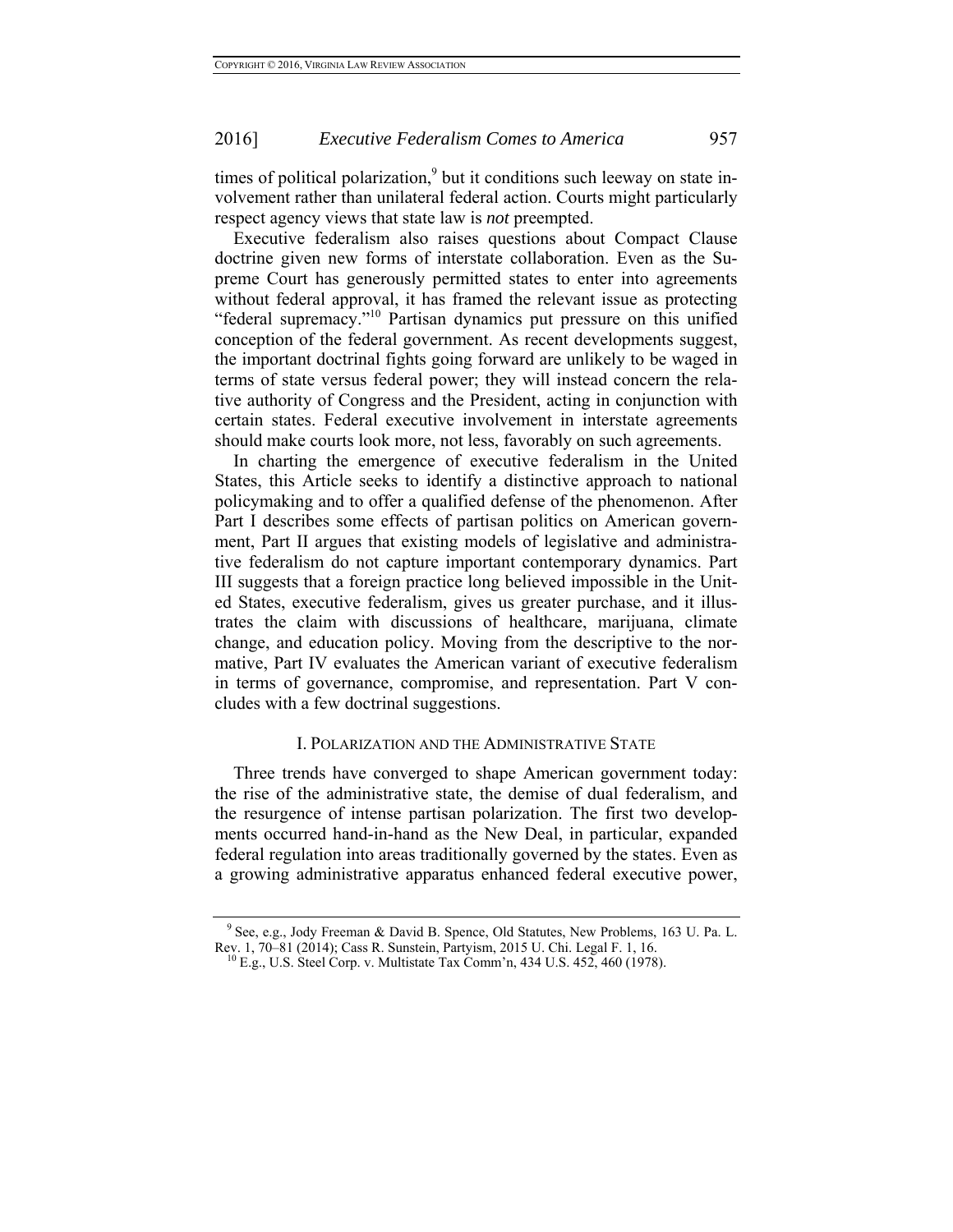overlapping state-federal jurisdiction required collaboration and negotiation among state and federal actors. The executive branch thus became at once more powerful and obliged to work with the states.<sup>11</sup>

For most of the twentieth century, however, both national policymaking and the federal arrangement were superintended by Congress. Congress's vitality as the administrative state expanded was bound up in mid-twentieth-century partisan politics: The Democratic and Republican parties were internally diverse, loose confederations that facilitated lawmaking and oversight attentive to state as well as federal interests.<sup>12</sup> Today's Democratic and Republican parties are instead sharply polarized.<sup>13</sup> The range of issues on which the parties compete has expanded at the same time as partisan intensity has grown, the parties have become vehicles for rival interest group agendas, and partisanship and ideology have become closely aligned.<sup>14</sup> As national political currents have overwhelmed regional partisan difference, partisanship has come to trump institutional affiliations with respect to both the separation of powers and federalism.<sup>15</sup>

This Part describes how partisan polarization amplifies certain dynamics inherent in the rise of the administrative state and demise of dual

<sup>&</sup>lt;sup>11</sup> See Jessica Bulman-Pozen, Federalism as a Safeguard of the Separation of Powers, 112 Colum. L. Rev. 459 (2012).<br><sup>12</sup> See Larry D. Kramer, Putting the Politics Back into the Political Safeguards of Federal-

ism, 100 Colum. L. Rev. 215 (2000).<br><sup>13</sup> E.g., John H. Aldrich, Why Parties? A Second Look (2011); Nolan McCarty et al., Po-

larized America: The Dance of Ideology and Unequal Riches (2006); Barbara Sinclair, Party Wars: Polarization and the Politics of National Party Making 5 (2006); Jeffrey M. Stonecash

et al., Diverging Parties: Social Change, Realignment, and Party Polarization (2003). 14 See Alan I. Abramowitz, The Disappearing Center 7 (2010); Michael J. Barber & Nolan McCarty, Causes and Consequences of Polarization, *in* Political Polarization, supra note 5, at 15, 15; Kathleen Bawn et al., A Theory of Political Parties: Groups, Policy Demands and Nominations in American Politics, 10 Persp. on Pol. 571, 571 (2012); Geoffrey C. Layman et al., Party Polarization in American Politics: Characteristics, Causes, and Consequences, 9 Ann. Rev. Pol. Sci. 83, 84 (2006).

Polarization has been asymmetric—Republicans have moved further to the right than Democrats have to the left—and there remain intraparty divisions, such as between Tea Party and more "establishment" Republicans, but each party has become more ideologically cohesive. See Thomas E. Mann & Norman J. Ornstein, It's Even Worse Than It Looks: How the American Constitutional System Colluded with the New Politics of Extremism 3–103 (2012); Jacob S. Hacker & Paul Pierson, Confronting Asymmetric Polarization, *in* Political Polarization, supra note 5, at 59, 59.<br><sup>15</sup> See Jessica Bulman-Pozen, Partisan Federalism, 127 Harv. L. Rev. 1077 (2014); Daryl

J. Levinson & Richard H. Pildes, Separation of Parties, Not Powers, 119 Harv. L. Rev. 2311 (2006).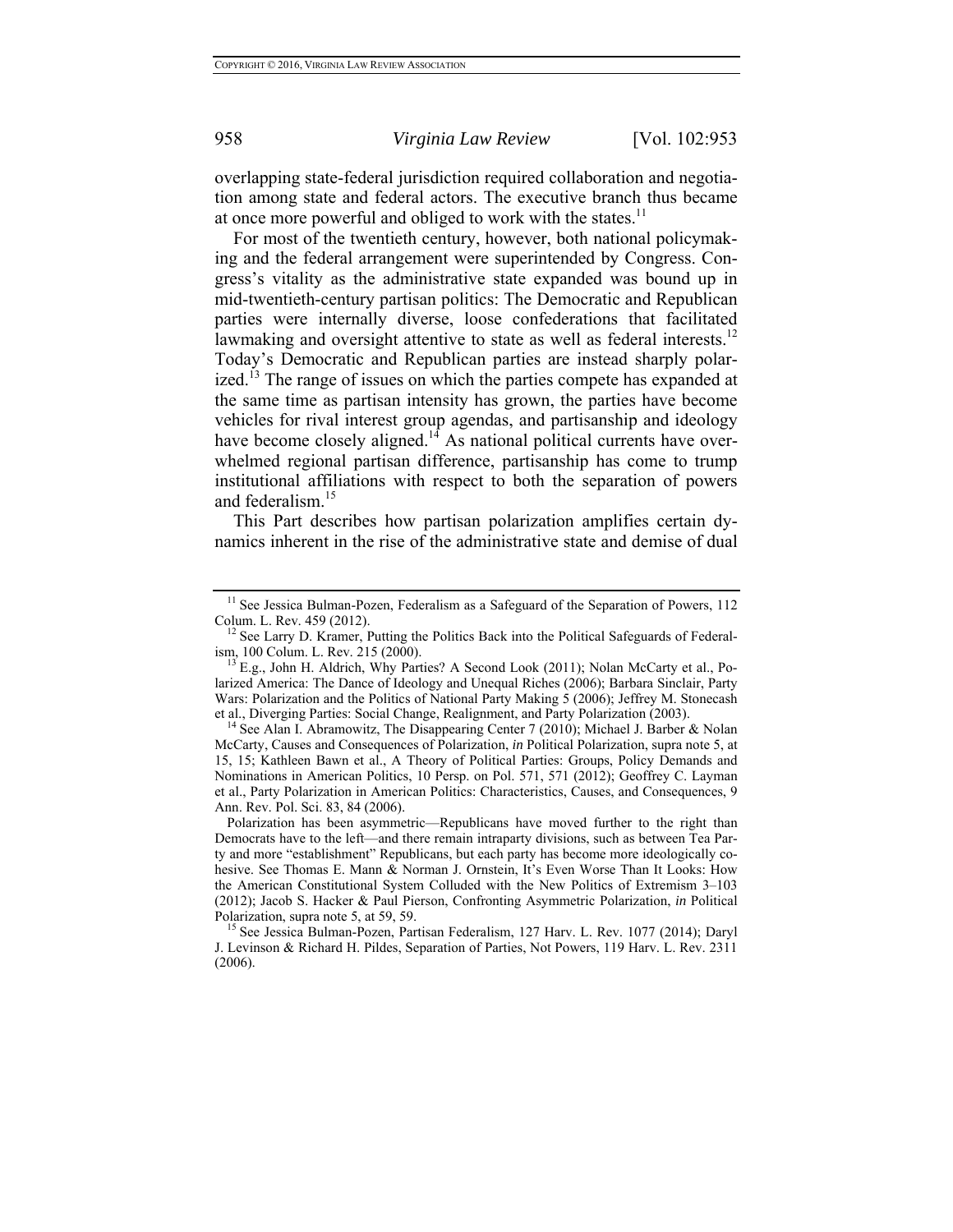federalism. As Republicans and Democrats are unable to work together in Congress, gridlock increases the already considerable pressure on the federal executive to act on its own. At the same time, polarization makes cogovernance with the states more attractive, and more feasible, than truly independent federal executive action. Partisanship generates a variety of alliances among state and federal executive branch actors, who seize on states' potential as fora for national politics. In focusing on polarization, I therefore do not intend to suggest that executive federalism follows only from polarization, nor do I mean to argue that the rise of the administrative state, the demise of dual federalism, and the rise of polarization are independent, rather than interdependent, phenomena. Rather, I explore polarization as the most recent in a series of developments, one that offers a critical, if also necessarily incomplete, frame for understanding contemporary American governance.

#### *A. The Federal Government*

The consequences of political polarization have been most obvious and most severe—for Congress. Indeed, a rare point of agreement in today's political culture is that Congress has become dysfunctional. The news is full of gridlock, failed attempts at deal making, and falls off cliffs designed to force action.<sup>16</sup> Americans nationwide give Congress approval ratings in the teens, as commentators bemoan its ability to address critical problems or even to perform basic functions.<sup>17</sup>

Scholars broadly attribute congressional dysfunction to the mapping of polarized parties onto political structures designed without partisanship in mind.<sup>18</sup> Many suggest that our parties are now the ideological,

<sup>16</sup> See, e.g., Josh Hicks, Over the Fiscal Cliff: Day One, Wash. Post (Jan. 1, 2013), http://w ww.washingtonpost.com/blogs/federal-eye/wp/2013/01/01/over-the-fiscal-cliff-day-one

<sup>[</sup>https://perma.cc/M7ZW-8K77]; Jennifer Steinhauer, Mitch McConnell Makes Changes, but Senate Gridlock Remains, N.Y. Times (Mar. 20, 2015), http://www.nytimes.com/2015/03/2 1/us/politics/mitch-mcconnell-makes-changes-but-senate-gridlock-remains.html [https://per ma.cc/SC3N-BV4M].<br><sup>17</sup> See, e.g., Nathaniel Persily, Introduction, *in* Political Polarization, supra note 5, at 3, 7–

<sup>8;</sup> Congress and the Public, Gallup, http://www.gallup.com/poll/1600/congress-public.aspx

 $h^8$  See, e.g., Jack M. Balkin, The Last Days of Disco: Why the American Political System Is Dysfunctional, Closing Keynote Address (Nov. 13, 2013), *in* 94 B.U. L. Rev. 1159, 1165 (2014); Sarah Binder, The Dysfunctional Congress, 18 Ann. Rev. Pol. Sci. 85, 95 (2015);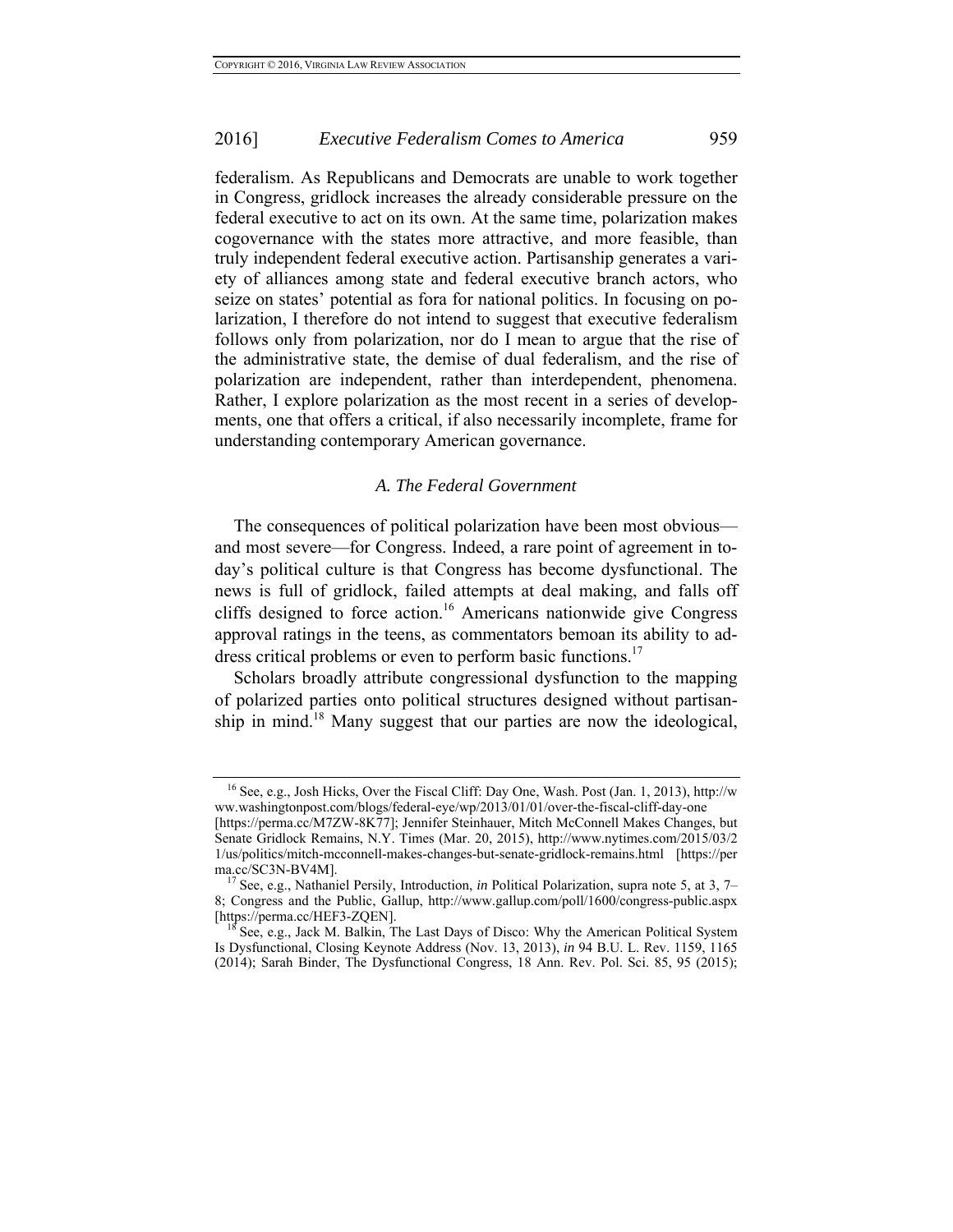unified, oppositional parties of a parliamentary system, a useful if only partially illuminating comparison.<sup>19</sup> Such parties need not hinder governance, but ours is not a parliamentary government. Instead, the constitutional separation of powers creates multiple veto points across institutions, while practices such as the filibuster add further barriers within Congress.20 Although the ways in which such structures complicate the project of governance have long been apparent, $^{21}$  they were surmountable obstacles in an era of loose-knit parties when shifting coalitions formed across party lines. For a time it seemed parties themselves might provide just enough cohesion to overcome divides inherent in our separation of powers system.

Polarization defeats this vision. When two polarized parties operate not in a parliamentary system fostering majority rule but rather in a separation of powers system layered with practices that impede majority rule, the costs to governance are clear.<sup>22</sup> This is particularly true in times of divided government, but given the filibuster and other minorityempowering devices, Congress may struggle to act even during periods

 $20$ <sup>5</sup> See, e.g., Josh Chafetz, The Phenomenology of Gridlock, 88 Notre Dame L. Rev. 2065, 2084 (2013) (describing the filibuster in particular as "democratically dysfunctional"). <sup>21</sup> Indeed, the way in which these structures thwart simple majority rule has often been

David Karol, American Political Parties: Exceptional No More, *in* Political Polarization, supra note 5, at 208, 208.<br><sup>19</sup> E.g., Mann & Ornstein, supra note 14, at 102; Levinson & Pildes, supra note 15, at

<sup>2333.</sup> Although the comparison to parliamentary parties is helpful, it does not fully capture today's problems, which also stem from "rogue" actors within each party. See Richard H. Pildes, Focus on Political Fragmentation, Not Polarization: Re-Empower Party Leadership, *in* Political Polarization, supra note 5, at 146, 151 ("[E]xcessive political fragmentation . . . makes American parties today incapable of functioning as truly parliamentary ones, even as they become more polarized. The primary reason is that the party elite—leaders in the House, the Senate, and the presidency—have lost the capacity they had in some earlier eras for disciplining members of their own party."). Consistent with Professor Pildes's diagnosis, Professor David Schleicher notes that polarized parties are not uniquely problematic for American government: "[N]o constitutional or electoral system functions particularly well when we see the rise of social groups who care little about achieving incremental legislative success or abiding by the norms of political process." David Schleicher, Things Aren't Going that Well Over There Either: Party Polarization and Election Law in Comparative Perspective, 2015 U. Chi. Legal F. 433, 460.

seen as their genius. See generally Levinson & Pildes, supra note 15, at 2316–17 (describing this popular view of the separation of powers).

 $t^{22}$  See generally Austin Ranney, Toward a More Responsible Two-Party System: A Commentary, 45 Am. Pol. Sci. Rev. 488, 495 (1951) ("Unified, disciplined and responsible parties are appropriate *only* to a government which seeks to locate *full* public power in the hands of popular majorities.").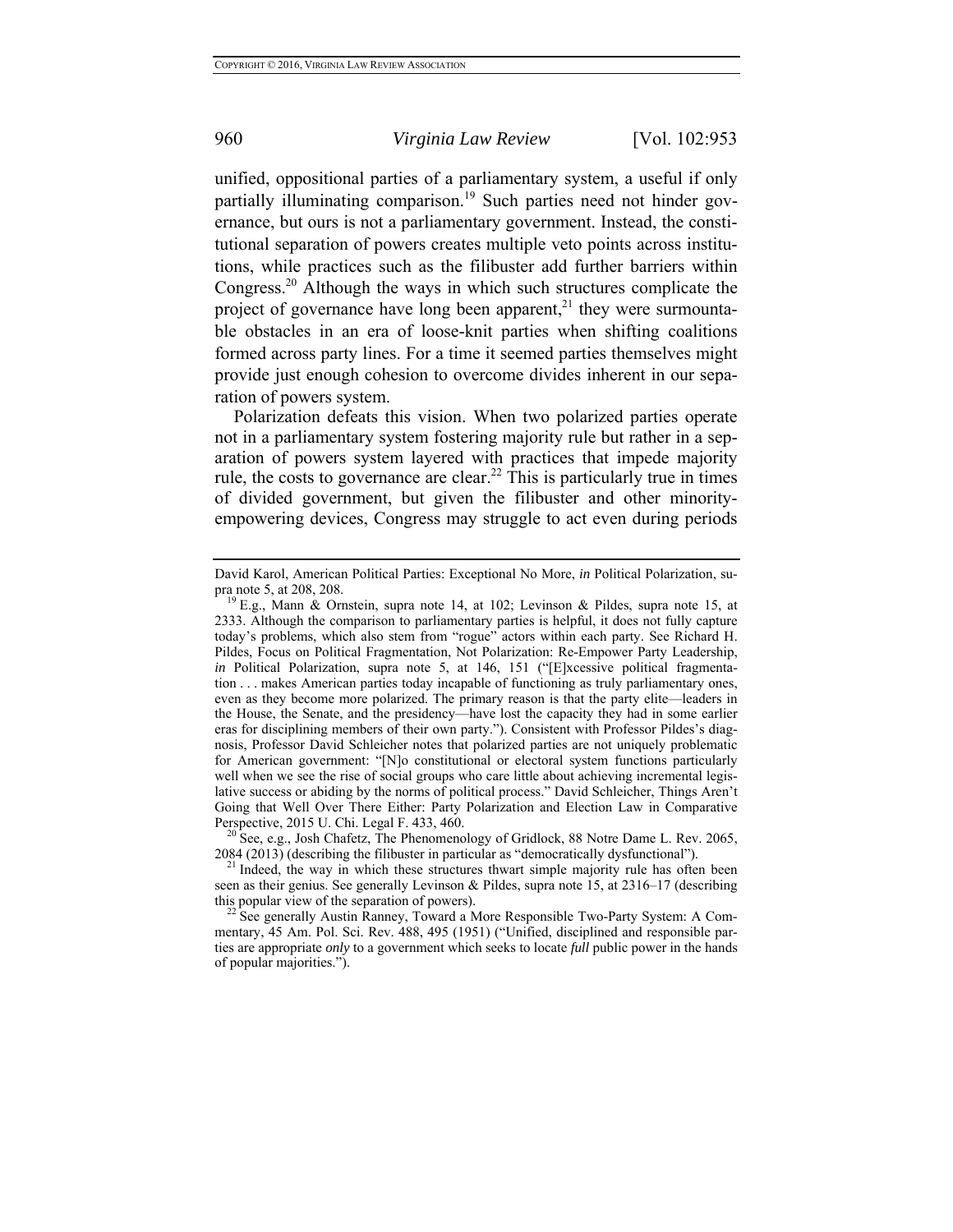of unified government. In recent years, we have seen legislative paralysis on the many issues on which today's Democratic and Republican parties have defined and opposing positions—from the environment to immigration to fiscal policy. Congress does not adopt new laws or update old ones, while drift means that existing laws may fail to keep up with changing conditions.<sup>23</sup> Even in areas where a recent Congress managed to pass substantial legislation, subsequent Congresses have failed to offer statutory fixes as problems become apparent or otherwise to oversee the process of implementation.<sup>24</sup> Partisanship also inhibits congressional action with respect to relatively uncontroversial issues. In our polarized times, partisan conflict has become a sort of "tribalism" or "teamsmanship,"<sup>25</sup> and strategic disagreement and the permanent campaign make each party unwilling to hand the other a victory even where compromise is possible or a position commands broad support.<sup>26</sup>

The same partisan dynamics polarizing Congress and undermining the bicameralism and presentment process increase pressure on the executive branch to act on its own.<sup>27</sup> Although unilateral executive action predates the most recent era of polarization, $28$  it is especially pronounced in times of congressional gridlock.<sup>29</sup> On the big issues of the day, the executive branch has sought to formulate and implement policy in the absence of legislative cooperation. Sometimes, it truly acts without Congress; more often, it relies on existing statutory delegations—the broad grants of authority by Congress to the executive branch that have long

<sup>&</sup>lt;sup>23</sup> See, e.g., Jacob S. Hacker & Paul Pierson, Winner-Take-All Politics: How Washington Made the Rich Richer—And Turned Its Back on the Middle Class 52 (2010); Binder, supra note 18, at 91–93.

<sup>&</sup>lt;sup>24</sup> See, e.g., Michael S. Greve & Ashley C. Parrish, Administrative Law Without Congress, 22 Geo. Mason L. Rev. 501, 502 (2015); Gillian E. Metzger, Agencies, Polarization, and the

<sup>&</sup>lt;sup>25</sup> Mann & Ornstein, supra note 14, at 51; Barber & McCarty, supra note 14, at 20. <sup>26</sup> See John B. Gilmour, Strategic Disagreement: Stalemate in American Politics 9 (1995);

Binder & Lee, supra note 5, at 244; see also Pildes, supra note 5, at 808 (calling the failure to

meet basic challenges the "Decline of American Government").<br><sup>27</sup> See, e.g., Barber & McCarty, supra note 14, at 50; Persily, supra note 17, at 8; David E. Pozen, Self-Help and the Separation of Powers, 124 Yale L.J. 2, 6–8 (2014). 28 See generally Terry M. Moe & William G. Howell, The Presidential Power of Unilateral

Action, 15 J.L. Econ. & Org. 132 (1999) (describing the President's power to act unilaterally

 $29$  See, e.g., Metzger, supra note 24, at 1758 (noting that, in times of gridlock, executive branch actors feel compelled to develop policy even when they believe new legislation would be preferable to administrative decision making).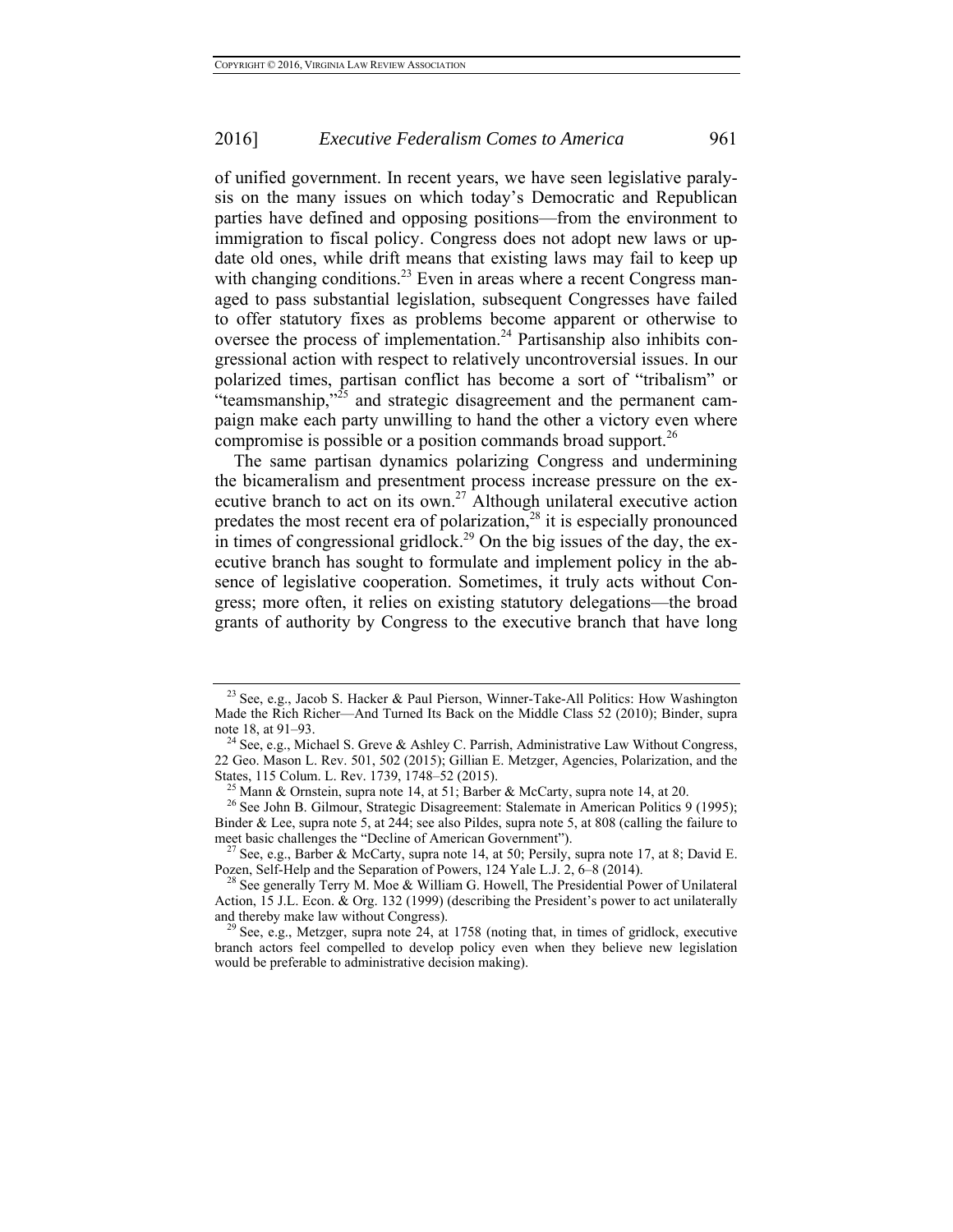yielded descriptions of a federal government dominated by executive power.<sup>30</sup>

Because Congress generally delegates authority to federal agencies, rather than to the President as such, an important aspect of unilateral executive action is the relationship between the President and the federal agencies. Polarized parties more closely link the President and agencies and offer the White House additional leverage over administration.<sup>31</sup> The point can be overstated—federal agencies enjoy a degree of autonomy and continue to operate under the oversight of Congress—but polarization diminishes congressional supervision while enhancing presidential authority.<sup>32</sup> Although Congress continues to wield power through appropriations, for example, spending legislation is hamstrung by polarization, and "congressional influence through appropriations is often felt more through budgetary inaction than actual appropriations legislation."33 Legislators may also make their influence felt outside the bicameralism and presentment process, but committee oversight frequently devolves into partisan spectacle, while individual members of Congress may intervene only to appeal to state or federal executives.<sup>34</sup>

<sup>30</sup> See, e.g., Eric A. Posner & Adrian Vermeule, The Executive Unbound: After the Madisonian Republic (2010); Abner S. Greene, Checks and Balances in an Era of Presidential Lawmaking, 61 U. Chi. L. Rev. 123 (1994); Thomas W. Merrill, Presidential Administration and the Traditions of Administrative Law, 115 Colum. L. Rev. 1953, 1958, 1968–69 (2015). <sup>31</sup> See, e.g., Neal Devins, Presidential Unilateralism and Political Polarization: Why To-

day's Congress Lacks the Will and the Way to Stop Presidential Initiatives, 45 Willamette L. Rev. 395, 411–13 (2009); Metzger, supra note 24, at 1752–54. See generally Daniel A. Farber & Anne Joseph O'Connell, The Lost World of Administrative Law, 92 Tex. L. Rev. 1137, 1155–60 (2014) (exploring how the White House's prominent role in administrative decision making departs from traditional expectations); Elena Kagan, Presidential Administration, 114 Harv. L. Rev. 2245, 2272–319 (2001) (describing ways in which the President controls administration).<br><sup>32</sup> See, e.g., Freeman & Spence, supra note 9, at 64; Metzger, supra note 24, at 1751–53.

See also Abbe Gluck, Anne Joseph O'Connell & Rosa Po, Unorthodox Lawmaking, Unorthodox Rulemaking, 115 Colum. L. Rev. 1789, 1844–45 (2015) (describing how unorthodox lawmaking and rulemaking entail presidential displacement of congressional power).<br><sup>33</sup> Metzger, supra note 24, at 1750.<br><sup>34</sup> See, e.g., Richard J. Lazarus, Flexing Agency Muscle?, 48 Ga. L. Rev. 327, 330–32

<sup>(2014);</sup> Noah Bierman, California's Darrell Issa Loses Power Along with House Oversight Committee Post, L.A. Times (Mar. 20, 2015), http://www.latimes.com/nation/politics/la-nadarrell-issa-20150321-story.html#page=1 [https://perma.cc/6BKF-3TYY]; Juana Summers, Constituent Services Give Voters Something to Remember, NPR (Oct. 28, 2014), http://www.npr.org/2014/10/28/359615965/constituent-services-give-voters-something-toremember [https://perma.cc/SZ4K-NNMC].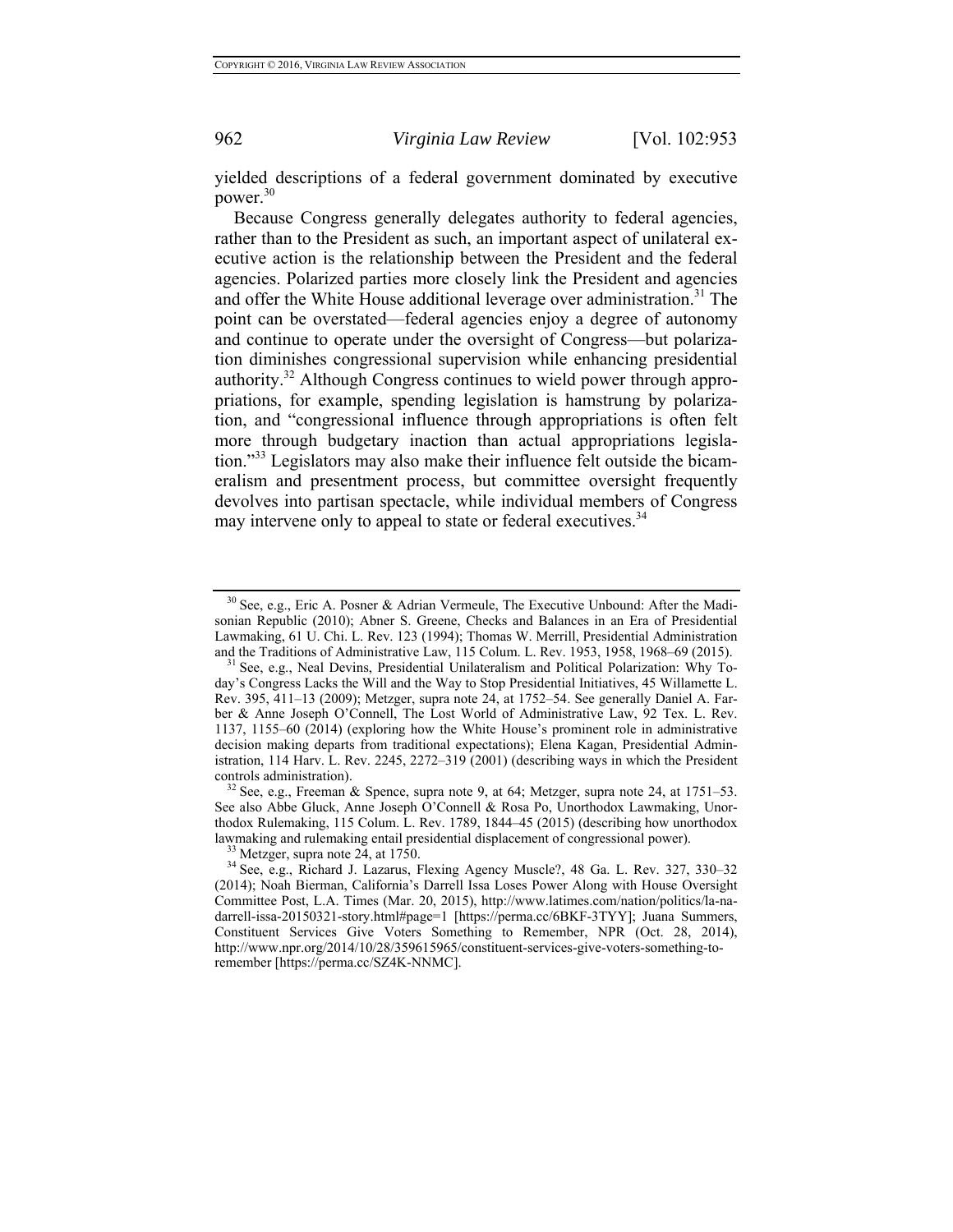Meanwhile, recent decades have seen an increase in both centralization and politicization. The President influences federal administration by bringing particular decisions within the White House's purview and by appointing ideologically aligned administrators to make policy decisions in the first instance.<sup>35</sup> The President's agenda is especially likely to carry the day for salient political issues.<sup>36</sup> References to the "executive" branch" in this Article are thus meant to indicate both the President and the federal agencies and to posit the latter as largely in sync with, if not directly controlled by, the former. $37$ 

#### *B. State Governments*

At the state level, the story is somewhat different. Here too, there has been a gradual expansion of executive power since the mid-twentieth century. Governors have become likely to serve multiple terms, and they frequently enjoy privileges the President does not vis-à-vis the legislature, such as the line-item veto.<sup>38</sup> They are especially empowered in the majority of states with legislative term limits and part-time citizen legislatures.<sup>39</sup> Although most states impose prohibitions on delegation,<sup>40</sup> broad grants of policy-making authority to state agencies have grown

<sup>&</sup>lt;sup>35</sup> See, e.g., David J. Barron, From Takeover to Merger: Reforming Administrative Law in an Age of Agency Politicization, 76 Geo. Wash. L. Rev. 1095, 1096 (2008).<br><sup>36</sup> See, e.g., Kathryn A. Watts, Proposing a Place for Politics in Arbitrary and Capricious

Review, 119 Yale L.J. 2, 23–29 (2009).<br><sup>37</sup> See generally Peter L. Strauss, Overseer, or "The Decider"? The President in Adminis-

trative Law, 75 Geo. Wash. L. Rev. 696, 704–05 (2007) (arguing that the President has oversight rather than decisional authority).<br><sup>38</sup> See The Council of State Gov'ts., The Book of the States 2014, 154–55 tbl.4.4 (2013), h

ttp://www.nga.org/files/live/sites/NGA/files/pdf/BOSTable4.4.pdf [https://perma.cc/3PHL- $6PR6$ ].<br><sup>39</sup> See, e.g., John M. Carey et al., The Effects of Term Limits on State Legislatures: A New

Survey of the 50 States, 31 Legis. Stud. Q. 105, 123–125 (2006) (finding that term limits increase the power of the executive branch over legislative outcomes); Thomas Gais & James Fossett, Federalism and the Executive Branch, *in* The Executive Branch 486, 503 (Joel D. Aberbach & Mark A. Peterson eds., 2005) (noting the increase in gubernatorial power since the 1960s); Graeme T. Boushey & Robert J. McGrath, Experts, Amateurs, and Bureaucratic Influence in the American States, J. Pub. Admin. Res. & Theory (forthcoming) (manuscript at 4), http://dornsife.usc.edu/assets/sites/741/docs/Panel4a\_paper5\_BousheyMcGrath2015\_f orweb.pdf [https://perma.cc/ECV5-XAKN] (finding that "the eroding professionalism of state legislatures—coupled with the growing expertise of state executive offices" has increased state executive power at the expense of state legislative power). 40 See, e.g., Jim Rossi, Dual Constitutions and Constitutional Duels: Separation of Powers

and State Implementation of Federally Inspired Regulatory Programs and Standards, 46 Wm. & Mary L. Rev. 1343, 1359–62 (2005).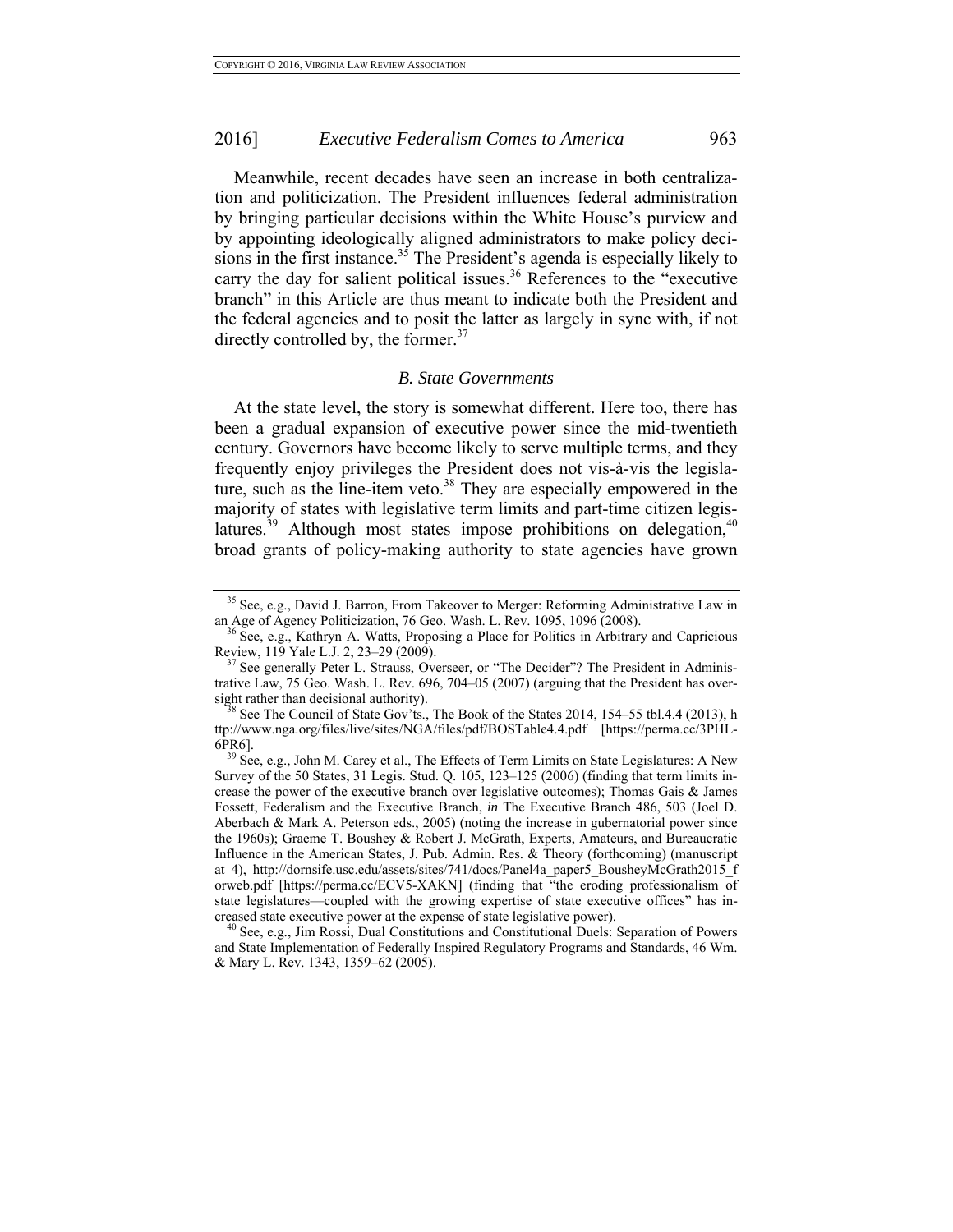common as state legislative expertise has eroded.<sup>41</sup> In part, these delegations empower a plural executive<sup>42</sup> or the executive-as-unelectedbureaucracy, but many states have placed administrative agencies under gubernatorial supervision and increased the number of gubernatorial appointees.43 Horizontal relations among states have also enhanced executive power. Interstate agreements entered into by governors and their appointees have enabled state executives to govern without legislatures.44 And organizations like the National Governors Association and its partisan variants have pooled resources and political capital and become powerful forces for lobbying in Washington as well as governing in the states.<sup>45</sup>

Although the relative enhancement of executive power at the expense of legislative power is thus apparent at the state as well as the federal level, the way polarization affects state governments is somewhat different. As in Washington, state governments are becoming more partisan and more polarized.<sup>46</sup> Yet while we rarely see unified party control of both Houses of Congress and the presidency together with the necessary supermajority in the Senate to thwart filibusters, unified party government has become prevalent in the states.<sup>47</sup> If polarization at the federal level tends to impede lawmaking, polarization at the state level often facilitates it.

Amid polarization, the enhancement of executive power as such may therefore be less significant than partisan reliance on both legislative and

<sup>&</sup>lt;sup>41</sup> Boushey & McGrath, supra note 39.<br><sup>42</sup> See Christopher R. Berry & Jacob E. Gersen, The Unbundled Executive, 75 U. Chi. L. Rev. 1385, 1399–1401 (2008). 43 See Thad Beyle, The Governors, *in* Politics in the American States: A Comparative

Analysis 220 (Virginia Gray & Russell L. Hanson eds., 8th ed. 2004).<br><sup>44</sup> See Joseph F. Zimmerman, Interstate Cooperation: Compacts and Administrative Agreements 43–45, 172–76 (2d ed. 2012).

See, e.g., John D. Nugent, Safeguarding Federalism: How States Protect Their Interests in National Policymaking 115–65 (2009); Gais & Fossett, supra note 39, at 503–04; Judith Resnik et al., Ratifying Kyoto at the Local Level: Sovereigntism, Federalism, and Translocal Organizations of Government Actors (TOGAs), 50 Ariz. L. Rev. 709 (2008); Miriam Seifter,

States as Interest Groups in the Administrative Process, 100 Va. L. Rev. 953 (2014). 46 Boris Shor & Nolan McCarty, The Ideological Mapping of American Legislatures, 105 Am. Pol. Sci. Rev. 530, 546 (2011).<br><sup>47</sup> See State and Legislative Partisan Composition, Nat'l Conf. State Legislatures (Feb. 4,

<sup>2016),</sup> http://www.ncsl.org/Portals/1/Documents/Elections/Legis\_Control\_2016\_Feb.pdf [https://perma.cc/JDT6-TT7D]. Most state legislatures lack supermajority-forcing devices like the filibuster, although a substantial number of states have legislative supermajorities in any event.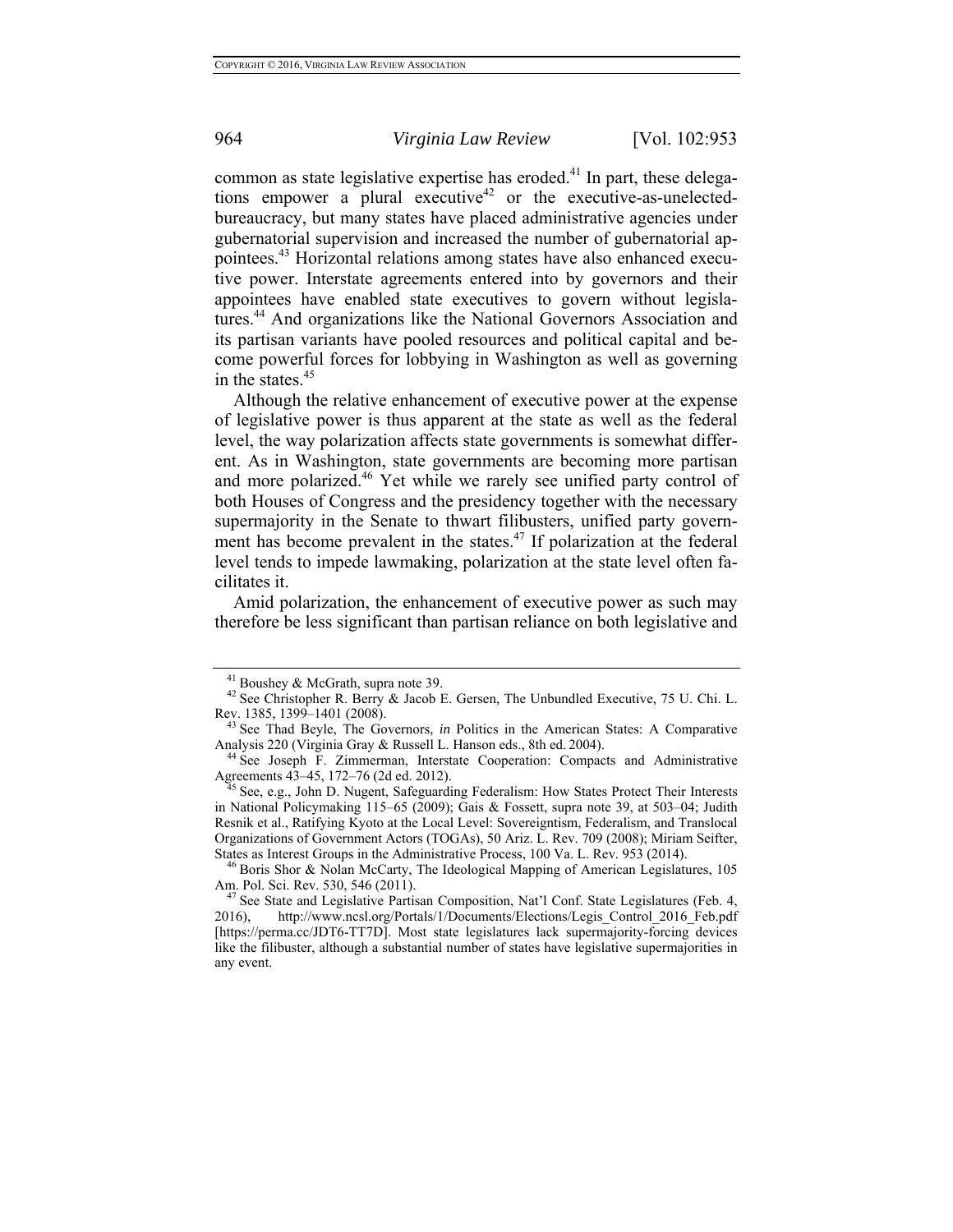executive powers. Because cohesion within the parties has grown handin-hand with distance between the parties, single-party governance has become easier as bipartisan governance has become elusive. For instance, even though the Democratic and Republican parties in California's legislature are more polarized than the parties in Congress, Democrats control both houses of the legislature and the governorship, so polarization yields Democratic policy rather than gridlock. Similarly, even though the Democratic and Republican parties in Texas's legislature are more polarized than the parties in Congress, Republicans control both houses of the legislature and the governorship, so polarization yields Republican policy rather than gridlock. $48$ 

As this suggests, the impact of polarization is often more apparent across states—Red Wisconsin and neighboring Blue Minnesota furnish a much-discussed comparison—than within them.<sup>49</sup> While some states mirror the federal dynamic of Republican-Democratic contests within legislatures or between legislatures and executives, we increasingly see a checkerboard of red-state governments and blue-state governments, with executives as dominant actors further empowered by ideologically aligned legislatures.

#### *C. Federalism*

Polarized parties affect not only the exercise of power within each level of government, but also the relationships among the state and federal governments. In the United States, political parties have long been national—the same parties compete at the federal and state level—and these parties have almost entirely lost distinctive regional variants. While one can still find partisan differences across the states, terms like "Southern Democrat" and "Rockefeller Republican" no longer denote parties within parties. Over time, and accelerating with the rise of polar-

<sup>&</sup>lt;sup>48</sup> See Boris Shor, State Legislatures and Polarization, Measuring American Legislatures (May 21, 2013), http://americanlegislatures.com/2013/05/21/state-legislatures-and-polarization/ [https://perma.cc/JX95-ARX5].

 $^{49}$  See, e.g., Lawrence R. Jacobs, Op-Ed., Right vs. Left in the Midwest, N.Y. Times (Nov. 23, 2013), http://www.nytimes.com/2013/11/24/opinion/sunday/right-vs-left-in-the-midwes t.html? $r=0$  [https://perma.cc/VB72-8Q5A].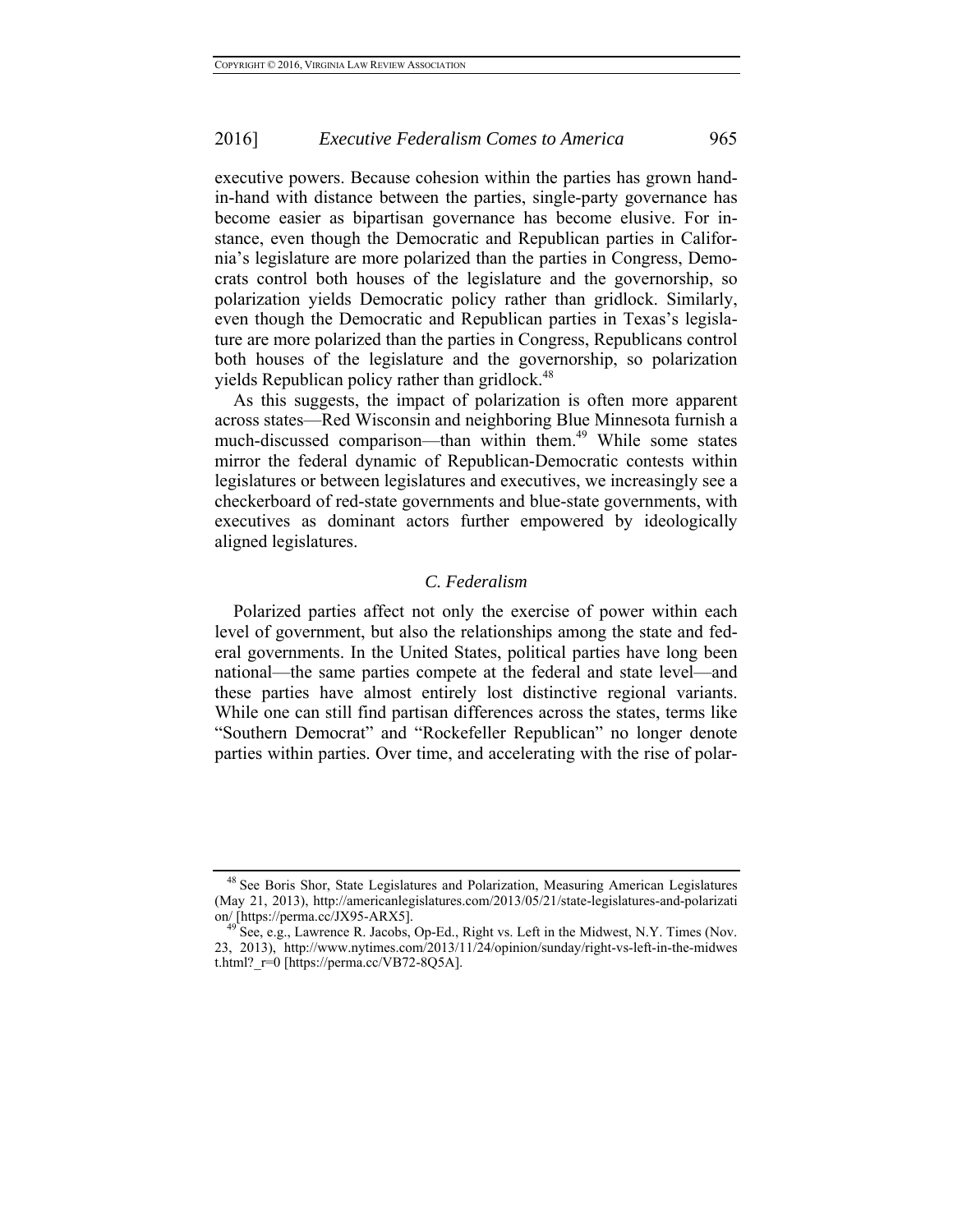ization, this has more closely married state and federal politicians, and state and federal politics.<sup>50</sup>

In the United States today, national partisan conflict and cooperation occur in an integrated way across the states and the federal government. In previous work, I have focused on the contestatory aspects of this "partisan federalism"—the ways in which political actors use both the state and federal governments to stage partisan competition.<sup>51</sup> In one recent display of how partisan alliances trump institutional affiliations and national conflict gets played out in state as well as federal sites, Senate Majority Leader Mitch McConnell sent a letter urging governors to resist the Clean Power Plan promulgated by President Obama's Environmental Protection Agency ("EPA").<sup>52</sup> The most powerful member of Congress thus tried to enlist the states to fight another part of the federal government on partisan grounds. And he addressed his argument to governors in particular, recognizing that the key players in shaping national policy and the state-federal relationship had become the executives at both levels of government.

Importantly, however, partisan federalism creates alliances as well as opposition. The same Clean Power Plan that Senator McConnell opposes also offers an example of state-federal cooperation fueled by shared ideological commitments.<sup>53</sup> The decline of dual federalism underlies this dynamic—the fact that the state and federal governments regulate in the same areas facilitates state-federal cooperation. Indeed, the significance of such partisan connections may be most apparent in traditional cooperative federalism schemes, when states and the federal government are jointly administering a federal program. But these connections also matter in the absence of such programs because state legislation or regulation may be a means of furthering a national agenda frustrated in Washington. Unable to get a minimum wage increase through Congress, for example, President Obama seized on already-underway state efforts and argued to the National Governors Association, among others, that states

<sup>&</sup>lt;sup>50</sup> State and federal actors are often the same people at different points in time; many American Presidents and executive branch officials got their start in state government, with the path from governor to President particularly well trodden.

<sup>&</sup>lt;sup>51</sup> Bulman-Pozen, supra note 15.<br><sup>52</sup> See Letter from Mitch McConnell, Senate Majority Leader, to Nation's Governors (Mar. 19, 2015), http://www.mcconnell.senate.gov/public/i—ndex.cfm?p=newsletters&Conten tRecord\_id=d57eba06-0718-4a22-8f59-1e610793a2a3 [https://perma.cc/47GG-525P].<br><sup>53</sup> See infra Subsection III.B.3.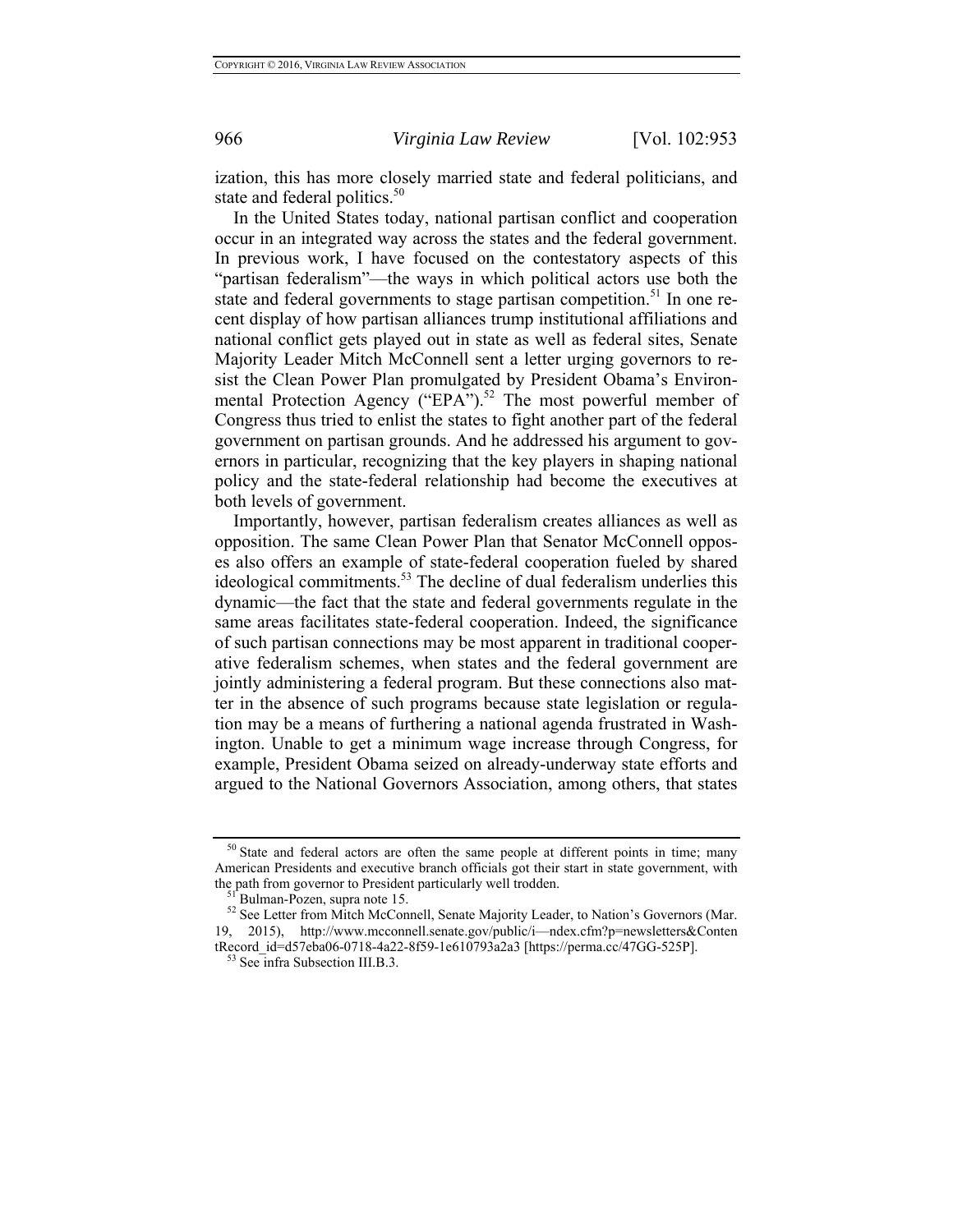could be critical fora for national governance.<sup>54</sup> In 2014 and 2015, several blue states increased the minimum wage, advancing within particular jurisdictions a goal broadly shared among Democratic officials.<sup>55</sup>

As the Clean Power Plan and minimum wage examples suggest, national, polarized parties do not generate only federal-state conflict or cooperation. They generate both at the same time. Party identification leads different groups of state and federal actors to ally with each other and against opposing groups of state and federal actors. Even this statement is much too simple. As Parts III and IV of this Article argue, partisan positions become more complicated as state and federal actors interact in a variety of ways. While the most basic and readily apparent dynamic of partisan federalism is that Democrats and Republicans recognize members of their own party as allies—and members of the other party as opponents—across the state-federal divide, diversity exists among officials of the same party, especially when they are able to negotiate on their own instead of aggregating their interests. National parties help to fuel deep federal-state integration, even as a variety of different and shifting relationships emerge from such integration.

#### II. BEYOND LEGISLATIVE AND ADMINISTRATIVE FEDERALISM

Partisan polarization has diminished the role of Congress and further empowered federal and state executives to shape national policy. Most writing about American government in a time of polarization, however,

<sup>&</sup>lt;sup>54</sup> Remarks by the President to the National Governors Association, Office of the Press Secretary, The White House (Feb. 23, 2015), https://www.whitehouse.gov/the-pressoffice/2015/02/23/remarks-president-national-governors-association-february-23-2015 [https://perma.cc/6EMB-N22F]. That states are sites of national politics has hardly been lost on the policy demanders that shape partisan agendas. For many years now, interest groups like the American Legislative Exchange Council have recognized that national agendas may be advanced in the states. See Alexander Hertel-Fernandez, Who Passes Business's "Model Bills"? Policy Capacity and Corporate Influence in U.S. State Politics, 12 Persp. on Pol. 582, 583 (2014). More recently, lobbyists have decreased their spending on federal lobbying and turned their attention to state politicians. See, e.g., Reid Wilson, Amid Gridlock in D.C., Influence Industry Expands Rapidly in the States, Wash. Post. (May 11, 2015), http://www.washingtonpost.com/blogs/govbeat/wp/2015/05/11/amid-gridlock-in-d-c-

influence-industry-expands-rapidly-in-the-states [https://perma.cc/XY6Q-WC7W]. 55 See Michael A. Memoli, Democratic Governors Join Obama in Push for Higher Minimum Wage, L.A. Times (Feb. 21, 2014), http://articles.latimes.com/2014/feb/21/news/la-pnobama-governors-minimum-wage20140221 [https://perma.cc/VC5N-TTFX]; State Minimum Wages, Nat'l Conf. St. Legislatures (Apr. 4, 2016) http://www.ncsl.org/research/laborand-employment/state-minimum-wage-chart.aspx [https://perma.cc/HQ69-WKR5].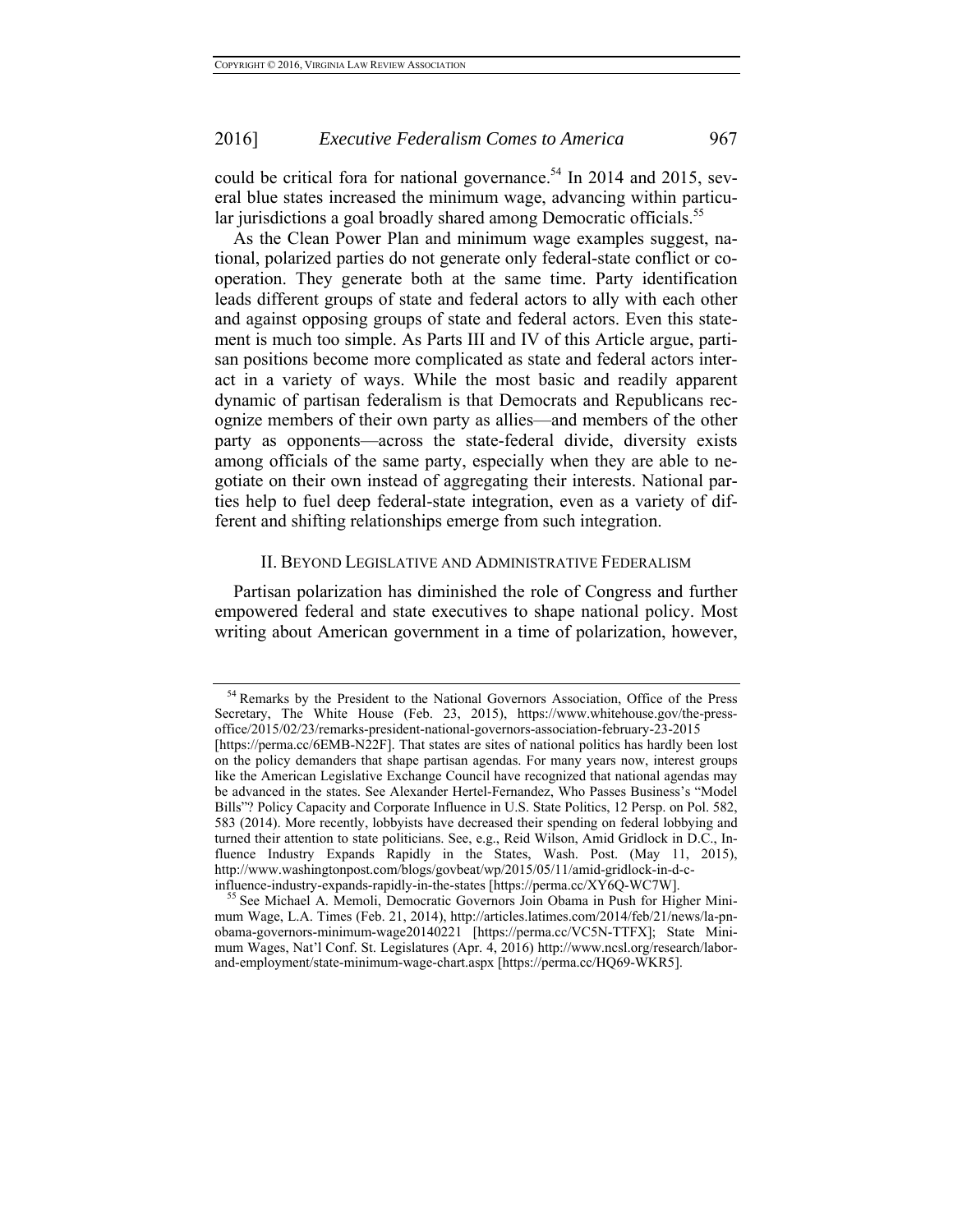ignores the states entirely.<sup>56</sup> Meanwhile, the federalism scholarship has grown increasingly attentive to the place of states in national policymaking, but our two leading models of state-federal relations neglect important political developments. Even as the dominant literature on legislative federalism appreciates the integration of state and federal actors, it continues to focus on Congress. And even as the burgeoning literature on administrative federalism appreciates the significance of the federal executive branch, it continues to focus on state autonomy.

Both the legal and the political science literature tend to cast Congress as the actor that manages American federalism: Congress represents the states in Washington; it decides how state and federal policy will interact and whether federal law will preempt state law; it devises cooperative federalism programs and charges states with implementing federal statutes.<sup>57</sup> As this last point in particular suggests, scholars of legislative federalism have moved well beyond a dualist view of separate spheres of state and federal action. They recognize that Congress may not only displace the states through federal law but also empower the states by conferring resources and new forms of authority on them. In its strongest form, this recognition yields the suggestion that state power is a matter

<sup>&</sup>lt;sup>56</sup> For instance, a recent book exploring a wide range of "Solutions to Political Polarization in America" does not mention federalism other than a single reference to it as a constitutional structure that may impede policymaking. Persily, supra note 17, at 7. Professor Pildes's account of the "Decline of American Government" likewise treats "American Government" as the federal government alone. Pildes, supra note 5; see also infra Sections IV.B–C (addressing some of this scholarship).

A growing literature on presidential action similarly considers only the federal government and thus sees unilateralism where there may be state-generated multiplicity. See, e.g., Dino P. Christenson & Douglas L. Kriner, Political Constraints on Unilateral Executive Action, 65 Case W. Res. L. Rev. 897 (2015); Devins, supra note 31; Pozen, supra note 27.<br><sup>57</sup> See, e.g., Martha Derthick, Keeping the Compound Republic: Essays on American Fed-

eralism 38–39 (2001) (discussing choices Congress can make when working with state governments); Daniel J. Elazar, American Federalism: A View from the States 53 (3d ed. 1984) ("[T]he acts of Congress have tended to give the states a firm share in virtually all federal domestic programs, including several in which the federal government is apparently given the constitutional right to claim exclusive jurisdiction."); Nugent, supra note 45, at 61–63 (focusing on interactions with Congress in reviewing the means state actors may use to influence federal policymaking); Roderick M. Hills, Jr., Federalism in Constitutional Context, 22 Harv. J.L. & Pub. Pol'y 181, 181–85 (1998) (contending that in cooperative federalism programs, state and local governments serve as "agencies of Congress"); Herbert Wechsler, The Political Safeguards of Federalism: The Role of the States in the Composition and Selection of the National Government, 54 Colum. L. Rev. 543, 558–60 (1954) (emphasizing the role of Congress in preserving federalism); Young, supra note 8, at 876 (arguing that the principal safeguards of state autonomy are the representation of the states in Congress and the difficulty of passing federal legislation).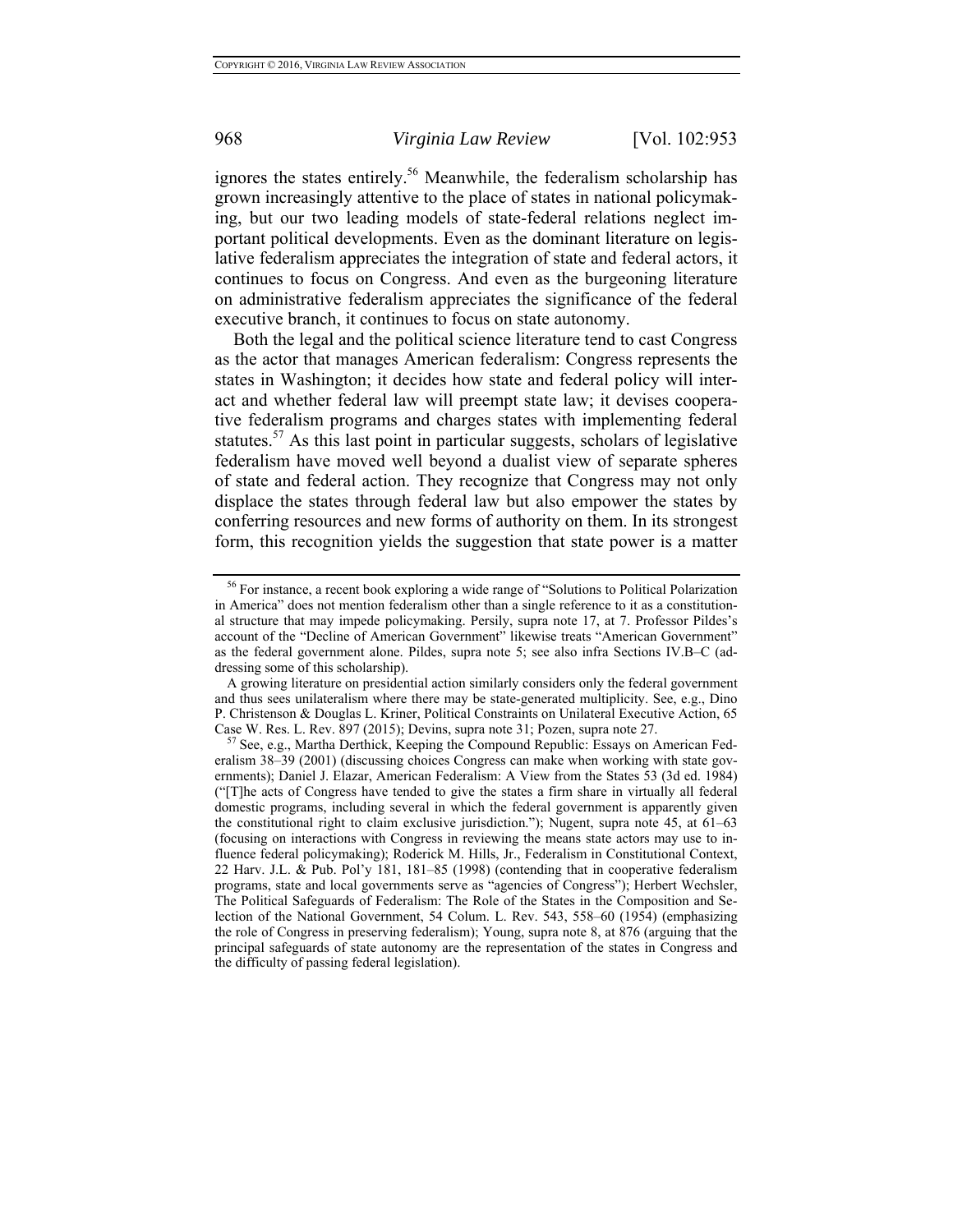of federal statutory design, that American federalism itself comes by the "grace of Congress."<sup>58</sup>

While the legislative federalism literature captures important developments in its appreciation of state-federal integration, it glosses over changes within the federal government. In particular, partisan polarization presents a serious challenge to the assumption that Congress is the federal actor that sets national policy and negotiates with the states. Legislative federalism held sway for much of the twentieth century when Congress brokered regional interests and worked across weak party lines. And it has enjoyed moments of resurgence in fleeting periods of unified (and Senate-supermajority) government, such as the first two years of the Obama Administration when Congress enacted the Patient Protection and Affordable Care Act and the Dodd-Frank Wall Street Reform and Consumer Protection Act, both of which simultaneously altered federal law and conferred new roles on the states.<sup>59</sup> But by and large, today Congress is not negotiating policy deals or state-federal relations. In areas ranging from climate change to immigration, polarization means the federal legislature is on the sidelines while executives make policy decisions.

This is not to argue that federal statutes are irrelevant to today's federalism. There are federal laws on the books in nearly all important domestic policy areas, and many of these laws provide for state implementation.<sup>60</sup> At some level, then, the federal arrangement continues to be authored by Congress even in an era of executive power. Especially as these federal statutes age and federal and state executives must confront novel problems, however, it becomes more difficult to understand the substantive policy choices and the parceling of authority among various

<sup>&</sup>lt;sup>58</sup> See Gluck, supra note 1, at 1999; see also, e.g., Bridget A. Fahey, Consent Procedures and American Federalism, 128 Harv. L. Rev. 1561, 1568–69 (2015) (endorsing Professor Gluck's view that today's federalism comes from federal statutes).<br><sup>59</sup> See Abbe R. Gluck, Intrastatutory Federalism and Statutory Interpretation: State Imple-

mentation of Federal Law in Health Reform and Beyond, 121 Yale L.J. 534 (2011). But cf. infra Subsection III.B.1 (discussing executive negotiations around the Affordable Care Act); Subsection III.B.4 (discussing Congress's recent reauthorization of the Elementary and Secondary Education Act).<br><sup>60</sup> See, e.g., Medicaid Act, 42 U.S.C. § 1396a (2012); Clean Air Act, 42 U.S.C. §§ 7401–

<sup>7642 (2012);</sup> Patient Protection and Affordable Care Act, Pub. L. No. 111-148, 124 Stat. 119 (2010) (codified as amended in scattered sections of 26 and 42 U.S.C.).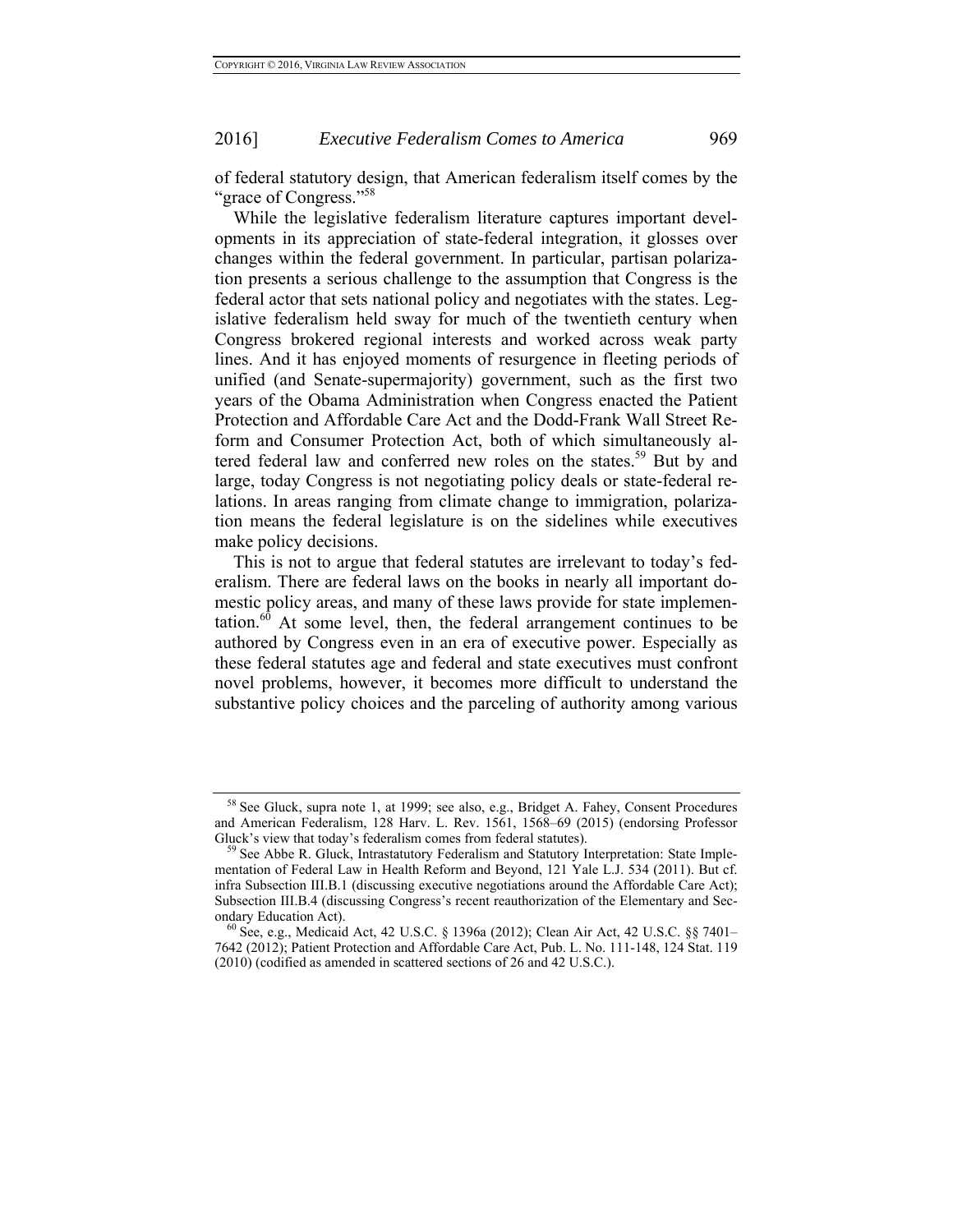actors as congressional decisions.<sup>61</sup> The Clean Air Act, for example, authorizes both the EPA and the states, led by California, to regulate greenhouse gas emissions,  $62$  but Congress provided virtually no instruction on how to do so and critical policymaking is necessarily occurring outside the Capitol.<sup>63</sup> When Congress does manage to adopt substantial new legislation, moreover, it tends to enact what Professor Michael Greve and Ashley Parrish term "hyper-legislation"—lengthy, complex, and even incoherent statutes that spur "executive government."<sup>64</sup>

If Congress is no longer at the helm, it may be tempting to characterize the contemporary landscape in terms of administrative federalism. In a growing body of work, scholars have explored how federal agencies allocate power between Washington and the states and thus shape today's federalism.<sup>65</sup> These scholars appreciate the substantial amount of national policymaking undertaken by the federal executive branch rather than Congress, recognizing a shift within the federal government that the legislative federalism literature largely neglects. Yet they come at federalism questions in a more traditional way, overlooking or discounting substantial state-federal integration.

The administrative federalism literature asks whether federal agencies, and administrative law more generally, may be trusted to safeguard state autonomy. Even as scholars embrace the administrative state, they adhere to more traditional federalism premises, including that the federal

<sup>&</sup>lt;sup>61</sup> See Jessica Bulman-Pozen, From Sovereignty and Process to Administration and Politics: The Afterlife of American Federalism, 123 Yale L.J. 1920, 1938–40 (2014); Freeman & Spence, supra note 9; Greve & Parrish, supra note 24.<br><sup>62</sup> See, e.g., 42 U.S.C. § 7543(b) (2012) (allowing waiver of preemption for California's

vehicle emissions standards); Massachusetts v. EPA, 549 U.S. 497, 532 (2007) (recognizing EPA's statutory authority).<br>
<sup>63</sup> See e.g., Freeman & Spence, supra note 9, at 20–21.<br>
<sup>64</sup> Greve & Parrish, supra note 24, at 502–03.<br>
<sup>65</sup> See generally Brian Galle & Mark Seidenfeld, Administrative Law's Federalism:

Preemption, Delegation, and Agencies at the Edge of Federal Power, 57 Duke L.J. 1933 (2008) (critiquing the assumption that Congress is superior to agencies in allocating power between states and the federal government); Metzger, supra note 8 (arguing that the Supreme Court has been using administrative law to address federalism concerns); Miriam Seifter, Federalism at Step Zero, 83 Fordham L. Rev. 633 (2014) (contending that the *Chevron*  framework adequately protects the states without a special "Federalism Step Zero"); Catherine M. Sharkey, Federalism Accountability: "Agency-Forcing" Measures, 58 Duke L.J. 2125 (2009) (arguing that agencies are uniquely positioned to protect state regulatory interests); see also Stuart Minor Benjamin & Ernest A. Young, Tennis with the Net Down: Administrative Federalism Without Congress, 57 Duke L.J. 2111 (2008) (criticizing administrative federalism and insisting on the centrality of Congress to federalism questions).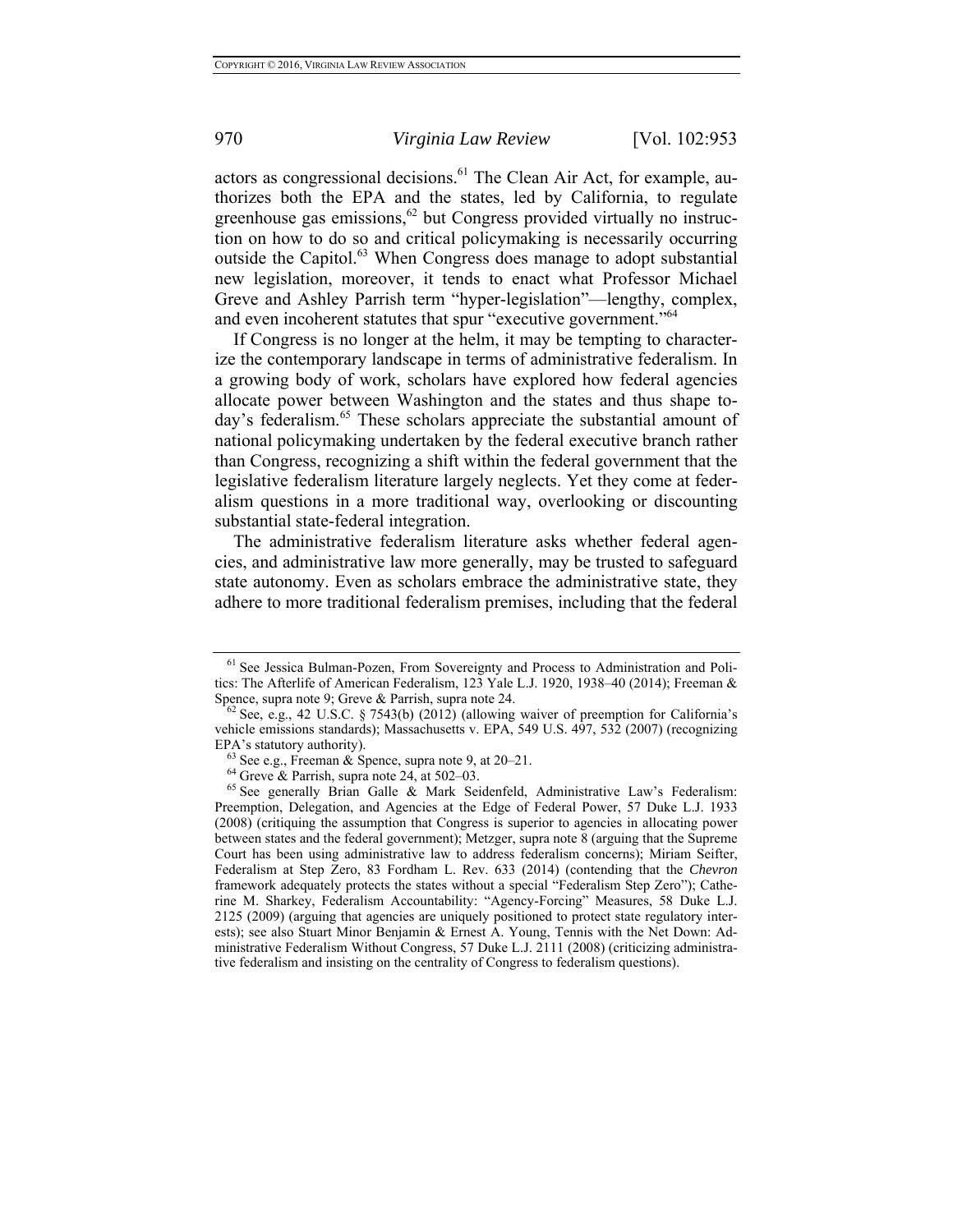and state governments are independent and that federal actors will generally seek to displace state law.<sup>66</sup> As a result, nearly all of the scholarship focuses on a single question: What are the conditions under which federal agencies may preempt state law? While an important issue (to which I return below<sup>67</sup>), administrative preemption is only a slice of state-federal executive interactions. The federal executive branch may, for instance, affirmatively seize on state policies to advance an agenda, incorporating state regulations into federal regulations or deferring to state law in its execution of federal law. State and federal executives may negotiate about how to implement federal law. State executives may work with each other to generate national policy, at least temporarily, without Washington.

In short, the state-federal relationship is more reciprocal, and more political, than the administrative federalism scholarship suggests. In what follows, I seek to build on the important insight that the federal executive branch is a critical player in American federalism while resisting the label "administrative federalism" as denoting too narrow a view of state-federal interaction. More apt is a label largely unused in American discourse<sup>68</sup> but familiar abroad: executive federalism.

#### III. EXECUTIVE FEDERALISM

Executive federalism—policymaking through intergovernmental negotiation by executives at different levels of a federal system—is a prominent feature of parliamentary federations, such as Canada and Australia, as well as the European Union.<sup>69</sup> Because it grows out of executive-empowering parliamentary arrangements at each level of government, executive federalism has long been believed absent, even im-

<sup>66</sup> See, e.g., Galle & Seidenfeld, supra note 65; Metzger, supra note 8; Sharkey, supra note 65. I elaborate this critique in Bulman-Pozen, supra note 61, at 1924–31.<br><sup>67</sup> See infra Section V.B. <sup>68</sup> Significant exceptions are Gais & Fossett, supra note 39, and the literature on waiver,

which defines executive federalism narrowly, e.g., Frank J. Thompson & Courtney Burke, Executive Federalism and Medicaid Demonstration Waivers: Implications for Policy and Democratic Process, 32 J. Health Pol., Pol'y & L. 971, 972 (2007); see also infra Subsection III.B.1 (discussing waiver). Although she does not use that term, Professor Erin Ryan calls attention to the significance of the executive branch in her important work on state-federal negotiations. E.g., Erin Ryan, Federalism and the Tug of War Within 316 (2011).<br><sup>69</sup> E.g., Watts, supra note 2, at 3; Tanja A. Börzel, Federalism is Dead – Long Live Feder-

alism!, *in* EPS Forum: Debating Federalism and Constitutionalism in the European Union (2005), https://www.princeton.edu/~amoravcs/library/eps.pdf [https://perma.cc/ZU7R-ZTZ L].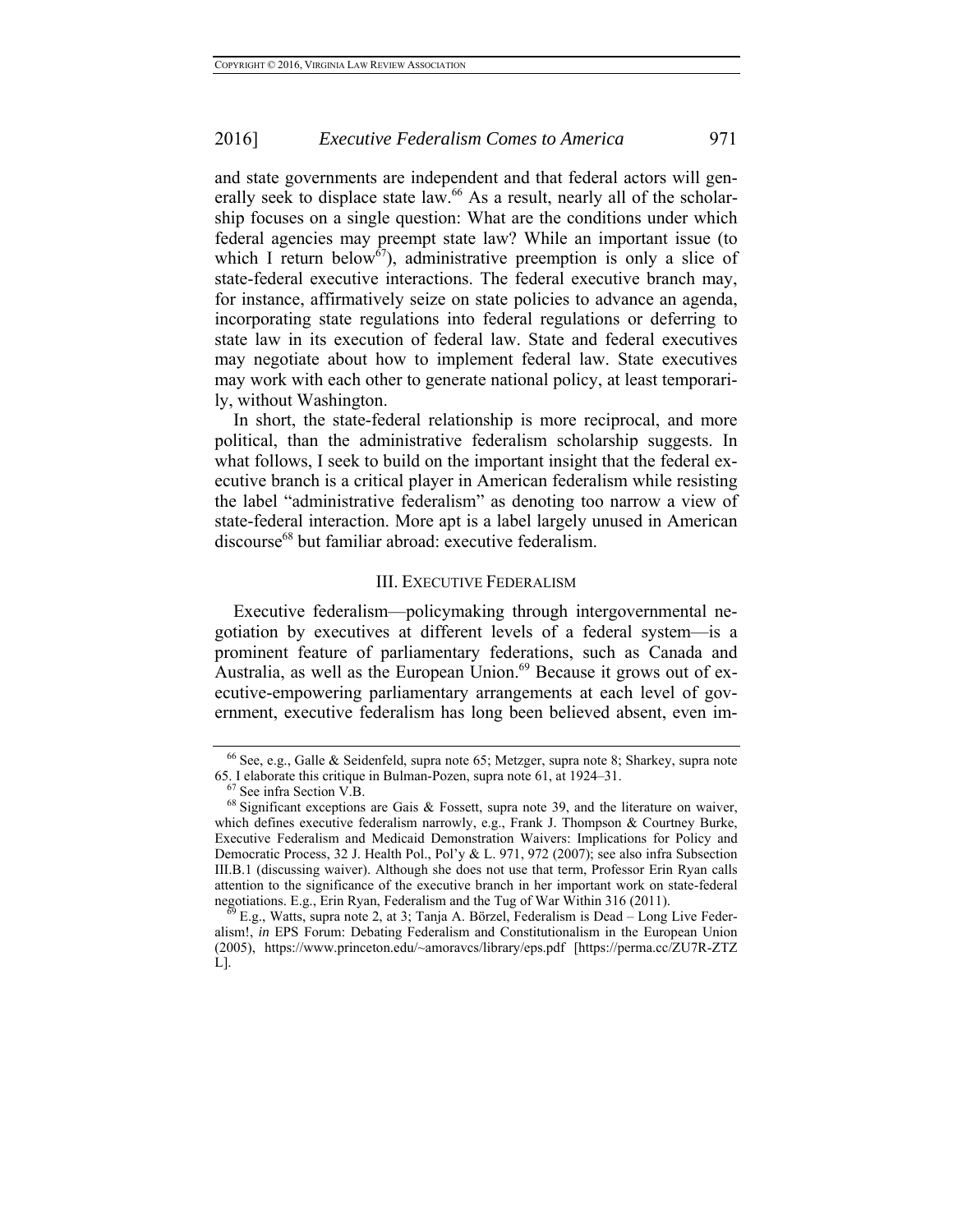possible, in the United States.<sup>70</sup> The effects of partisan polarization on American separation of powers and federalism, however, have brought a distinctive variant of executive federalism to the United States. After briefly describing intergovernmental negotiations in parliamentary federations, this Part uses the examples of healthcare, marijuana, climate change, and education to illustrate American executive federalism.

#### *A. Parliaments and Parties*

Executive federalism, "processes of intergovernmental negotiation that are dominated by the executives of the different governments within the federal system," is widely understood to follow from parliamentary federal arrangements.<sup>71</sup> A leading commentator describes it as "a logical dynamic resulting from the marriage of federal and parliamentary institutions, . . . a dynamic peculiar to, but common to, all parliamentary federations."<sup>72</sup>

In its standard form, executive federalism follows from three characteristics of the parliamentary federal arrangement. First, at each level of government, the executive is the "key engine of the state."73 In contrast to a separation of powers system that seeks to tame government power by dispersing it across multiple institutions, the parliamentary design seeks to tame government power by fusing legislative and executive authority and placing it under the control of an electoral majority. The party or coalition that wins the most seats in parliament forms the govern-

<sup>&</sup>lt;sup>70</sup> See supra note 3 and accompanying text.<br><sup>71</sup> Watts, supra note 2, at 3; see also, e.g., Herman Bakvis et al., Contested Federalism: Certainty and Ambiguity in the Canadian Federation xii (2009) (defining executive federalism as "a pattern of interaction in which much of the negotiating required to manage the federation takes place between the executives, elected and unelected, of the main orders of governments"); Donald V. Smiley, The Federal Condition in Canada 83 (1987) ("Canadians live under a system of government which is executive dominated and within which a large number of important public issues are debated and resolved through the ongoing interactions among governments which we have come to call 'executive federalism.'"); David B. Walker, The Rebirth of Federalism: Slouching Toward Washington 24–25 (2d ed. 2000) ("*Executive federalism* is not an American term but is frequently found in analyses of Canadian, Australian, and German federalism, given the strength of executive leadership at the national and constituent levels in these three parliamentary federal systems."). <sup>72</sup> Watts, supra note 2, at  $1-2$ ; see also Field, supra note 3, at 118 n.33 (suggesting execu-

tive federalism may be "helpful" in Canada yet "impossible" in the United States). To provide a little more texture, the footnotes in this Part focus on the Canadian variant of executive federalism.<br> $^{73}$  Thomas A. Hockin, Government in Canada 7 (1975).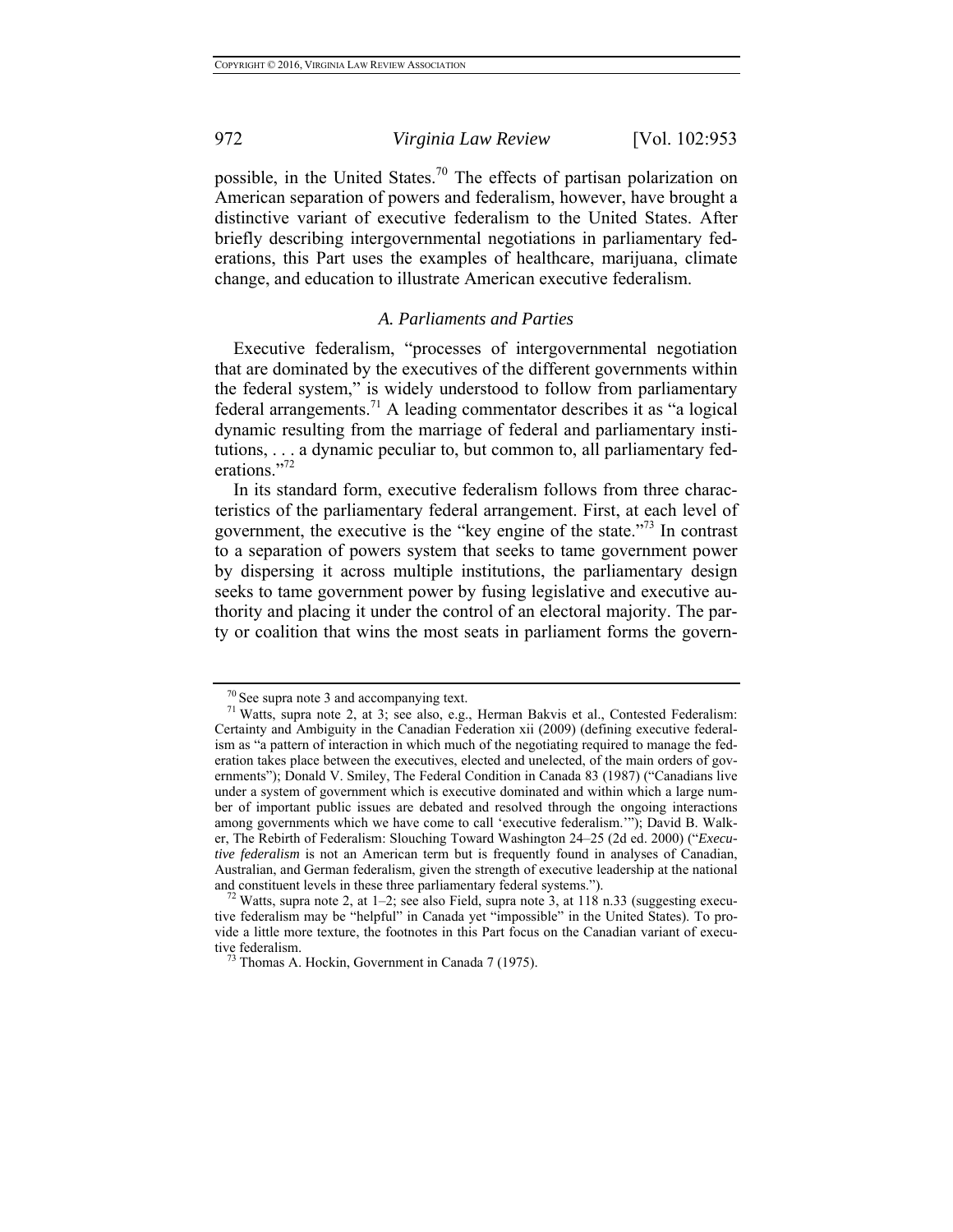ment, with the prime minister as leader, and the prime minister and the cabinet she appoints carry out executive functions. Second, even as the parliamentary structure yields cohesion within a level of government, the federal arrangement tempers such unity with a territorial division of power. This division of power complicates the project of national governance because, whether de jure or de facto, states or provinces enjoy a substantial degree of autonomy.<sup>74</sup> Finally, executive federalism arises because the federal and state or provincial governments are interdependent in practice.<sup>75</sup> This interdependence yields "a continuous process of . . . consultation and negotiation."76

As this very brief description suggests, executive federalism involves mutual reliance among federal and state or provincial actors. Even when a country's constitution provides for a dominant federal government, as does Canada's, for instance, interlocking responsibilities mean that the federal government depends on the provinces to achieve its objectives.<sup>77</sup> The resulting policy landscape can be variegated. While negotiations among executives offer a route to comprehensive, and uniform, national policymaking, such negotiations may also facilitate differentiation within national policy. Bargains struck between the federal government and

<sup>&</sup>lt;sup>74</sup> See, e.g., Richard Simeon & Beryl A. Radin, Reflections on Comparing Federalisms: Canada and the United States, 40 Publius 357, 360 (2010). Executive federalism has flourished in countries with a small number of provinces or states (for instance, Canada has ten provinces and three territories; Australia has six states and three federal territories), an arrangement that tends to fortify decentralization. See, e.g., Albert Alesina & Enrico Spolaore, The Size of Nations 137–44 (2005); Steven G. Calabresi & Nicholas Terrell, The Number of States and the Economics of American Federalism, 63 Fla. L. Rev. 1, 2–6 (2011).<br><sup>75</sup> Watts, supra note 2, at 3–4; see also, e.g., Bakvis et al., supra note 71, at 103 (noting the

interdependence of Canada's federal and provincial governments); Smiley, supra note 71, at

<sup>85 (</sup>also noting the interdependence of Canada's federal and provincial governments). <sup>76</sup> Watts, supra note 2, at 3–4. For instance, in Canada, the provincial and federal governments work together on healthcare because the provinces have jurisdiction over the administration of hospitals, while the federal government has jurisdiction over the health of the population. See Martha Jackman, Constitutional Jurisdiction over Health in Canada, 8 Health L.J. 95 (2000); see also Simeon & Radin, supra note 74, at 360 (noting that interdependence means it is "difficult to imagine any policy debate in Canada in which federalism is not at

the center").  $\frac{77}{7}$  See, e.g., Bakvis & Brown, supra note 3, at 490–91, 499–501. The contours of Canada's executive federalism have changed over time—the Liberal Chrétien and Martin governments, for instance, embraced high-level provincial-federal cooperation more than the Conservative Harper government—but interlocking responsibilities have made some form of executive federalism a constant. See generally James Bickerton, Deconstructing the New Fed-Federalism, 4 Can. Pol. Sci. Rev. 56, 56–61 (2010) (arguing that all "new federalisms" have entailed some form of joint federal-provincial policymaking).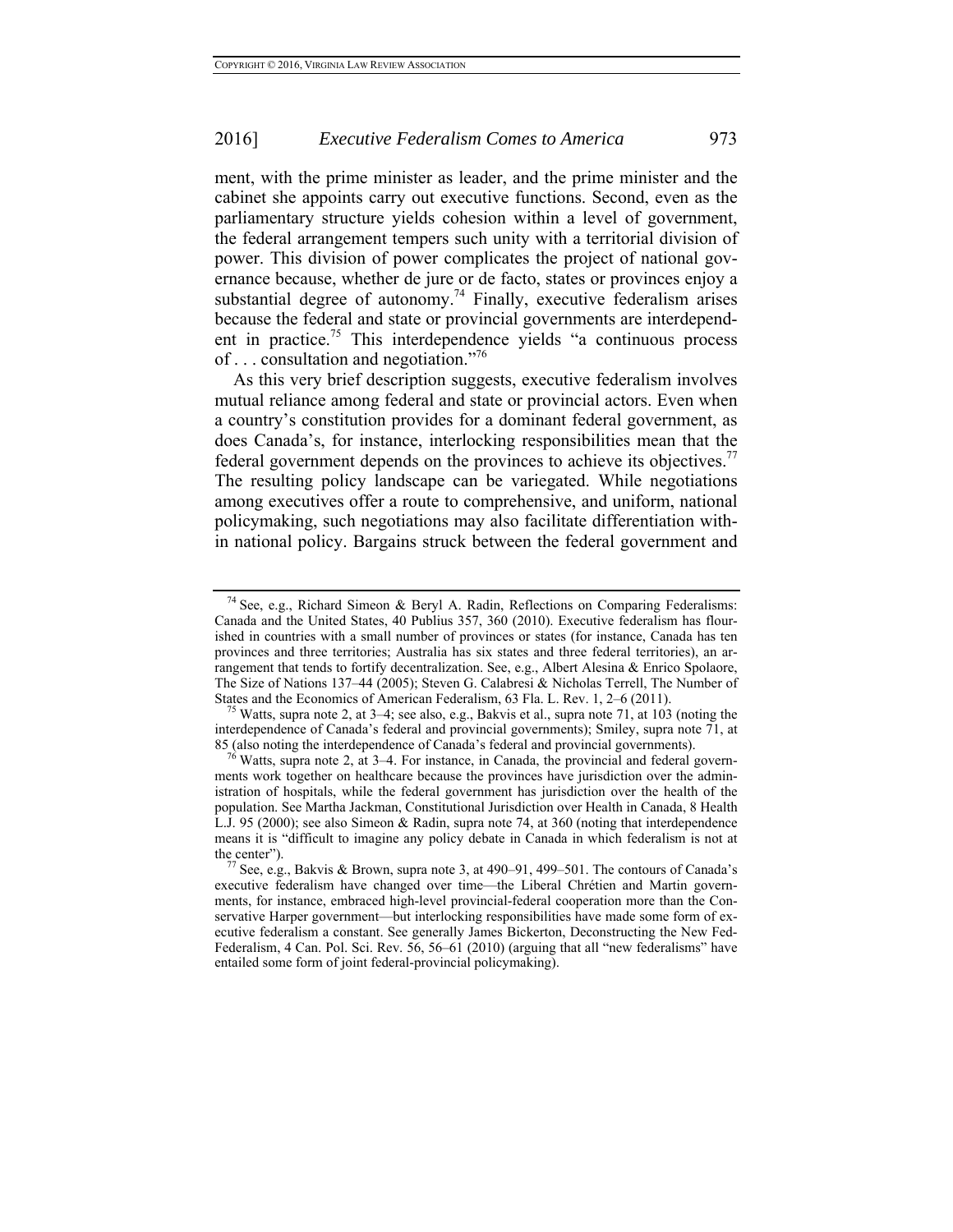the Canadian provinces have in some areas yielded what one commentator calls "checkerboard federalism": different substantive policy, and different configurations of provincial and federal authority, across the provinces.78 In the European Union, differentiation of E.U. policy across the member states is still more common.<sup>79</sup> A related, notable feature of executive federalism is significant collaboration among provincial or state executives, and not only between the center and periphery. National policy may result from horizontal initiatives.<sup>80</sup>

If executive federalism is "a logical dynamic resulting from the marriage of federal and parliamentary institutions,"81 it is unsurprising that the comparative literature suggests it is not found in the United States and instead, like the domestic literature, emphasizes the role of Congress in shaping federal-state relations.<sup>82</sup> As the discussion in Part I argued, however, partisan polarization has diminished the role of Congress and enhanced federal executive power; it has made many state governments more parliamentary insofar as single-party government unifies legislative and executive powers and empowers governors; and it has generated strong ties among state and federal officials.

Put differently, partisan polarization has yielded an idiosyncratic American variant of executive federalism. The familiar parliamentary version follows from cohesion within each level of government and distance between them notwithstanding interdependence—that is, from unified governments at both the federal and state/provincial levels and from subunit autonomy. The American version instead follows from internally divided federal government and strong connections among state and federal officials.

 $^{78}$  See also Bakvis, supra note 4, at 205, 207, 211 (describing how talks between the federal government and each province during the late 1990s reshaped labor market policy, as five provinces negotiated greater autonomy in the area, while four provinces reached agreements

to co-deliver programs with Ottawa).<br><sup>79</sup> See infra Section IV.A (discussing differentiated integration in the European Union).<br><sup>80</sup> For instance, the Council of Ministers of Education, Canada (composed of the ministers of each province) undertakes cooperative educational initiatives, including administering a countrywide assessment program, in the service of a national education policy, and its work is complemented by regional curriculum consortia. See e.g., Sandra Vergari, Safeguarding Federalism in Education Policy in Canada and the United States, 40 Publius 534, 538, 542,

<sup>544–45 (2010).&</sup>lt;br><sup>81</sup> Watts, supra note 2, at 1.<br><sup>82</sup> See, e.g., id. at 6; Bakvis & Brown, supra note 3, at 502; Field, supra note 3, at 110–12; Simeon & Radin, supra note 74, at 360, 362–63.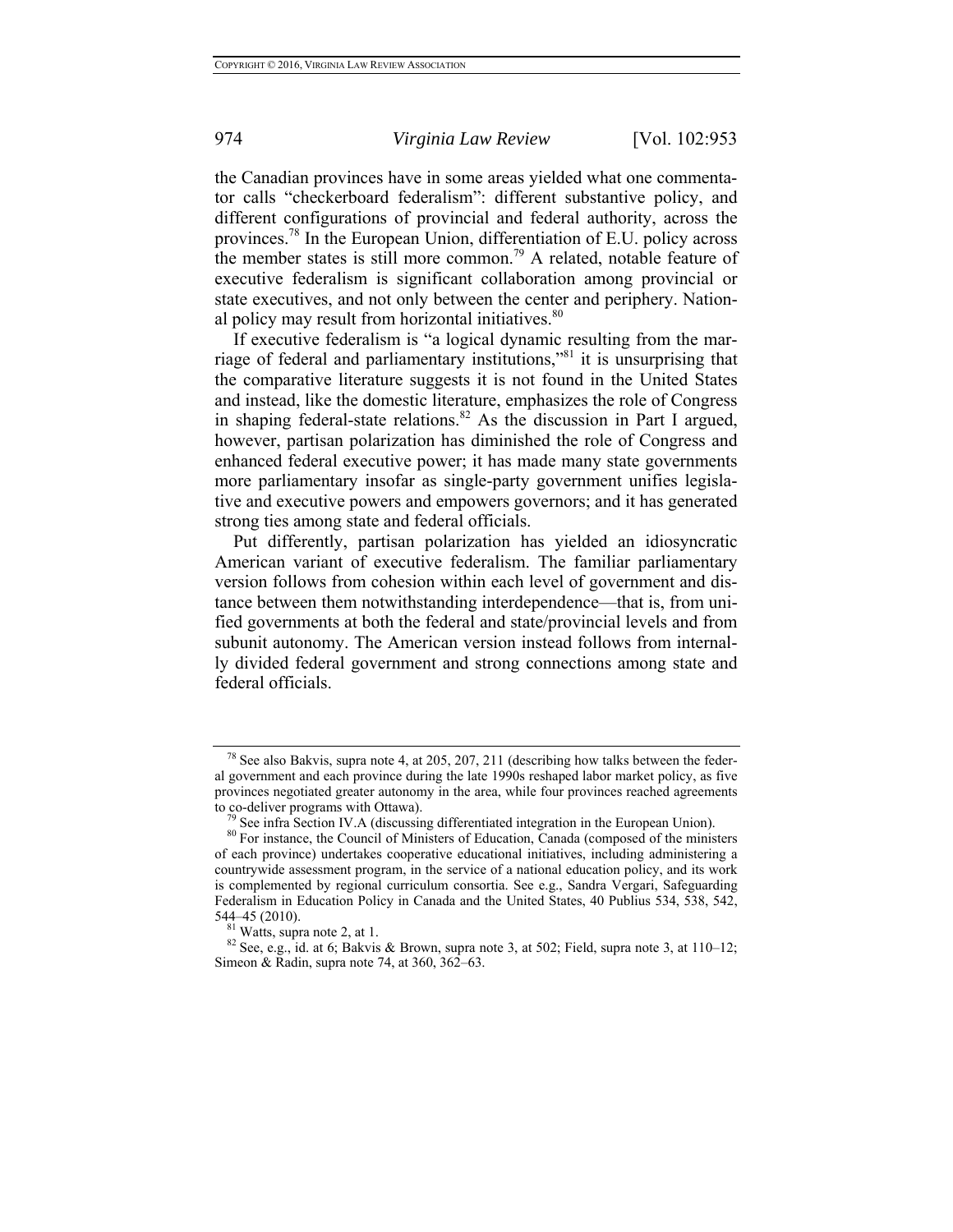The partisan genealogy of executive federalism in the United States is striking when compared to Canada, in particular. Canadian provincial and federal parties are largely distinct; different parties compete in provincial elections and federal elections, and even those that share a name often lack a common identity.<sup>83</sup> The party structure is thus bound up with the workings of executive federalism: Party government prevails at each level of government, but the parties do not bridge the federalprovincial divide.<sup>84</sup> In the United States, the partisan story is nearly opposite. The separation of powers and supermajority requirements impede party government in Washington, but a national party system generates ties among state and federal actors. American executive officials thus work together to overcome obstacles within a given level of government as much as to manage the federal arrangement.

Because the parliamentary and American variants of executive federalism have distinct pedigrees, it is unsurprising that they retain important differences, not least among them legislative-executive fusion in the parliamentary version and an absent Congress in the American version.<sup>85</sup> There is nonetheless a notable convergence: In both systems today, ne-

<sup>83</sup> See Bakvis et al., supra note 71, at 124; Anthony M. Sayers & Andrew C. Banfield, The Evolution of Federalism and Executive Power in Canada and Australia, *in* Federal Dynamics: Continuity, Change, and the Varieties of Federalism 185, 191 (Arthur Benz & Jörg Broschek eds., 2013); Lori Thorlakson, Patterns of Party Integration, Influence and Autonomy in Seven Federations, 15 Party Pol. 157, 166, 173 (2009). But cf. Anna Lennox Esselment, A Little Help from My Friends: The Partisan Factor and Intergovernmental Negotiations in Canada, 43 Publius 701, 701, 722 n.1 (2013) (suggesting many of the provincial and federal parties are "cousins").

Federated parties both reflect and perpetuate the absence of a Canadian federal institution designed to represent the provinces. The Senate is instead appointed upon the Prime Minister's recommendation, and the Canadian Supreme Court recently rejected the Prime Minister's proposal to make the Senate popularly elected in the absence of a constitutional amendment. Reference re Senate Reform (2013), [2014] 1 S.C.R. 704, 708 (Can.). It is, however, customary for Canada's federal cabinet to include a minister from each province.

Bakvis et al., supra note 71, at 123.<br><sup>84</sup> See Watts, supra note 2, at 11; Beryl A. Radin & Joan Price Boase, Federalism, Political Structure, and Public Policy in the United States and Canada, 2 J. Comp. Pol'y Analysis 65,

<sup>69–70 (2000).&</sup>lt;br><sup>85</sup> Parliamentary executive federalism is itself a far more diverse phenomenon than the discussion here can capture. For example, I have not even noted the German case, which follows from a federal structure in which the central government sets national policy and the Länder implement it; executive federalism in Germany offers a way for the Länder to influence national policymaking prior to implementation. See, e.g., Watts, supra note 2, at 12; Daniel Halberstam & Roderick M. Hills, Jr., State Autonomy in Germany and the United States, 574 Annals Am. Acad. Pol. & Soc. Sci. 173 (2001).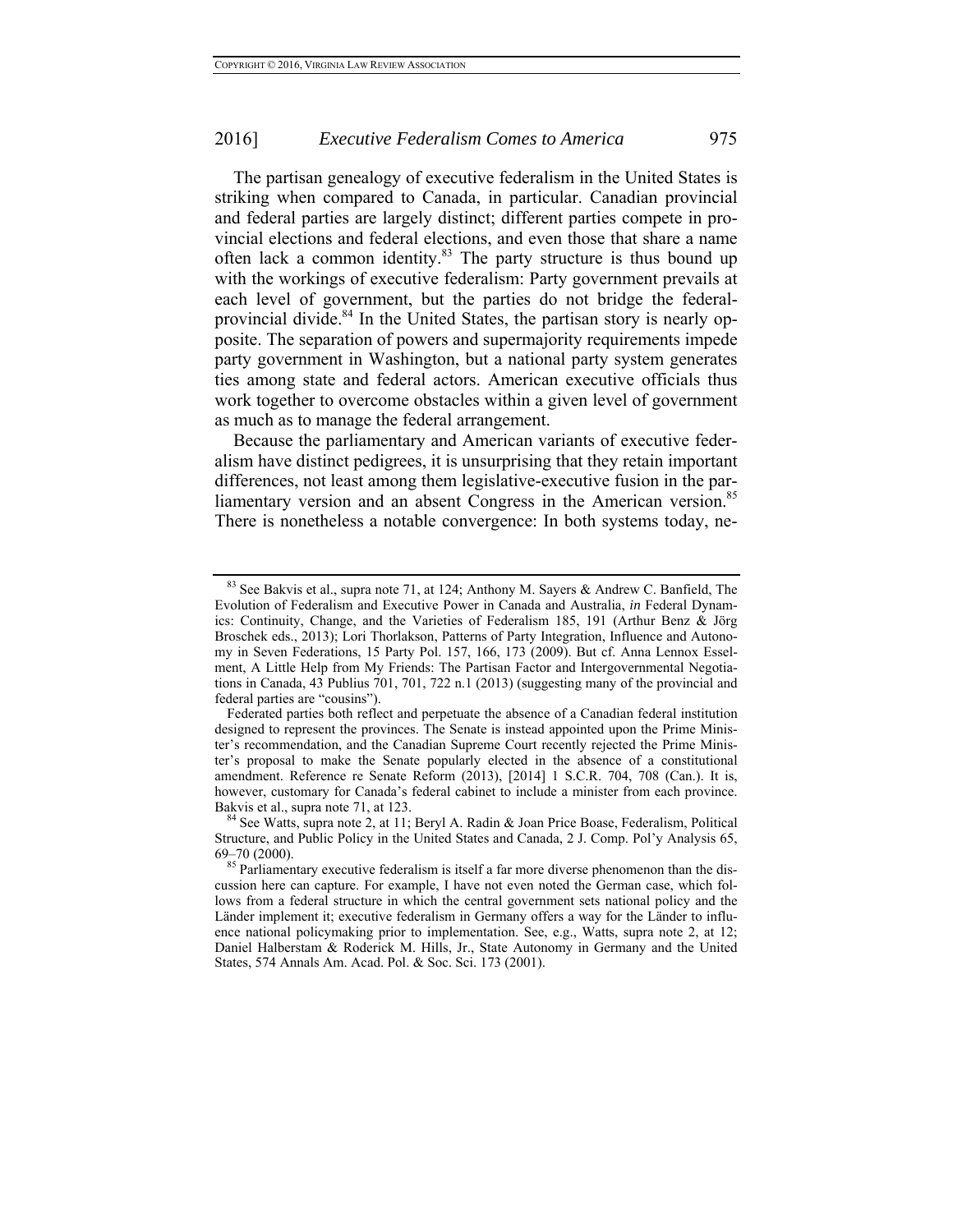gotiations among state and federal executives generate national policy and mediate federalism.

#### *B. The American Variant*

The lens of executive federalism brings into focus several important characteristics of contemporary American governance. This Part uses the examples of healthcare, marijuana, climate change, and education to elaborate these characteristics: the dominance of executive actors, mutual reliance among state and federal executives, national policy that is differentiated across the states, and agreements among state officials that inform national governance. As in its foreign manifestations, American executive federalism is both cooperative and contestatory.<sup>86</sup> Lacking a congressional ally, the federal executive may be able to achieve seemingly out-of-reach goals by collaborating with the states. At the same time, federal reliance on state authority and state initiative—and federal acquiescence in the face of certain state resistance—complicates an understanding of such executive action as unilateral.

#### *1. Healthcare*

Because it confers significant authority on the states as well as federal agencies, the Patient Protection and Affordable Care Act ("ACA") is the leading example in recent accounts of legislative federalism, the pièce de résistance for claims that today's federalism comes from Congress.<sup>87</sup> Yet negotiations among state and federal executives have transformed the statutory scheme. Departing from legislative expectations, a series of compromises concerning the Medicaid expansion, health insurance exchanges, and insurance plan coverage, in particular, are remaking national policy.

A principal tool of executive federalism at play in the ACA's implementation is waiver: The federal executive has permitted states to opt

<sup>86</sup> Compare, e.g., David Cameron & Richard Simeon, Intergovernmental Relations in Canada: The Emergence of Collaborative Federalism, 32 Publius 49, 49 (2002) (describing Canadian executive federalism as "collaborative federalism" that entails the codetermination of national policy by relatively cooperative bargaining), with Bakvis et al., supra note 71, at 103 (exploring disagreement in Canadian executive federalism), and Watts, supra note 2, at  $14-15$  (same).<br><sup>87</sup> See, e.g., Gluck, supra note 59.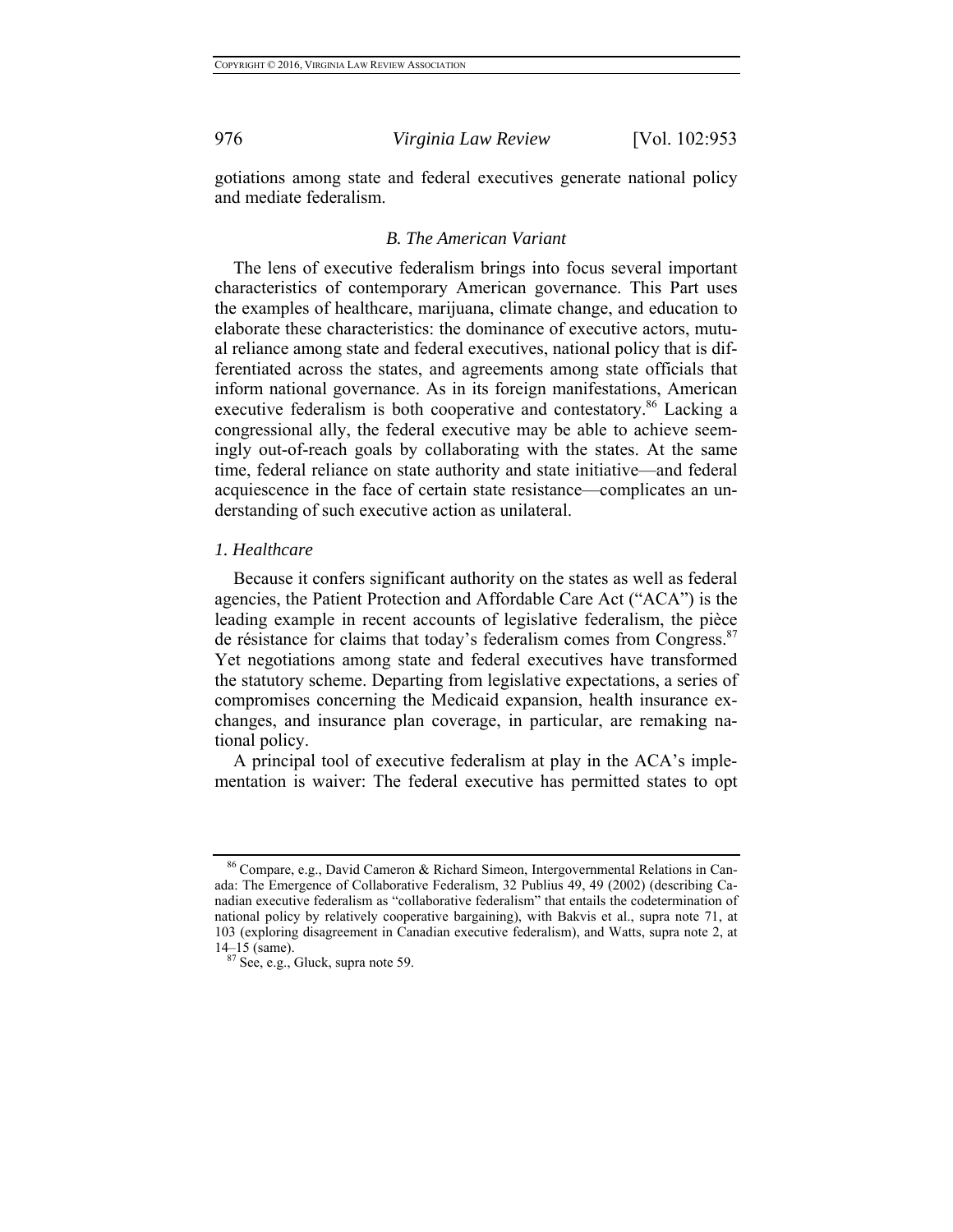out of statutory requirements.<sup>88</sup> With the Medicaid expansion rendered truly optional by the Supreme Court,<sup>89</sup> and a Congress that has not responded to this holding, the federal executive has entered into a variety of compromises with state executives to achieve its overall objective of Medicaid expansion. For instance, following consultation between governors and high-up executive branch officials, including White House senior advisor Valerie Jarrett, the federal executive approved waivers for Arkansas, Indiana, Iowa, Michigan, New Hampshire, and Pennsylvania, several of which permit Medicaid expansion through private insurance policies.<sup>90</sup> The states have not always gotten what they wanted; the federal executive has rejected proposals for partial Medicaid expansion, among others. But notwithstanding the hierarchy baked into the statute, political considerations and federal reliance on state implementation have yielded a range of compromises.<sup>91</sup>

<sup>88</sup> See, e.g., Samuel R. Bagenstos, Federalism by Waiver After the Health Care Case, *in* The Health Care Case: The Supreme Court's Decision and Its Implications 227, 230 (Nathaniel Persily et al. eds., 2013); David J. Barron & Todd D. Rakoff, In Defense of Big Waiver, 113 Colum. L. Rev. 265, 281–82 (2013). Waiver has been the main area in which American executive federalism has been recognized to date. See Gais & Fossett, supra note 39, at 508 ("The most common administrative device that presidents and federal executives have used to change the operation of grant programs has been the waiver."); Thompson & Burke, supra note 68, at 972 (using the label "executive federalism" to describe "collaboration between the executive branches at both the federal and state levels to modify the implementation of grant programs"); see also Bryan Shelly, The Bigger They Are: Cross-State Variation in Federal Education and Medicaid Waivers, 1991–2008, 43 Publius 452, 452, 454–55 (2013) ("Federal waivers . . . have become a critical factor in U.S. intergovernmental relations . . . ."); Frank J. Thompson, The Rise of Executive Federalism: Implications for the Picket Fence and IGM, 43 Am. Rev. Pub. Admin. 3, 4, 7 (2013) (noting that waivers shift decision-making authority regarding grant programs to the executive branch).<br><sup>89</sup> NFIB v. Sebelius, 132 S. Ct. 2566, 2608 (2012).<br><sup>90</sup> See John Dinan, Implementing Health Reform: Intergovernmental Bargaining and the

Affordable Care Act, 44 Publius 399, 411, 414–15 (2014); Shanna Rose, Opting In, Opting Out: The Politics of State Medicaid Expansion, 13 The Forum 63, 66 (2015); Frank J. Thompson & Michael K. Gusmano, The Administrative Presidency and Fractious Federalism: The Case of Obamacare, 44 Publius 426, 433–34 (2014); see also infra Section IV.B (discussing how state-federal negotiations about Medicaid expansion have opened new routes to bipartisan compromise).<br><sup>91</sup> This use of waiver is consistent with recent decades of domestic policy. Since the 1980s,

waiver has been a central tool in the fields of welfare and healthcare, in particular, with many governors seeking out waivers to advance signature policy initiatives. See Thompson, supra note 88, at 13, 15. Estimating that waivers affected three-quarters of welfare recipients, for instance, President Clinton insisted in 1996 that "he and the states had already reformed welfare while the legislative process in Washington had bogged down." Gais & Fossett, supra note 39, at 508. Prior to the ACA, Medicaid policy was also shaped by demonstration and programmatic waivers. See id. at 509; Thompson & Burke, supra note 68; Thompson,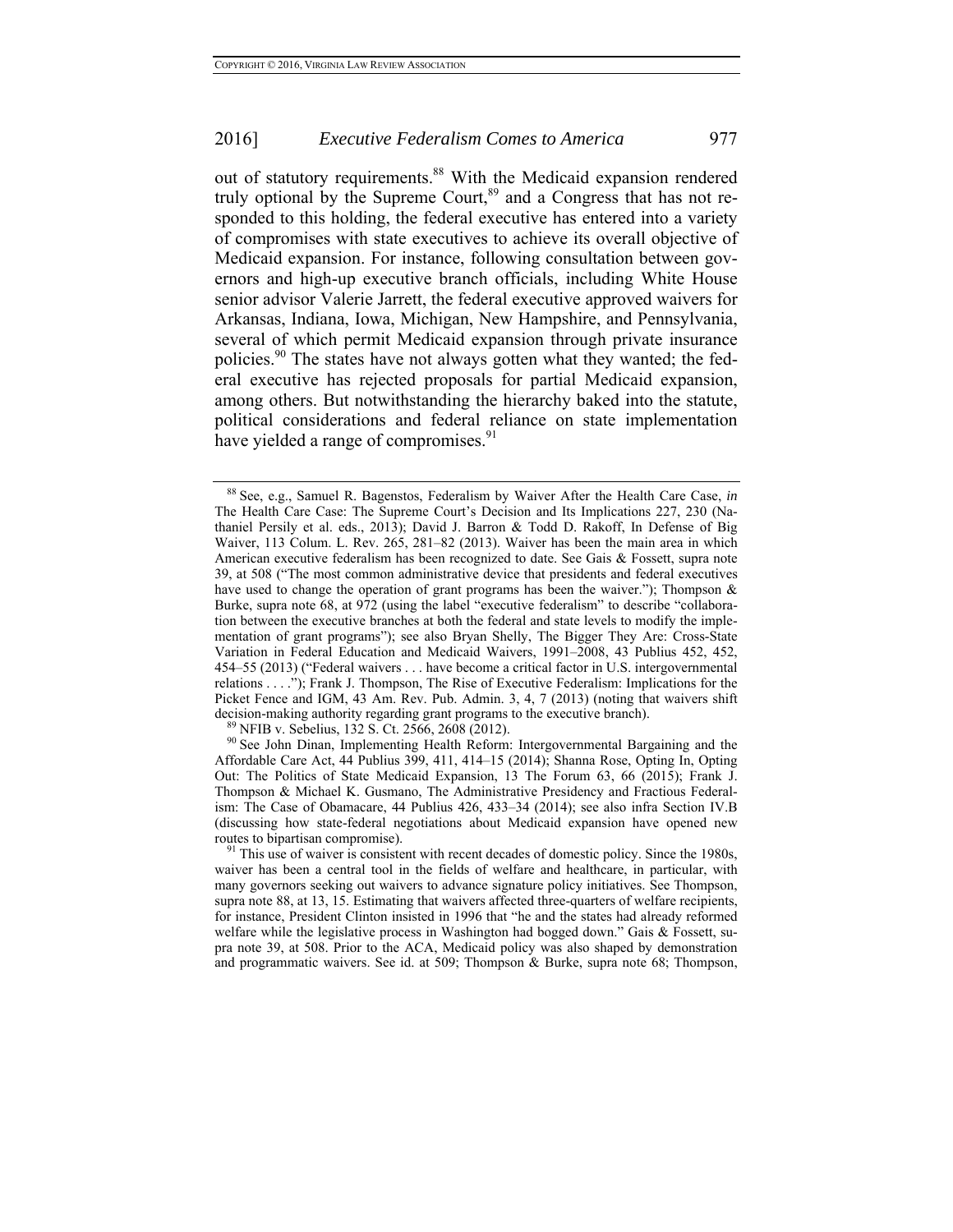Other aspects of ACA implementation have also generated novel policies and institutional arrangements. The creation of health insurance exchanges, for example, has involved an unanticipated merging of state and federal authority. Although the federal statute offers a binary choice between state and federal exchanges, the Department of Health and Human Services ("HHS") responded to state reluctance by proposing various "partnership" exchanges run by the state and federal governments together.<sup>92</sup> After much back and forth with the Governor, HHS also agreed to allow Utah to continue operating its exchange for small businesses, so that a preexisting state program was folded into the federal law.<sup>93</sup> Still more surprising to many observers, HHS has decided what benefits are "essential" to private insurance plans by deferring to state choices. Although Congress drafted the ACA assuming a single, national definition of essential health benefits, the federal executive branch decided instead to allow each state to define essential benefits based on existing insurance plans in the state.<sup>94</sup> HHS "considered one national definition" but rejected that course in favor of "state flexibility."<sup>95</sup>

The past few years of ACA implementation thus reveal how statefederal bargaining can remake national policy without congressional involvement. They also underscore how states may enjoy substantial power even when they are administering federal law and the federal executive branch has legal authority to displace state policy. To be able to achieve overarching substantive objectives, to gain political capital, or

supra note 88, at 8–10. In the 1990s, state and federal executives negotiated comprehensive waivers moving Medicaid enrollees from fee-for-service programs into managed care, while in the wake of Hurricane Katrina, demonstration waivers were used in a way "the drafters of the original 1115 [waiver] provision in 1962 almost certainly never envisioned," as a tool for

responding to national disasters. Thompson & Burke, supra note 68, at 979–80.<br><sup>92</sup> Dinan, supra note 90, at 404.<br><sup>93</sup> Id. at 406–08; see also Thompson & Gusmano, supra note 90, at 439 ("[F]ederal administrators respected states that had been ahead of the curve in establishing exchanges." (em-

phasis omitted)). <sup>94</sup> See Nicholas Bagley & Helen Levy, Essential Health Benefits and the Affordable Care Act: Law and Process, 39 J. Health Pol., Pol'y, & L. 441, 442 (2014).

<sup>&</sup>lt;sup>95</sup> Patient Protection and Affordable Care Act; Standards Related to Essential Health Benefits, Actuarial Value, and Accreditation, 77 Fed. Reg. 70,644, 70,665 (proposed Nov. 26, 2012) (to be codified at 45 C.F.R. pts. 147, 155, 156); see Patient Protection and Affordable Care Act; HHS Notice of Benefit and Payment Parameters for 2016, 80 Fed. Reg. 10,750, 10,813 (Feb. 27, 2015) (to be codified at 45 C.F.R. pts. 144, 147, 153, 154, 155, 156, 158).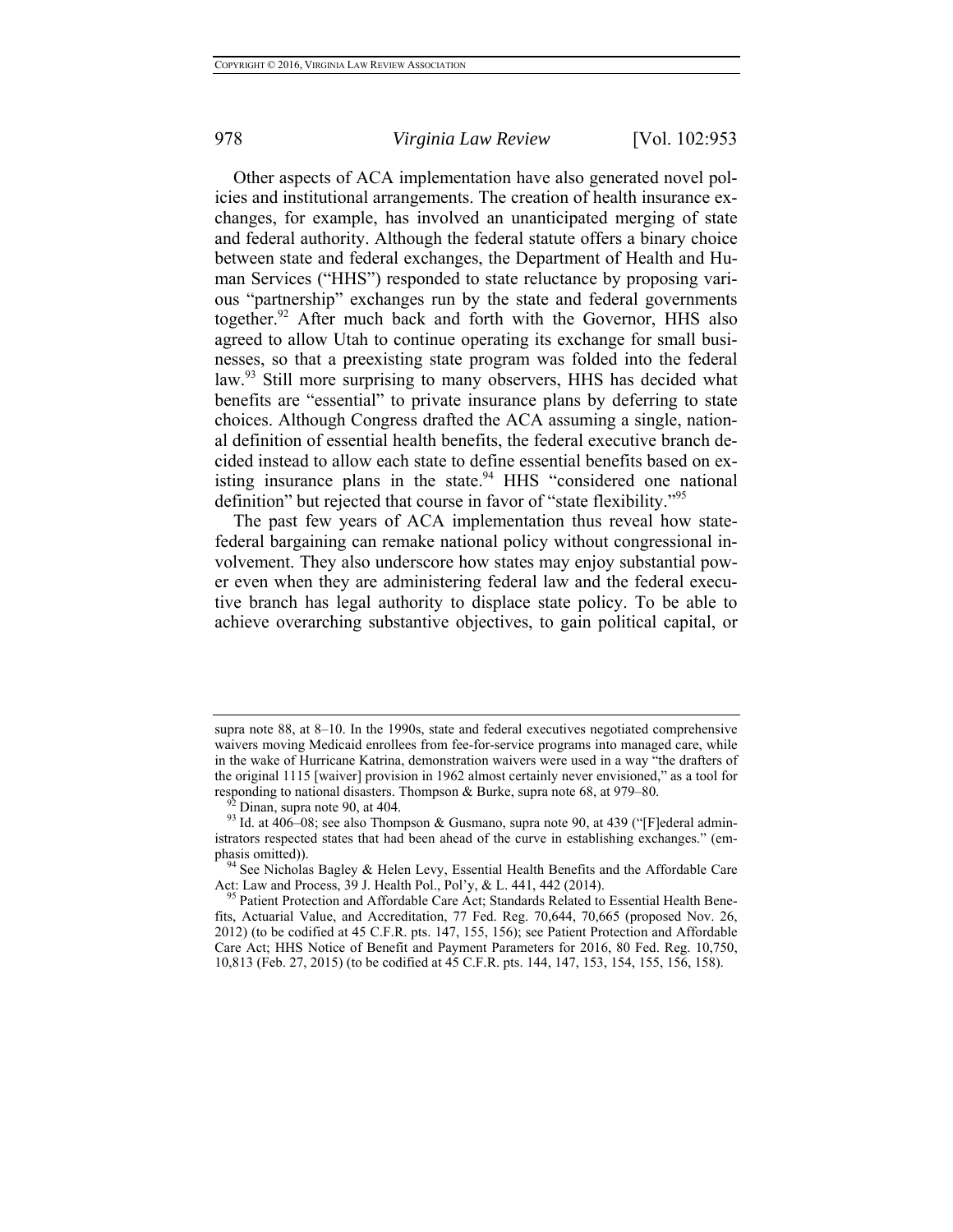for a variety of other practical reasons, the federal executive makes significant concessions to state demands.<sup>96</sup>

The ACA rollout further illustrates the relative ease with which executive federalism may license differences across states with respect to federal law. State-based diversity is not unique to executive federalism; one of federalism's traditional selling points is the accommodation of state difference, and Congress may choose to shelter or promote a variety of state policies in federal statutes.<sup>97</sup> But because it entails many discrete negotiations between state and federal officials that unfold over time, executive federalism is particularly agile at differentiating federal schemes, and doing so even when Congress has not contemplated different state policy choices.

#### *2. Marijuana*

Although negotiations about the implementation of federal law often yield substantial changes to statutory schemes, these negotiations can ultimately be traced to a congressional grant of authority. Even waiver provisions are delegations from Congress to the federal executive. The executive federalism frame shifts attention from legislative federalism's focus on the authorizing moment to the process of implementation, but this shift may be more one of emphasis than conceptualization.

Executive federalism does not, however, emerge only from federal law. Sometimes federal and state executives alike rely on state initiative and state law, with the federal executive branch following the state's policy-making lead. In these instances, premises of legislative federalism are inverted: Instead of Congress shaping national policy and federal-state relations, federal and state executives craft national policy, looking to state sources of authority.

<sup>96</sup> See generally Ryan, supra note 68, at 329–30 (exploring sources of state power in federalism negotiations); Dinan, supra note 90, at 419 ("[W]hen state nonparticipation threatens the success of a program central to a president's policy agenda, state leverage is at its peak and federal concessions most likely."); Heather K. Gerken, Foreword: Federalism All the Way Down, 124 Harv. L. Rev. 4, 33–44 (2010) (discussing ways in which states may exercise the "power of the servant").<br><sup>97</sup> See, e.g., 42 U.S.C. § 7543(b) (2006) (granting California possible waiver from federal

preemption of vehicle emissions standards under the Clean Air Act); Gluck, supra note 1, at 2008, 2020 (describing how state administration may diversify federal law).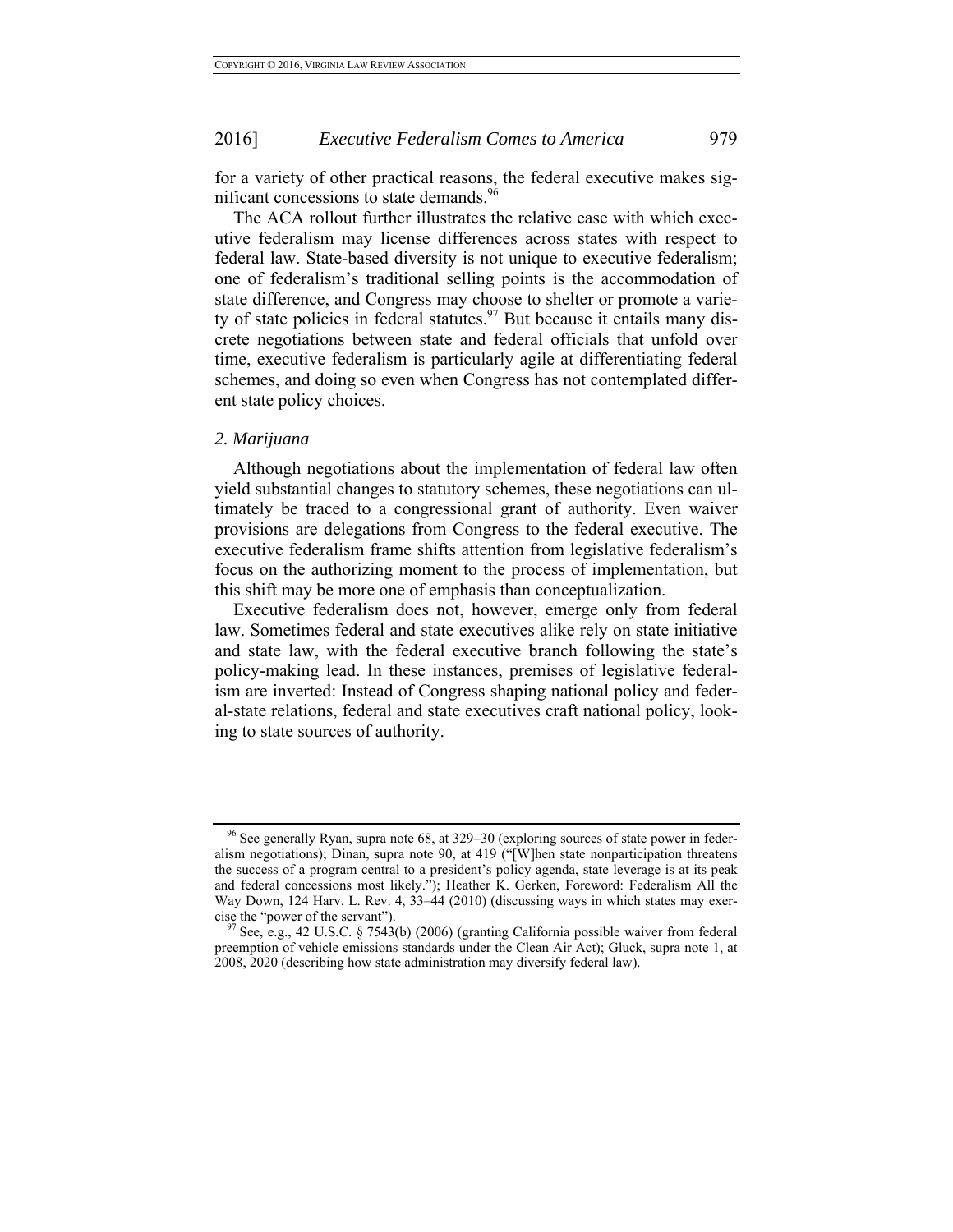This, at least, is one way to understand today's national marijuana policy.98 During the last six years, states have begun legalizing marijuana, and there has been "grudging but growing acceptance on the part of federal executive officials."99 In response to medicinal marijuana laws, the Department of Justice ("DOJ") first suggested in 2009 that it would limit its enforcement of the federal Controlled Substances Act ("CSA") with respect to conduct that was legal under state law. Deputy Attorney General David Ogden issued a memorandum to U.S. Attorneys addressing these officials as a way of communicating with an audience beyond the federal executive branch—providing that the attorneys "should not focus federal resources in your States on individuals whose actions are in clear and unambiguous compliance with existing state laws providing for the medical use of marijuana."<sup>100</sup> Although it emphasized that states could not authorize violations of federal law, the memo was widely read to indicate that the federal government would let states set the contours of federal enforcement.

DOJ soon pulled back from the Ogden memo. As California voters considered a proposition that would have legalized marijuana for personal consumption, Attorney General Eric Holder promised to "vigorously enforce" the CSA in California even if the proposition were to

 $98$  It is also a way to understand less visible developments, such as state deputation of federal officers to enforce state law. See State and Local Deputation of Federal Law Enforcement Officers During Stafford Act Deployments (Mar. 5, 2012), http://www.justice.g ov/sites/default/files/olc/opinions/2012/03/31/state-local-fleo-stafford-act-deployments.pdf [https://perma.cc/7EKZ-RJKG] (concluding that federal law enforcement officers "may accept the deputation conferred by state law and make arrests for violations of state law" even absent express federal statutory authorization); see also Federal Bureau of Investigation— Statutory Jurisdiction—Authority of Agents Concerning Non-Federal Offenses, 2 Op. O.L.C. 47, 49 (1978) (opining that even though FBI agents lack federal authority to respond to state law violations, they may enjoy such authority pursuant to state law).<br><sup>99</sup> Sam Kamin, The Battle of the Bulge: The Surprising Last Stand Against State Marijua-

na Legalization, 45 Publius 427, 429 (2015); see also Cristina Rodríguez, Federalism and National Consensus 26–27 (unpublished manuscript) (on file with author) ("[T]he federal government's position has been quite fluid in response to changing circumstances on the ground, even if opaque at times (perhaps deliberately so, as the federal government's own

<sup>&</sup>lt;sup>100</sup> U.S. Dep't of Justice, Office of the Deputy Attorney General, Memorandum for Selected United States Attorneys: Investigations and Prosecutions in States Authorizing the Medical Use of Marijuana (Oct. 19, 2009), http://www.justice.gov/sites/default/files/o pa/legacy/2009/10/19/medical-marijuana.pdf [https://perma.cc/5UG2-JZ2M].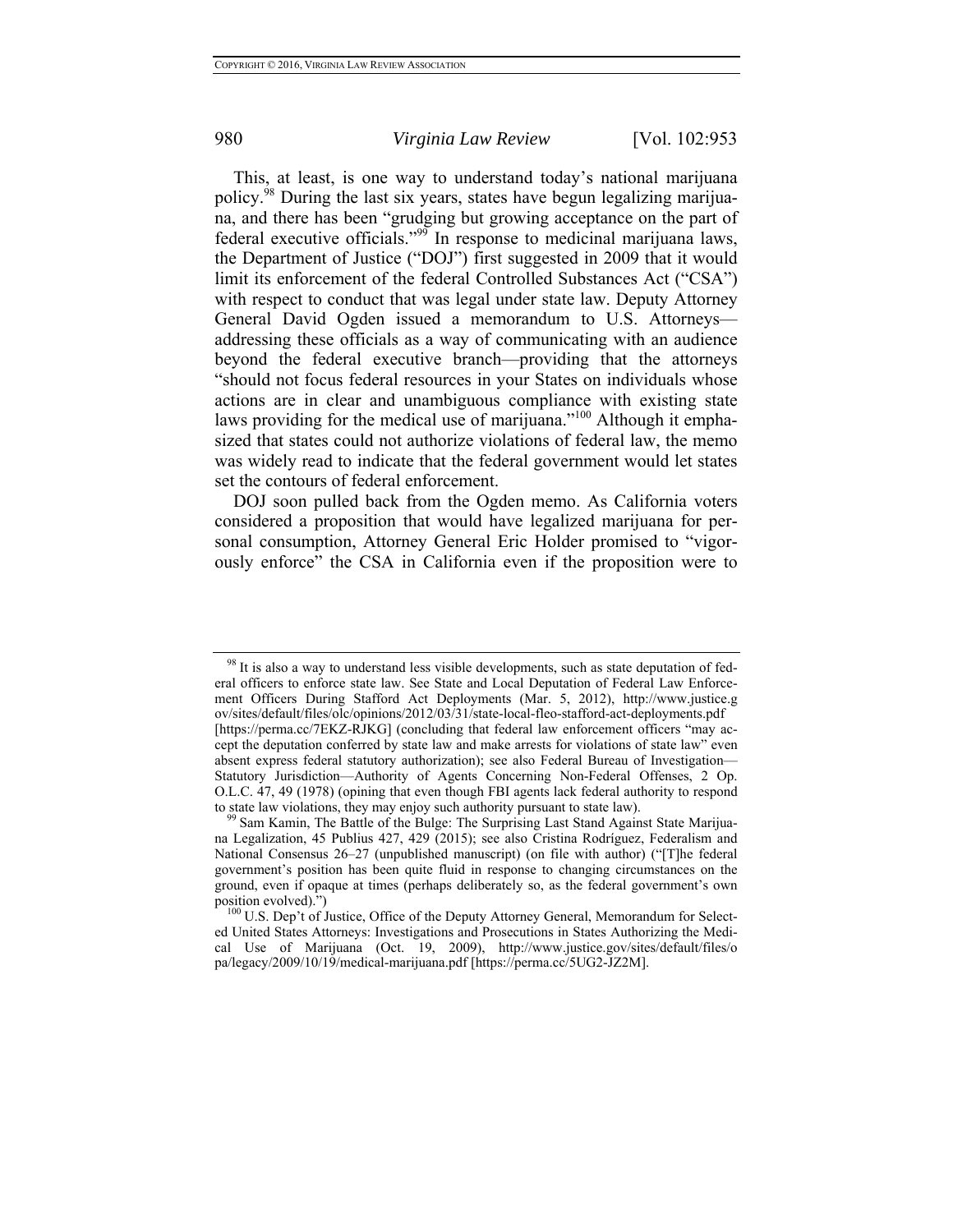pass.101 Deputy Attorney General James Cole issued a new memorandum to U.S. Attorneys, noting that there had been an increase in the cultivation and distribution of marijuana for "purported medical purposes" and insisting that "[t]he Ogden Memorandum was never intended to shield such activities from federal enforcement action and prosecution, even where those activities purport to comply with state law."<sup>102</sup> U.S. Attorneys in several states responded by indicting medical marijuana dispensary operators. $^{103}$ 

When Colorado and Washington adopted ballot initiatives legalizing marijuana in 2012, their Governors accordingly worried that they might invest resources in the administrative apparatus necessary to tax and regulate marijuana, only to have federal enforcement effectively nullify the initiatives.104 Attorney General Holder responded that the DOJ would not seek to challenge the states' initiatives as preempted and would enforce the CSA in keeping with the priorities laid out in a third DOJ memorandum issued the same day.<sup>105</sup> Those priorities included preventing violence and criminal activity, ensuring marijuana was not distributed to minors, and keeping marijuana from being diverted to other states.<sup>106</sup>

G-FD5Q].<br><sup>103</sup> See, e.g., Feds Warn, Indict California Medical Marijuana Dispensary Operators, KABC-TV (Oct. 7, 2011), http://abclocal.go.com/kabc/story?section=news/state&id=838 3655 [https://perma.cc/G6MN-LUAF]. 104 See, e.g., Sari Horwitz, Washington Set to Legalize Marijuana Use Without Justice De-

partment Guidance, Wash. Post (Dec. 1, 2012), https://www.washingtonpost.com/wor ld/national-security/washington-set-to-legalize-marijuana-use-without-justice-department-g uidance/2012/12/01/0a436d64-3b3a-11e2-b01f-5f55b193f58f\_story.html [https://perma.cc/9

<sup>&</sup>lt;sup>101</sup> John Hoeffel, Holder Vows Fight Over Prop. 19, L.A. Times (Oct. 16, 2010), at AA1, http://articles.latimes.com/2010/oct/16/local/la-me-marijuana-holder-20101016 [https://perm

<sup>&</sup>lt;sup>102</sup> U.S. Dep't of Justice, Office of the Deputy Attorney Gen., Memorandum for U.S. Attorneys: Guidance Regarding the Ogden Memo in Jurisdictions Seeking to Authorize Marijuana for Medical Use (June 29, 2011), http://www.justice.gov/sites/default/files/ oip/le gacy/2014/07/23/dag-guidance-2011-for-medical-marijuana-use.pdf [https://perma.cc/6TV

<sup>&</sup>lt;sup>105</sup> Letter from Eric H. Holder, Jr., Attorney Gen., Dep't of Justice, to John W. Hickenlooper, Governor of Colo., and Jay Inslee, Governor of Wash. (Aug. 29, 2013), http://dfi.w a.gov/documents/banks/holder-letter-08-29-13.pdf [https://perma.cc/M4LM-M9BM]. Nebraska and Oklahoma have sued Colorado, arguing that its law is preempted by the CSA.

<sup>&</sup>lt;sup>106</sup> U.S. Dep't of Justice, Office of the Deputy Attorney Gen., Memorandum for All United States Attorneys: Guidance Regarding Marijuana Enforcement (Aug. 29, 2013) [hereinafter Cole Memo], http://www.justice.gov/iso/opa/resources/3052013829132756857467.pdf [htt ps://perma.cc/88G7-QP38].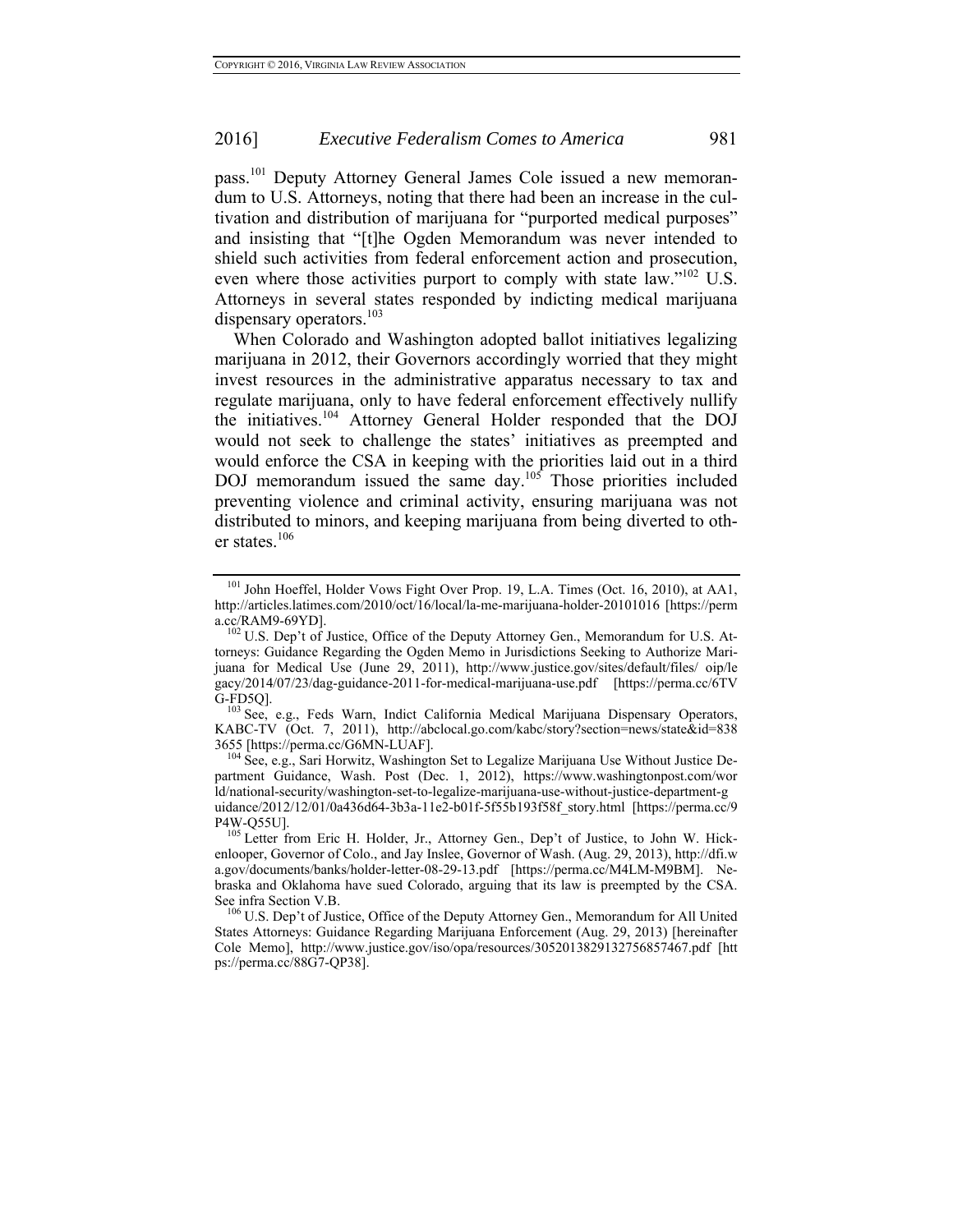In effect, DOJ officials proposed a compromise: If states took steps to minimize the externalities of greatest concern to the federal executive, the DOJ would let states determine how federal law would be enforced in their borders. But if state legalization interfered with "federal priorities," the deal would be off—the federal government might at that point not only bring individual prosecutions, but also "seek to challenge the regulatory structure itself. $\mathring{m}^{107}$  So far, the deal seems to be holding as Alaska, Oregon, and Washington, D.C. have also legalized marijuana, and the DOJ and Treasury have removed additional obstacles to state legalization by promulgating a joint guidance for financial institutions dealing with marijuana businesses.<sup>108</sup>

Without an amendment to federal law, then, executive federalism has transformed national drug policy. States have taken the initiative by adopting new state laws and establishing novel regulatory apparatuses, but negotiations between state and federal officials over the enforcement of state and federal law have ultimately determined the contours of today's drug law. Such executive federalism has allowed for differences among the states even in the context of the federal CSA: As a matter of federal as well as state law, marijuana today is effectively legal for recreational purposes in four states, legal for medicinal purposes in nineteen additional states, and illegal in the remaining states.<sup>109</sup>

#### *3. Climate Change*

The discussions of healthcare and marijuana have focused on executive federalism's prominent vertical dimension, negotiations between state and federal executives that shape national policy. But horizontal relationships among the states are also critical. While legislative and administrative federalism scholars have studied ways in which state actors collaborate to lobby in Washington,<sup>110</sup> the practice of executive federalism pushes us to consider collective state governance. Interstate com-

<sup>&</sup>lt;sup>107</sup> Id. at 3.<br><sup>108</sup> See Kamin, supra note 99, at 427, 432, 436; Dep't of the Treasury, Fin. Crimes Enf't Network, Guidance, BSA Expectations Regarding Marijuana-Related Businesses (Feb. 14, 2014), http://www.fincen.gov/statutes\_regs/guidance/pdf/FIN-2014-G001.pdf [https://per ma.cc/6D7S-DXGN] ("This FinCEN guidance should enhance the availability of financial services for, and the financial transparency of, marijuana-related businesses.").<br><sup>109</sup> See United States, NORML, http://norml.org/states [https://perma.cc/AWM5-YDX3].<br><sup>110</sup> See Nugent, supra note 45, at 115–67; Seifter, s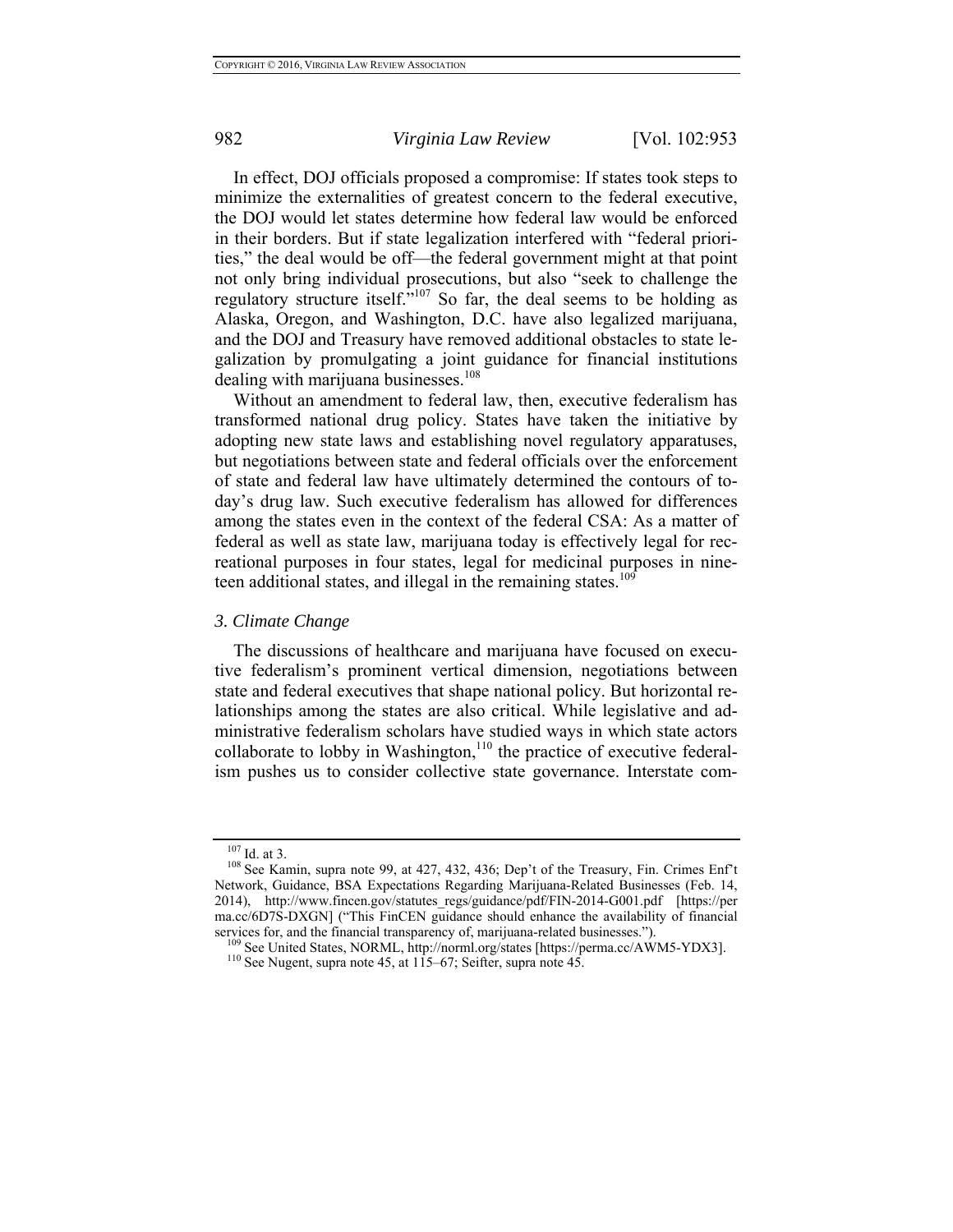pacts and more informal agreements among state officials inform federal executive action and are reshaped by such action in turn.

One area in which multistate collaboration has been prominent is climate change. With Congress long inactive and the EPA beginning to regulate only recently, states have taken the lead in addressing greenhouse gas emissions.<sup>111</sup> Among other programs, more than thirty states have climate action plans and renewable portfolio standards, California has an economy-wide cap and trade program, and a coalition of nine northeastern and mid-Atlantic states have a cap and trade program for the electricity sector, the Regional Greenhouse Gas Initiative  $("RGGI").<sup>112</sup> RGGI is an example of horizontal executive federalism:$ New York Governor George Pataki approached other governors in 2003, and a memorandum of understanding was used to create the initiative.<sup>113</sup> Over time, the character of the initiative has become more partisan $114$ 

<sup>111</sup> See generally Ann E. Carlson, Iterative Federalism and Climate Change, 103 Nw. U. L. Rev. 1097, 1099 (2009) (exploring how states have addressed climate change but emphasizing that state responses are the result of "repeated, sustained, and dynamic lawmaking ef-<br>forts" involving the federal government as well).

<sup>&</sup>lt;sup>112</sup> See Kirsten H. Engel, EPA's Clean Power Plan: An Emerging New Cooperative Federalism?, 45 Publius 452, 455 (2015); Center for Climate & Energy Solutions, Climate Action Plans, http://www.c2es.org/us-states-regions/policy-maps/climate-action-plans [https://perm a.cc/N2YA-ZT9W]; Regional Greenhouse Gas Initiative, http://www.rggi.org [https://p

erma.cc/7RMM-MLG2].<br><sup>113</sup> Gerald B. Silverman, RGGI Holds Bipartisan Support in Northeast As Climate Change Issues Debated Nationally, Bloomberg BNA (Sept. 20, 2013), http://www.bna.com/rggiholds-bipartisan-n17179877193/ [https://perma.cc/3GFW-47AM]. See generally Memorandum of Understanding, Regional Greenhouse Gas Initiative (Dec. 20, 2005), http://rgg i.org/docs/mou\_final\_12\_20\_05.pdf [https://perma.cc/8KY2-DXRC] (creating the Regional

Greenhouse Gas Initiative).<br><sup>114</sup> Republican Governor Chris Christie officially withdrew New Jersey from RGGI in 2012. See Notice of Withdrawal of Agreement to the RGGI Memorandum of Understanding from State of New Jersey to Signatory States, Department of Environmental Protection, Regional Greenhouse Gas Initiative (Nov. 29, 2011) ("New Jersey is withdrawing its agreement to the [Memorandum of Understanding] and will become a Non-Signatory State as of January 1, 2012."). Republican legislators in New Hampshire have also introduced bills to withdraw from RGGI. See, e.g., Rep. Howard Moffett, My Turn: Let's Not Let the Environment Be a Partisan Issue, Concord Monitor (Feb. 17, 2015), http://infoweb.newsbank.com/r esources/doc/nb/news/1538CFB81EBAE5C8?p=WORLDNEWS. The way in which regional environmental efforts have assumed a partisan cast is also apparent elsewhere in the nation: The Midwestern Greenhouse Gas Reduction Accord and the Western Climate Initiative were largely abandoned following Republican electoral successes. See, e.g., Geoffrey Craig, Six US States Leave the Western Climate Initiative, Platts (Nov. 18, 2011), http://www.p latts.com/latest-news/electric-power/washington/six-us-states-leave-the-western-climateinitiative-6695863 [https://perma.cc/HVB3-MBMP].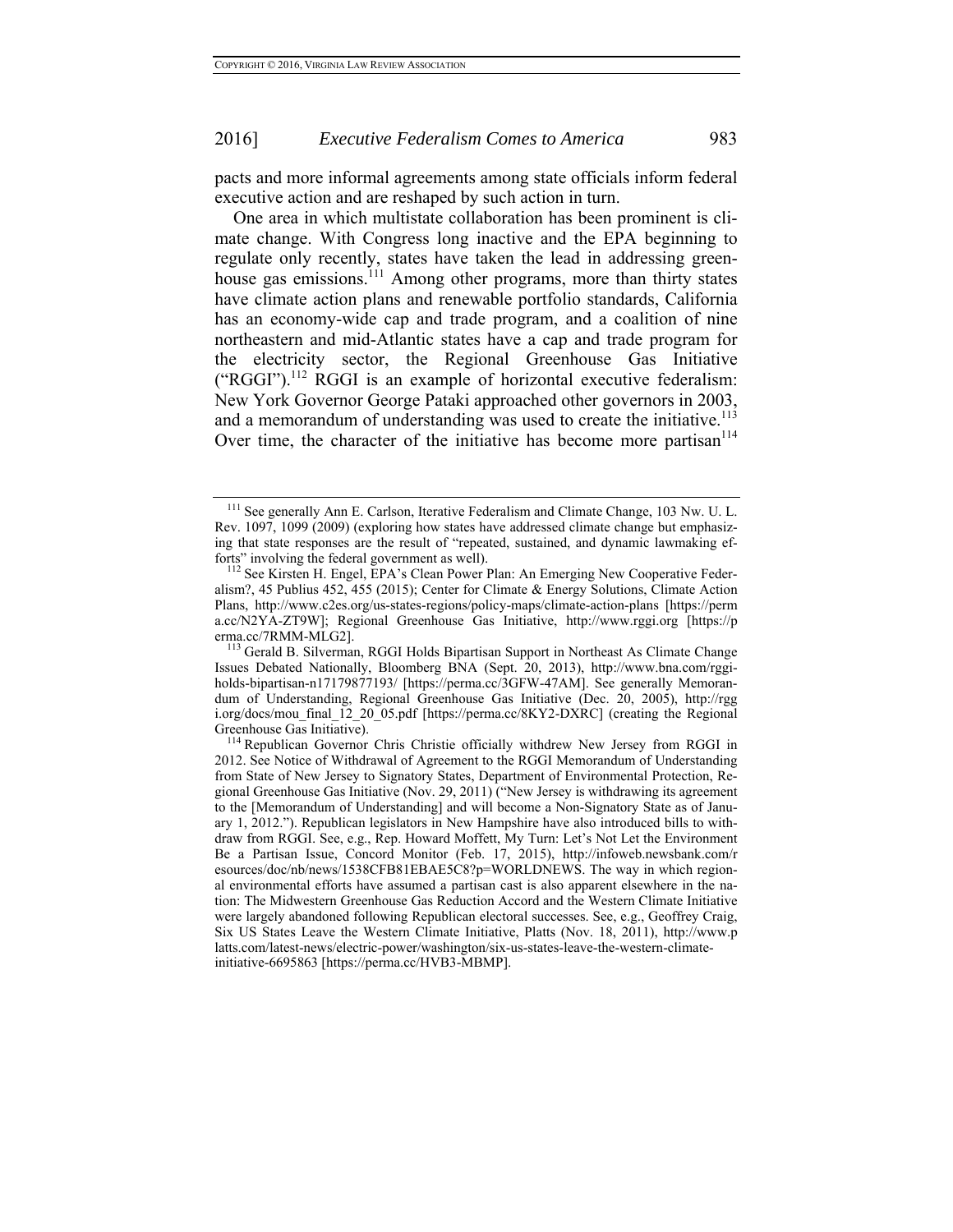(and arguably somewhat less regional as it links to California's pro $gram<sup>115</sup>$ ).

The development of RGGI is consistent with trends over time in interstate cooperation. Although compacts and agreements have been a part of American federalism since the founding, nearly all such agreements prior to the twentieth century dealt with state boundary lines.<sup>116</sup> In the 1920s, in keeping with the general enthusiasm of the day for administrative governance, compacts began to tackle regional rather than simply bilateral issues, to address problems that would change over time rather than to offer one-shot resolutions, and to establish new institutions, such as commissions or agencies, to furnish day-to-day governance.117 While the regional consciousness underlying early twentiethcentury compacts was often opposed to nationalism, $118$  many recent interstate agreements are best understood as national undertakings.<sup>119</sup> Today, a range of formal and informal interstate agreements seek to address problems that transcend state borders, and these concordats exist not so much to hold off Washington (in keeping with the standard explanation<sup>120</sup>) as to substitute for federal governance because Washington is not acting.<sup>121</sup> Although some commentators have found RGGI per-

<sup>&</sup>lt;sup>115</sup> See Dallas Burtraw et al., Linking by Degrees: Incremental Alignment of Cap-and-Trade Markets 3–4, Resources for the Future (2013) (Discussion Paper) http://www.rff.or

 $\frac{116}{116}$  See Joseph F. Zimmerman, Horizontal Federalism: Interstate Relations 45 (2011). On Compact Clause doctrine, see infra Section V.C.

<sup>&</sup>lt;sup>117</sup> See Felix Frankfurter & James M. Landis, The Compact Clause of the Constitution – A Study in Interstate Adjustments, 34 Yale L.J. 685 (1925); cf. Jill Elaine Hasday, Interstate Compacts in a Democratic Society: The Problem of Permanency, 49 Fla. L. Rev. 1 (1997) (considering how compacts that create ongoing administrative agencies raise democratic

concerns). <sup>118</sup> See, e.g., Frankfurter & Landis, supra note 117, at 708. <sup>118</sup> See, e.g., Caroline N. Broun et al., The Evolving Use and the Changing Role of Inter-

state Compacts: A Practitioner's Guide 178 (2006); Elazar, supra note 57, at 196.<br><sup>120</sup> See, e.g., Nugent, supra note 45, at 77–114 (considering how uniform state laws may be adopted to "preempt" federal action).

 $121$  See, e.g., Ann O'M. Bowman & Neal D. Woods, Strength in Numbers: Why States Join Interstate Compacts, 7 St. Pol. & Pol'y Q. 347, 359 (2007); see also Ann O'M. Bowman & Neal D. Woods, Expanding the Scope of Conflict: Interest Groups and Interstate Compacts, 91 Soc. Sci. Q. 669, 670 (2010) (finding that states are most likely to join compacts when they have dense interest group systems).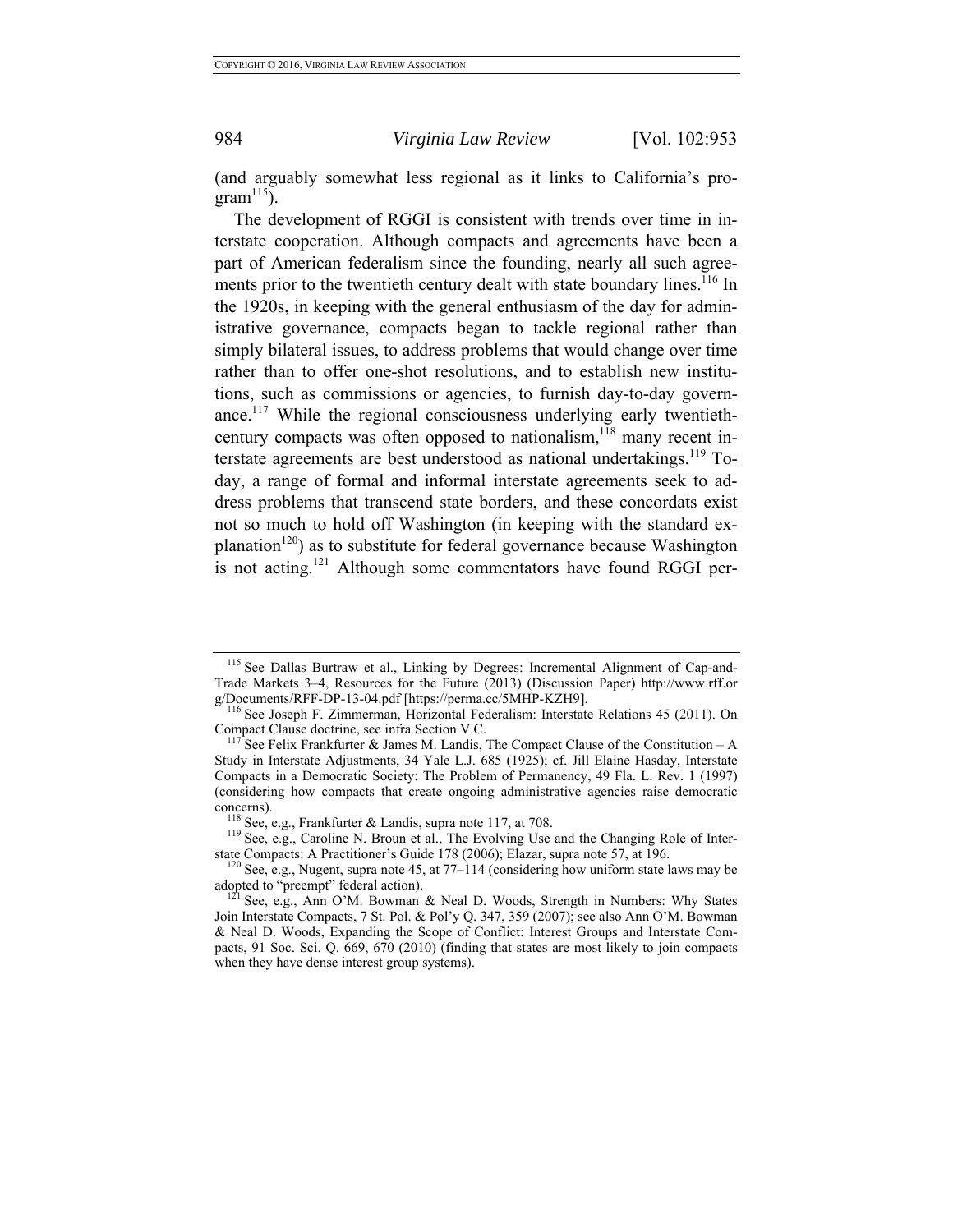plexing insofar as its benefits do not accrue only to signatory states, $122$ the initiative fits comfortably within this trend.<sup>123</sup>

In its most recent exercise of authority under the Clean Air Act, the EPA has built deliberately on state initiatives including RGGI. Responding to a presidential instruction, the agency has adopted a set of significant rules relating to power plant emissions.<sup>124</sup> Although some commentators have suggested that this Clean Power Plan illustrates the centrality of "two institutions," a federal agency and the federal courts, in driving environmental policy today, $125$  the plan also underscores the need to look beyond the federal government. There are fifty other actors playing a pivotal role because the federal executive is relying on state policies to establish national policy.<sup>126</sup> In setting emission reduction goals for each

Generating Units, 80 Fed. Reg. 64,662 (Oct. 23, 2015) (to be codified at 40 C.F.R. pt. 60) [hereinafter Clean Power Plan].<br><sup>125</sup> Freeman & Spence, supra note 9, at 28.<br><sup>126</sup> In so doing, the EPA is following a presidential instruction to "launch [a new regulato-

ry program] through direct engagement with States, as they will play a central role in establishing and implementing standards for existing power plants." Power Sector Carbon Pollution Standards, 78 Fed. Reg. 39,535, 39,536 (July 1, 2013). The turn to the states also reflects a critical decision that can be traced to Congress—the Clean Air Act's provision for

<sup>122</sup> See, e.g., Kirsten H. Engel, Mitigating Global Climate Change in the United States: A Regional Approach, 14 N.Y.U. Envtl. L.J. 54, 55 (2005) ("[I]t defies economic logic that small subglobal jurisdictions, such as state and local governments in the United States, should be doing much of anything to mitigate their comparatively minor contribution to a global environmental phenomenon."); Note, State Collective Action, 119 Harv. L. Rev. 1855, 1863 (2006) ("Precisely why the states want to participate in RGGI is unclear because greenhouse gases do not have localized effects, the states do not seem to receive any tangible benefit from this program even though they bear the costs of the cap . . . ."). <sup>123</sup> As Professor Aziz Huq has noted, undertakings like RGGI that generate public goods

can be explained by the political benefits obtained by leaders of states with "significant voting blocs of environmentally conscientious constituents." Aziz Z. Huq, Does the Logic of Collective Action Explain Federalism Doctrine?, 66 Stan. L. Rev. 217, 265 (2014). Put slightly differently, these state choices can be explained by partisan politics, which places state governance in a national frame and makes state voters and thus state politicians more likely to take a community beyond the state as their object of concern. Although interstate agreements designed to benefit a group beyond signatory states remain rare, they have become more prevalent in recent years. For instance, the proposed National Popular Vote Interstate Compact would commit states that control a majority of electoral votes to casting their votes for the presidential candidate who prevails in the national popular vote. By agreeing to cast all of their electoral votes for that candidate even if she loses in the participating states, those states would be marshaling state power on behalf of a national majority. See National Popular Vote, http://www.nationalpopularvote.com/pages/explanation.php [https://perma.cc/Y9S2-KP68]. 124 Carbon Pollution Emission Guidelines for Existing Stationary Sources: Electric Utility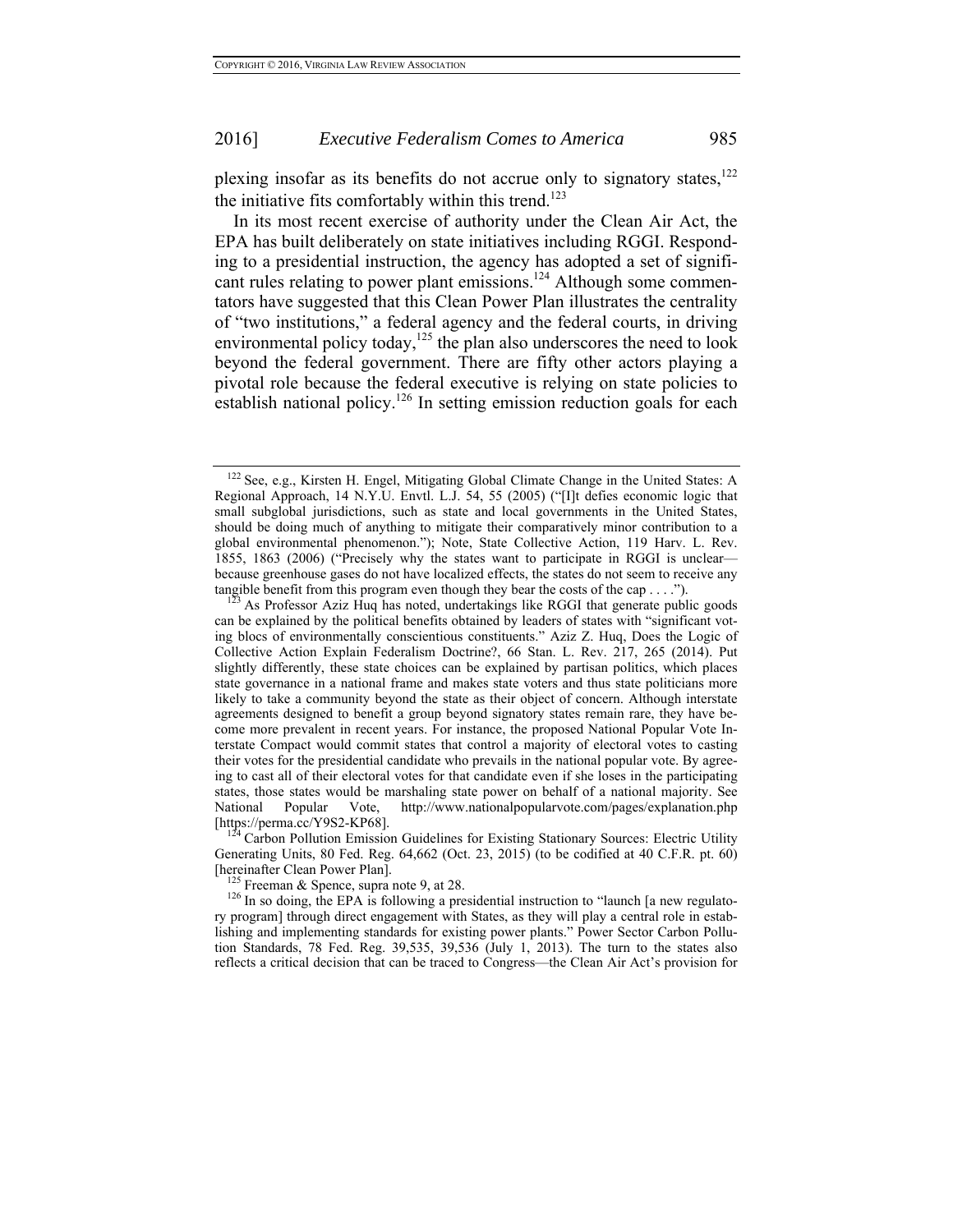state and guidelines for state plans to achieve these goals, the regulations embrace California's cap and trade plan, RGGI, and other state undertakings.<sup>127</sup> As the EPA puts it, in recognition of the states' "leadership role," its guidelines "are based on and would reinforce the actions already being taken by states."<sup>128</sup>

Beyond blessing certain existing state efforts as a matter of federal law, the Clean Power Plan also facilitates state governance in two notable respects. First, the Plan establishes a different emissions reduction target for each state and gives states flexibility in determining how to meet the targets.<sup>129</sup> These targets are, moreover, based in part on past state policy choices, as manifested in the state's 2012 carbon dioxide emission figures.<sup>130</sup> Second, the EPA explicitly recognizes and encourages multistate efforts to address climate change.<sup>131</sup> Even though regions are often more sensible units than states for addressing environmental issues and interest in multistate governance is longstanding,  $132$  there are very few ways in which groups of states may assume legal status; most of our existing legal frameworks adopt a state-federal binary. Recognition by the federal government that multistate governance may constitute a form of national governance is one way in which "our regions [become] realities."<sup>133</sup> The Clean Power Plan endorses extant multistate responses to climate change while smoothing the path to future collaborations among states. In response to state comments seeking more flexibility in multistate approaches—for instance, state-specific plans with

state implementation plans—although the EPA is engaging with the states in novel ways, as I will discuss.<br><sup>127</sup> See, e.g., Clean Power Plan, supra note 124, at 64,678, 64,735, 64,783, 64,796, 64,888.<br><sup>128</sup> Carbon Pollution Emission Guidelines for Existing Stationary Sources: Electric Utility

Generating Units, 79 Fed. Reg. 34,830, 34,832, 34,850 (proposed June 18, 2014) [hereinafter Clean Power NPRM]; see Clean Power Plan, supra note 124, at 64,665 (noting that the Clean Power Plan is "designed to build on and reinforce progress by states, cities and towns").<br><sup>129</sup> Clean Power Plan, supra note 124, at 64,665, 64,888–89.<br><sup>130</sup> Id. at 64,736, 64,815; see also Engel, supra note 112, at 462 (d

proposed rulemaking for the Clean Power Plan, which involved a greater degree of state differentiation). <sup>131</sup> See, e.g., Clean Power Plan, supra note 124, at 64,838 ("The EPA sees particular value

in multi-state plans and multi-state coordination, which allow states to implement a plan in a

<sup>&</sup>lt;sup>132</sup> See, e.g., Frankfurter & Landis, supra note 117, at 707–08.  $\frac{133 \text{ Id. at } 729. \text{ Interest}}{429. \text{ Interest}}$  Id. at 729. Interstate compacts are another way. See, e.g., supra notes 116–20 and accompanying text; infra Section V.C.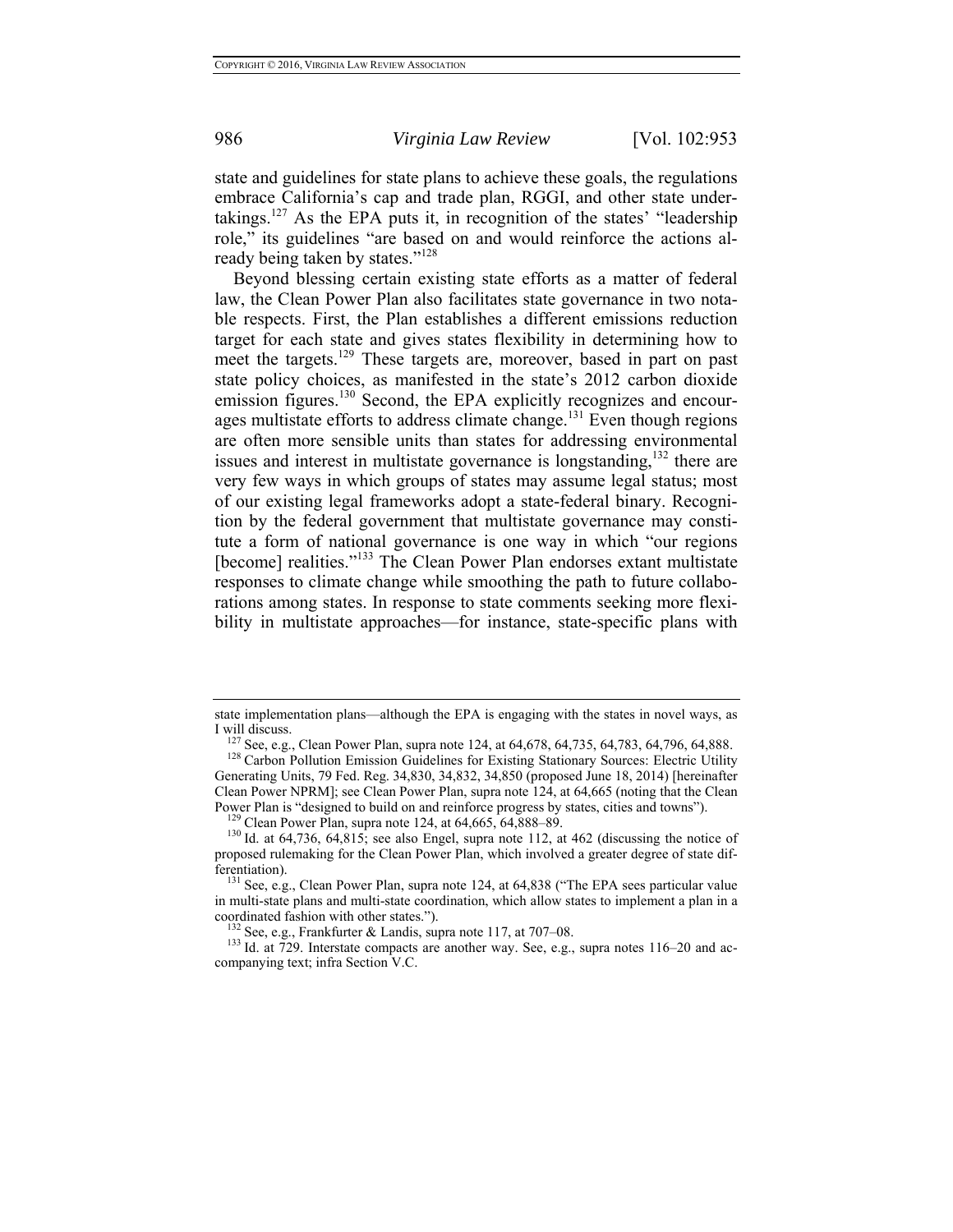regionally shared elements<sup>134</sup>—the final rule allows for both multistate plans and individual state plans that will be implemented in coordination with other state plans. $^{135}$ 

The Clean Power Plan thus seizes on existing state policies as a basis for writing fifty-state differences into a federal rule and further encourages states to collaborate with one another in formulating national policy solutions going forward. Against a backdrop of congressional inaction and an aging statute that is an awkward fit with greenhouse gas regulation,<sup>136</sup> the EPA's regulation can be understood to substitute state regulatory specificity for federal legislative specificity.

#### *4. Education*

Education policy for the past decade has been set by a series of executive agreements—among the states, between groups of states and the federal executive branch, and between individual states and the federal executive branch. Recent federal legislation challenges such executive federalism in both form and substance. The area in which state and federal executive policymaking has been most aggressive thus now offers a test for the practice. It is too soon to say whether the Every Student Succeeds Act ("ESSA") reveals executive federalism's limits or, instead, demonstrates its durability, but there is reason to suspect the latter.

Between 2007, when the No Child Left Behind Act ("NCLB") was due to be reauthorized, and December 2015, when the ESSA was passed, state and federal executives assumed control of national education policy in Congress's absence.<sup>137</sup> States collaborated with one another, and the Department of Education, together with the White House, embraced, further incentivized, and remolded interstate agreements. Although NCLB imposed a set of requirements for states to receive federal funding, it left the content of educational standards and assessment to

<sup>134</sup> See, e.g., Letter from Mary D. Nichols, Chairman, Cal. Air Res. Bd., to Janet McCabe, Acting Assistant Adm'r, Office of Air & Radiation, U.S. EPA 7 (Nov. 24, 2014), http://www .eenews.net/assets/2015/01/05/document\_cw\_01.pdf [https://perma.cc/KPZ4-CTKL] ("California . . . strongly supports allowing regional plans to be implemented in a modular fashion, under which states might agree to common plan elements.").<br>
<sup>135</sup> Clean Power Plan, supra note 124, at 64,838–40.<br>
<sup>136</sup> See Freeman & Spence, supra note 9, at 21.<br>
<sup>137</sup> See Every Student Succeeds Act, Pub. L. No. 114-95

Act, Pub. L. No. 107-110, 115 Stat. 1425 (2002).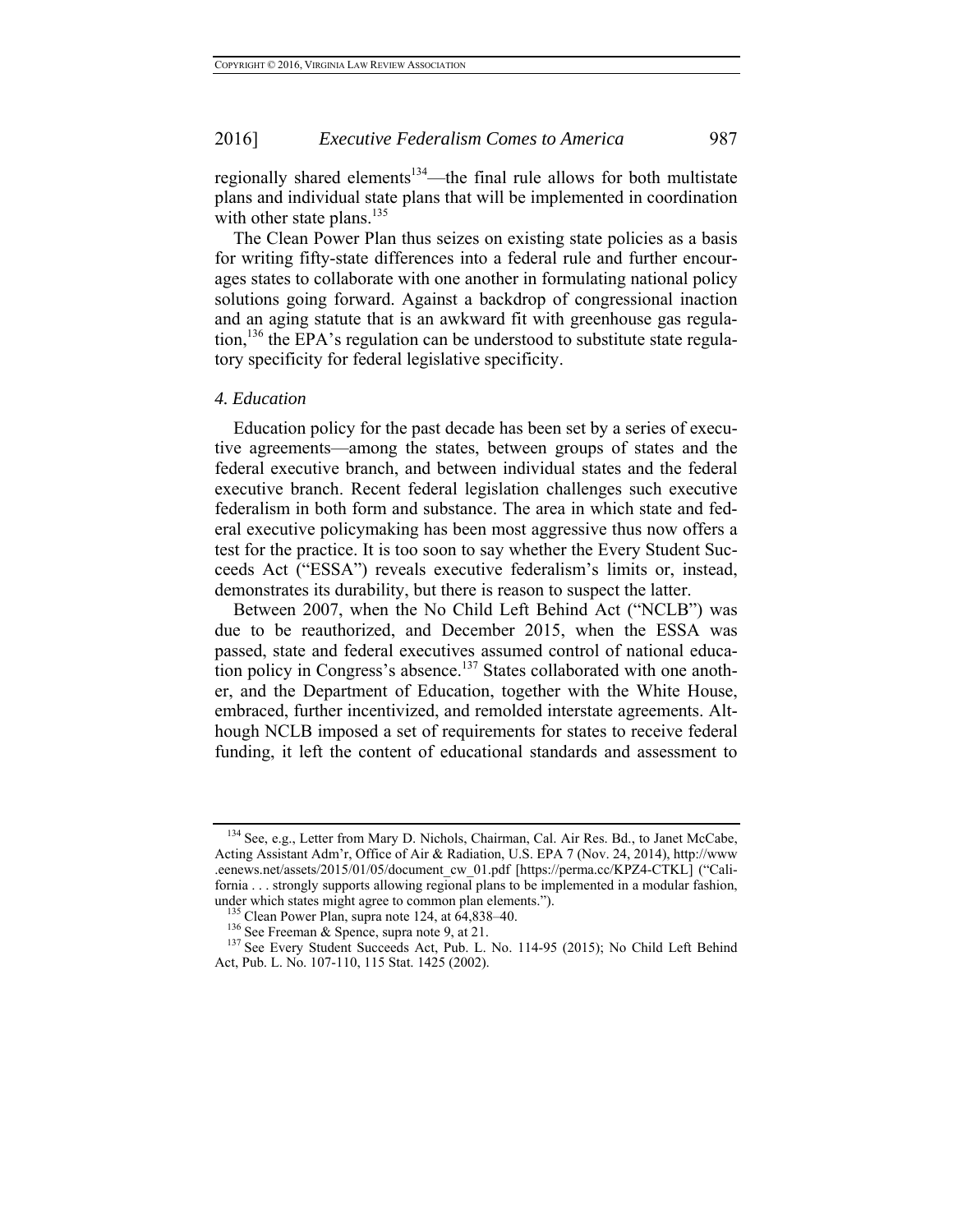states.138 In April 2009, governors and commissioners of education from 48 states launched an effort to develop common proficiency standards for English language and mathematics, resulting in the Common Core State Standards.<sup>139</sup> The adoption of these standards largely occurred through state executive branches<sup>140</sup> and prodded additional interstate collaboration around implementation. $141$ 

As state executives were collaborating on the Common Core, the federal executive branch was grappling with the nonamendment of NCLB and concerns about enforcing federal statutory requirements that no state would be able to satisfy.<sup>142</sup> Relying first on Recovery Act funds and then on its broad waiver authority under NCLB itself, $143$  the federal executive incentivized states to adopt the Common Core standards.<sup>144</sup> The Department of Education did not simply bless interstate governance, but effectively required it as an aspect of participation in a federal scheme. Although the federal executive was not responsible for the establishment of the Common Core, then, it was largely responsible for its rapid diffusion.<sup>145</sup> The Department further stimulated state collaboration through funding to "consortia of states" that would develop assessment systems for the Common Core standards.<sup>146</sup> The resulting consortia—the Partner-

 $138$  See, e.g., Martin A. Kurzweil, Disciplined Devolution and the New Education Federal-<br>ism, 103 Calif. L. Rev. 565, 595–99 (2015).

<sup>&</sup>lt;sup>139</sup> Development Process, Common Core State Standards, http://www.corestandards.org/a

bout-the-standards/development-process [https://perma.cc/SQ9E-FSW2].<br><sup>140</sup> Ashley Jochim & Lesley Lavery, The Evolving Politics of the Common Core: Policy Implementation and Conflict Expansion, 45 Publius 380, 383 (2015) (noting that thirty-nine states adopted the Common Core through actions by their Chief State Education Officer or Board of Education).<br><sup>141</sup> See Kurzweil, supra note 138, at 623–24.<br><sup>142</sup> See id. at 605.<br><sup>143</sup> 20 U.S.C. § 7861(a) (2006).<br><sup>144</sup> In effect, the Department of Education provided that states would have to adopt these

standards to compete for \$4.35 billion in grant money or to obtain a waiver from NCLB requirements. See Kurzweil, supra note 138, at 603–04.<br><sup>145</sup> See Jochim & Lavery, supra note 140, at 382. More than 80% of states received waiv-

ers. Kenneth K. Wong, Federal ESEA Waivers as Reform Leverage: Politics and Variation in State Implementation, 45 Publius 405, 405 (2015). The ways in which the Department of Education authorized state governance in the service of a set of shared goals, while retaining a role in monitoring and evaluating diverse state actions, also made its actions an example of experimentalism. See Charles F. Sabel & William H. Simon, Minimalism and Experimental-<br>ism in the Administrative State, 100 Geo. L.J. 53, 55–56 (2011).

<sup>&</sup>lt;sup>146</sup> Overview Information; Race to the Top Fund Assessment Program; Notice Inviting Applications for New Awards for Fiscal Year (FY) 2010, 75 Fed. Reg. 18,171, 18,171 (Apr. 9, 2010).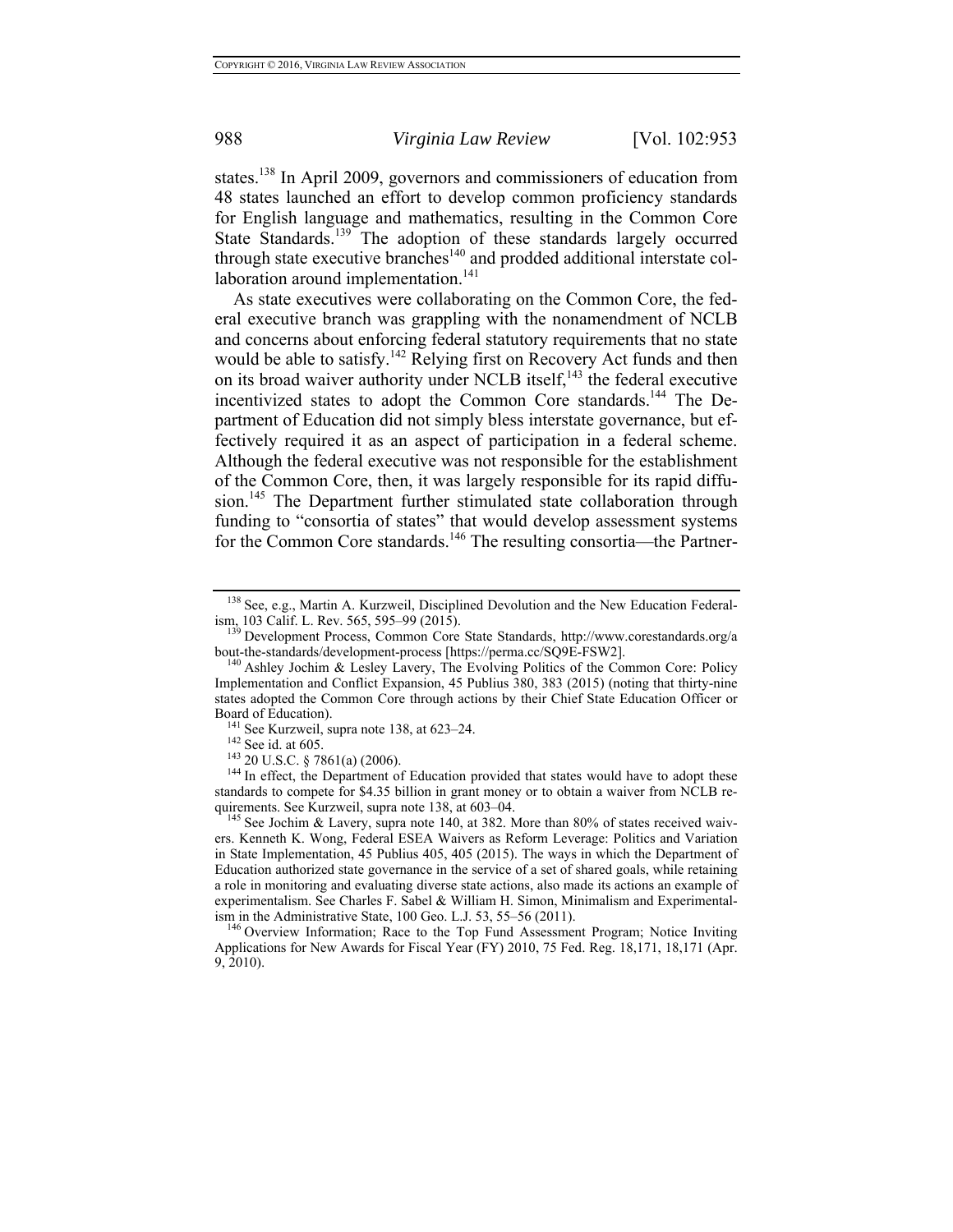ship for Assessment of Readiness for College and Careers ("PARCC") and the Smarter Balanced Assessment Consortium—received funding by entering into "cooperative agreements" that provided for "communication, coordination and involvement" with Department of Education officials.147

The federal executive branch also engaged in ongoing negotiations with individual states around the NCLB waivers in particular.<sup>148</sup> For instance, Oklahoma lost its NCLB waiver after the Governor repudiated her support for the Common Core and state membership in the PARCC consortium. State officials then entered into discussions with the Department of Education, and the waiver was ultimately reinstated, leading one critic to cite "an interesting mix of federal influence and state persistence in resolving the intergovernmental tension over decisions on state standards."<sup>149</sup>

Insofar as interstate action facilitated federal executive action and was then altered by it—with Congress sitting on the sidelines all the while education policymaking has exemplified executive federalism over the past decade. It may now reveal the practice's limits. In December 2015, Congress passed and President Obama signed into law the ESSA, a lengthy statute that reauthorizes the Elementary and Secondary Education Act on new terms, replacing NCLB. The ESSA stands out as substantial federal legislation enacted during a period of divided government, with a thoroughly bipartisan vote in Congress.<sup>150</sup> In addition to complicating (though by no means undermining) claims of polarizationinduced congressional dysfunction, the ESSA also raises questions about the robustness of executive federalism. In form, the very fact of such federal legislation is a challenge to strong variants of executive federalism. In substance, the ESSA renders "null and void" the waivers granted in recent years by the Department of Education to states and consortia,

<sup>&</sup>lt;sup>147</sup> U.S. Dep't of Educ., Cooperative Agreement Between the U.S. Department of Education and the Partnership for Assessment of Readiness of College and Careers (2011), http://www2.ed.gov/programs/racetothetop-assessment/parcc-cooperative-agreement.pdf [https://perma.cc/CR8V-DBB4]; U.S. Dep't of Educ., Cooperative Agreement Between the

U.S. Department of Education and the Smarter Balanced Assessment Consortium and the State of Washington (fiscal agent) (2011), http://www2.ed.gov/programs/racetothetopassessment/sbac-cooperative-agreement.pdf [https://perma.cc/C7NN-HFLF].<br><sup>148</sup> See infra Section IV.B.<br><sup>149</sup> Wong, supra note 145, at 420–21.<br><sup>150</sup> Every Student Succeeds Act of 2015: Record Vote No. 334, 161 Cong. Rec. S85

<sup>(</sup>Dec. 9, 2015); Roll No. 665, 16 Cong. Rec. H884–94 (Dec. 2, 2015).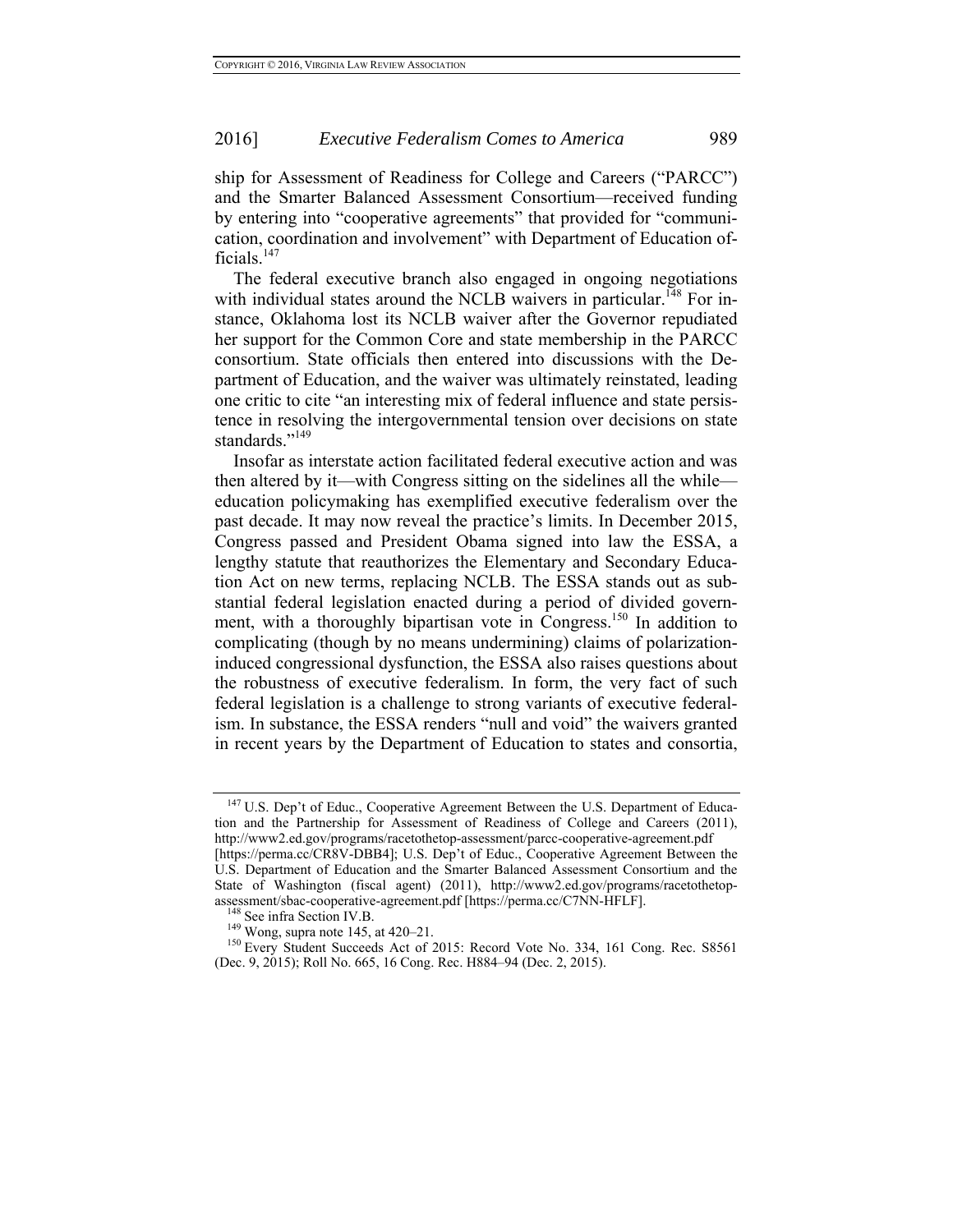and it curbs federal executive supervision of state education policy going forward.<sup>151</sup>

Even as the ESSA curtails federal involvement in education policy, however, it also blesses certain arrangements that arose from the Department of Education's negotiations with the states. For instance, while the ESSA has been celebrated for authorizing states to design their own academic standards and intervention approaches for low-performing schools, this is what states have been doing pursuant to waivers from NCLB's requirements. The White House's suggestion that the ESSA codifies "many of the key reforms the Administration has ... encouraged states and districts to adopt in exchange for waivers" is no more exaggerated than claims that the ESSA offers a thorough "rebuke" to the federal executive branch.<sup>152</sup> The Act also does not affect horizontal interstate collaboration, such as that which produced the Common Core.<sup>153</sup> Indeed, although the ESSA expressly provides that it does not prohibit states from withdrawing from the Common Core, neither does it invalidate that initiative.<sup>154</sup>

More notably, the ESSA creates some fertile new conditions for executive federalism. For one thing, it expands the federal role in discrete areas, providing annual funding for preschool education, for example. Because the ESSA entrusts these portions of the Act to HHS, the need for interagency coordination may spur not only federal executive, but al-

<sup>&</sup>lt;sup>151</sup> ESSA § 4(c). In limiting federal oversight, the Act also reprimands the Department of Education (which nonetheless supported the bill) with descriptions of the many forms of authority the Department may not exercise. E.g., id. § 1005 (amending 20 U.S.C. § 6311) ("The Secretary shall not have the authority to mandate, direct, control, coerce, or exercise any direction or supervision over any of the challenging State academic standards adopted or implemented by a State.").<br><sup>152</sup> White House, Fact Sheet: Congress Acts to Fix No Child Left Behind (Dec. 2, 2015),

https://www.whitehouse.gov/the-press-office/2015/12/03/fact-sheet-congress-acts-fix-no-ch ild-left-behind [https://perma.cc/SY6N-GDGZ]; see Diane Ravitch, Farewell, NCLB, We Won't Miss You, Diane Ravitch's Blog (Nov. 20, 2015), http://dianeravitch.net/2015/11 /20/farewell-nclb-we-wont-miss-you/ [https://perma.cc/K3ZZ-GY9G]. 153 ESSA § 1005(j) ("A State retains the right to enter into a voluntary partnership with

another State to develop and implement the challenging State academic standards and assessments required under this section . . . . ").

<sup>&</sup>lt;sup>154</sup> See id. § 8036 ("Nothing in this Act shall be construed to prohibit a State from withdrawing from the Common Core State Standards or from otherwise revising their standards.").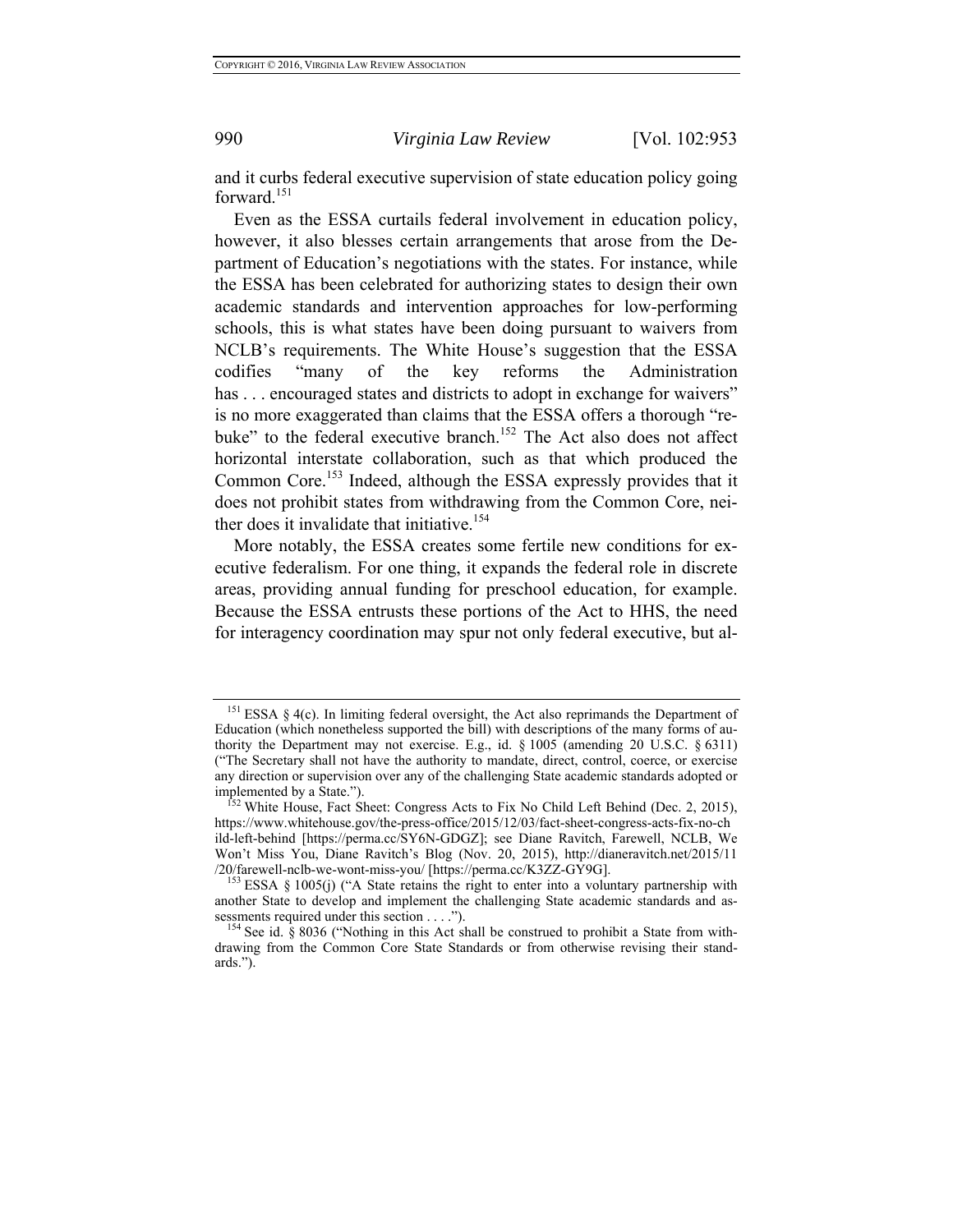so more centralized, White House involvement.<sup>155</sup> Even as the ESSA expressly restricts the Secretary of Education's authority,<sup>156</sup> moreover, it retains federal executive oversight, with few parameters set by Congress. Although states will now devise their own accountability goals for schools, for example, they must submit their plans to the Department of Education.<sup>157</sup> Instead of a congressional judgment about metrics by which to hold schools accountable, the ESSA provides for state decision making with federal executive superintendence. Further, although the ESSA narrows the Department's waiver authority, it does not eliminate it; as under NCLB, the federal executive branch may free states from particular statutory or regulatory requirements.<sup>158</sup> And in crafting a more state-centric law, the ESSA codifies a framework for back-and-forths between state and federal executives around state plans and waivers.<sup>159</sup>

The ESSA thus diminishes federal involvement in education principally in the form of congressional decisions. It is not clear that it will appreciably reduce state-federal executive collaboration, and contestation, around education policy. As one early critic summarized the federalism implications of the ESSA, "States would be stuck in a dance with whoever happens to be running the Department [of Education] at any given moment."<sup>160</sup>

*\*\*\** 

I have attempted in this Part to explore a few examples of executive federalism in some detail rather than to exhaustively canvass domestic policy. It bears mention, then, that similar processes of state-federal ne-

<sup>&</sup>lt;sup>155</sup> See, e.g., Jody Freeman & Jim Rossi, Agency Coordination in Shared Regulatory Space, 125 Harv. L. Rev. 1131, 1137 (2012). At the state level, the ESSA requires state educational agencies to consult with the governor in developing state plans. ESSA § 8032.<br><sup>156</sup> See, e.g., ESSA § 8023.<br><sup>157</sup> See id. §§ 1005, 8014.<br><sup>158</sup> See id. § 8013.<br><sup>158</sup> See id. § 8013.<br><sup>158</sup> For example, if the Secre

<sup>(</sup>among other things) notify the state, offer an opportunity for revision and resubmission, and furnish technical assistance to the state. See id.  $\S$ § 1005, 8014.<br><sup>160</sup> Connor Williams, Why Progressives Should Fear, Conservatives Should Hate and

Obama Should Veto the NCLB Rewrite, The Seventy Four (Nov. 29, 2015), https://www.the74million.org/article/williams-why-progressives-should-fear-conservativesshould-hate-and-obama-should-veto-the-nclb-rewrite [https://perma.cc/J5G6-EKWX].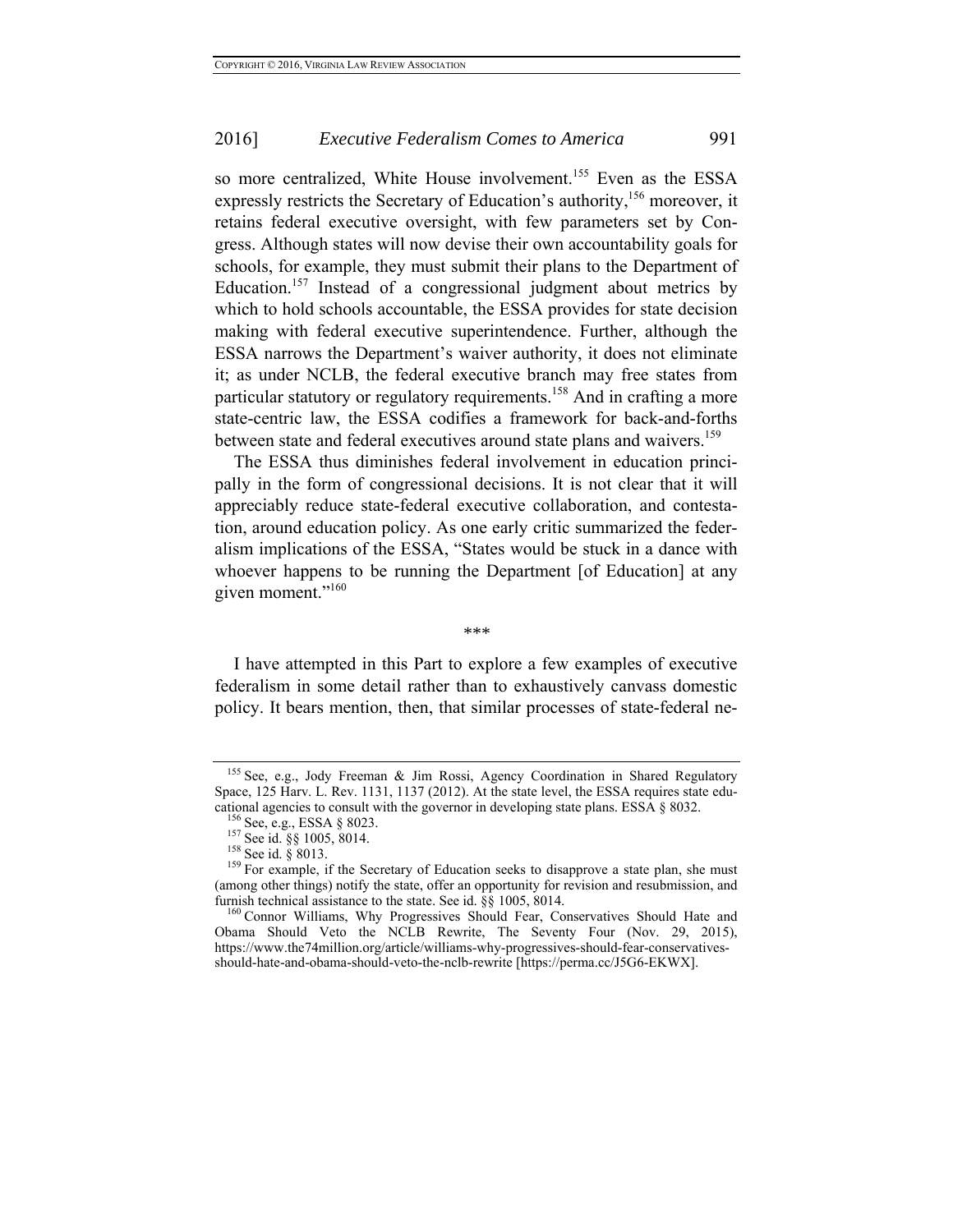gotiation and coevolution are apparent in a variety of other areas, including criminal justice,<sup>161</sup> labor,<sup>162</sup> national security,<sup>163</sup> and even immigration.<sup>164</sup>

The interactions of state and federal executives have also given rise to some distinct yet closely related practices. Most notably, in recent years federal agencies and state attorneys general have undertaken joint enforcement and litigation efforts. Multistate attorney general litigation has received substantial attention, as have the transparently partisan efforts of state attorneys general to challenge federal law.165 But state attorneys general are increasingly not only setting national policy without Washington or opposing the national policy Washington has set; they are also working together with the federal executive branch to further shared policy aims.

For example, joint federal agency-state attorney general action has become a leading regulatory strategy in the area of consumer protection. In 2012, DOJ, the Department of Housing and Urban Development, and forty-nine state attorneys general reached a \$25 billion settlement with the nation's five largest mortgage servicers that not only provided financial relief, but also required the servicers to change their operating practices going forward.<sup>166</sup> In announcing the settlement, Colorado's attor-

<sup>&</sup>lt;sup>161</sup> See Daniel Richman, The Past, Present, and Future of Violent Crime Federalism, 34

Crime & Just. 377 (2006). 162 See Savings Arrangements Established by States for Non-Governmental Employees, 80 Fed. Reg. 72,006 (proposed Nov. 18, 2015) (to be codified at 29 C.F.R. pt. 2510) (proposing a rule that would create a safe harbor from ERISA preemption for state payroll deduction

savings programs, following state innovation in the area).<br><sup>163</sup> See Matthew C. Waxman, National Security Federalism in the Age of Terror, 64 Stan.

L. Rev. 289 (2012).<br><sup>164</sup> See Memorandum from Jeh Charles Johnson, Sec'y, Dep't of Homeland Sec., Re: Secure Communities (Nov. 20, 2014), https://www.dhs.gov/sites/default/files/publicati ons/14\_1120\_memo\_secure\_communities.pdf [https://perma.cc/GV39-WB7H] (discontinuing the Secure Communities program in the face of resistance from "Governors, mayors, and state and local law enforcement officials"; introducing the Priority Enforcement Program for federal-state collaboration; and noting that the Secretary is "willing to personally participate" in discussions with state and local governments about immigration enforcement); Rodríguez, supra note 99.<br><sup>165</sup> See, e.g., Paul Nolette, Federalism on Trial: State Attorneys General and National Poli-

cymaking in Contemporary America 198–203 (2015).<br><sup>166</sup> See Press Release, U.S. Dep't of Justice, Federal Government and State Attorneys

General Reach \$25 Billion Agreement with Five Largest Mortgage Servicers to Address Mortgage Loan Servicing and Foreclosure Abuses (Feb. 9, 2012), http://www.justice.gov /opa/pr/federal-government-and-state-attorneys-general-reach-25-billion-agreement-fivelargest [https://perma.cc/VT8Z-UWMV].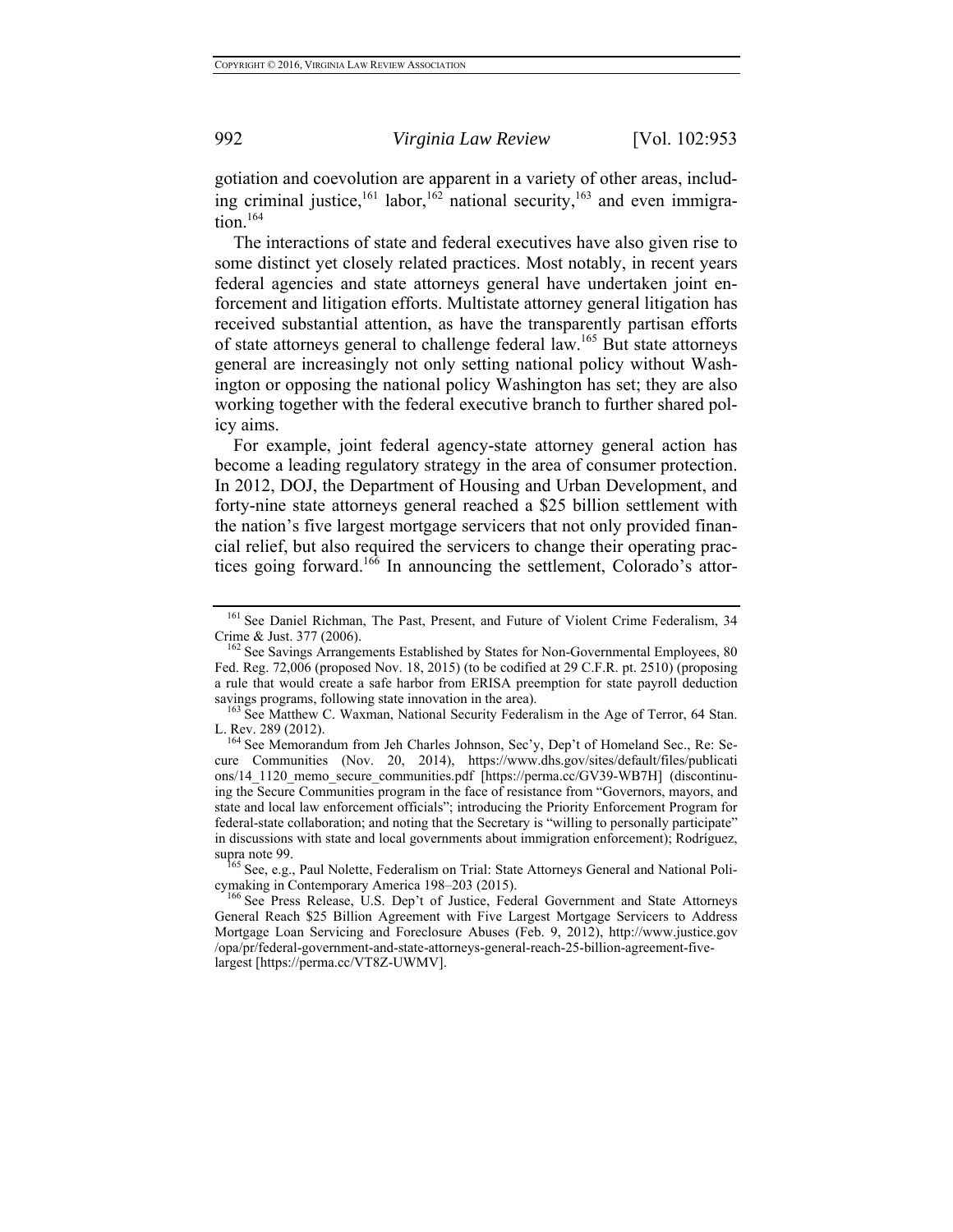ney general stated that "partnership with the federal agencies made it possible to achieve favorable terms and conditions that would have been difficult for the states or the federal government to achieve on their own."167 An ongoing example of such national policymaking through conjoined state and federal action involves a slew of investigations, enforcement actions, and lawsuits against for-profit colleges by the Consumer Financial Protection Bureau, the Securities and Exchange Commission, the Federal Trade Commission, the Department of Education, DOJ, and dozens of state attorneys general.<sup>168</sup> Because multistate-federal litigation raises some different questions than the practices I explore in this Article, I do not further address this ascendant form of "regulation through litigation,"169 but mention it here simply to suggest the variety of forms state-federal executive governance may assume.

## IV. A QUALIFIED DEFENSE

Given the ways in which executive federalism departs from traditional understandings of both the separation of powers and federalism, criticisms of the practice come easily. For those who continue to oppose the rise of the administrative state and cooperative federalism, in particular, executive federalism will be the latest abomination.<sup>170</sup> But even those more sanguine about federal administrative authority and the integration of state and federal governments may well be concerned about leaving Congress on the sidelines of national policymaking. My aim in this Part is to present an affirmative case for executive federalism—not as a firstbest design, but as a relatively attractive option given political realities—while also suggesting some areas of concern and standards against which to judge its practice.

<sup>&</sup>lt;sup>167</sup> Id.<br><sup>168</sup> See, e.g., Kelly Field, As Scrutiny Intensifies, For-Profit Colleges Face Threats on Several Fronts, Chron. Higher Educ. (May 18, 2015), http://chronicle.com/article/As-Scrutiny-

Intensifies/230215 [https://perma.cc/H93J-57SV].<br><sup>169</sup> Regulation Through Litigation (W. Kip Viscusi ed., 2002).<br><sup>170</sup> See generally Michael S. Greve, The Upside-Down Constitution (2012) (cooperative federalism); Philip Hamburger, Is Administrative Law Unlawful? (2014) (administrative state); Gary Lawson, The Rise and Rise of the Administrative State, 107 Harv. L. Rev. 1231 (1994) (administrative state). Indeed, after drafting this Article, I found a blog post suggesting just such opposition. Michael S. Greve, The Rise of Executive Federalism, Real Clear Policy (May 26, 2015), http://www.realclearpolicy.com/blog/2015/05/26/the rise of execu tive\_federalism\_1305.html [https://perma.cc/T3PN-CUYN].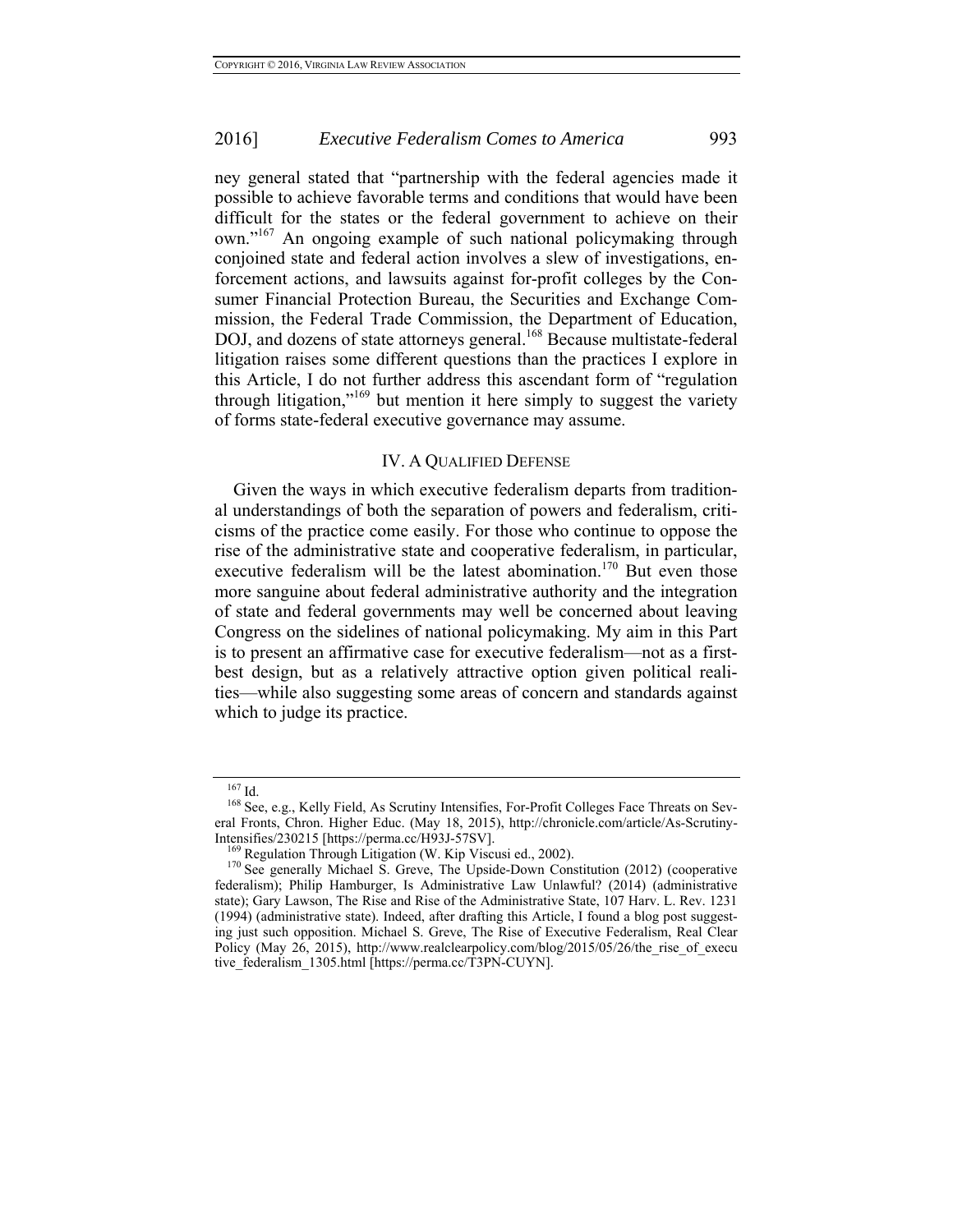Any plausible claim about the current functioning of our constitutional institutions must take political polarization into account. It is of limited utility to compare executive federalism to a well-functioning separation of powers system, one that involves congressional debate and compromise on issues of national importance as well as a productive friction among the branches and among the federal and state governments. Considered in context, executive federalism emerges as a path to national policymaking amid polarization. While enhancing the federal executive's capacity to act in the face of congressional dysfunction, it also entails the contestation endemic to state-federal relations. Moreover, even as executive federalism generates additional sites for partisan conflict, so too does it offer new routes to bipartisan compromise and negotiation that seem out of reach in Congress.

This Part attempts to account for the centrality of polarized parties in considering executive federalism along three dimensions: governance, compromise, and representation. First, I suggest that executive federalism facilitates governance in a polarized polity and that it does so in part by accommodating diversity within national policy, in a manner loosely akin to Europe's differentiated integration or Canada's checkerboard federalism. Second, I argue that executive federalism offers a promising forum for bipartisan compromise and transactional politics given its emphasis on implementation and iterative interactions among disaggregated institutional actors. The most often-criticized aspect of executive federalism abroad—its relative lack of transparency—may in fact be a selling point in this regard. Finally, I consider how executive federalism may be something other than a threat to democratic representation despite its obvious shortcomings. Our federal system generates opportunities for national political representation beyond Washington, and executive federalism holds out the possibility that concrete policy choices may stimulate deliberation and that constituencies may transcend territorial designations.

#### *A. Governance: State-Differentiated National Policy*

Perhaps the most straightforward reason to embrace executive federalism is that it enables national governance in an era when polarization paralyzes Congress. As Professors Mark Warren and Jane Mansbridge have argued, accounts of democracy often focus on the "demos," not the "kratos," but "the capacity for action is *part* of democracy, insofar as a political system should empower collectivities to respond to their collec-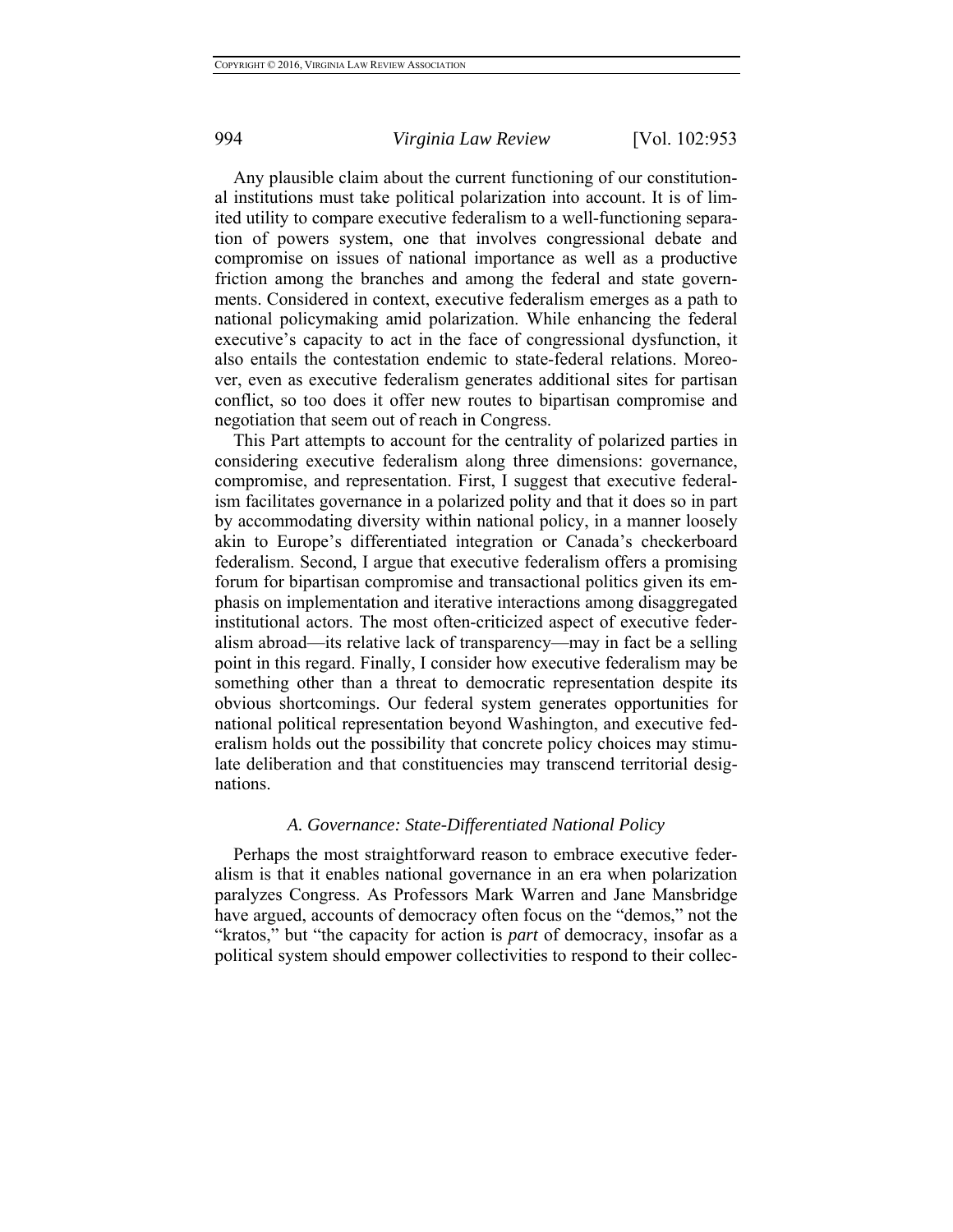tive problems and aspirations."<sup>171</sup> Even absent polarization, our constitutional structure impedes national majority rule, but polarization leads to extreme forms of inaction on issues of general concern. Executive federalism offers a potential path forward: national policy that encompasses partisan differentiation across the states. Some states may more fully or strongly press a position shared by the federal executive while others offer dissenting or competing views, but in both cases different state approaches are part of national policy.

As I have suggested, executive federalism grows out of the political polarization of our times. Hyperpolarized parties gridlock Congress and further empower the executive branch, but they also create strong links across the state-federal divide.<sup>172</sup> These links may enable something like party government through state-federal cooperation among co-partisans, enhancing the ability of the federal executive and certain states to act. At the same time, the state-federal connection amplifies opportunities for partisan resistance and contestation. If state and federal executives seek each other out because of partisan affinity, their collaborations tend also to bring in other state actors with opposing positions.

The most basic way executive federalism has negotiated these distinct possibilities is by allowing for differentiation within national policy across states. For instance, waivers under the ACA have fostered Democratic states' implementation of the Act while permitting departures from federal statutory provisions in certain Republican states.<sup>173</sup> Federal executive deference to state understandings of required insurance coverage has likewise made the ACA's essential benefits provision differ across the states.<sup>174</sup> Similarly, Colorado, Washington, Oregon, and Alaska have effectively nullified the federal CSA with respect to most marijuana offenses within their borders, but the CSA remains operative in states that continue to criminalize marijuana.<sup>175</sup> The EPA's Clean Power Plan is a more deliberately designed state-differentiated policy.<sup>176</sup> The final rule walks back a surprising form of differentiation found in the

<sup>171</sup> Warren & Mansbridge, supra note 5, at 87–88; cf. Gluck, O'Connell & Po, supra note 32, at 1842 ("[U]northodox policymaking may . . . advance[] the legitimacy of *government getting its work done."*).<br><sup>172</sup> See supra Part I.<br><sup>173</sup> See infra Section IV.B (exploring more complicated bipartisan negotiations around

ACA implementation).<br><sup>174</sup> See id.<br><sup>175</sup> See supra Subsection III.B.2.<br><sup>176</sup> See supra Subsection III.B.3.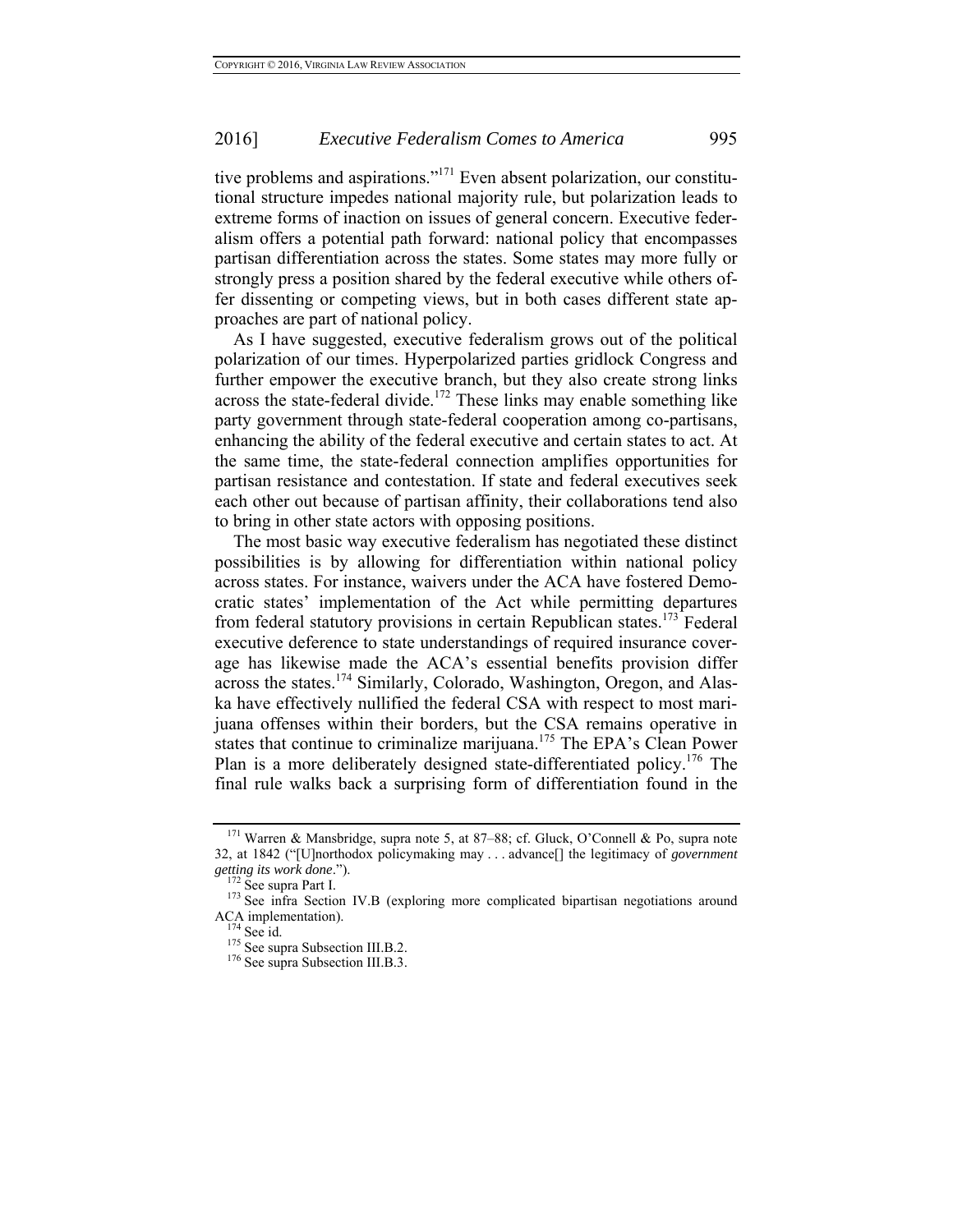proposal—an apparent attempt to pacify opposition in coal-reliant, Republican jurisdictions—that would have required the states emitting the most greenhouse gasses to do the least.<sup>177</sup> But the rule continues to furnish different emissions reduction targets for each state while allowing for state flexibility in meeting these targets. $178$ 

State-differentiated policy of this sort is relatively novel in the United States, but it has analogues abroad.<sup>179</sup> In a variety of federations with stronger traditions of executive federalism, national policy is often developed in a nonuniform fashion.<sup>180</sup> In Canada, for example, negotiations can yield significant policy variation across the provinces and different degrees of provincial and federal responsibility, an outcome sometimes called "checkerboard federalism."<sup>181</sup> In the European Union (E.U.), states often work toward shared objectives at varied speeds, or subgroups of states pursue shared policies without full E.U. participation.182 This practice of "differentiated integration" allows groups of states to create E.U. policy in the absence of consensus.183 Sometimes the differentiation is simply a matter of timing: With "multi-speed" integration, a subgroup of states realizes a common policy faster than other

If the proposal was an attempt to appease such jurisdictions, it did not succeed. See West Virginia v. EPA (In re Murray Energy Corp.), 788 F.3d 330, 333–34 (D.C. Cir. 2015) (declining a challenge by States including West Virginia to EPA's proposed rule because it was not final agency action). Many States are now challenging the final Clean Power Plan. See West Virginia v. EPA, No. 15A773, 136 S. Ct 1000 (Mem.), 2016 WL 502947 (Feb. 9, 2016) (granting application for a stay of the Clean Power Plan pending judicial review in the D.C. Circuit); Alan Neuhauser, Mess of Lawsuits Set to Challenge Clean Power Plan, U.S. News (Oct. 23, 2015), http://www.usnews.com/news/articles/2015/10/23/mess-of-lawsuits-<br>set-to-challenge-clean-power-plan [https://perma.cc/LE8J-56RP].

<sup>&</sup>lt;sup>178</sup> See Clean Power Plan, supra note 124; Engel, supra note 112.  $179$  See Timothy Conlan et al., Unsafe at Any Speed? The Emergence of Variable Speed Federalism in the United States and the European Union 2–5, 20–21 (Aug. 25, 2014) (unpublished manuscript), http://papers.ssrn.com/abstract=2454136 [https://perma.cc/EZU2-

XXXS] (comparing recent developments in U.S. law to Europe's multi-speed federalism). <sup>180</sup> The point applies to other multimember institutions as well. See Anu Bradford, How International Institutions Evolve, 15 Chi. J. Int'l L. 47, 52 (2014) ("An inquiry into evolving dynamics of some key institutions, such as the WTO, the EU, and NATO, reinforces the conclusion that after [a certain threshold of diversity] is met . . . . universal obligations give way to differentiated responsibilities."). "Common but differentiated responsibilities" are also a feature of international law. For instance, international environmental agreements adjust states' obligations in light of their capacity to comply. Id. at 72–73.

<sup>&</sup>lt;sup>181</sup> Bakvis, supra note 4.  $\frac{182}{182}$  See Kölliker, supra note 4; Stubb, supra note 4. 183 See Kölliker, supra note 4, at 14–16.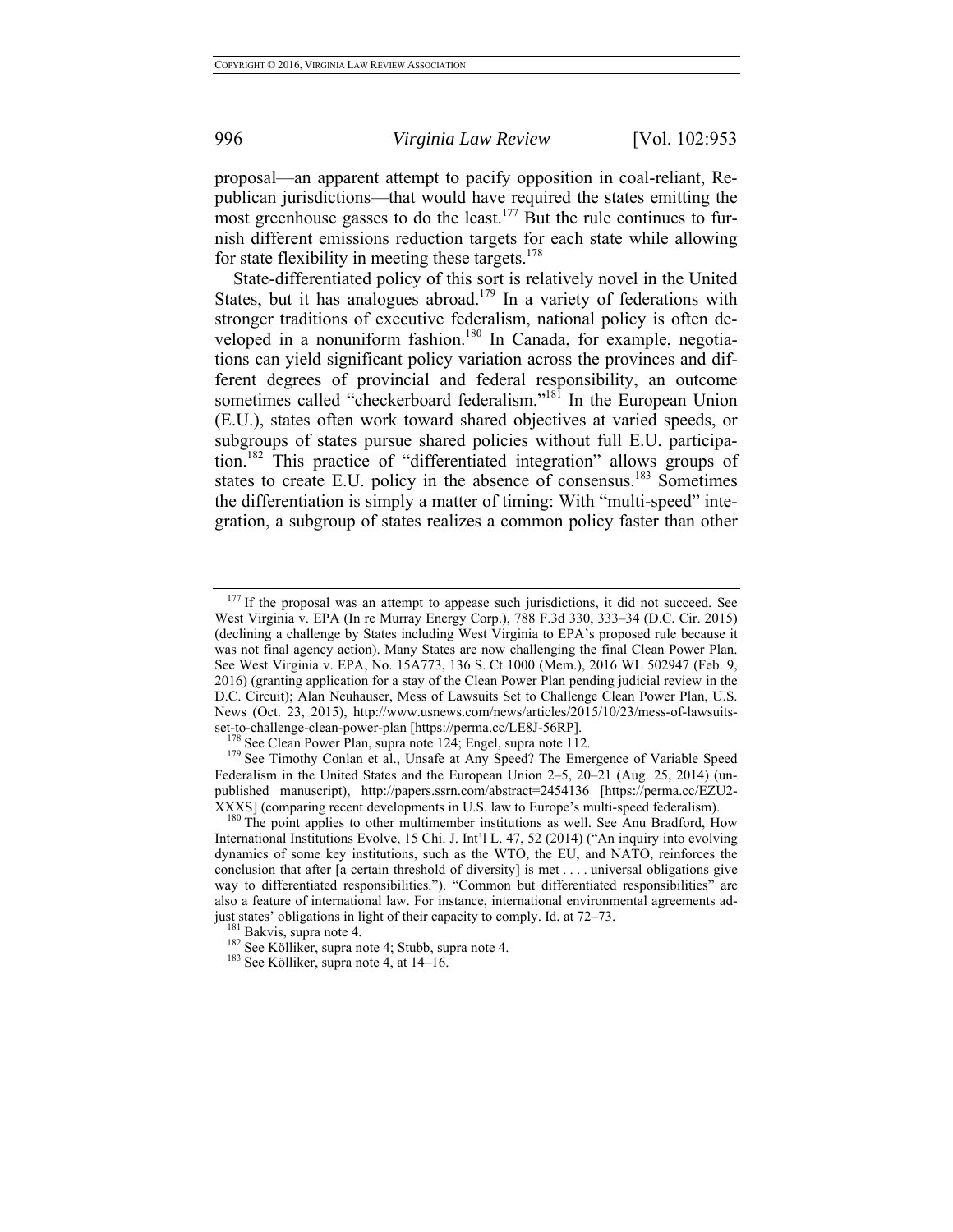states, but all states ultimately participate.<sup>184</sup> In other instances, differentiation may be long lasting or permanent: With "variable-geometry integration," only certain states participate in a common project, while "a la carte integration" permits states to adopt particular aspects of policies.<sup>185</sup> These various forms of differentiated integration have led commentators to observe that there is not one Europe, but rather many Europes, depending on "the policy field in question."<sup>186</sup>

In the E.U., Canada, and several other federations, differentiated integration or related forms of variegated policymaking arise principally because of subunit autonomy and consensus rules. Demanding full, uniform participation would foreclose the pursuit of certain policies or water down obligations for all.<sup>187</sup> As with executive federalism generally, state-differentiated national policy arises from distinct circumstances in the United States. The federal government has legal authority to mandate national policy and to override conflicting state views in the absence of unanimity. Indeed, it was designed to facilitate collective governance without consensus rules.<sup>188</sup> But polarization makes the political realities of American governance more closely resemble those in federations with weaker central governments and stronger subunit autonomy. Frequently, the federal government cannot act even when it is constitutionally authorized to do so; states therefore become necessary engines of national policymaking, yet states are also polarized, so national policy cannot be made by the fifty states working collectively. Instead, the federal executive branch and the states seek out one another to push forward particular objectives. In response to political polarization, then, the

<sup>&</sup>lt;sup>184</sup> Douglas Webber, The Politics of Differentiated Integration in the European Union: Origins, Decision Making and Outcomes 4 (Monash Univ. European & EU Ctr., Working Paper No. 2012/1, 2012), http://artsonline.monash.edu.au/europecentre/files/2012/08/MEEU

C\_WP2012\_01-Webber.pdf [https://perma.cc/TN7D-PJL6].<br><sup>T85</sup> Id. For instance, the United Kingdom, Denmark, and Sweden do not participate in the Eurozone, while the United Kingdom and Ireland do not participate in the Schengen Agreement removing internal border controls. Meanwhile, non-E.U. members, including Iceland, Norway, and Switzerland, have opted into Schengen. See Schengen Visa Countries List, Schengen Visa Info, http://www.schengenvisainfo.com/schengen-visa-countries-list [https:// perma.cc/X6VV-NX64].<br><sup>186</sup> See Conlan et al., supra note 179, at 20.<br><sup>187</sup> See Kölliker, supra note 4, at 2, 16, 28; Bradford, supra note 180, at 72–73.<br><sup>188</sup> See Jack M. Balkin, Living Originalism 138–82 (2011); Robert D.

Siegel, Collective Action Federalism: A General Theory of Article I, Section 8, 63 Stan. L. Rev. 115 (2010); Richard E. Levy, Federalism and Collective Action, 45 U. Kan L. Rev. 1241 (1997).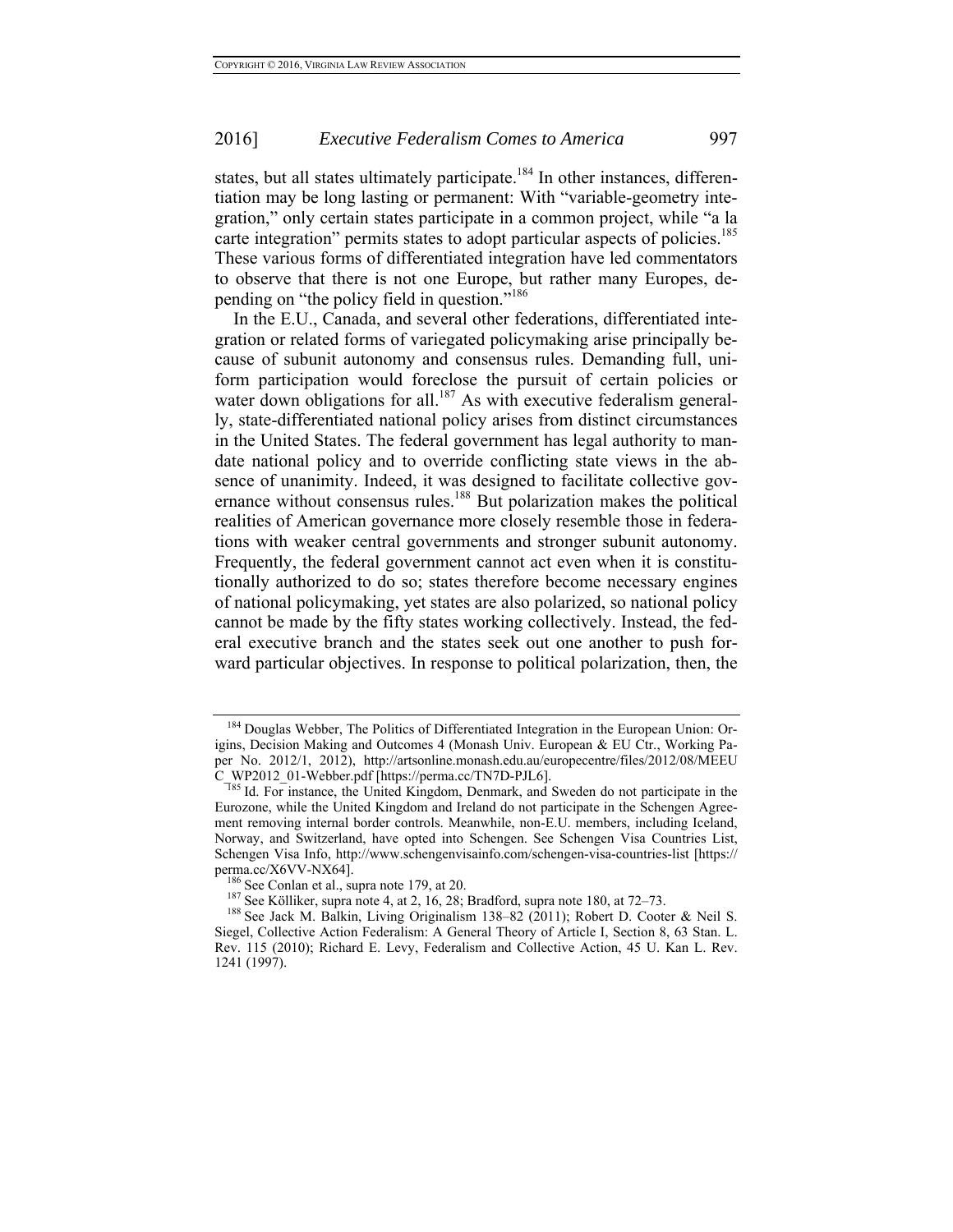United States is groping its way toward checkerboard federalism or differentiated integration.<sup>189</sup>

As this account suggests, state-differentiated national policy is not likely to be embraced as a first-best governance strategy; some would prefer uniform policy set by the federal government, while others would prefer more devolution to the states.<sup>190</sup> It is worth noting, however, that these preferences largely depend on the partisan composition of each government rather than something about state versus federal authority as such.<sup>191</sup> The same Democrats who today favor federal policy solutions championed state authority during George W. Bush's presidency, and the same Republicans who today disparage federal overreach were eager to preempt state experimentation when Bush was President.<sup>192</sup> While such partisan motivations need not discredit the institutional arguments that result, they do suggest that we might more forthrightly consider politics in our legal analysis.

Taking politics into account, there is a strong case for statedifferentiated federal policy as compared to the alternatives that emerge from a polarized Congress. In contrast to unilateral federal executive action, state participation builds multiplicity and a degree of contestation into federal policy; it diminishes the specter of unchecked authoritarianism that haunts exercises of executive power.<sup>193</sup> State participation also incorporates values traditionally associated with federalism, such as diversity and experimentation, into national policy.<sup>194</sup>

State-differentiated policy may be superior to pure decentralization as well. A basic descriptive observation is that independent state action is not possible in many areas given federal laws already on the books. But autonomous state action is not necessarily desirable either. In contrast to outright devolution, state-differentiated policy respects the need for national responses to certain problems. It acknowledges the possibility of,

<sup>&</sup>lt;sup>189</sup> See Conlan et al., supra note 179.<br><sup>190</sup> See id. at 27 (arguing that differentiated integration is a second-best solution). But see Bradford, supra note 180, at 50, 52–53 (defending differentiated integration as a desirable end goal).<br><sup>191</sup> See Bulman-Pozen, supra note 15, at 1091–92; see also Eric A. Posner & Cass R. Sun-

stein, Institutional Flip-Flops, 94 Tex. L. Rev. 485, 486 (2016) ("What is the proper relationship between the national government and the states? . . . [I]n numerous cases . . . responses seem to depend on the answer to a single (and apparently irrelevant) question: Who currently controls the relevant institutions?").<br>
<sup>192</sup> E.g., Bulman-Pozen, supra note 15, at 1102–03.<br>
<sup>193</sup> See Bulman-Pozen, supra note 11; Bulman-Pozen, supra note 61, at 1922, 1935–46.<br>
<sup>194</sup> See Gluck, supra note 1, at 1999.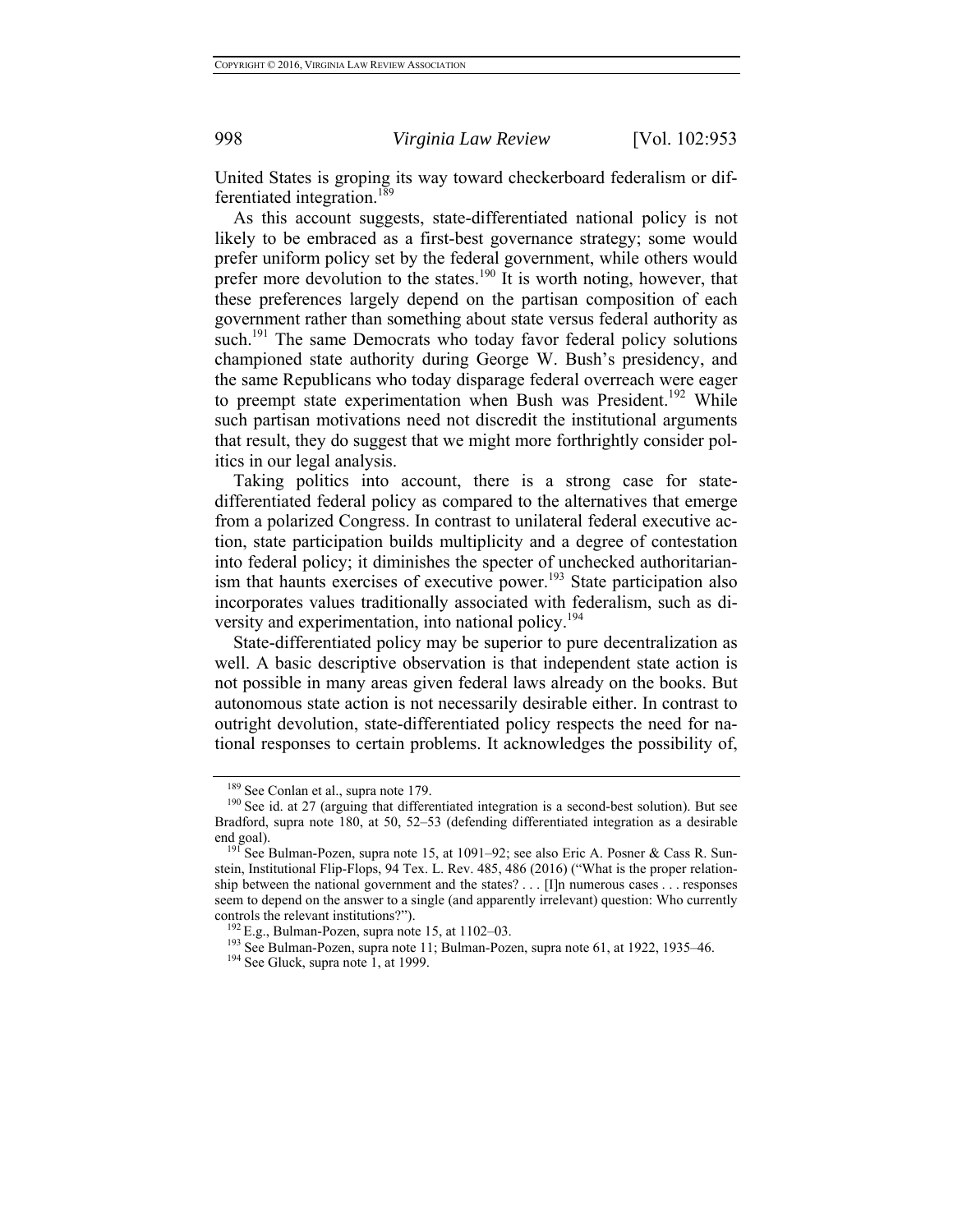and the responsibility of working toward, national cohesion even in the face of disagreement.<sup>195</sup>

This last point raises the important question of whether, in the United States, state-differentiated national policy may still fairly be described as differentiated "integration." There is an obvious sense in which the label does not fit. In contrast to federations like the E.U., the United States is not in the process of forming a union, and, apart from perhaps some minor tinkering, the country is not going to alter the composition of its fifty-state membership. If the partial adoption of national policy is not bringing more states into closer union but instead allowing some states to disengage, then perhaps in the American context differentiated integration is a form of disintegration?

To some extent, this is an empirical question that awaits data: Over time, will allowing for state difference facilitate national policymaking on contentious issues and enhance consensus, or will it underlie further state-based dissent and disengagement from the project of national governance? One particular form this question might take concerns feedback effects. Might executive federalism make Congress even less capable of governing by removing pressure for it to address certain issues? Although the question merits further study, we should not reject executive federalism offhand on this assumption. Recent action-forcing devices, like the fiscal cliff and sequester, underscore the problematic character of an if-things-get-bad-enough-Congress-will-act logic. Moreover, the ESSA suggests the opposite may be true: Executive federalism may complicate partisan commitments, forge unexpected coalitions, and expose new issues in ways that facilitate congressional action.<sup>196</sup> While this single piece of legislation by no means furnishes sufficient support for the proposition that executive federalism makes Congress more capable of governing—indeed, the Act is itself an ambivalent act of national policymaking, a federal law that militates toward less federal control and less consistent policy across the country<sup>197</sup>—it at least belies the strong claim that executive federalism forecloses legislation. Moreover, even

<sup>&</sup>lt;sup>195</sup> See generally Heather K. Gerken, Federalism as the New Nationalism: An Overview, 123 Yale L.J. 1889 (2014) (describing how federalism may serve national ends); Gerken, supra note 96 (same); Rodríguez, supra note 99 (arguing that disagreement among the states may further national policy interests).<br><sup>196</sup> See supra Subsection III.B.4; infra Section IV.B.<br><sup>197</sup> Cf. Gluck, supra note 1, at 2020 (noting that Congress may seek "*dis*uniform imple-

mentation of national law").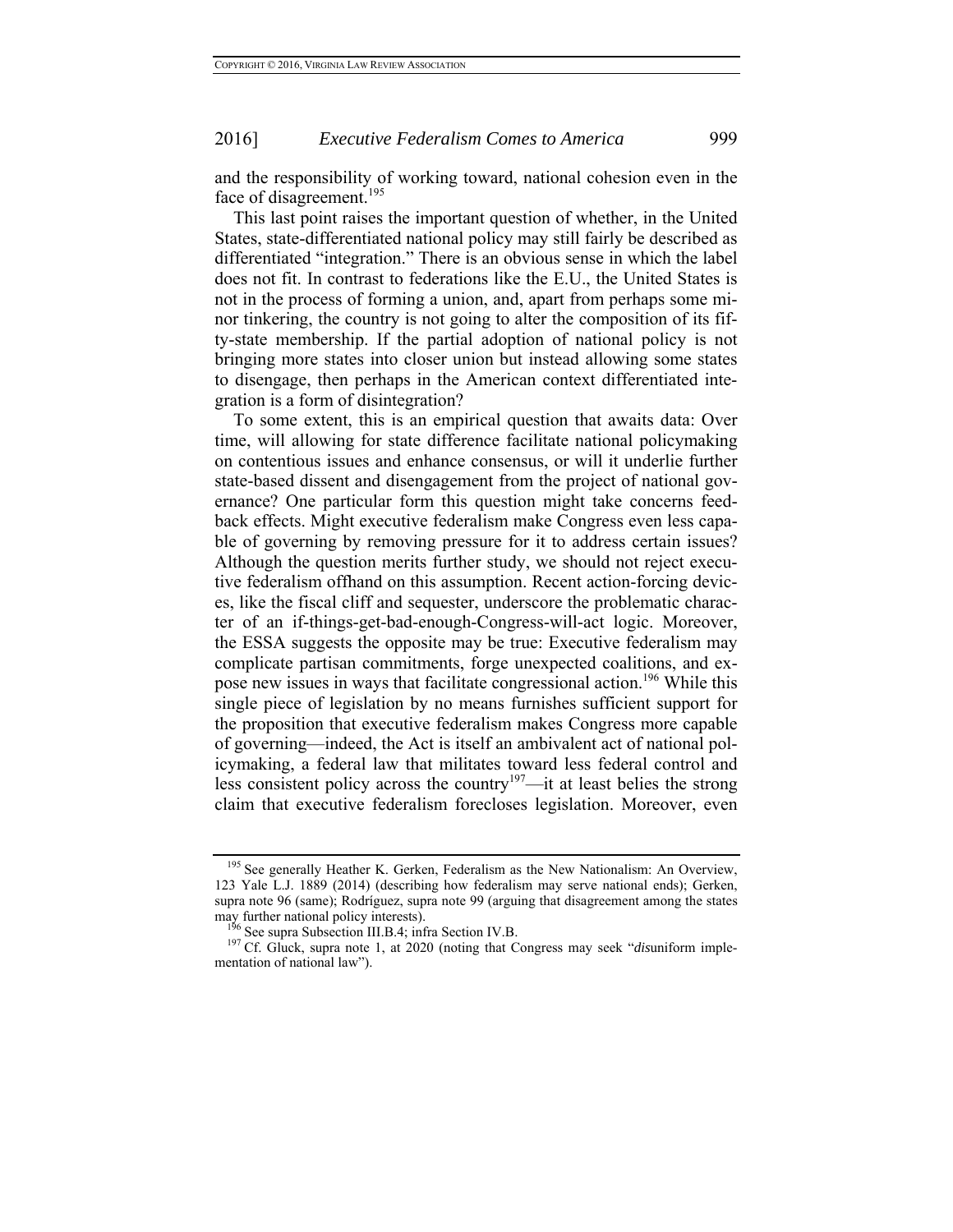without inspiring new federal legislation, state differentiation may ultimately facilitate agreement about national policy. The history of Medicaid, for instance, bolsters the prediction that state resistance to the ACA will dissipate over time.<sup>198</sup> In the European context, subgroups moving ahead in a particular policy area have commonly pulled other states along, as outsiders come to see benefits from being included in ongoing cooperative projects or to realize costs from remaining excluded.<sup>199</sup>

We cannot confidently predict that state-differentiated policy will yield national uniformity and consensus, however. For one thing, in many areas, federal intervention occurs because of collective action problems; if certain groups of states agree to move ahead on these issues, they may well create benefits on which nonparticipating states free-ride, leaving them no incentive to join at a later time.<sup>200</sup> Further, partisan polarization has already upset much conventional wisdom about state-federal relationships, for instance, that states always accept federal grants.<sup>201</sup> State-differentiated national policy could exacerbate both the partisanship that drives intergovernmental disagreement and the resurgent sectionalism of American politics.

While the empirics are uncertain, a commitment to national integration nonetheless suggests that certain forms of differentiation are more attractive than others and that the parameters of differentiation should vary between those states that are part of a longstanding union and those that are still experimenting with union formation. For the former, we should be particularly concerned about full state opt-outs from national policy. This is in part for the practical reason that opt-outs may damage the prospect of national policymaking; if government is responding to collective action problems, state opt-outs may vitiate participation alto-

<sup>&</sup>lt;sup>198</sup> See, e.g., Shanna Rose, Financing Medicaid: Federalism and the Growth of America's Health Care Safety Net 14, 17–18, 245–46 (2013).<br><sup>199</sup> See Kölliker, supra note 4, at xix, 2, 4, 278; Stubb, supra note 4, at 154–56, 167; Jan-

Emmanuel De Neve, The European Onion? How Differentiated Integration Is Reshaping the

 $\frac{200}{20}$  See Kölliker, supra note 4, at xix ("Differentiated integration theory suggests that such centripetal effects of flexible arrangements on initially reluctant outsiders depend both on whether non-participants can be excluded from the benefits cooperation generates, as well as on whether the consumption of such benefits is rival, neutral, or even complementary. . . . The weakest centripetal effects are expected in the case of common pool resources, which combine non-excludability and rivalry in consumption."); Cooter & Siegel, supra note 188,

at 144.<br><sup>201</sup> See Sean Nicholson-Crotty, Leaving Money on the Table: Learning from Recent Refusals of Federal Grants in the American States, 42 Publius 449, 461–62 (2012).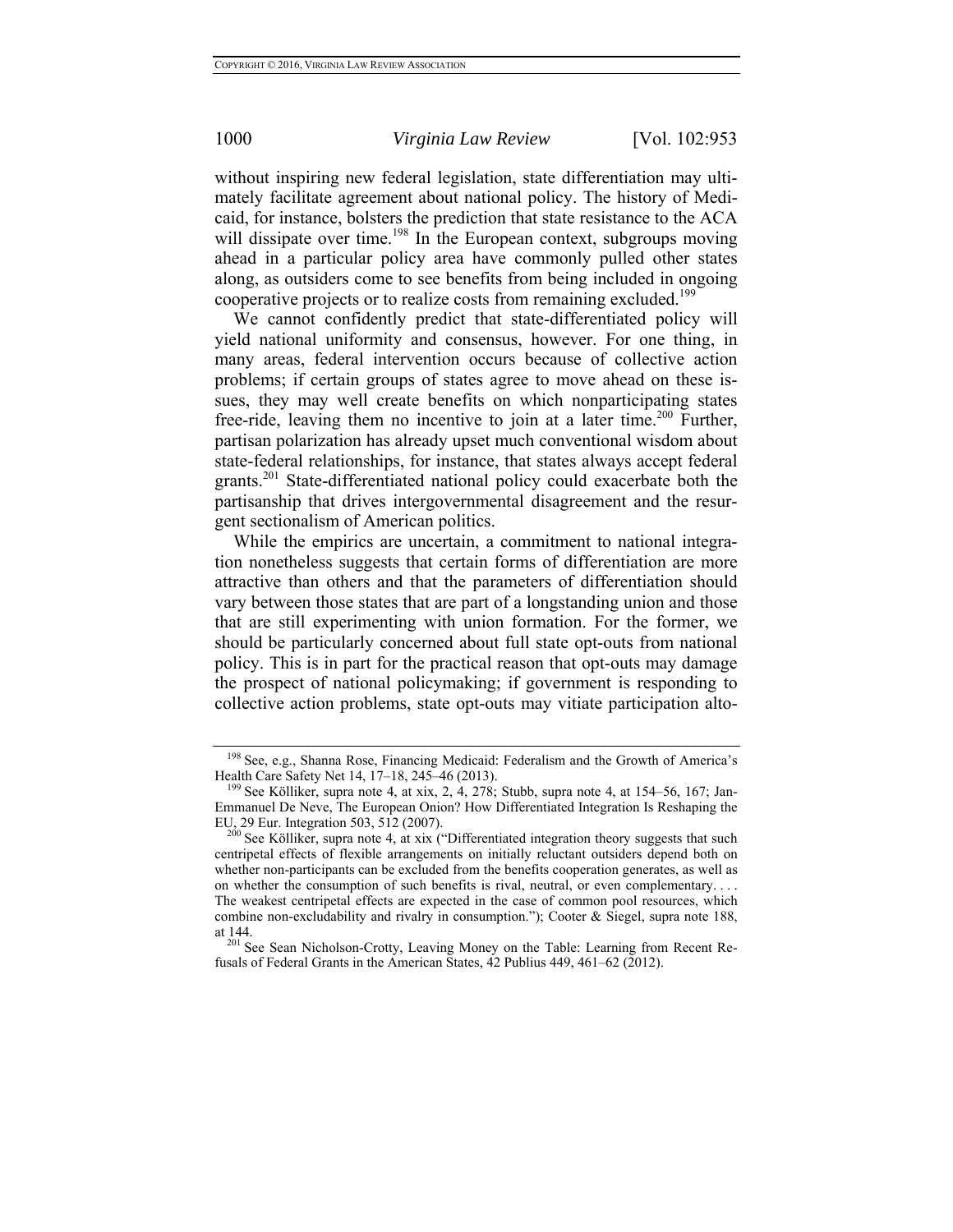gether. Although partial concessions to oppositional states might also mean some states are contributing disproportionately to a collective endeavor, the fact of universal participation should mitigate a "sucker effect" for those states carrying the greatest burden.<sup>202</sup> More deeply, even in polarized times, we should seek differentiation that generates political interaction among those who disagree about policy choices.<sup>203</sup> Allowing states to opt out of national policymaking altogether short-circuits such interaction and the integrative possibilities of even contestatory forms of engagement.

In judging the state-differentiated national policies produced by executive federalism, then, we should consider whether both states and the federal government alike are participating in some form in national policymaking. In contrast to a system of opt-ins and opt-outs, diversified participation may have salutary implications for democratic representation, as I discuss below.<sup>204</sup> It may also create new opportunities for bipartisan negotiation and compromise, as I now address.

## *B. Compromise: Disaggregated Negotiation*

A growing body of literature searching for "solutions to political polarization in America" has resigned itself to working with the parties and the institutions we have.<sup>205</sup> This literature departs from proposals to fundamentally alter government structures or the politicians who occupy them. Taking our separation of powers system and polarization as a given, scholars seeking paths to policymaking by "enemies, not friends," highlight the centrality of negotiation.<sup>206</sup> Because this work focuses only

<sup>&</sup>lt;sup>202</sup> See Mel E. Schnake, Equity in Effort: The "Sucker Effect" in Co-Acting Groups, 17 J. Mgmt. 41, 43–45 (1991).<br><sup>203</sup> See Heather K. Gerken & Ari Holtzblatt, The Political Safeguards of Horizontal Feder-

alism, 113 Mich. L. Rev. 57, 78–99 (2014).<br><sup>204</sup> See infra Section IV.C.<br><sup>205</sup> E.g., Persily, supra note 17.<br><sup>206</sup> Jane Mansbridge, Helping Congress Negotiate, *in* Political Polarization, supra note 5, at 262, 263; see also Binder & Lee, supra note 5, at 240–41, 257–59 ("In the United States, both political and policy considerations complicate successful negotiation, especially in periods of polarized parties."); Pildes, supra note 5, at 828, 831–32 ("[W]e should focus less on individual citizens and turn instead to the current or possible organizational entities that have the most powerful incentives to aggregate the broadest array of interests into democratic politics—and to force compromise, negotiation, and accommodation between those interests."); Jonathan Rauch, Political Realism: How Hacks, Machines, Big Money, and Back-Room Deals Can Strengthen American Democracy, Brookings Ctr. for Effective Pub. Mgmt. 1–2 (2015), http://www.brookings.edu/~/media/Research/Files/Reports/2015/04/political-realis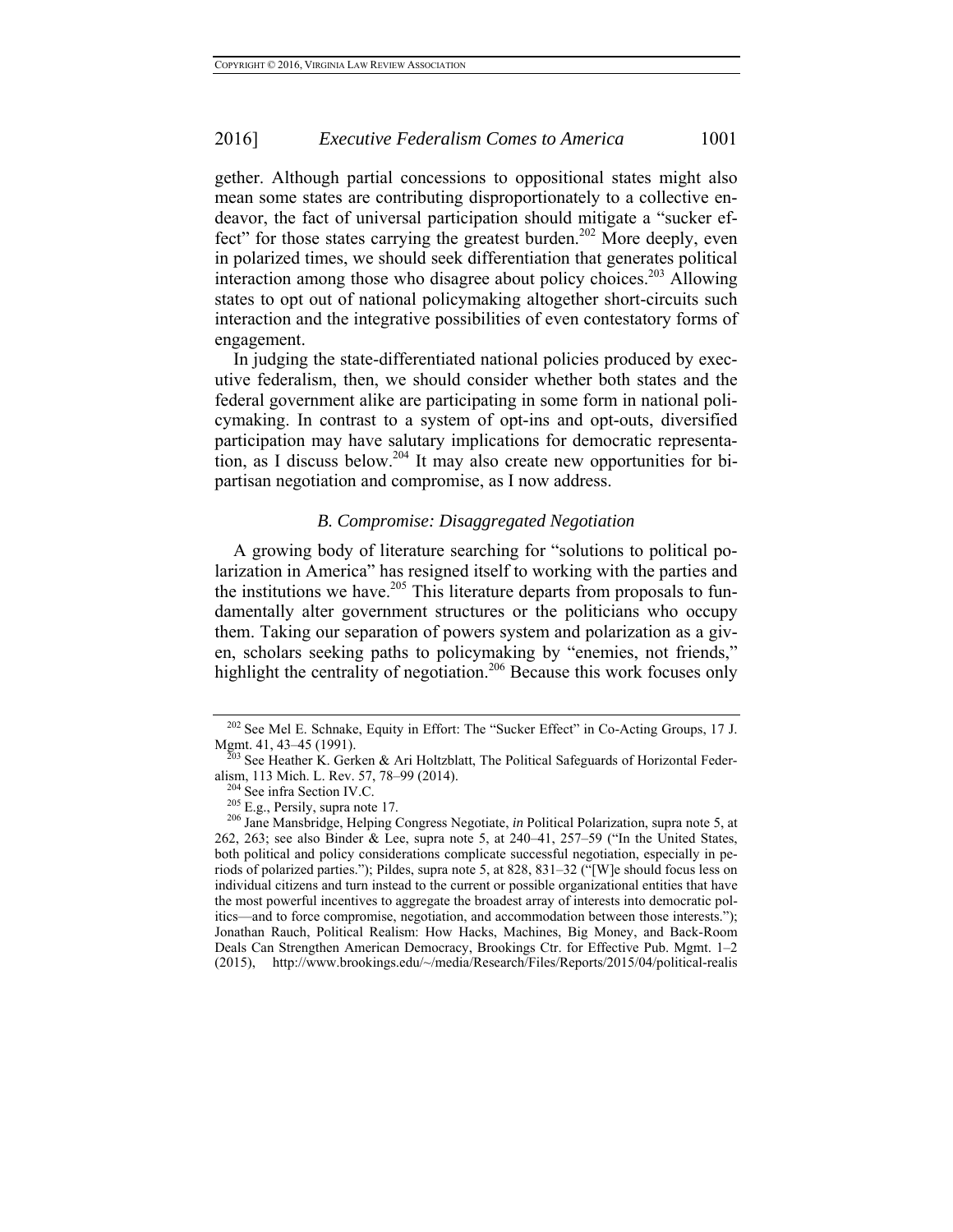on the federal government and Congress in particular, however, it overlooks some of the most effective "institutional environments or structural conditions that enable effective negotiations among political leaders" about national policy.<sup>207</sup> Scholars have long noted that "[b]argaining is the usual mode of intergovernmental relations."208 With states today operating as national partisan actors, such bargaining has implications not only for federalism but also for party politics and the development of national policy. And some of the factors that scholars of polarization cite as critical to political negotiation—such as repeat play and a degree of confidentiality—come more naturally to state-federal executive relations.

Compared to legislative processes, executive federalism has several advantages in fostering negotiation across the political spectrum. First, as differentiated integration underscores, negotiations may be bilateral or partially multilateral. Instead of a need for a grand compromise that satisfies an aggregate national body, executive federalism may unfold through many smaller compromises that satisfy disaggregated political actors.209 The sum total of these negotiations shapes national policy, but no one negotiation does. This disaggregated quality can reduce the partisan temperature and bring intraparty difference to the fore. Second, because it tends to arise in the process of implementing national policy over a period of time, state-federal bargaining involves iterated interactions over both bigger-picture issues and smaller details. Such implementation is policymaking, not mere transmission of preexisting instructions, but it is more concrete than lawmaking, and partisan dogmas may be unsettled as new issues arise in the implementation process. Third, federal and state executives tend to be differently situated with respect to particular programs: The states may rely on the federal executive for funding as the federal executive relies on the states to achieve its policy goals; or the states may rely on federal cooperation to achieve their policy goals as the federal government relies on the states for political capi-

m-rauch/political-realism-rauch.pdf?la=en [https://perma.cc/KES8-588P] (advocating political realism, grounded in transactional politics).<br><sup>207</sup> Pildes, supra note 5, at 845.<br><sup>208</sup> Derthick, supra note 57, at 39; see also Ryan, supra note 68, at 279 ("The boundary be-

tween state and federal power [i]s a project of ongoing negotiation across the regulatory spectrum.").<br><sup>209</sup> The move to disaggregated, bilateral institutions has also occurred abroad. See, e.g.,

Smiley, supra note 71, at 98 (noting that negotiations between the Canadian federal government and individual provinces have been more likely to yield agreement).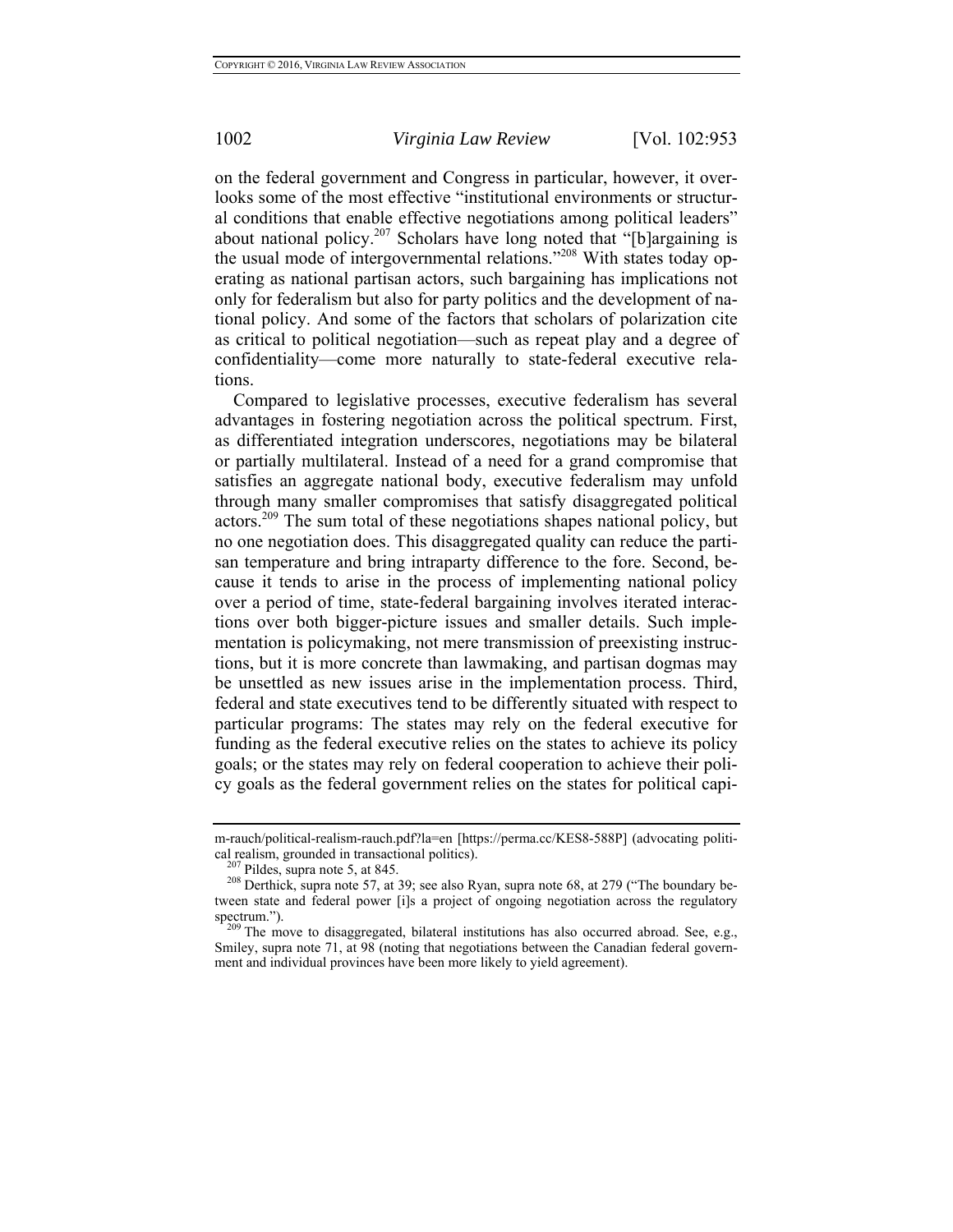tal. Such mutual reliance, but varied responsibilities and interests, may create more paths to, and incentives for, compromise. Finally, executive negotiations may transpire in greater secrecy than legislative deliberations that occur in the sunshine.

Consider, for instance, how executive federalism has been remaking national healthcare law, with state-federal negotiations about insurance exchanges and the Medicaid expansion opening new routes to bipartisan compromise.210 Such compromises are mostly arising from discrete interactions among particular state and federal executives, and they seize on finer-grained questions to begin to find common ground, or at least mutual acquiescence, amid sharp polarization. For instance, in negotiations around the creation of insurance exchanges, HHS repeatedly extended filing deadlines partly in response to requests from Republican governors; it allowed Utah to operate a separate small business exchange that the state cast as more "market-based" than HHS's understanding of the Act, which required "a more government-centric" approach resulting in "less choice and more reliance on public programs"; and it developed alternative forms of partnership exchanges that created ongoing working relationships between federal officials and Republican state officials.<sup>211</sup> Today, Arkansas, Kansas, Nebraska, Ohio, and South Dakota, among other red states, have agreed to coordinate with the federal executive.<sup>212</sup> Although HHS has decisive legal authority with respect to such exchanges, it also has a strong practical and political need for state assistance. Negotiations over the concrete particulars of exchange design have allowed Republican state officials to achieve significant concessions, as Democratic federal officials get more buy-in for the program.

Medicaid waivers have similarly involved bipartisan cooperation. Early developments followed a standard partisan line: Democratic-led states quickly agreed to expand Medicaid while Republican-led states resisted, and the federal executive branch initially gave blue states Medicaid waivers to jumpstart implementation of the law.<sup>213</sup> More recently,

<sup>&</sup>lt;sup>210</sup> See Metzger, supra note 24, at 1779–86.<br><sup>211</sup> Dinan, supra note 90, at 403–04, 406–08 (quoting Letter from Gary R. Herbert, Governor of Utah, to Barack H. Obama, President of the United States (Dec. 10, 2012), http: //www.scribd.com/doc/116430186/PPACA-Fiscal-Cliff-Letter-to-the-President [https://per ma.cc/RW27-2S92]) (internal quotation marks omitted).

 $^{212}$  See id. at 406; State Health Ins. Marketplace Types, 2016, Kaiser Family Found., http://kff.org/health-reform/state-indicator/state-health-insurance-marketplace-types [https://perma.cc/5HW2-JEME]. <sup>213</sup> See Rose, supra note 90, at 65–66; Thompson & Gusmano, supra note 90, at 432.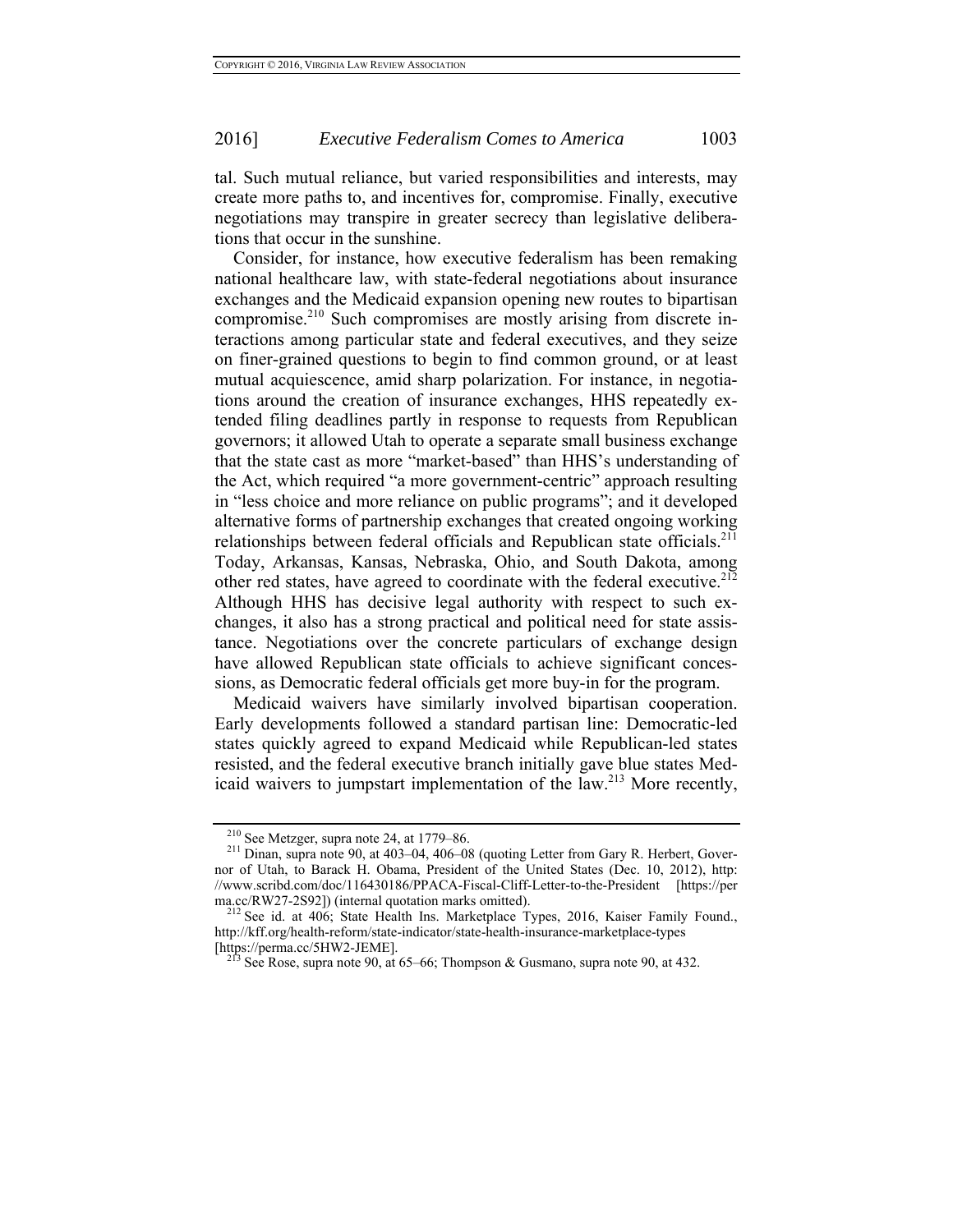however, the administration has been using waivers to encourage states with Republican governors, or Democratic governors needing to work with Republican legislatures, to participate in the expansion.<sup>214</sup> Perhaps most notably, the Centers for Medicare and Medicaid Services negotiated waivers with Arkansas, Indiana, Iowa, Michigan, New Hampshire, and Pennsylvania, several of which permit Medicaid expansion through private insurance policies and can thus be held out as "conservative."<sup>215</sup> Other waivers permit states to require copays from Medicaid beneficiaries, to use healthy behavior incentives, and to exclude certain Medicaid benefits such as nonemergency medical transportation.<sup>216</sup> With these waivers, Republican state officials win policy skirmishes while Democratic federal officials win critical state participation in Medicaid expansion. If such compromises do not seem the stuff that bipartisan governance is made of, they are miles apart from the monotone discussion within the federal government.<sup>217</sup>

Although the ACA is a particularly high-stakes example—in terms of partisan controversy, the amount of money involved, and the signifi-

<sup>&</sup>lt;sup>214</sup> The Medicaid expansion has more generally showcased intraparty divisions that were absent in Congress, with several Republican Governors seeking to expand Medicaid over the objections of their Republican legislatures. In Ohio, for instance, Governor John Kasich negotiated a premium-assistance plan with federal officials, but the legislature passed a bill preventing the expansion. Robert Pear, States Urged to Expand Medicaid with Private Insurance, N.Y. Times (Mar. 21, 2013), http://www.nytimes.com/2013/03/22/us/politics/statesurged-to-expand-medicaid-with-private-insurance.html? r=0 [https://perma.cc/77YU-ERE 3]. Using his line-item veto power, Governor Kasich vetoed this provision and then employed the state's Controlling Board to approve a traditional Medicaid expansion. Thomas Suddes, Gov. Kasich Turns to the Controlling Board to Get Medicaid Expansion Through in Ohio, Cleveland.com (Oct. 13, 2013), http://www.cleveland.com/opinion/index.ssf/2013 /10/gov kasich turns to the contro.html [https://perma.cc/6DH9-CCZ5]; see State ex rel. Cleveland Right to Life v. Ohio Controlling Bd., 3 N.E.3d 185, 189–90 (Ohio 2013); Rose, supra note 90, at 73–74.<br><sup>215</sup> Rose, supra note 90, at 66; see also Thompson & Gusmano, supra note 90, at 433–34

<sup>(&</sup>quot;Republican supporters of premium assistance saw it as a market-oriented, 'conservative' alternative to the traditional 'broken' Medicaid program that Obamacare sought to ex-<br>pand.").

<sup>&</sup>lt;sup>216</sup> See MaryBeth Musumeci & Robin Rudowitz, The ACA and Medicaid Expansion Waivers, Kaiser Comm'n on Medicaid & the Uninsured 6, 9–12, http://kff.org/reportsection/the-aca-and-medicaid-expansion-waivers-issue-brief/ [https://perma.cc/9G5F-PKP3] (last updated Nov. 20, 2015). <sup>217</sup> See, e.g., Russell Berman, 'Promise Kept': The Senate Finally Votes to Repeal

Obamacare, Atlantic (Dec. 4, 2015), http://www.theatlantic.com/politics/archive/2015/12/th e-senate-finally-votes-to-repeal-obamacare/418644 [https://perma.cc/XQM3-RLES] (noting that Republicans in the House of Representatives have voted to repeal Obamacare more than fifty times).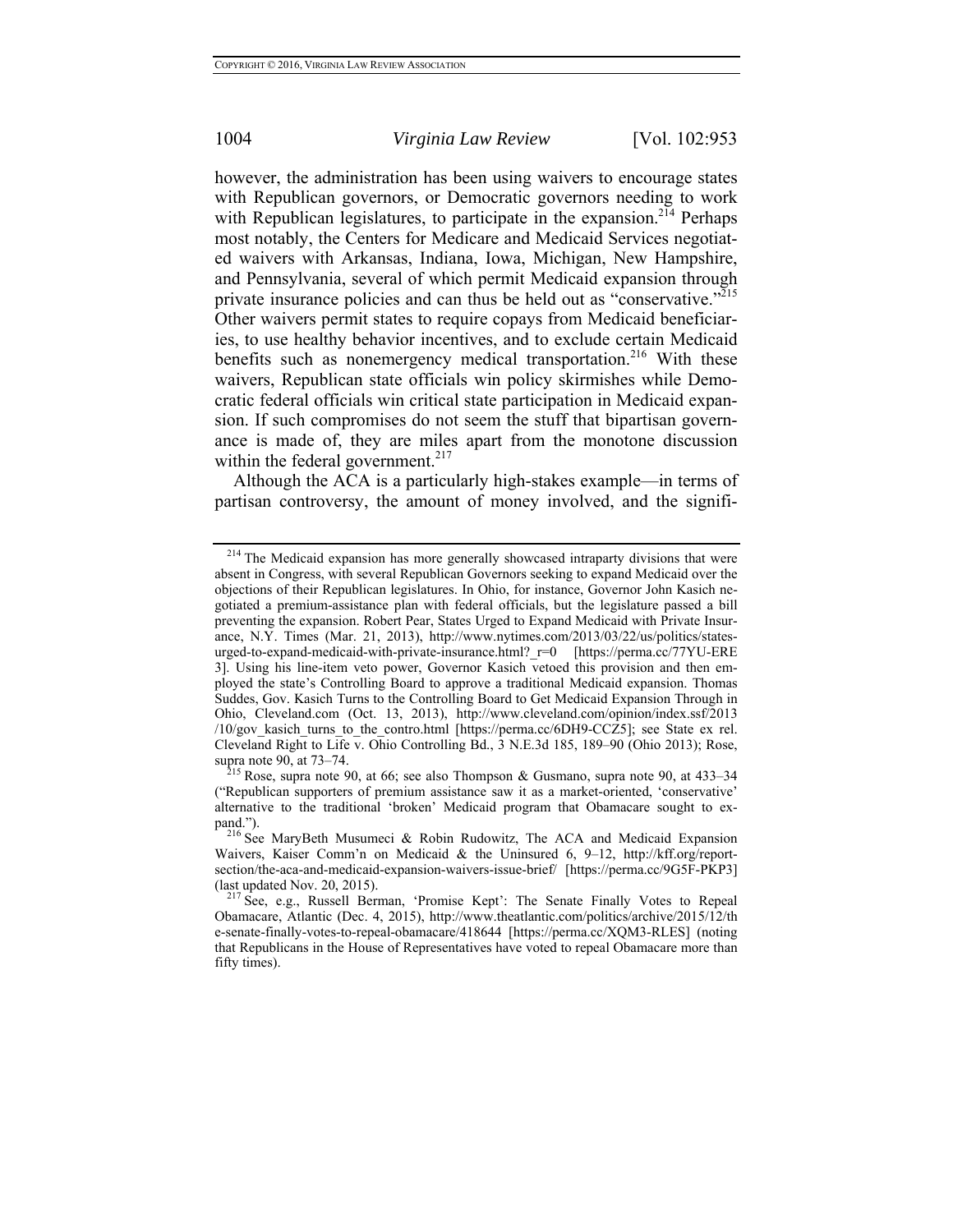cance of the policy at issue—bipartisan agreements are a staple of federal executive waivers more generally. A recent study found no evidence that shared partisan identification between a governor and the President increased a state's likelihood of receiving a Medicaid waiver prior to the ACA.<sup>218</sup> This makes sense insofar as waiver holds out two quite distinct possibilities as a tool of executive federalism: It allows the federal executive to achieve policy objectives through partisan alliances, but it also enables bipartisan compromise between particular state and federal actors. $219$ 

Even this bifurcated framing is too simple. While, at a certain level of generality, state and federal executive priorities may be aligned or opposed because of partisan commitments, the very process of implementation frequently reshapes understandings of goals and interests and may generate coalitions or fractures that were not apparent when policies could be discussed in more abstract terms.<sup>220</sup> We see this, for instance, in how the federal executive branch has altered its position on marijuana enforcement in response to state actions. It has also been a defining feature of education policymaking over the past decade. In some respects, the big-picture partisan story with respect to education inverts the healthcare story: The initial NCLB law and state Common Core initiative represented rare triumphs of bipartisanship, rather than the summa of partisan polarization, and the implementation process then highlighted intraparty dispute. At the time of NCLB's enactment, President George W. Bush and Senator Ted Kennedy could agree on high-level values like educational excellence and equal opportunity.<sup>221</sup> So too, the initial development of the Common Core standards reflected rare accord, with the vast majority of states signing on in the first year after the standards were released.<sup>222</sup> As the federal executive branch and the states worked out details of education assessment, a classic partisan split de-

<sup>218</sup> Shelly, supra note 88, at 455–56, 461–62, 467; see also Thompson, supra note 88, at 18 ("Presidents have strong incentives to build supportive relationship[s] with governors of their own party by approving their waiver requests. But it deserves emphasis that states with Republican governors under Clinton and Democratic governors under Bush also succeeded

<sup>&</sup>lt;sup>219</sup> See Metzger, supra note 24, at 1767, 1770–71.<br><sup>220</sup> See Michael C. Dorf & Charles F. Sabel, A Constitution of Democratic Experimentalism, 98 Colum. L. Rev. 267, 284–85 (1998). 221 Andrew Rudalevige, The Politics of No Child Left Behind, Educ. Next,

http://educationnext.org/the-politics-of-no-child-left-behind/ [https://perma.cc/N4HH-YMU X]. 222 See Jochim & Lavery, supra note 140, at 380.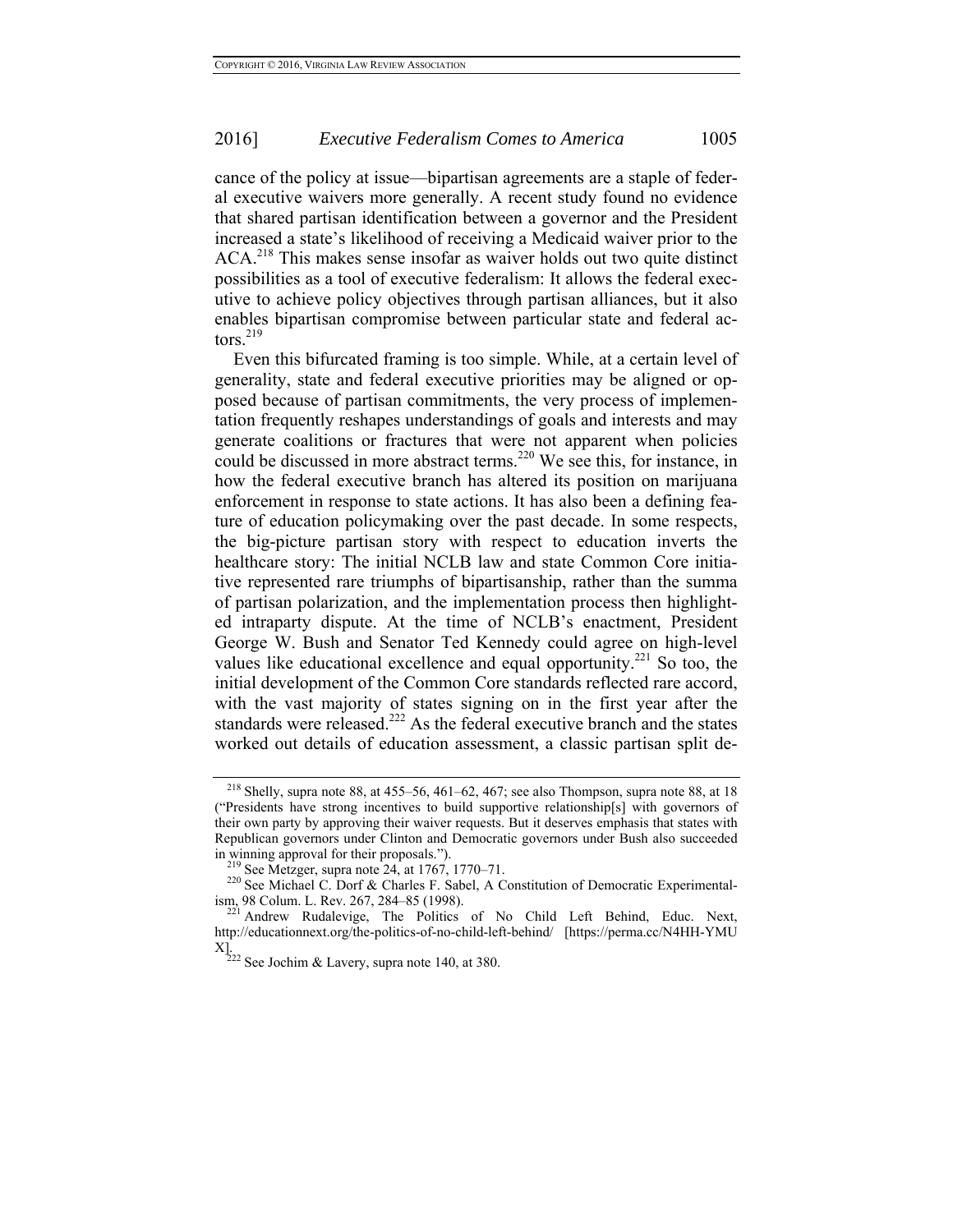veloped, with conservative Republicans resisting what they viewed as a national takeover of a state domain.<sup>223</sup>

But as the standards began to be implemented and discussions turned to programmatic details, diverse groups of detractors and supporters emerged. "[T]heoretical understandings of equity and excellence were replaced by a keen awareness that standards fit hand in glove with testing, accountability, education spending, and student privacy."224 Teacher union opposition to testing fractured the Democratic coalition, even as more establishment Republicans defended educational standards against Tea Party detractors.<sup>225</sup> The hashing out of concrete details created new fissures—which made state-federal bargaining all the more necessary, while also reshaping the expected partisan lineups.<sup>226</sup> Indeed, it does not seem too strong to suggest that executive federalism with respect to education policy ultimately enabled legislative bipartisanship (even if the substance of the compromise was largely that Congress should devolve authority). $227$ 

In addition to focusing on implementation, another feature facilitating state-federal executive negotiations is their relative opacity. Casting nontransparency in a positive light may be surprising. Not only is there a deep fear of secrecy around American government, but a lack of transparency has been one of the leading criticisms of executive federalism as it is practiced abroad. In describing Canadian executive federalism, for instance, the scholar who coined the term, Professor Donald Smiley, listed as his first "charge[] against executive federalism" that "it contributes to undue secrecy in the conduct of the public's business."<sup>228</sup> Many critics have echoed his complaint, and others have similarly assailed other nations' executive federalism as "an exercise in horse trading be-

<sup>&</sup>lt;sup>223</sup> See Republican Nat'l Comm., Resolution Concerning Common Core Education Standards, Apr. 12, 2013 (describing the Common Core as "an inappropriate overreach to standardize and control the education of our children so they will conform to a preconceived

<sup>&#</sup>x27;normal'").<br><sup>224</sup> Jochim & Lavery, supra note 140, at 399.<br><sup>225</sup> Id. at 384–400.<br><sup>226</sup> See generally Wong, supra note 145 (describing state-federal bargaining around NCLB waivers); supra Subsection III.B.4.<br><sup>227</sup> See supra Subsection III.B.4 (discussing the ESSA).<br><sup>228</sup> Richard Simeon & David Cameron, Intergovernmental Relations and Democracy: An

Oxymoron if There Ever Was One?, *in* Canadian Federalism, supra note 4, at 278, 278 (quoting Donald Smiley, An Outsider's Observations of Intergovernmental Relations Among Consenting Adults, *in* Consultation or Collaboration: Intergovernmental Relations in Canada Today (R. Simeon ed., 1979)).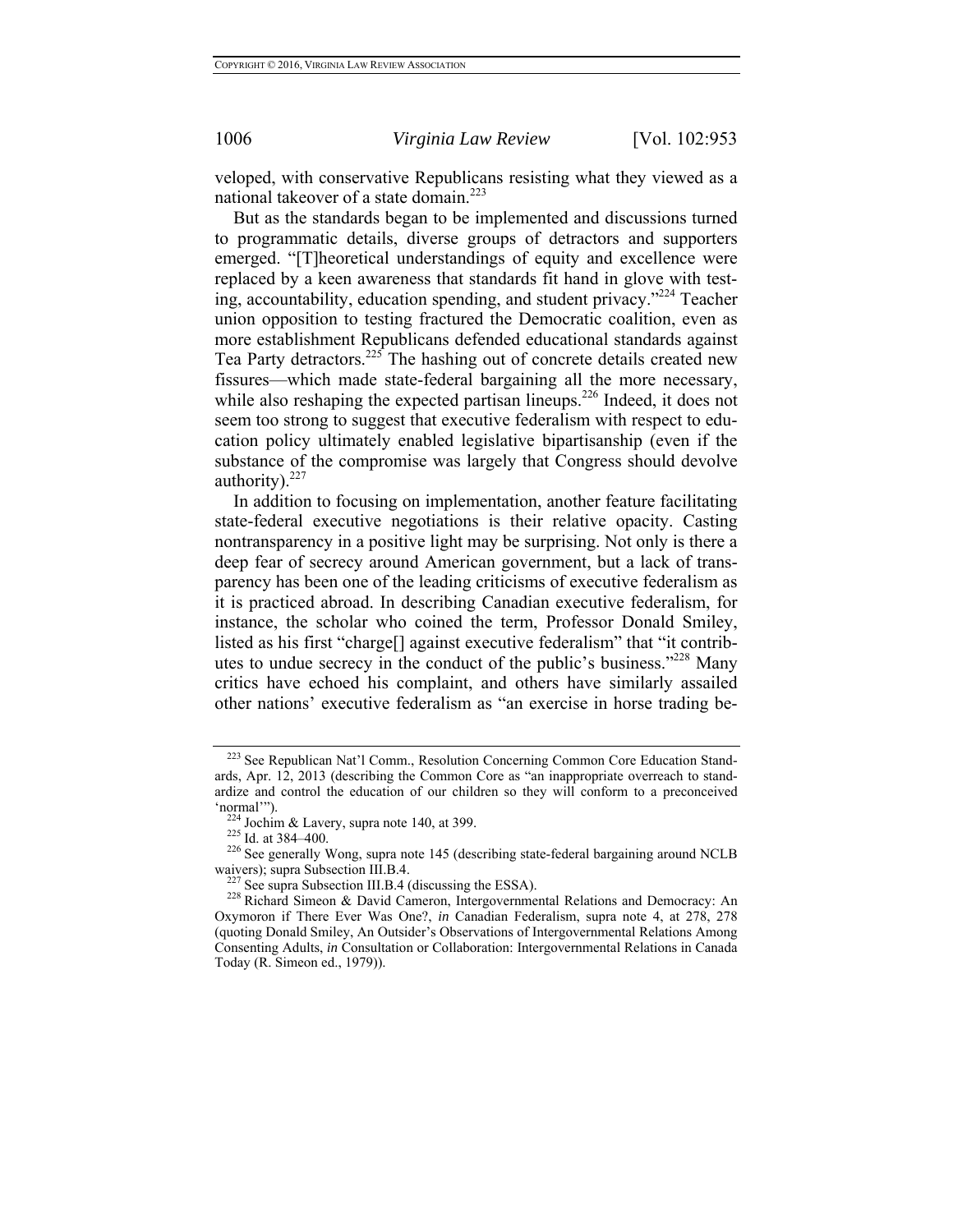hind closed doors" that occurs beyond "democratic scrutiny and accountability."<sup>229</sup>

In the United States today, however, some lack of transparency may be a virtue. Scholars contemplating how to foster political compromise in polarized times argue that discussion and negotiation must occur in part behind closed doors. Publicity makes politicians adhere more strictly to party messages, reduces their willingness to reveal flexibility in their positions, and interferes with a search for zones of agreement through the exploration of more policy options.<sup>230</sup> But closed-door interactions can be difficult in Congress and other federal government bodies. Indeed, politicians and scholars alike have credited transparency laws like the Government in the Sunshine Act and the Federal Advisory Committee Act ("FACA") with perversely undermining negotiation.<sup>231</sup>

Most executive federalism negotiations unfold in greater privacy. As an initial matter, state-federal consultations are exempt from the requirements of transparency laws like FACA, so state and federal officials are not under a legal obligation to treat their conversations as meetings of public interest and to allow public attendance or disclose meeting minutes.<sup>232</sup> More generally, executive federalism tends to occur through a series of conversations between particular state and federal executives. Such conversations are usually punctuated with publicity by one side or the other—whether missives intending to apply political pressure, such as the Utah Governor's letter to the President about the state's small business exchange, $^{233}$  or publications seeking to inform the public of a tentative decision, such as the DOJ's series of letters about the enforcement of federal marijuana offenses.<sup>234</sup> As a simple matter of politics, we might expect state and federal officials to trumpet their policy achievements. And the results of these negotiations inevitably become public as

<sup>&</sup>lt;sup>229</sup> See, e.g., Kenneth Wiltshire, Australia's New Federalism: Recipes for Marble Cakes, 22 Publius 165, 167, 180 (1992) (discussing Australia). The most pronounced criticisms of executive federalism in these terms have concerned constitutional negotiations of the sort

least translatable to American executive federalism.<br><sup>230</sup> See Binder & Lee, supra note 5, at 252–53; Pildes, supra note 5, at 847–49; Warren & Mansbridge, supra note 5, at 106–12.

<sup>&</sup>lt;sup>231</sup> 5 U.S.C. § 552b (2012); id. app. §§ 2–3; see Pildes, supra note 5, at 846. <sup>232</sup> See Miriam Seifter, States, Agencies, and Legitimacy, 67 Vand. L. Rev. 443, 470–71 (2014).<br> $\frac{233}{234}$  See supra note 211.<br> $\frac{234}{24}$  See supra notes 100–106 and accompanying text.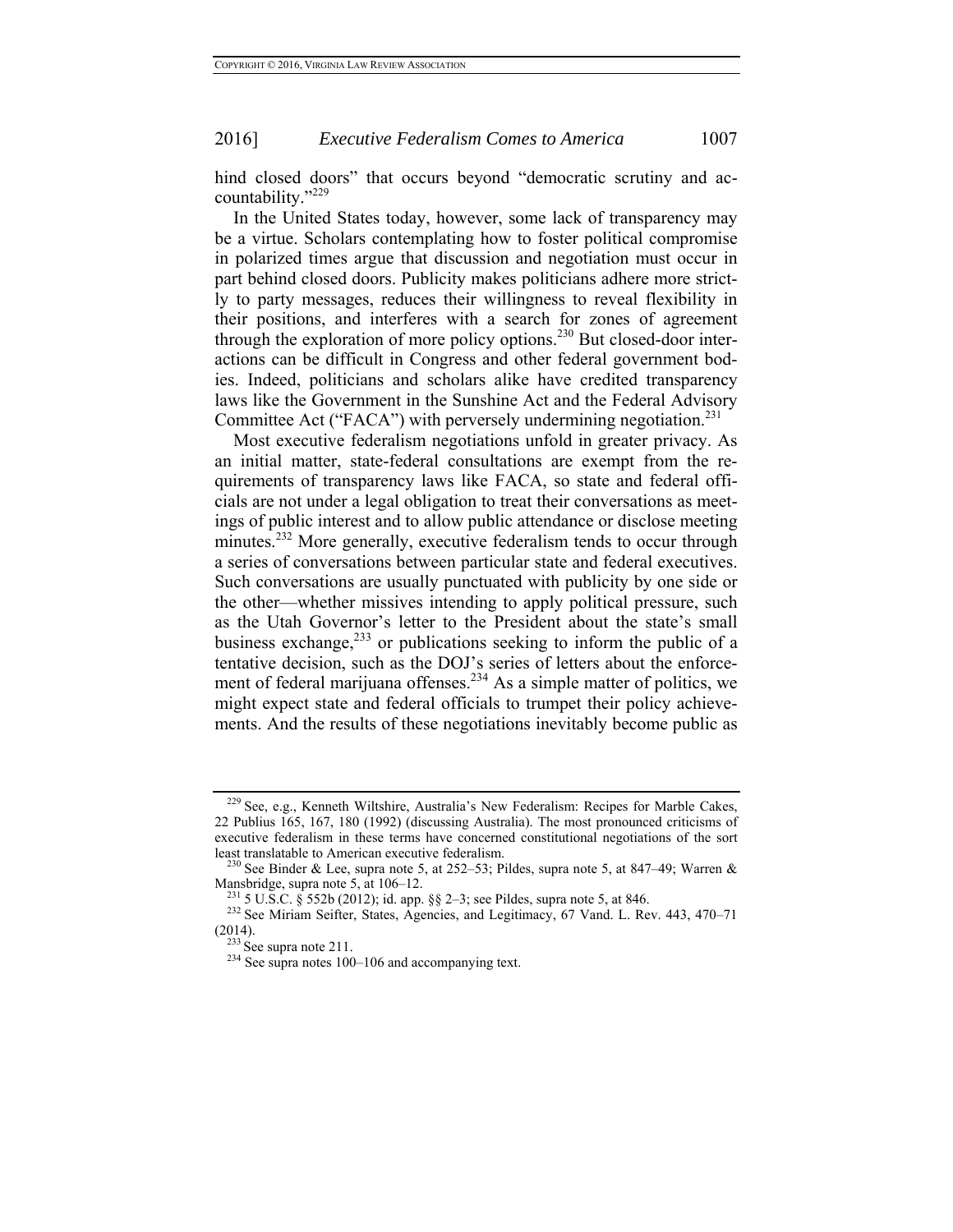policy is reshaped. But critical back-and-forths, offers and counteroffers, happen out of the public eye.

By highlighting executive federalism as a forum for less transparent governance, I do not mean to celebrate government secrecy as such. The public is rightly concerned to make sure that state and federal executives are taking important considerations into account, not making corrupt deals, and the like.<sup>235</sup> And such concerns may be, if anything, more acute for executive branch negotiations than their legislative counterparts. But we should not automatically be suspicious of confidential negotiations. Instead, we should think about what types of publicity may facilitate public oversight without unduly impeding negotiation. The American Political Science Association task force on negotiating agreement in politics, for instance, has suggested that "citizens should not demand *transparency in process*, opening to the public the process of reaching [particular] decisions, but instead *transparency in rationale*, making the reasons for decisions public."<sup>236</sup>

To apply this or a similar standard in the executive federalism context, we might begin by focusing on legal requirements that already govern this space. For instance, some acts of executive federalism unfold in part through notice and comment rulemaking, while others follow less rigorous administrative procedures.237 We should also consider how executive actors themselves may generate expectations of transparency. In the past, the federal executive branch has, unprompted, required publicity for some intergovernmental negotiations. For instance, under President Clinton, HHS noticed Medicaid waivers in the Federal Register and received comments.238 Various memoranda and directives during President Obama's tenure have more generally created guidelines for public transparency in agency action.<sup>239</sup> The point is not that any of these prac-

<sup>&</sup>lt;sup>235</sup> See Pildes, supra note 5, at 848.<br><sup>236</sup> Mansbridge, supra note 206, at 267; see Warren & Mansbridge, supra note 5, at 108.<br><sup>237</sup> Compare, e.g., Clean Power Plan, supra note 124 (notice and comment rulemaking), with Cole Memo, supra note 106 (letter describing DOJ's intentions regarding enforcement

of the CSA).<br><sup>238</sup> See Thompson & Burke, supra note 68, at 994.<br><sup>239</sup> See, e.g., Memorandum for the Heads of Executive Departments and Agencies from President Barack Obama, Re: Transparency and Open Government (Jan. 21, 2009), https://w ww.whitehouse.gov/the\_press\_office/TransparencyandOpenGovernment [https://perma.cc/ RH33-VQUH]; Memorandum for the Heads of Executive Departments and Agencies from Peter R. Orszag, Dir., OMB, Re: Open Government Directive (Dec. 8, 2009), https://www .whitehouse.gov/sites/default/files/omb/assets/memoranda\_2010/m10-06.pdf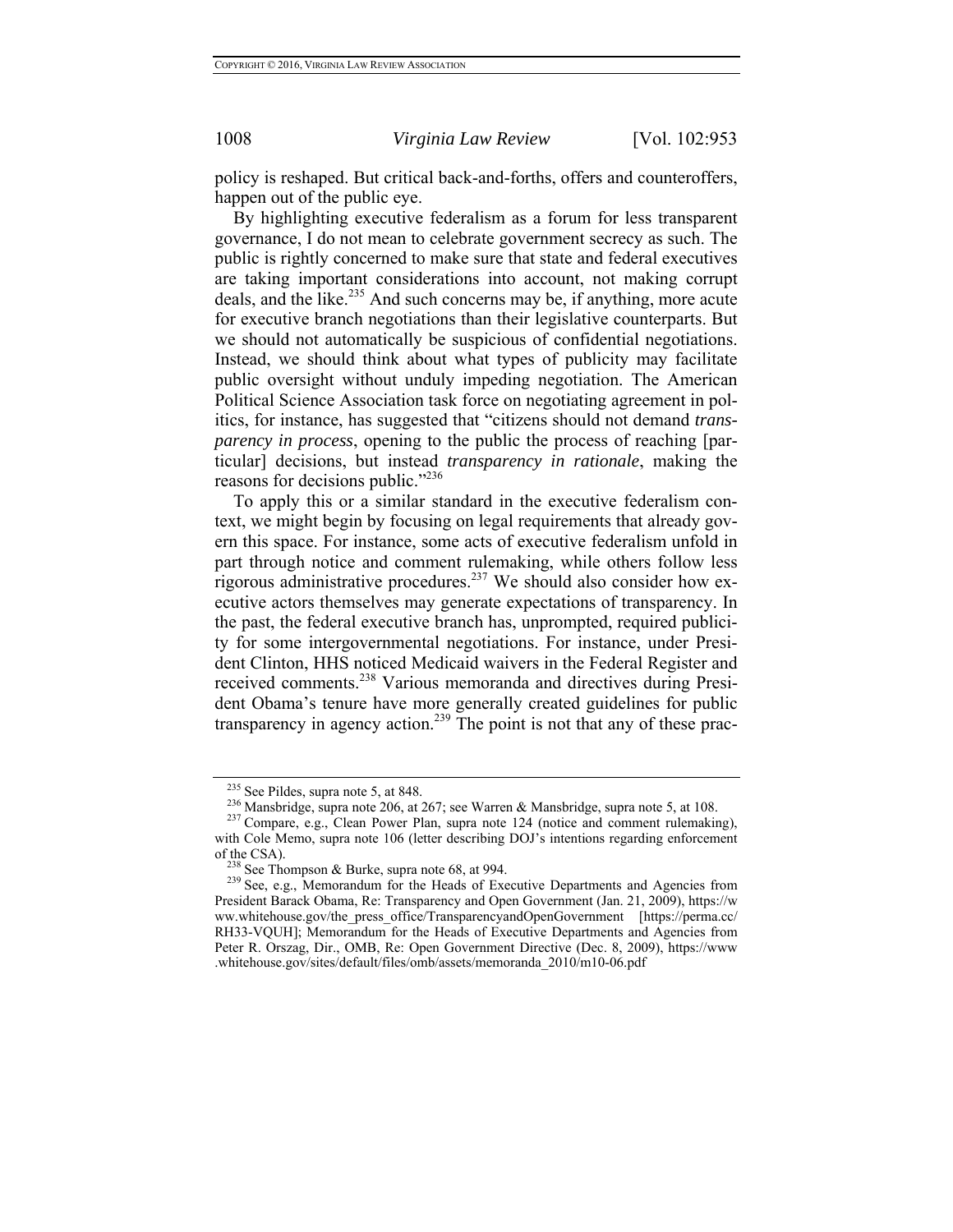tices gets it right, but simply that there is capacity within the federal executive branch to furnish transparency. Those seeking to balance the need for private negotiations with public accountability should take advantage of the fact that executive federalism is not governed by sunshine laws like FACA and shape transparency requirements more delicately in this arena.

#### *C. Representation: Plurality and Deliberation Beyond Legislatures*

When scholars of political polarization consider how to foster negotiation, they are almost always talking about legislatures, and their ultimate concern is democratic representation. Professors Warren and Mansbridge write:

[T]he legislature—the official law-giving body—has a unique and central role in a democracy. . . . Because Congress is composed of many representatives, elected from every part of the country, it . . . can come far closer than the executive to representing and communicating with the people in all of their plurality. When Congress is unable to act in the face of urgent collective problems, power flows to other parts of the political system, diminishing its democratic capacity and legitimacy. $240$ 

As this suggests, scholars are likely to view legislative gridlock as a problem for representation precisely because it displaces political power onto the executive. The focus on legislatures is not incidental; democratic representation is defined in terms of legislative bodies. $^{241}$ 

Insofar as such accounts consider only the federal government, however, they overlook ways in which national representation may be advanced outside of Washington.<sup>242</sup> State participation in national govern-

<sup>[</sup>https://perma.cc/36CK-9ABD]; see also Bagenstos, supra note 88, at 237 (discussing transparency around waivers during the Obama Administration).<br><sup>240</sup> Warren & Mansbridge, supra note 5, at 87.<br><sup>241</sup> See, e.g., Hanna Fenichel Pitkin, The Concept of Representation 235 (1967) ("We

would be reluctant . . . to consider a government representative unless it included some sort of collegiate representative body in a more than advisory capacity.").<br><sup>242</sup> Cf. Samuel H. Beer, Federalism, Nationalism, and Democracy in America, 72 Am. Pol.

Sci. Rev. 9, 15 (1978) (arguing that American democracy is designed around "representational federalism" because the same electorate chooses state and federal governments, with a federal perspective informing state voting and a state perspective informing federal voting). Today, the federal system is not principally relevant to national representation because a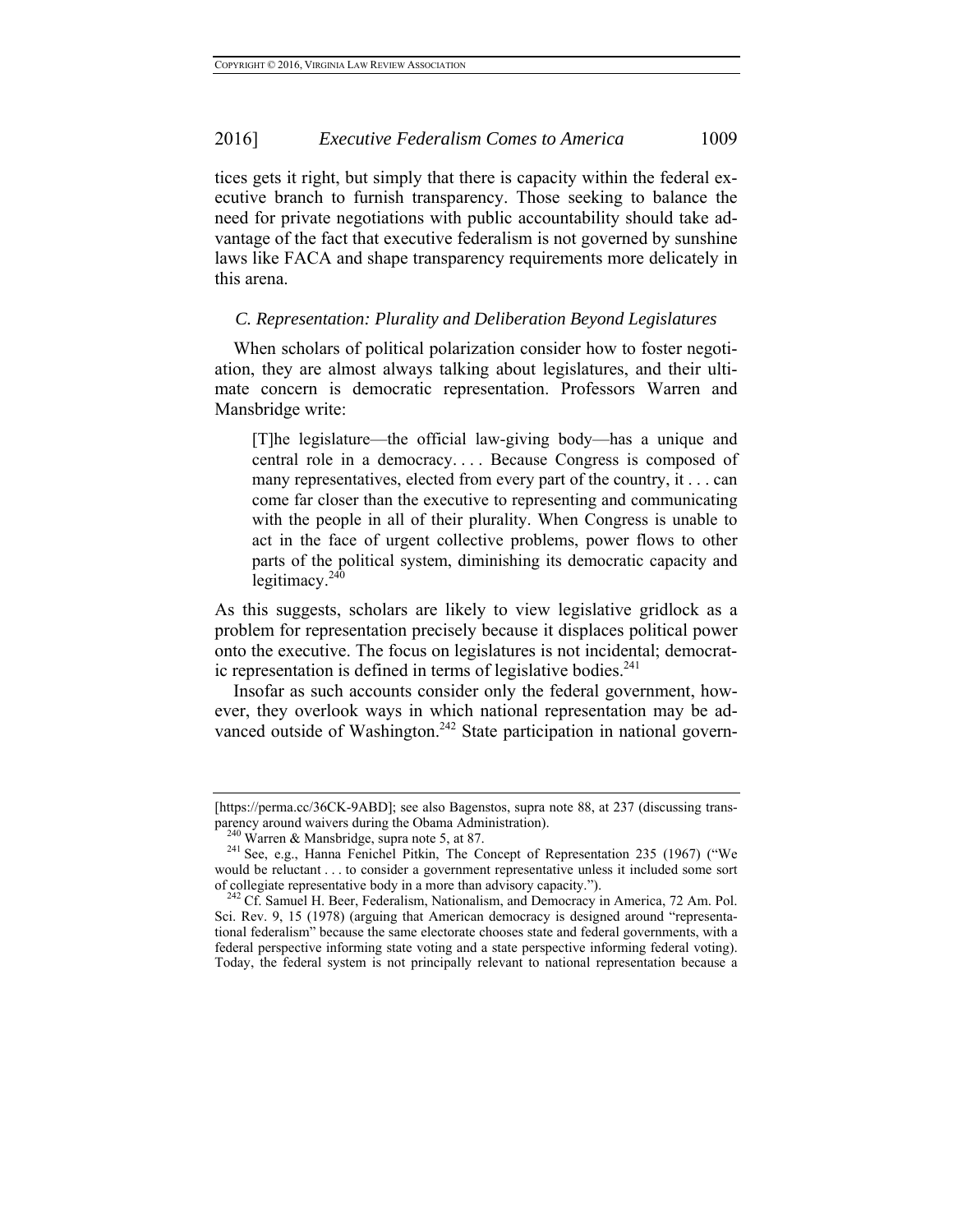ance tempers the contrast of a multimember legislature and a singular executive. Because executive federalism involves state as well as federal actors, it is a form of executive action that is plural. And because executive federalism generates different variants of and institutional responses to national policy, it may spur deliberation grounded in concrete acts rather than abstract speech. To be clear, in elaborating these claims, I do not seek to defend executive action as superior to legislative action; a national legislative process has virtues that cannot be replicated by executive negotiations. My aim is more modest: to push back against arguments that a shift to executive governance is only a problem for representation and to highlight some ways in which this shift might involve distinct benefits as well as costs. $243$ 

A first thing to note about executive federalism in this regard is that it disturbs the assumption that Congress is plural and the executive is unitary. Given the wide variety of interests and identities in the nation, a multimember body should have a superior claim to reflecting the people's will than any unitary representative. Hence Professors Warren and Mansbridge's argument that Congress comes "far closer than the executive to representing and communicating with the people in all of their plurality."244 Because executive federalism involves the federal executive branch and the executives of all fifty states, however, it too incorporates many different actors. While the federal executive branch is itself a plural entity, executive federalism involves much more substantial diversity because it encompasses elected politicians who purport to speak for each state and both political parties. $245$ 

things, all of the actors involved are executive officials. Many accounts of representation insist not just on multimember bodies but on multiple sources of representation. No single institutional arrangement will suffice if multiplicity is a means of representing various "aspects

state perspective informs congressional selection, but instead because fifty state governments are themselves fora for national politics.

<sup>&</sup>lt;sup>243</sup> The simplest way to defend executive federalism might be to abandon a legislative model of representation altogether. Instead of seeking multiplicity and deliberation, for instance, one might privilege simple electoral accountability. Here, executives have an advantage: The President has a much higher profile than members of Congress, and Governors have much higher profiles than state legislators. See Christopher S. Elmendorf & David Schleicher, Informing Consent: Voter Ignorance, Political Parties, and Election Law, 2013 U. Ill. L. Rev. 363, 418. This type of argument, however, asks both too much and too little of representation. Although voters pay greater attention to executives, they are by no means well informed. See, e.g., id. at 381. More generally, this understanding of representation strips it of salutary forms of complexity, as the discussion in the main text will suggest.<br><sup>244</sup> Warren & Mansbridge, supra note 5, at 87.<br><sup>245</sup> It would be easy to oversell executive federalism as a plural arrangement.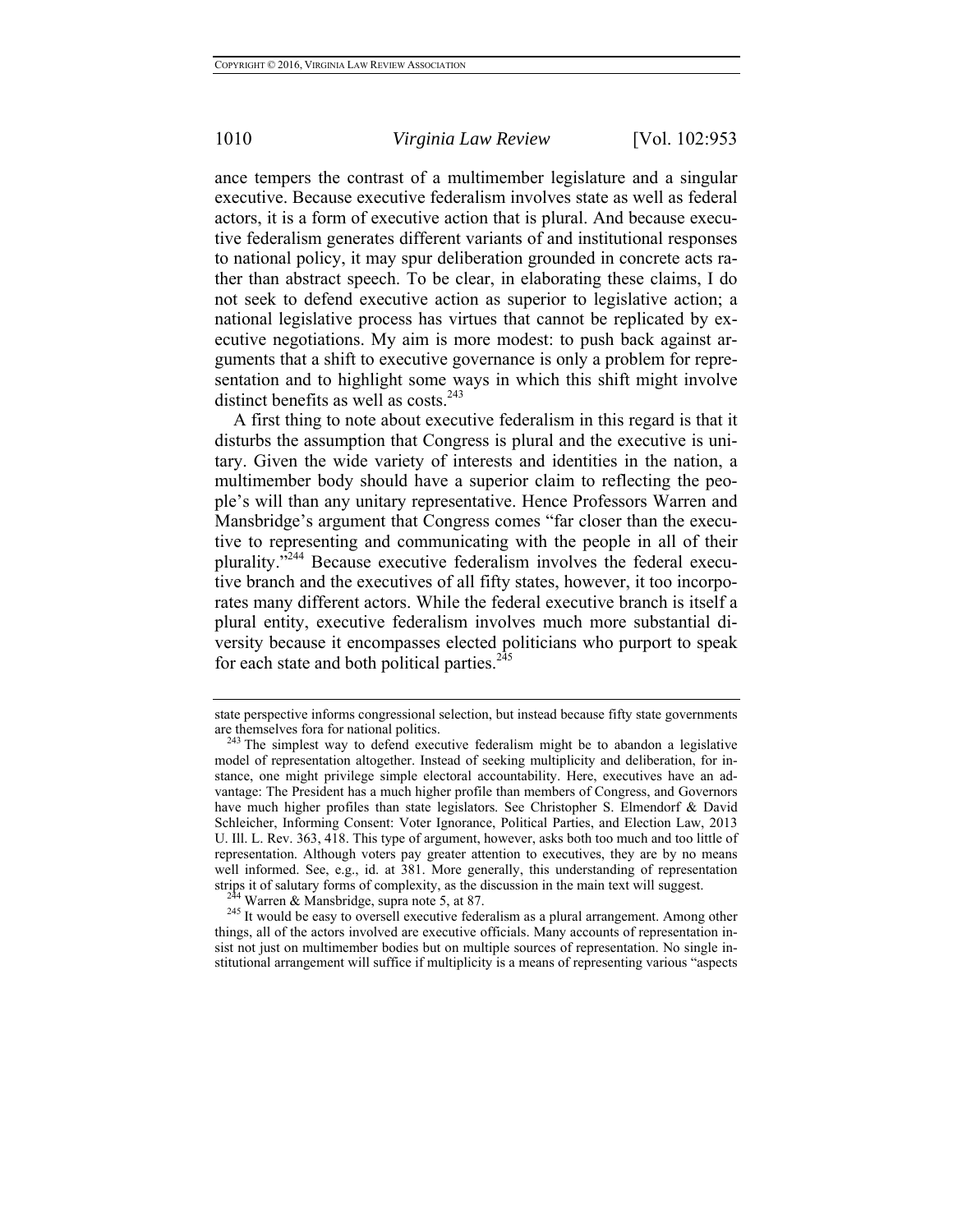If this plural character makes executive federalism more similar to multimember bodies than one might initially assume, it is the way executive federalism most clearly departs from legislative action—in how it translates diverse views into policy and fosters deliberation—that may paradoxically lend it the strongest claim to advance democratic representation. Because most conceptions of representation are oriented around legislative processes, they assume that deliberation precedes action and ultimately yields a single accord. The disaggregated quality of executive federalism inverts these premises: Deliberation may follow from policymaking and be a matter of exploring ongoing disagreement rather than settling it. It is in these two respects that the plural character of executive federalism is most important—not because it is a satisfying form of multiplicity in and of itself, but because it enables a variety of different policy choices to be instantiated and, at least potentially, to spur richer governmental and public conversations.

The practice of executive federalism suggests, first, that policy decisions may be the basis for deliberation by politicians and the general public. Recent work defending representation (as compared to direct democracy, in particular) has emphasized the ways in which representatives facilitate deliberation both within government and beyond it.<sup>246</sup> On a legislative model of representation, deliberation is generally taken to precede policy. But the adoption of various policies may also commence or reinvigorate a deliberative process when decisions are manifold and iterative. State choices to expand Medicaid in particular ways have prompted and informed national discussions about the provision of healthcare, for instance, while state choices to legalize marijuana have changed conversations across the nation about drug policy, and the implementation of the Common Core standards has reshaped discourse around education policy.247

of a person's life experience, identity, or activity where she . . . has affinity with others," Iris Marion Young, Deferring Group Representation, *in* Ethnicity and Group Rights 349, 355, 362 (Ian Shapiro & Will Kymlicka eds., 1997) (emphasis omitted), or of making visible the inherently problematic nature of representation, see Bruce Ackerman, We the People: Foundations 183–86 (1991). To satisfy such understandings, multiplicity must be found in many institutions rather than within any single one.<br><sup>246</sup> See, e.g., Nadia Urbinati, Representation as Advocacy: A Study of Democratic Delib-

eration, 28 Pol. Theory 758, 766–67 (2000). <sup>247</sup> On the virtues of concrete action, as compared to more abstract speech, in informing

deliberation, see Heather K. Gerken, Dissenting by Deciding, 57 Stan. L. Rev. 1745 (2005), and Charles F. Sabel & Jonathan Zeitlin, Learning from Difference: The New Architecture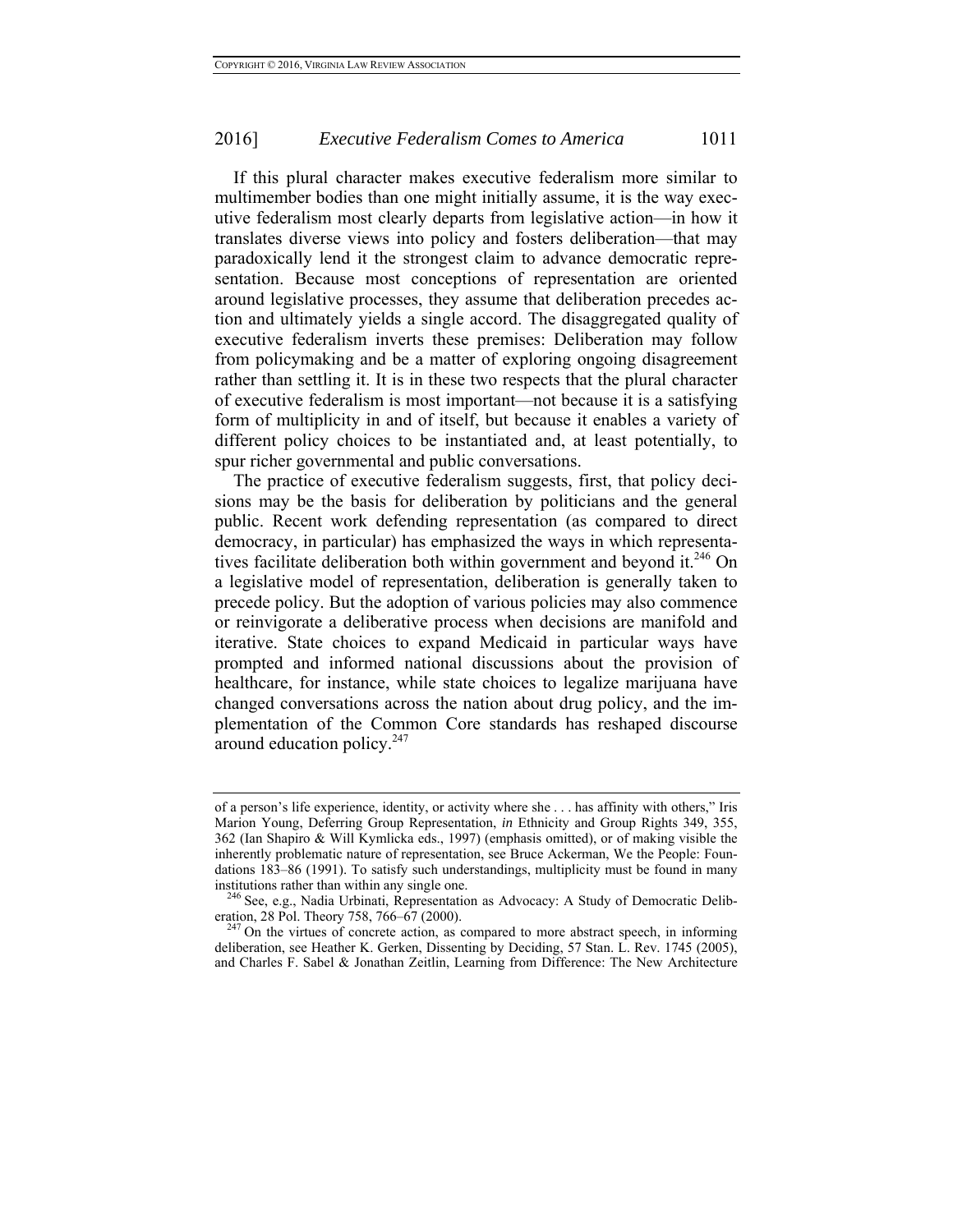While any policy decision might be said to facilitate deliberation, the claim is a hollow one absent the prospect of a new decision. Because executive federalism furnishes many venues for policymaking and yields decisions that can be amended relatively easily, the discussions and reflection it spurs may contribute not only in a long-term, indirect sense to future policymaking, but in a more immediate sense as well. Concrete policies may be particularly useful in fostering dynamic relationships between government officials and the public. Recent work has insisted that representation must be understood not only as a matter of giving voice to preexisting constituent interests, but also of "shap[ing] and reshap[ing]" political interests.<sup>248</sup> As compared to more abstract speech, policy choices make visible what these political interests entail and better organize the claims elected officials make to constituents.<sup>249</sup>

If executive federalism's plural governance sites enable concrete decisions to shape deliberation, so too do they suggest that deliberation need not be in the service of a single shared agreement. Legislative deliberation is generally understood to yield political settlement, if not deep consensus; even on more aggregative or contestatory conceptions, the legislature deliberates so as to promulgate one law.<sup>250</sup> Because executive federalism enables multiple versions of national policy to be instantiated at once, the discussions it stimulates both within government and beyond it may be a matter of exploring ongoing disagreement rather than resolving it. Deliberation may generate new interests, new coalitions, and new judgments of existing policies, but it need not eliminate difference. $251$ 

tive, and contestatory conceptions of democratic politics). <sup>251</sup> Cf. Sabel & Zeitlin, supra note 247, at 4 ("In the EU . . . deliberative decision making is

of Experimentalist Governance in the EU, *in* Experimentalist Governance in the European Union: Towards a New Architecture 1, 6 (Charles F. Sabel & Jonathan Zeitlin eds., 2010).<br><sup>248</sup> Clarissa Rile Hayward, Making Interest: On Representation and Democratic Legitima-

cy, *in* Political Representation 111, 112 (Ian Shapiro et al. eds., 2009); see also, e.g., Bernard Manin, The Principles of Representative Government 226 (1997) ("Representatives are persons who take the initiative in proposing a line of division."); Urbinati, supra note 6, at 24 ("[R]epresentation is not meant to make a preexisting entity—i.e., the unity of the state or the people or the nation—visible; rather, it is a form of political existence created by the actors themselves (the constituency and the representative).").<br><sup>249</sup> Cf. Urbinati, supra note 6, at 16 (arguing that representation furnishes the demos with

an opportunity to "reflect upon itself and judge its laws, institutions, and leaders"). See generally Michael Saward, The Representative Claim, 5 Contemp. Pol. Theory 297, 299 (2006) (casting representation as a process of claim-making).<br><sup>250</sup> See generally Hayward, supra note 248, at  $124-25$  (discussing aggregative, delibera-

driven by the discussion and elaboration of persistent difference."); cf. also Bagenstos, supra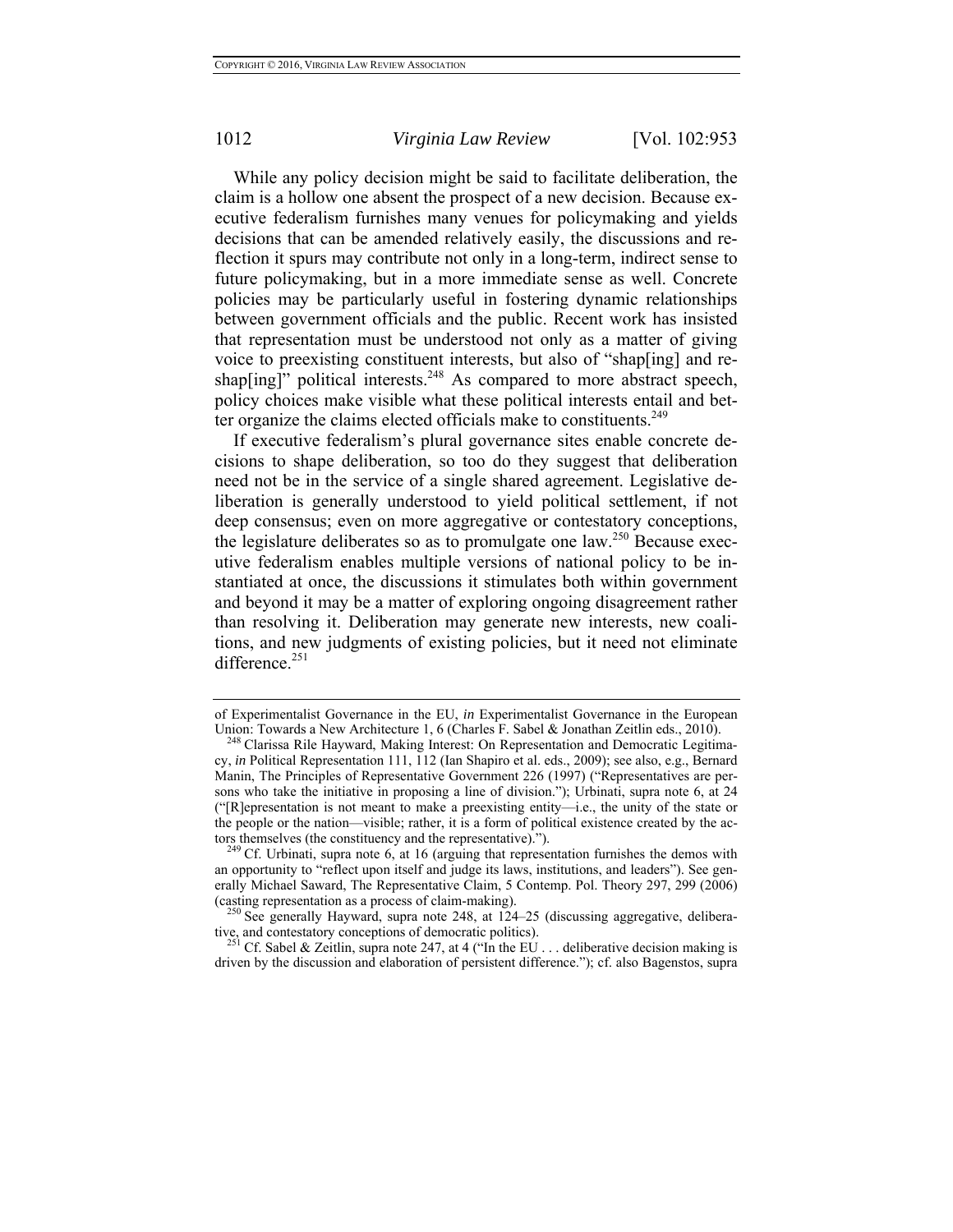Critical to accepting executive federalism as plural and deliberationfacilitating is recognizing it as a large-scale arrangement, the legitimacy of which inheres not only in discrete relationships between particular constituents and elected officials, but also in the "over-all structure and functioning of the system, the patterns emerging from the multiple activities of many people."252 Colorado's legalization of marijuana is not, on this view, relevant only to residents of Colorado, nor is RGGI's regulation of emissions relevant only to residents of northeastern states. Rather, state decisions are part of national policymaking, and individuals may have representative relationships with political actors they are not eligible to vote for—or, at least, a meaningful connection to decisions made beyond their designated territorial districts.<sup>253</sup> Both claims are plausible because of the partisan dynamics shaping executive federalism.

I have elsewhere suggested that today's partisan politics generates a "federalist variant of surrogate representation."<sup>254</sup> Because states are key players in national politics, their policy decisions are often directed at, and have consequences for, the national public. Thus, individuals in one state may in some sense be represented by another state, by politicians with whom they have no electoral connection. Such surrogate representation may arise even when states act alone given how partisanship bridges the state-federal divide. But the ways in which states may contribute to representing a national polity are particularly pronounced in the case of executive federalism because interactions among state and federal actors establish national policy. When the federal executive considers how to respond to state education initiatives, or when Arkansas negotiates an exception to Medicaid, the implications for a national public are more immediate and readily apparent than when a state regulates on its own. Federalist surrogate representation thus elaborates on a sug-

note 88, at 239 ("[A] waiver regime, honestly engaged, can provide the opportunity for political debate, contestation, and accountability.").<br><sup>252</sup> Pitkin, supra note 241, at 221–22.

<sup>&</sup>lt;sup>253</sup> See generally supra Part I. Recent political theory goes further, positing that political representation occurs beyond government altogether, in "a pluralistic public sphere of associations, political movements, and opinions," although proponents acknowledge the risks of such an extension. Nadia Urbinati & Mark E. Warren, The Concept of Representation in Contemporary Democratic Theory, 11 Ann. Rev. Pol. Sci. 387, 406–07 (2008).<br><sup>254</sup> Bulman-Pozen, supra note 15, at 1132–34; see also Mansbridge, supra note 6, at 522–

<sup>23 (</sup>describing surrogate representation of voters by legislators with whom they have no electoral relationship).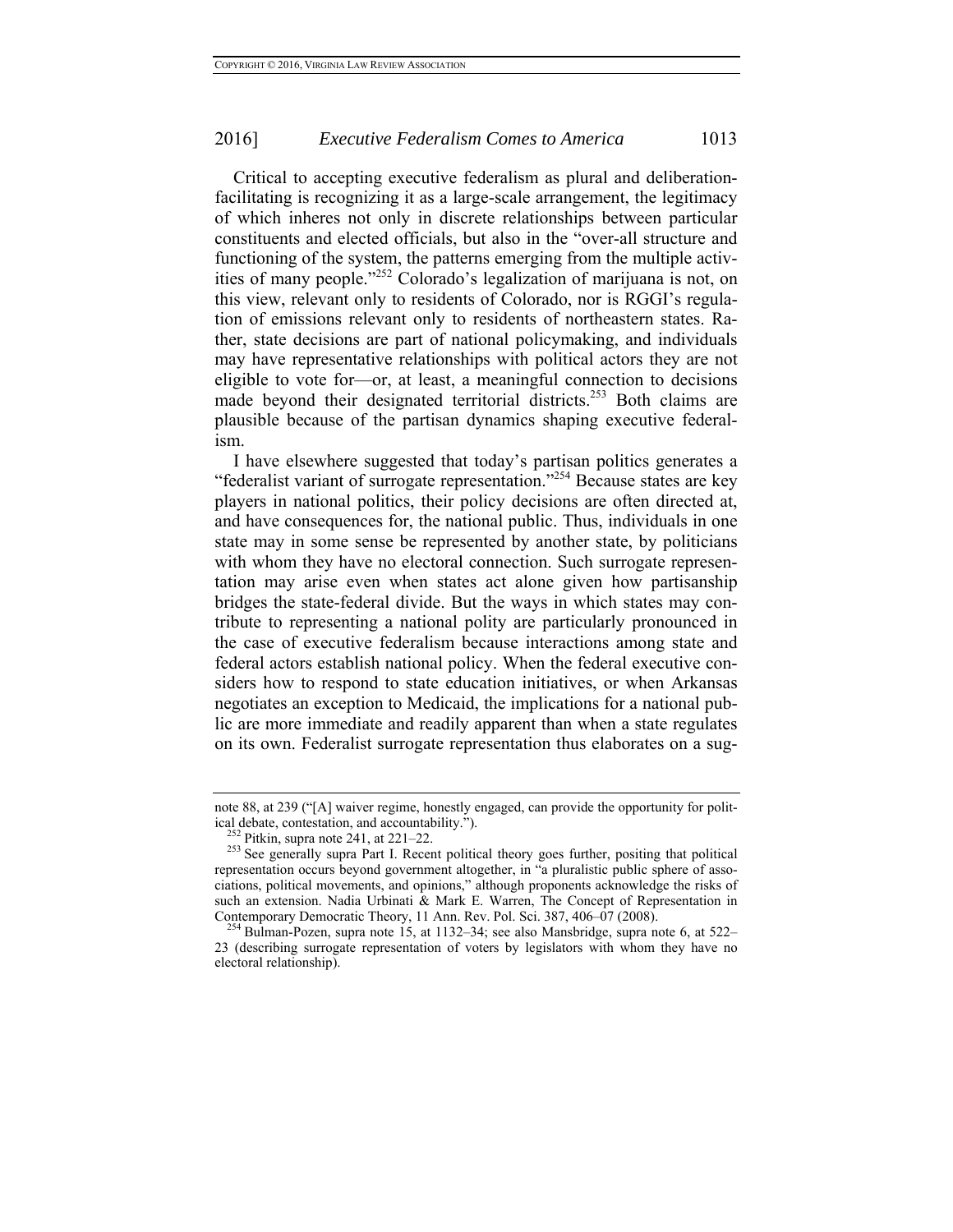gestion in the political theory literature that constituencies are not fixed, preexisting entities but are rather created by representative relationships and claims.<sup>255</sup> Constituency need not be bounded by territory, on this view, but may have affective, ideological, and other nongeographic aspects.

If this sounds fanciful, it is worth noting the extent to which surrogate representation is already a part of our law. Perhaps most fundamentally, the American system of congressional representation is principally, if often implicitly, defended in terms of surrogate representation. With territorial districting and first-past-the-post elections, many voters lose in their districts. They are nonetheless believed to achieve representation within Congress because voters in other districts elect politicians who advance their substantive interests.<sup>256</sup>

Recently, the Supreme Court has more explicitly embraced a form of surrogate representation, albeit without offering a theoretical justification. In *McCutcheon v. FEC*, the Court invalided campaign finance restrictions that limited the number of candidates to whom an individual could contribute.<sup>257</sup> Casting campaign finance questions as matters of political participation rather than speech alone, the Court concluded: "Constituents have the right to support candidates who share their views and concerns. Representatives are not to follow constituent orders, but can be expected to be cognizant of and responsive to those concerns. Such responsiveness is key to the very concept of self-governance through elected officials."<sup>258</sup> Curiously, however, the "constituent" in question was not a constituent in the classic sense: Shaun McCutcheon was not eligible to vote for the far-flung candidates he funded.<sup>259</sup> Because the opinion defends his contributions in terms of representation but never explains why McCutcheon is properly seen as a constituent,

<sup>255</sup> See, e.g., Urbinati, supra note 6, at 24; Young, supra note 6, at 130–31; Hayward, supra note 248, at 112; Saward, supra note 249, at 297–98.<br><sup>256</sup> For descriptions of this practice, see Lani Guinier, The Tyranny of the Majority: Fun-

damental Fairness in Representative Democracy 130 (1994); Mansbridge, supra note 6, at 522–25; Robert Weissberg, Collective vs. Dyadic Representation in Congress, 72 Am. Pol. Sci. Rev. 535 (1978).<br><sup>257</sup> 134 S. Ct. 1434, 1448–49 (2014).<br><sup>258</sup> Id. at 1462.<br><sup>259</sup> Justice John Paul Stevens, Address at the Administrative Law Section of the D.C. Bar,

<sup>2014</sup> Harold Leventhal Lecture: Oops! 4 (Sept. 12, 2014) (transcript available at http://www. supremecourt.gov/publicinfo/speeches/JPS%20Speech(DC)\_09-12-2014.pdf) [https://perma .cc/2XP2-DYYZ].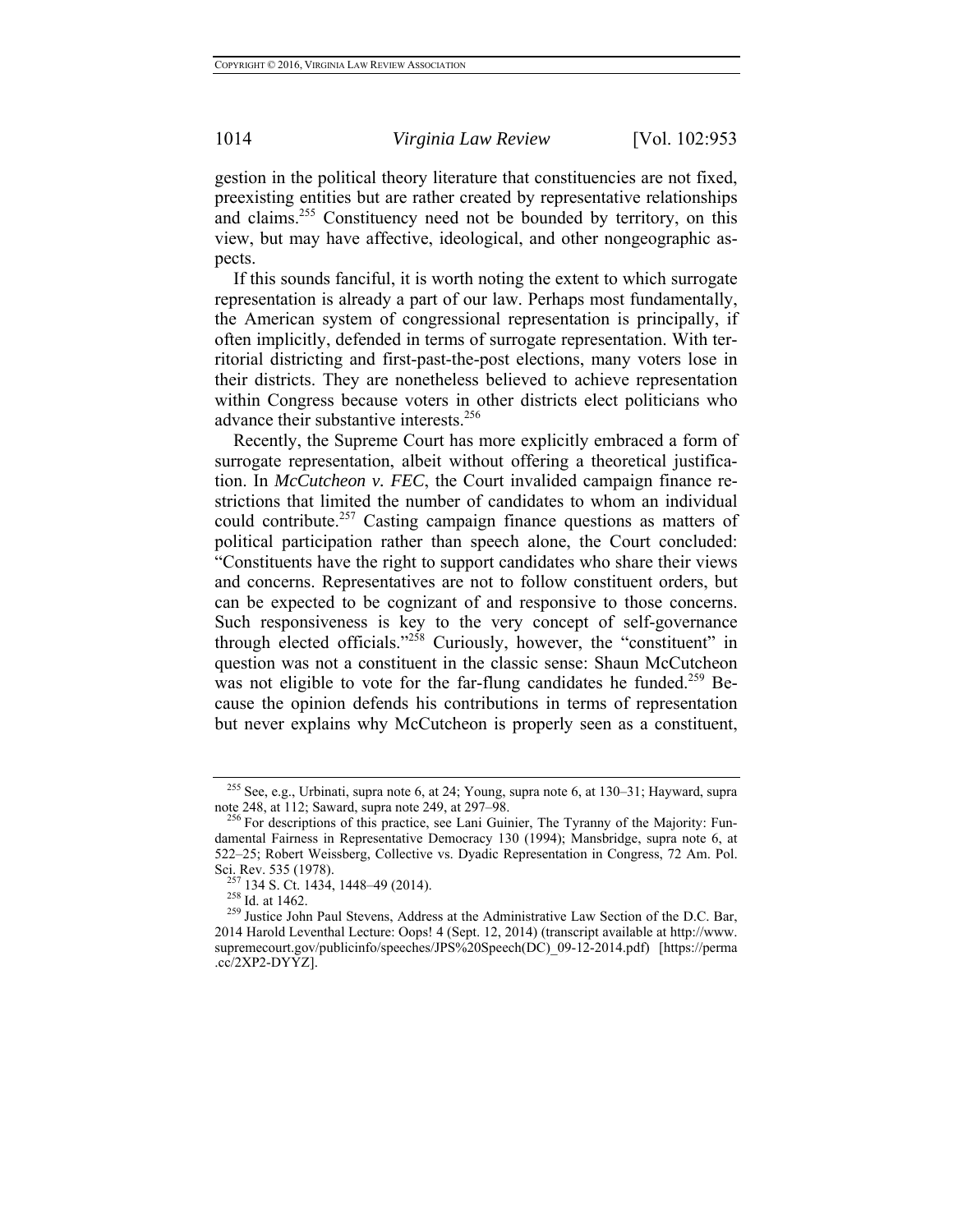the Court fails to offer a theory of monetary surrogate representation to justify its holding.

The most sympathetic rationale it might have offered inheres in the recognition that all politics today is a national, multivenue undertaking, and territorial districts do not fully define constituencies.<sup>260</sup> On this logic, McCutcheon has representative relationships with officials he may not vote for, and the Court's decision accommodates this political reality. I do not mean, in suggesting this rationale, to defend the *McCutcheon* decision or territorial districting more generally. There are powerful arguments against both.<sup>261</sup> I do mean to argue that surrogacy is already an aspect of our political system and that those who reject federalist surrogacy likely must reject more settled approaches to democratic representation in the United States as well. Indeed, the surrogate representation generated by executive federalism may be more attractive than some of these other forms of surrogacy. While monetary constituencies interfere with officials' ability to speak for their electoral constituents,  $262$  federalist surrogate representation may be ideological or affective rather than transactional.

Accepting that executive federalism may facilitate national representation under certain conditions suggests that we might attend to these conditions before dismissing the practice outright. One obvious risk of executive as compared to legislative action, for instance, is that it may collapse into unilateralism, inhibiting pluralism and deliberation alike. I have suggested that the federal system moderates this possibility, but only if there is interaction and mutuality among state and federal officials. An important question is thus how to ensure cogovernance by state and federal actors so that executive federalism is not reduced to federal executive governance. In the next Part, I turn to some doctrines bearing on this issue.

<sup>&</sup>lt;sup>260</sup> See Bulman-Pozen, supra note 15, at 1133–34.<br><sup>261</sup> See, e.g., Guinier, supra note 256, at 119–37; Richard Briffault, Of Constituents and Contributors, 2015 U. Chi. Legal F. 29, 33–34; Joseph Fishkin, Who Is a Constituent?, Balkinization (Apr. 3, 2014), http://balkin.blogspot.com/2014/04/who-is-constituent.html [https://perma.cc/B9TC-WV4E]. 262 See Briffault, supra note 261, at 48 (offering evidence that politicians are responsive to

their contributors at the expense of their electoral constituents).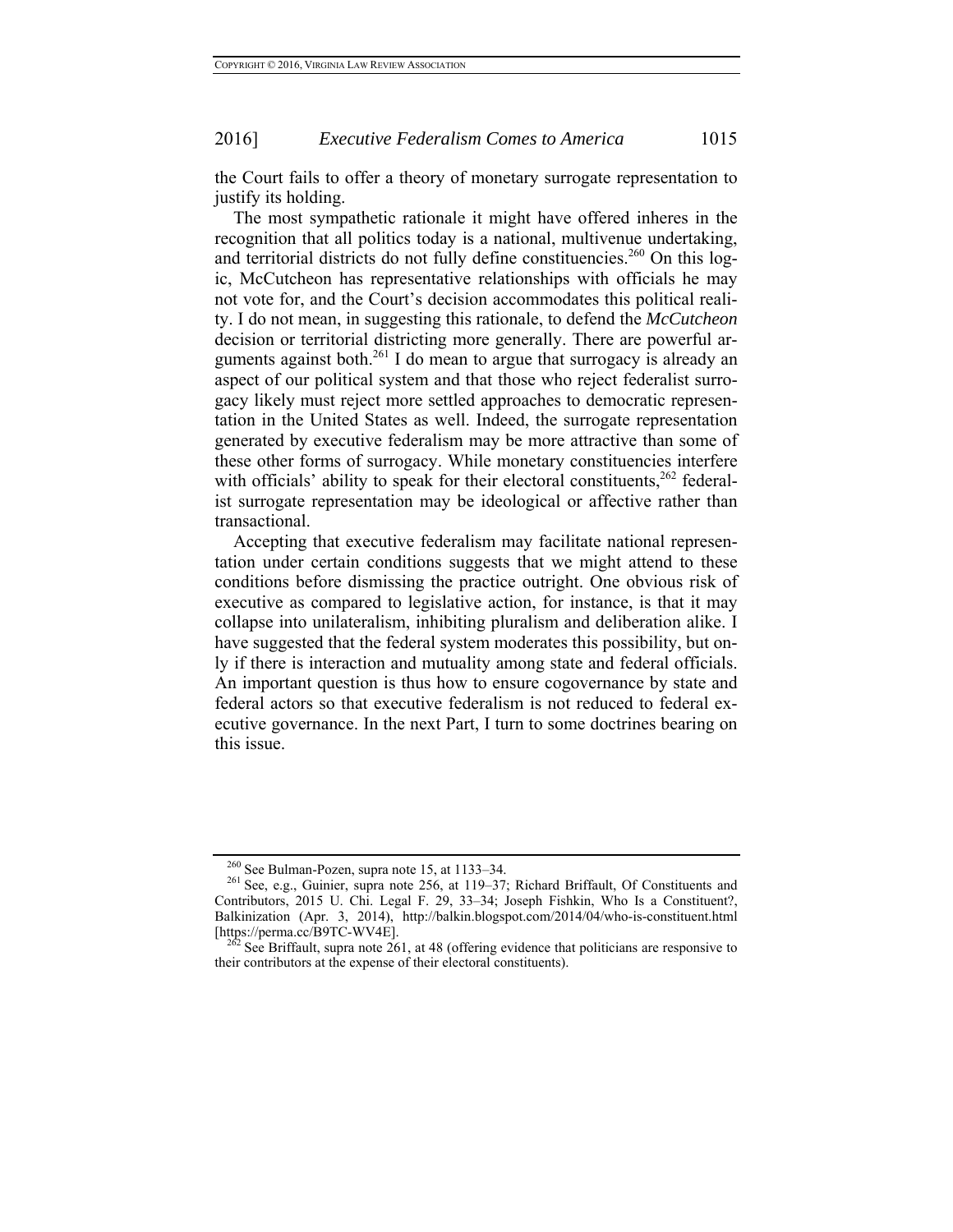### V. DOCTRINAL INVERSIONS

If executive federalism is shaping much domestic policy and this may be a salutary development, as I have argued, a critical question I have thus far bracketed is the extent to which courts will constrain the practice. Already, plaintiffs are contending that the Clean Power Plan exceeds the EPA's authority, that Colorado's legalization of marijuana is preempted, and that the Common Core testing consortia are unconstitutional interstate compacts. More lawsuits are sure to come.

Our doctrine is ill-equipped to deal with these challenges because it begins from the premise of legislative federalism. In considering questions ranging from *Chevron* deference for federal agency decisions to the validity of interstate agreements under the Compact Clause, courts assume that Congress is deciding how to reconcile state and federal authority. If legislative federalism is no longer our federalism, however, we need to think differently about constitutional and administrative law. In particular, we might shift from principal-agent models of delegation and accountability to less hierarchical, more polyarchic understandings. Instead of fearing principal-less agents running amok, courts might come to see many interconnected and mutually reliant state and federal actors.

The arguments I advance here, and the practice of executive federalism more generally, potentially implicate many doctrines, including the limits of the President's enforcement discretion, the anticommandeering rule, the dormant Commerce Clause, the equal sovereignty principle, and separation of powers at the state level. I focus in this Part on the questions of *Chevron* deference, preemption, and the Compact Clause that underlie leading contemporary challenges. In each area, I suggest that a doctrinal inversion is warranted: Federalism might be a basis for enhanced, not diminished, deference to federal agencies; courts might recognize executive *non*-preemption of state law; and federal executive involvement in interstate agreements might make courts look more, not less, favorably on these agreements.

### *A. Deference-Enhancing Federalism*

A contentious administrative law question today concerns how much deference agencies should receive when they engage in significant policymaking in the absence of congressional instruction. In broad strokes, this is simply the question of *Chevron* deference. The Supreme Court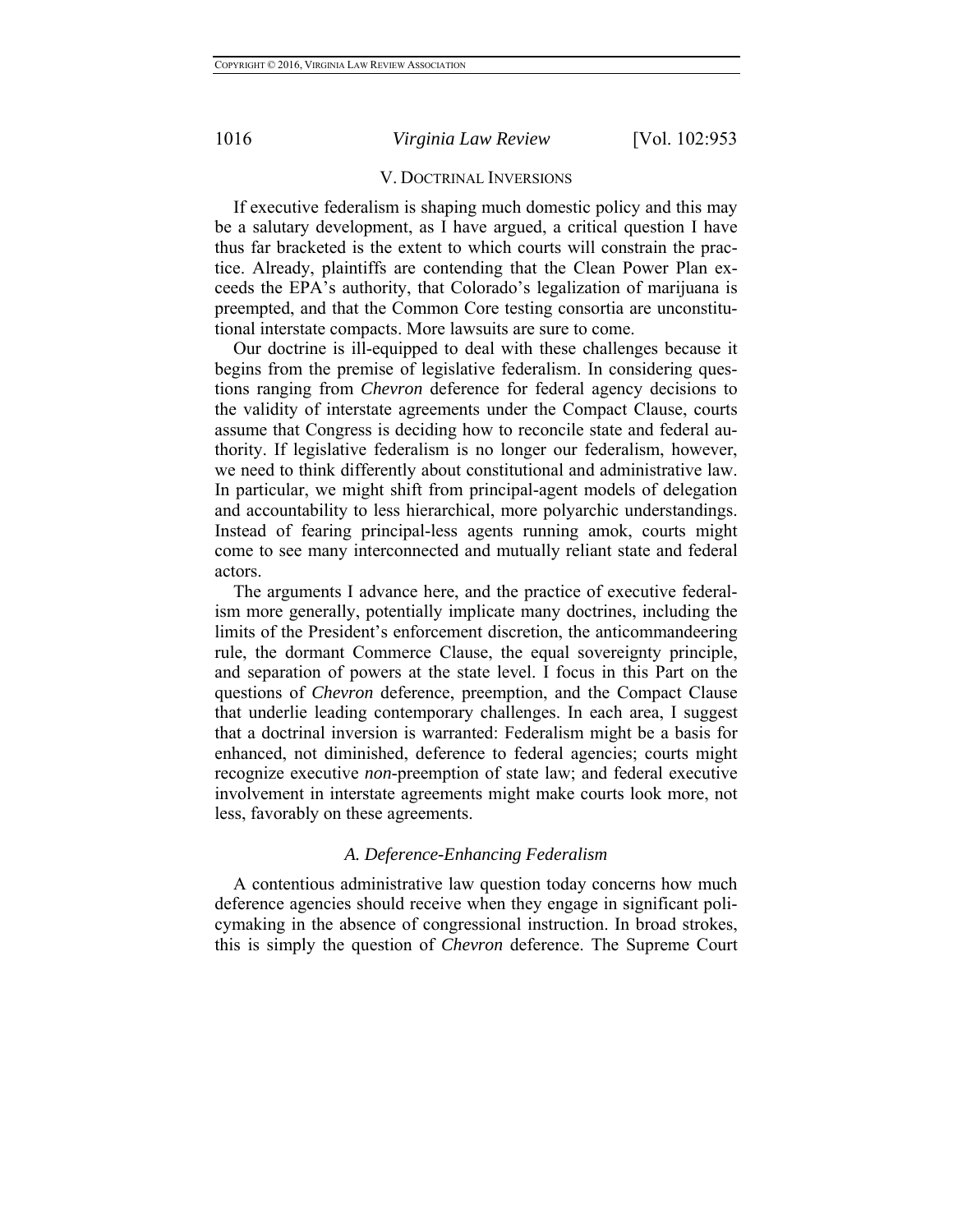recognized in 1984 (if not long before) that agencies have a role to play when statutes fail to address particular issues, when they are vague or ambiguous, or when they endure as circumstances change.<sup>263</sup> While most renditions of *Chevron* deference assume interstitial statutory gaps, however, partisan polarization and congressional gridlock instead leave gaping holes.264 Courts may be inclined to withhold deference in such circumstances—especially when agency decision making implicates state interests.<sup>265</sup> Yet federalism, in the particular form of state-federal cogovernance, should instead be understood to offer a basis for judicial deference.

Because the reigning model of agency legitimacy is legislative, courts reviewing agency policymaking in the face of substantial statutory gaps or an awkward fit between an old statute and a new question may believe no deference is warranted. Indeed, some recent statements in Supreme Court opinions suggest a general wariness about agencies making significant policy decisions, whether cast doctrinally as a matter of reasonableness or the major questions exception. Considering an EPA interpretation of the Clean Air Act, for instance, the Court found the agency's position "unreasonable because it would bring about an enormous and transformative expansion in EPA's regulatory authority without clear congressional authorization."266 And even as the Court ultimately agreed with the IRS's interpretation of the Affordable Care Act—setting the case apart from precedents in which it withheld deference because it

<sup>&</sup>lt;sup>263</sup> Chevron U.S.A. v. Nat. Res. Def. Council, 467 U.S. 837 (1984). Against the opinion's reception, its author, Justice Stevens, insists that it was not a watershed decision but rather a reflection of existing doctrine. See, e.g., Thomas W. Merrill, The Story of *Chevron*: The Making of an Accidental Landmark, *in* Administrative Law Stories 399, 420–21 (Peter L.

Strauss ed., 2006). 264 See, e.g., Freeman & Spence, supra note 9, at 63 ("[C]ourts are likely to face an increasing number of cases in which they must decide the legality of agency policy decisions on issues not foreseen by Congress when it enacted the agency's enabling legislation.").<br><sup>265</sup> See generally Solid Waste Agency v. U.S. Army Corps of Eng'rs, 531 U.S. 159, 174

<sup>(2001) (</sup>rejecting an agency interpretation that would have raised "federalism questions"); Gersen, supra note 8, at 203.<br><sup>266</sup> Util. Air Regulatory Grp. v. EPA, 134 S. Ct. 2427, 2444 (2014). But cf. EPA v. EME

Homer City Generation, 134 S. Ct. 1584, 1610 (2014) (holding, given ambiguity in the Clean Air Act, that "EPA's cost-effective allocation of emission reductions among upwind States . . . is a permissible, workable, and equitable interpretation of the Good Neighbor Provision").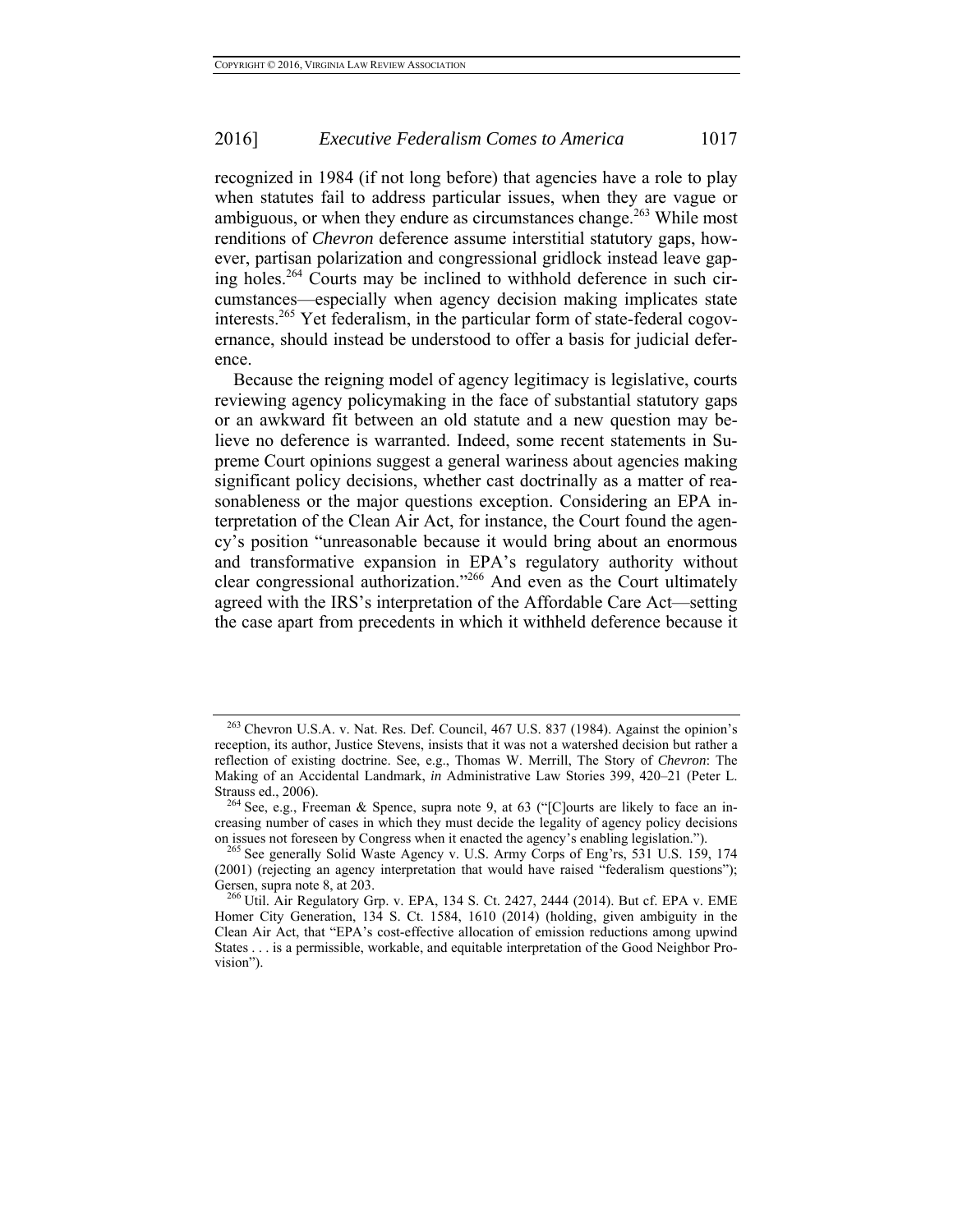disagreed with an agency's view<sup>267</sup>—it determined that the question of whether tax credits are available on federal exchanges was too important to commit to an administrative agency.<sup>268</sup>

Citing legislative gridlock, some scholars have argued that there are, to the contrary, strong arguments for granting particular deference to agencies when they are addressing novel problems in polarized times.<sup>269</sup> With an unclear mandate from the enacting Congress and little prospect of intervention from the current Congress, a lack of deference means that courts themselves will be engaging in policymaking, and *Chevron*'s emphasis on democratic accountability and expertise suggest, for many, why this role should fall instead to agencies. In keeping with the *Chevron* opinion itself, however, scholars have offered two very different rationales for deference. Professors Jody Freeman and David Spence, for instance, focus on the democratic accountability and political responsiveness of federal agencies, and argue that "[t]he case for deference seems especially strong when agencies seek to address problems unforeseen by the enacting Congress."<sup>270</sup>

Others advance a view of agencies as expert bodies insulated from political forces. Professor Cass Sunstein, for example, defends deference in polarized times with reference to agencies' technocratic approach to factual determinations. He argues that agencies should have "the authority to adapt statutory terms to new or unanticipated circumstances, even when the interpretation fits awkwardly with the apparent meaning of the text," because such deference takes decision making out of politics in the "simple or crude sense" and instead privileges attention to facts.271 This argument inverts the democratically-accountable-agencies

<sup>267</sup> See, e.g., FDA v. Brown & Williamson Tobacco Corp., 529 U.S. 120 (2000) (declining to defer to the Food and Drug Administration's assertion of jurisdiction over tobacco prod-

ucts).<br><sup>268</sup> King v. Burwell, 135 S. Ct. 2480, 2489 (2015). Although the Court may have eschewed deference because it regarded the particular agency involved, the IRS, as nonexpert with respect to health insurance policy, the Court held this out as an additional reason to withhold deference beyond the question's "deep 'economic and political significance.'" Id. A broaderbased skepticism of agency decision making has also appeared in other recent decisions. See, e.g., Michigan v. EPA, 135 S. Ct. 2699, 2706–11 (2015).

<sup>&</sup>lt;sup>269</sup> Freeman & Spence, supra note 9; Sunstein, supra note 9.<br><sup>270</sup> Freeman & Spence, supra note 9, at 76, 81.<br><sup>271</sup> Sunstein, supra note 9, at 15–17; see also id. at 19 (advocating a "receptive approach to the *Chevron* principle, allowing adaptations (not violations) of statutory text to changing values and circumstances").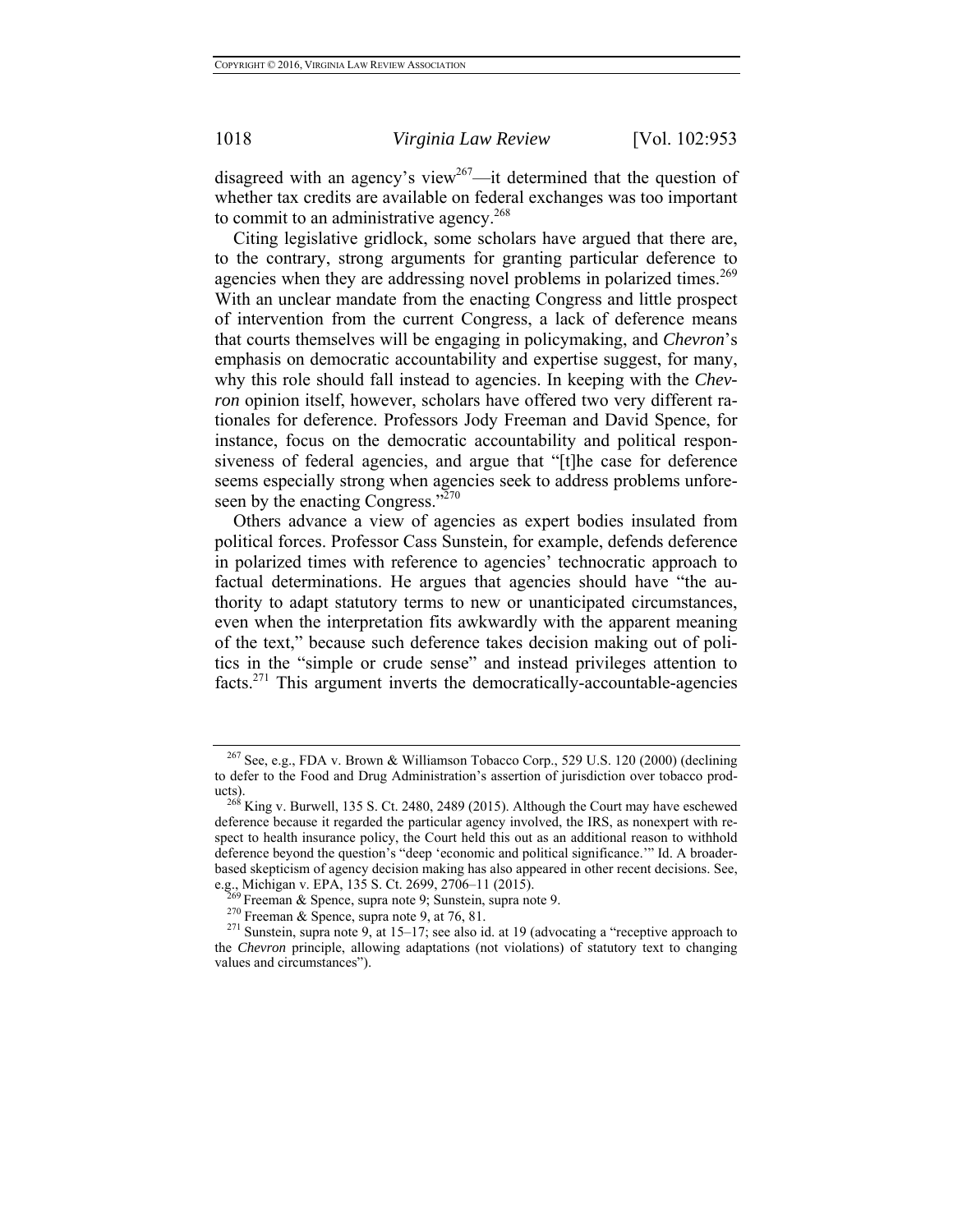approach: Deference here follows from agencies' difference from political actors.

Professor Sunstein's argument is somewhat curious, however, in its faith in apolitical factual determinations. Just a few pages prior to advancing this normative claim, he reviews extensive evidence of "partyism," including the way it distorts our ability to process facts.<sup>272</sup> Not only do people apply a partisan filter to value judgments and facts alike, but we are also unaware we are doing so. $273$  Although certain judgments are less charged than others, partyism calls into question the ability of administrative agencies to reach factual conclusions in ways divorced from "politics." The point is not that agencies are unduly politicized or that officials intend to make political decisions, but only that agency officials are human like the rest of us. While there may be a subset of factual determinations that is truly apolitical in the way Professor Sunstein means, the social science evidence he cites suggests this is a small subset, and the big questions agencies face—about environmental regulation, social welfare, and the like—are unlikely to fall within it. $^{274}$ 

Instead of insisting on agencies' technical expertise or democratic accountability in isolation, we might more forthrightly acknowledge the significance of partisanship and respond by "tailor[ing] deference to variety"<sup>275</sup>: federal agencies might receive deference to the extent their actions incorporate state governance and thus build multiplicity into federal law. Most ambitiously, one could suggest parties be directly folded into the inquiry—for instance, a Democratic federal administration would receive greater deference insofar as it embarked on a project of cogovernance with Republican-led states and vice versa. It is, however, hard to imagine courts expressly embracing this kind of inquiry. A more general focus on state-federal integration could be a useful proxy, while also respecting additional federalism values. In particular, courts might grant greater deference to federal agencies when they furnish states a

 $272$  E.g., id. at 10. Partyism stands for the idea that identifying with a political party leads us to be hostile to members of the opposing party. Id. at  $1-2$ .<br><sup>273</sup> See also, e.g., Carlee Beth Hawkins & Brian A. Nosek, Motivated Independence? Im-

plicit Party Identity Predicts Political Judgments Among Self-Proclaimed Independents, 38 Personality & Soc. Psychol. Bull. 1437, 1438 (2012) (finding that individuals who identified as Independents nonetheless implicitly identified either with Republicans or with Democrats and preferred policies purportedly proposed by the party with which they identified).

<sup>&</sup>lt;sup>274</sup> See Sunstein, supra note 9 at 13–15.<br><sup>275</sup> United States v. Mead Corp., 533 U.S. 218, 236 (2001). Of course, I mean something different by this phrase than the Court did in *Mead*.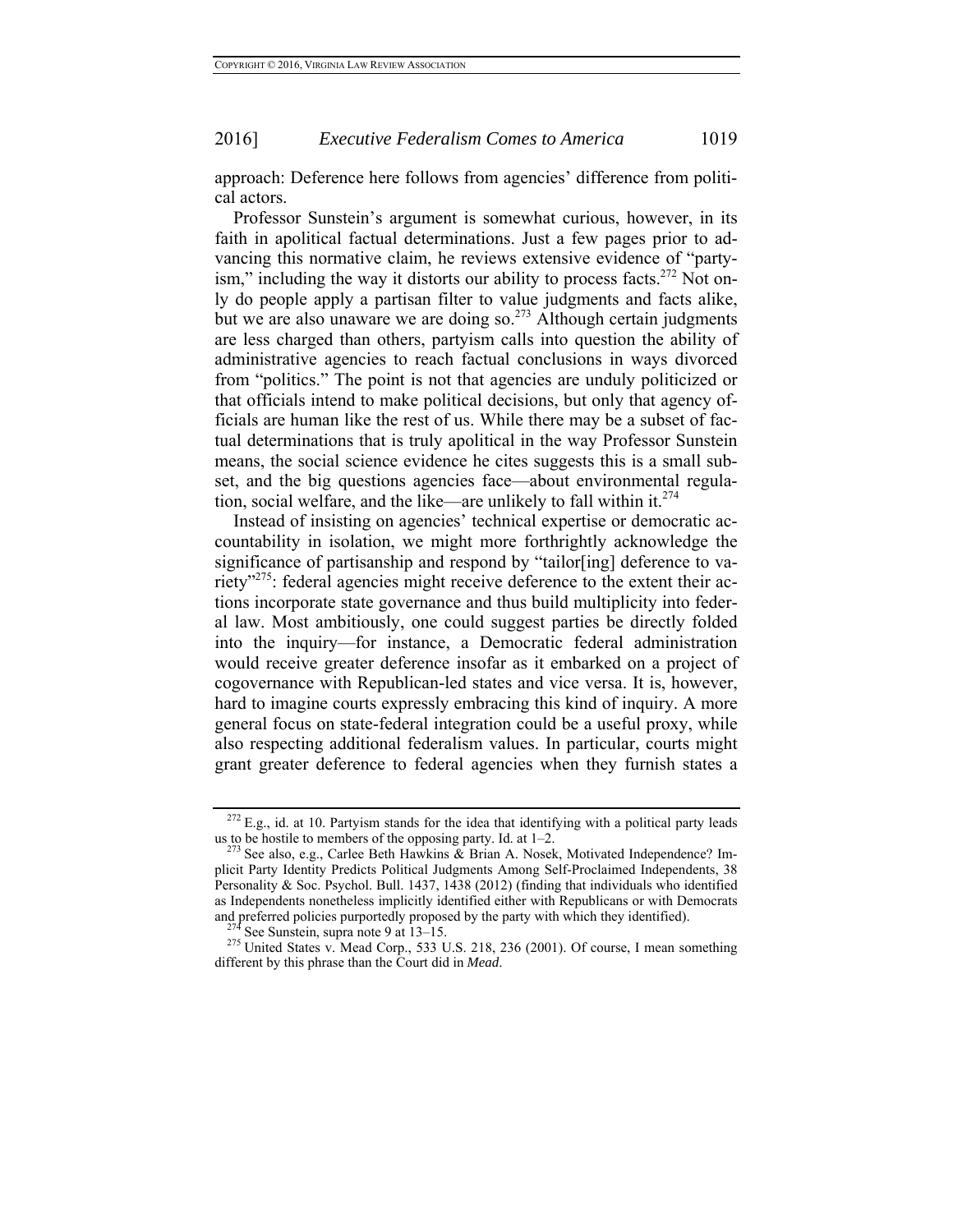role in setting and administering national policy going forward. While necessarily fuzzy at the margins, this standard would at least apply to a federal agency's incorporation of existing state policy and a federal agency's decision to confer flexible implementation authority on the states.

For some, the suggestion that federalism, in the form of state-federal cogovernance, should be deference-enhancing will seem perverse. As the Clean Power Plan litigation demonstrates, state actors may regard their inclusion in a federal administrative scheme as a red flag that a federal agency is encroaching on a state domain. Or they may understand state-federal cooperation as a suspect form of horizontal aggrandizement.<sup>276</sup> Indeed, given partisan politics in particular, states are likely to take opposing positions on nearly all of the legal, as well as policy, questions raised by practices of executive federalism. As this underscores, the intersection of *Chevron* and federalism has both an administrative law dimension and a more classic federalism dimension. In prior work, Professor Heather Gerken and I have attempted to challenge some assumptions about state versus federal power that underlie the federalism debate.<sup>277</sup> While the classic view is that federal programs relying on state administration displace the states, integration may in fact be a source of state power. What appears to be federal aggrandizement frequently opens new avenues for states to contest federal decisions and set a national agenda.

More pertinent here, the traditional federalism premise that cogovernance is disempowering for states also informs *Chevron* doctrine: Current doctrine suggests that the only way federalism may enter the *Chevron*  inquiry is to defeat an agency's claim to deference. This position is closely related to assumptions about legislative federalism. Because many judges and scholars see Congress as the proper arbiter of statefederal relations, they believe agency decisions implicating state interests should be removed from the *Chevron* framework altogether or receive diminished deference.<sup>278</sup> Even those who defend federal agencies

<sup>&</sup>lt;sup>276</sup> See Lynn A. Baker & Ernest A. Young, Federalism and the Double Standard of Judicial Review, 51 Duke L.J. 75, 117–28 (2001). 277 See Jessica Bulman-Pozen & Heather K. Gerken, Uncooperative Federalism, 118 Yale

L.J. 1256 (2009).<br><sup>278</sup> See, e.g., Solid Waste Agency v. U.S. Army Corps of Eng'rs, 531 U.S. 159, 172–74

<sup>(2001);</sup> Gersen, supra note 8, at 232–33. See generally Metzger, supra note 8, at 2071, 2104– 05 (citing cases showing that federalism concerns can be addressed at step zero, step one, or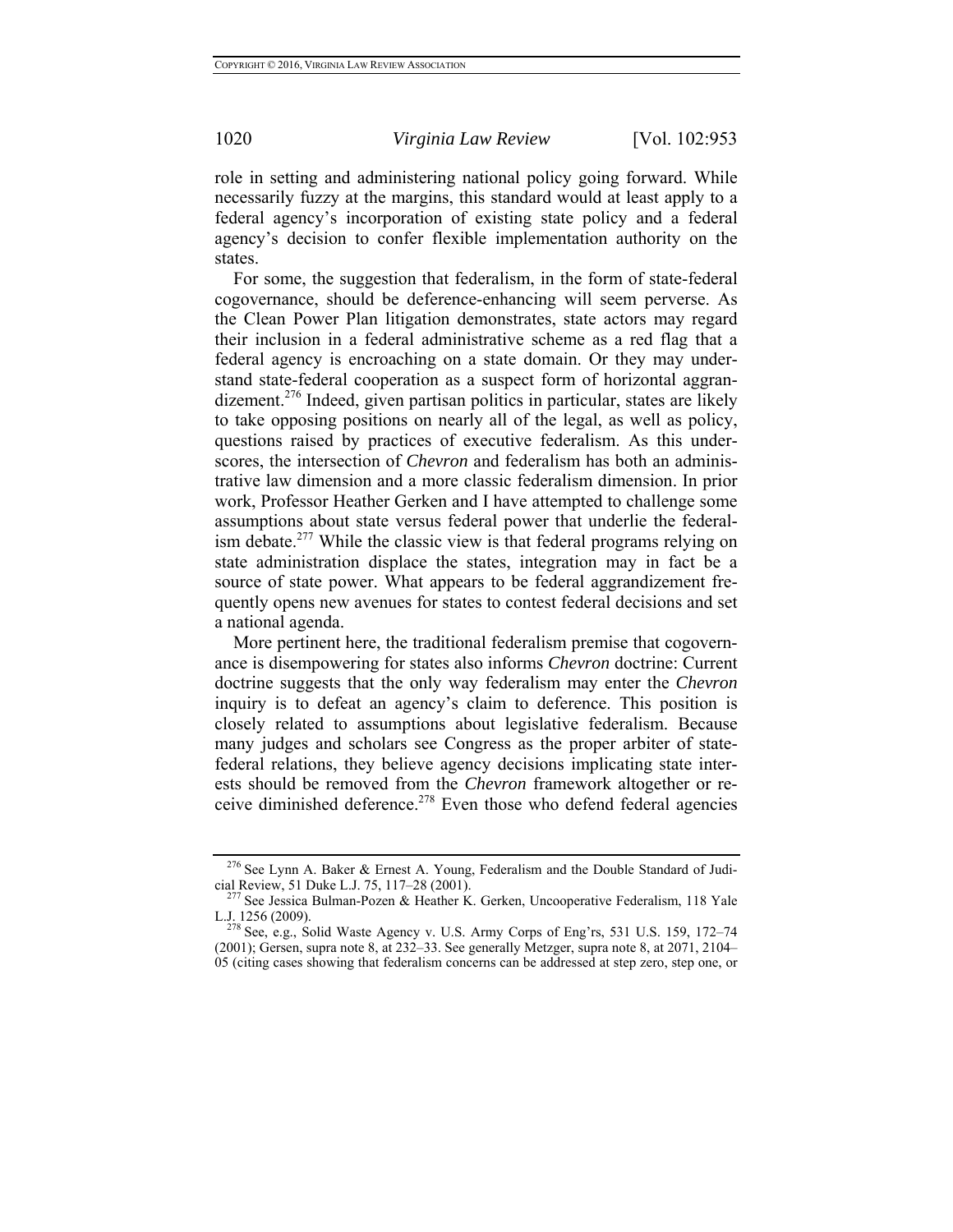insist merely that *Chevron*'s usual application should not be affected by federalism concerns; they do not suggest that states have a role to play in legitimating judicial deference.<sup>279</sup> Like much of the federalism literature, the current approach to *Chevron* thus understands questions of state versus federal authority as straightforward and static: Once the federal government enters a space, it is necessarily empowered and the states disempowered. As I have tried to suggest, however, the ongoing process of cogovernance complicates these assumptions. Negotiation and bargaining, cooperation and contestation, force a reevaluation of state and federal interests.

These forward-looking aspects of executive federalism are the basis for suggesting that state-federal cogovernance merits judicial respect. Building the states into federal regulation may enhance both administrative expertise and democratic accountability, the underpinnings of *Chevron* deference that do not sound in congressional intent as such.<sup>280</sup> For

 It also bears mention that, insofar as executive federalism advances multiplicity rather than uniformity, federalism-based deference runs contrary to an understanding of *Chevron* that has appeared in the commentary: deference as a device to facilitate national uniformity in federal administrative law. Peter L. Strauss, One Hundred Fifty Cases Per Year: Some Implications of the Supreme Court's Limited Resources for Judicial Review of Agency Action, 87 Colum. L. Rev. 1093, 1121 (1987) (arguing that *Chevron* deference usefully commits ambiguous statutory provisions to a single agency's interpretation rather than potentially divergent interpretations of multiple circuit courts).

step two, but suggesting courts might subject "agency decisions that burden state interests to greater substantive scrutiny than usually applied" through arbitrary and capricious review). <sup>279</sup> See, e.g., Galle & Seidenfeld, supra note 65; cf. Seifter, supra note 65 (arguing against

a federalism step zero).<br><sup>280</sup> One might even argue that cogovernance accords with the implicit delegation under-

pinning of *Chevron*. See, e.g., FDA v. Brown & Williamson Tobacco Corp., 529 U.S. 120, 159 (2000) (noting that deference "is premised on the theory that a statute's ambiguity constitutes an implicit delegation from Congress to the agency to fill in the statutory gaps"). Insofar as the implicit delegation logic is a question of what-would-Congress-do rather than what-did-Congress-do, believing that Congress would seek to have states and the federal executive together administer federal law may well be better grounded in empirics than assumptions courts are frequently willing to make about congressional intent: When Congress legislates in times of divided government, it tends to split implementation authority among actors, including states and the federal government. See, e.g., David Epstein & Sharyn O'Halloran, Delegating Powers: A Transaction Cost Politics Approach to Policy Making Under Separate Powers 156–57 (1999); see also Sean Farhang & Miranda Yaver, Divided Government and the Fragmentation of American Law, 60 Am. J. Pol. Sci. 1 (2015) (finding that, under conditions of divided government, Congress is likely to divide policy implementation authority among a variety of actors and institutions). Although this sort of rationale may better accord with existing doctrine, I do not pursue it in the text because it follows from premises of legislative federalism I believe we need to move beyond.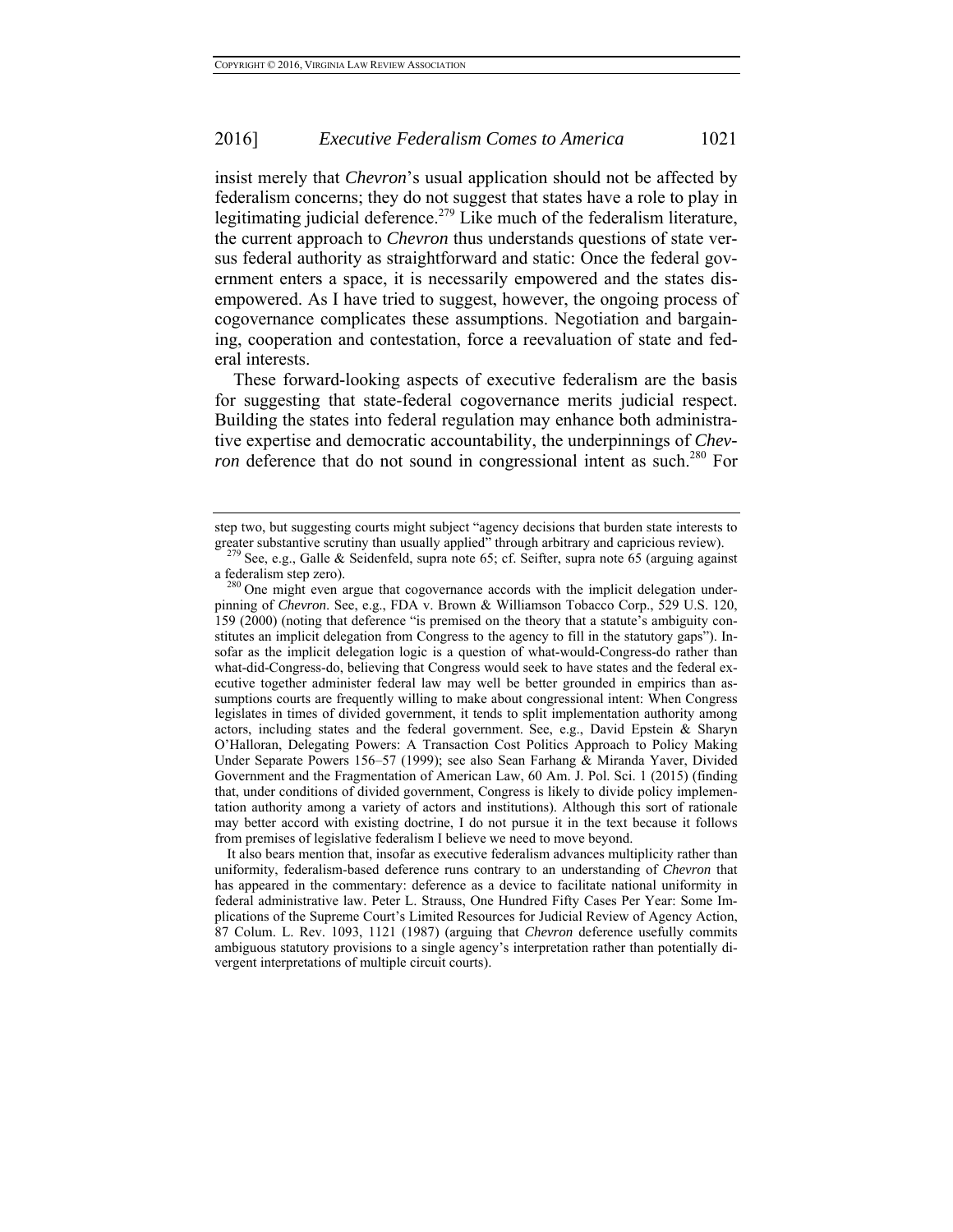example, discussions of expertise often treat it as a capacity that is possessed rather than one that develops over time. As the experimentalism literature describes, however, uncertainty pervades most policymaking today. Especially as one moves from broad political commitments to programmatic details, expertise emerges from experience, and from diversified experience in particular.<sup>281</sup> Incorporating states into national governance may be expertise-enhancing not because states are experts in the first instance, but rather because their participation fosters differentiation and reciprocal learning.

Perhaps more important given a backdrop of congressional gridlock, executive federalism suggests that democratic accountability may be furthered through agency action in a more robust way than simple presidential direction. While existing justifications of federal agencies as politically responsive actors cite presidential supervision,  $282$  this is too narrow a focus. In a time of political polarization, especially, overlap and integration are more likely to generate meaningful oversight by other officials and ultimate responsiveness to the public.<sup>283</sup> State-federal integration means that instead of the thin democratic accountability of a President directing agency action on behalf of a national constituency, a variety of state and federal officials act on behalf of overlapping national constituencies. If courts seem increasingly wont, given legislative gridlock, to see agents attempting to govern without principals, they might instead recognize administration by many mutually dependent, democratically responsive actors.284

<sup>281</sup> See, e.g., Dorf & Sabel, supra note 220, at 354–55; Sabel & Simon, supra note 145, at 78–79; see also Gersen, supra note 8, at 213 ("Agency expertise is neither static nor exogenous, but rather is a function of existing institutional arrangements.").<br><sup>282</sup> E.g., Freeman & Spence, supra note 9, at 81 ("[P]residents direct [agencies] in response

to demands from a national constituency.").<br><sup>283</sup> See Bulman-Pozen & Gerken, supra note 277, at 1289–91; cf. Anne Joseph O'Connell,

Bureaucracy at the Boundary, 162 U. Pa. L. Rev. 841, 924–26 (2014) (suggesting that boundary organizations—including those at the border between the federal government and the states—might lead us to rethink traditional rationales for deference, including by conceptualizing accountability in terms of multiple actors).<br><sup>284</sup> Cf. Adam B. Cox & Cristina M. Rodríguez, The President and Immigration Law Re-

dux, 125 Yale L.J. 104, 159–60 (2015) (arguing that both Congress and the federal executive should be understood as principals with respect to immigration enforcement). See generally Edward L. Rubin, Beyond Camelot: Rethinking Politics and Law for the Modern State 48, 50 (2005) (proposing replacing our three-branch metaphor for government with a nonhierarchical network metaphor that "portrays modern government as a complex apparatus, where commands can come from multiple sources").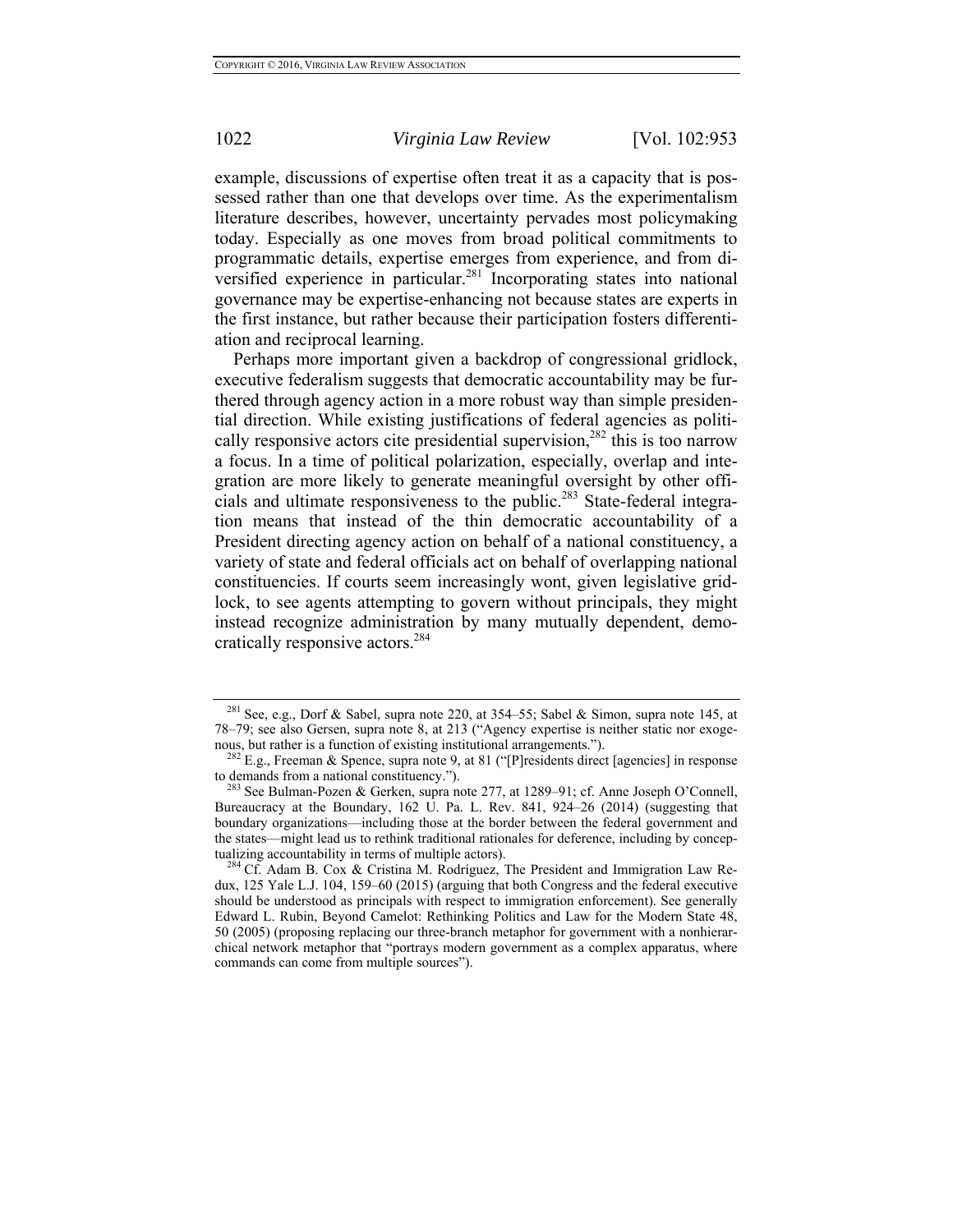In this sense, executive federalism offers a way to think about administrative legitimacy that acknowledges contemporary political realities but does not abandon longstanding commitments to both democratic accountability and reasoned decision making. Professor Thomas Merrill has recently argued that the rise of executive power and, in particular, the ways in which "administrative governance is increasingly outrunning legislative authorization" are leading scholars to reconceptualize administrative legitimacy exclusively in terms of process, leaving behind a positivist tradition grounded in legislative authorization of agency action.<sup>285</sup> While embracing executive federalism also necessitates a departure from this positivist tradition, the practice cannot be justified in terms of process values alone. Instead, federalism becomes a critical aspect of executive policymaking: Recognizing national administration as a project of cogovernance by state as well as federal actors is what may, in an age of executive power, "meaningfully preserve the understanding that we live under a republican form of government subject to checks and balances."286

### *B. Executive Nonpreemption*

The most sustained focus of the federalism *Chevron* literature has concerned preemption: When and how may federal agencies preempt state law? Unsurprisingly, courts and scholars have offered various answers. Some suggest *Chevron* deference, others varieties of *Skidmore*  deference and still others no deference or a modicum of deference only for particularly subsidiary conclusions rather than the preemption determination itself.287 As with federalism and *Chevron* generally, however, amid such disagreement, commentators have widely assumed that the

 $285$  Merrill, supra note 30, at 1958; see id. at 1977 (noting that scholars are seeking "to legitimize the exercise of unilateral presidential power by invoking the norms of the process

tradition").<br><sup>286</sup> Id. at 1978.<br><sup>287</sup> Compare, e.g., Wyeth v. Levine, 555 U.S. 555, 577 (2009) (*Skidmore* deference), with Medtronic, Inc. v. Lohr, 518 U.S. 470, 495 (1996) ("substantially informed"); see also Galle & Seidenfeld, supra note 65, at 2001 ("an amalgam of *Skidmore* and hard look review"); Mendelson, supra note 8, at 742 (*Skidmore*); Thomas W. Merrill, Preemption and Institutional Choice, 102 Nw. U. L. Rev. 727, 774–76 (2008) (deference only for subsidiary conclusions); Sharkey, supra note 65, at 2180 (*Skidmore*); Young, supra note 8, at 870–71 (*Chevron* deference for an agency's substantive interpretations of a statute but not for conclusions about its preemptive effect). See generally Skidmore v. Swift & Co., 323 U.S. 134 (1944) (courts give only weak deference to the decisions of administrative agencies).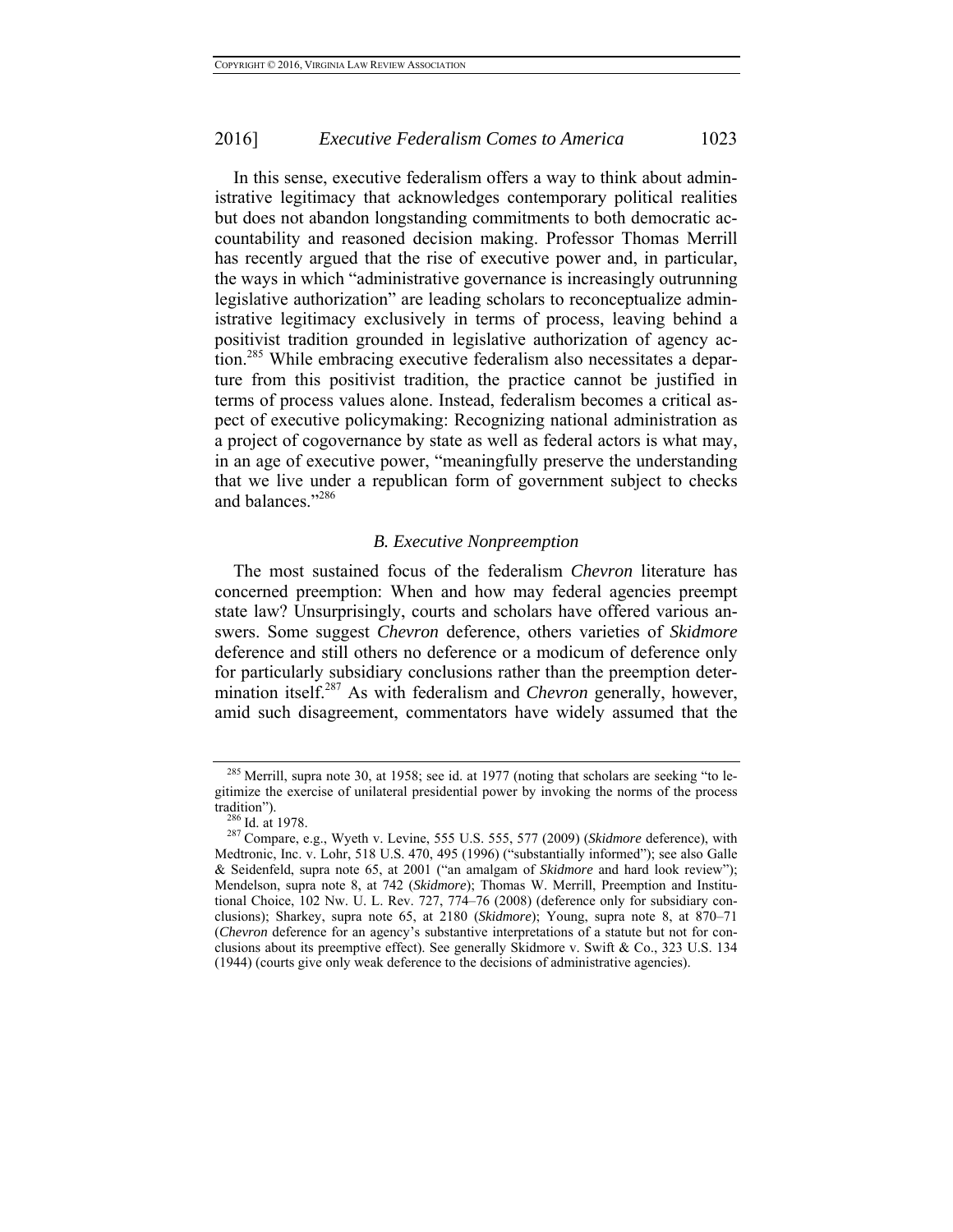preemption question comes in only one form: whether executive decisions may preempt state law.

A focus on executive federalism suggests we should be asking a different question: May the executive branch insulate state action from preemption? The federal executive may seek to preserve state governance as well as to displace it, and this provides an opportunity for statefederal interaction to follow from state initiative. The Supreme Court has recognized that a federal agency's position that state law is not preempted "should make a difference," although the Court has further stated that an agency's pro- and anti-preemption positions merit equal deference.<sup>288</sup>

The practice of executive federalism suggests instead that federal agencies should receive particular deference for their determinations that state law is *not* preempted.<sup>289</sup> While deference to a federal agency's view that state law is preempted will displace state law and thus tend to yield unilateral federal governance, deference to a federal agency's view that state law is not preempted will instead mean that state and federal regulation coexist.<sup>290</sup> Because integration is key to executive federalism's legitimate practice, courts should be more accommodating of federal executive determinations that state law is not preempted than that it is.

To make this more concrete, consider the lawsuit filed by Nebraska and Oklahoma contending that Colorado's regulatory regime legalizing marijuana is preempted by the  $CSA<sup>291</sup>$  The preemption argument is rela-

plications of federal preemption doctrine). <sup>291</sup> Motion for Leave to File Complaint, Complaint, and Brief in Support at 8, Nebraska v.

<sup>288</sup> Williamson v. Mazda Motor of Am., 562 U.S. 323, 335 (2011) (citing Geier v. Am. Honda Motor Co., 529 U.S. 861, 883 (2000), in which the executive branch argued for preemption).<br><sup>289</sup> Such deference broadly accords with the presumption against preemption. See, e.g.,

Rice v. Santa Fe Elevator Corp., 331 U.S. 218, 230 (1947). When an agency seeks to preempt state law, tension arises between the presumption against preemption and administrative deference doctrines. But when an agency seeks to preserve state law, the presumption against preemption and deference to agency interpretation cut the same way. Indeed, notwithstanding the symmetry proposed in *Williamson*, the Court has been more likely to agree with the Office of the Solicitor General when it opposes federal preemption than when it argues in favor of preemption, although the Court has agreed with the Solicitor General in a high percentage of both types of cases. See Michael Greve et al., Preemption in the Rehnquist and Roberts Courts: An Empirical Analysis, 22–25 (Univ. of Pa. Law Sch. Inst. for Law & Econ., Research Paper No. 15-6, 2015), http://papers.ssrn.com/sol3/papers.c fm?abstract\_id=2567878 [https://perma.cc/2XXG-RPEZ].<br><sup>290</sup> Cf. Bulman-Pozen & Gerken, supra note 277, at 1302–07 (discussing the practical im-

Colorado, 135 S. Ct. 2070 (2014) (No. 144), 2014 WL 7474136, at \*8.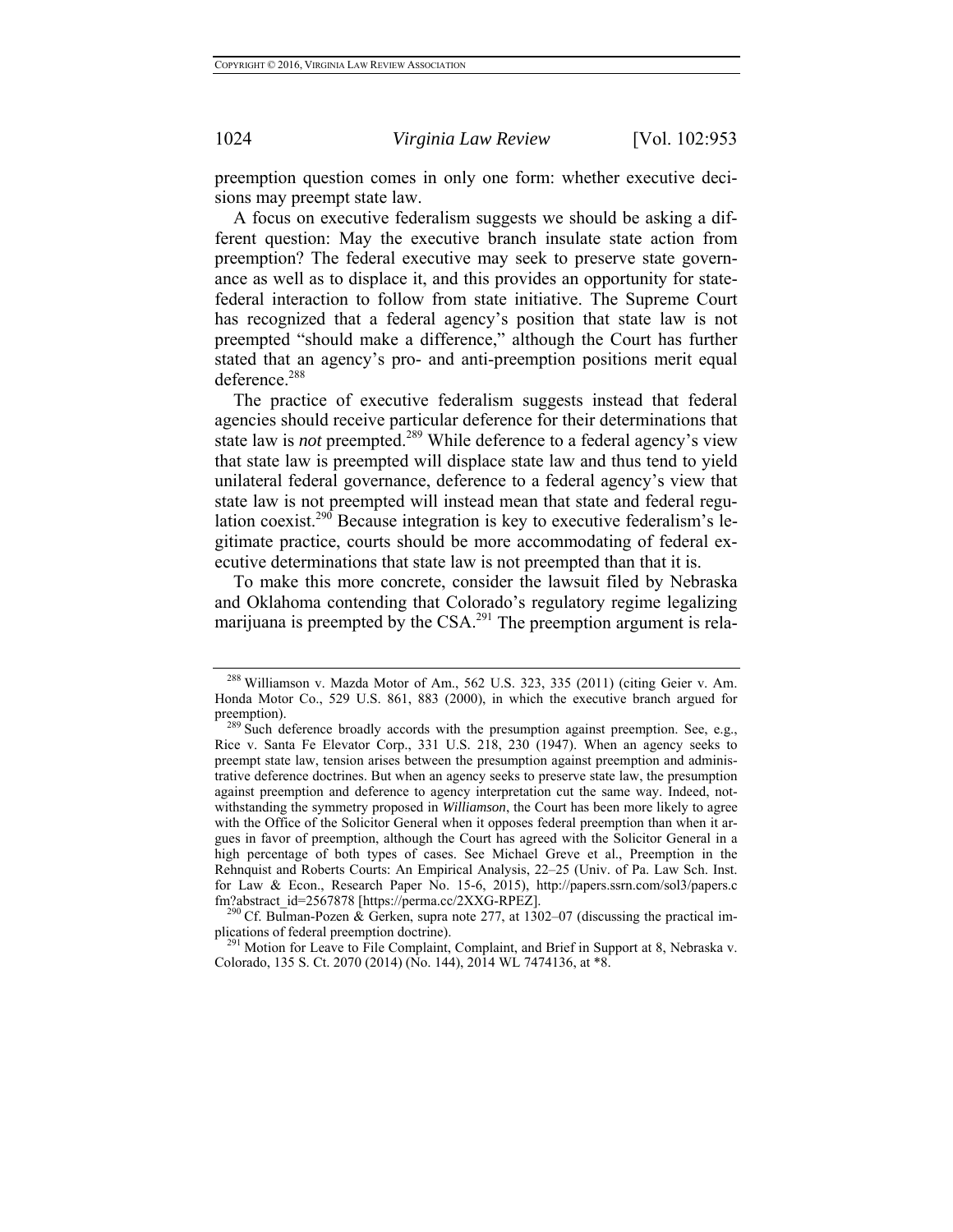## 2016] *Executive Federalism Comes to America* 1025

tively weak in any event.<sup>292</sup> But the view of the federal executive that Colorado's regulatory regime is not preempted should matter. It is the federal executive's accommodation of a distinctive state policy that has provided the basis for negotiation and mutual accommodation. While federal preemption of state law would squelch the benefits of governance, compromise, and representation that follow from state-federal integration and overlap, the coexistence of state and federal regimes advances these ends.

#### *C. Interstate Compacts and the Separation of Powers*

Because relationships among states are an important force shaping national policy and state-federal negotiations, the future of executive federalism also depends in part on how courts receive interstate agreements. The Supreme Court has generously licensed multistate collaboration, but the integration of state and federal action that underlies executive federalism reveals new doctrinal fault lines. In particular, it destabilizes the idea of a unified federal government and suggests that future litigation about interstate compacts will not concern state versus federal authority so much as the respective roles of Congress and the executive branch in brokering interstate relations.

Compact Clause doctrine focuses on safeguarding federal supremacy. Most notably, a unified conception of federal supremacy underlies the Supreme Court's understanding of when an interstate agreement requires the federal government's approval. Although the text of the Compact Clause would seem to require consent for any interstate agreement— "No State shall, without the Consent of Congress . . . enter into any Agreement or Compact with another State<sup>"293</sup>—the Court has long held that consent is required only when an interstate agreement would aug-

<sup>&</sup>lt;sup>292</sup> The CSA contains a strongly worded savings clause, and a state's legalization of marijuana as a matter of state law does not prohibit individuals from complying with the federal prohibition. 21 U.S.C. § 903 (2012). Moreover, reading federal law to require states to criminalize marijuana would likely run afoul of the prohibition on commandeering. See generally Erwin Chemerinsky et al., Cooperative Federalism and Marijuana Regulation, 62 UCLA L. Rev. 74, 102–03 (2015) (describing the effect of the anticommandeering doctrine on preemption questions); Robert A. Mikos, On the Limits of Supremacy: Medical Marijuana and the States' Overlooked Power to Legalize Federal Crime, 62 Vand. L. Rev. 1421 (2009) (arguing that the states have broad power to legalize conduct prohibited by the federal government).<br> $^{293}$  U.S. Const. art. I, § 10.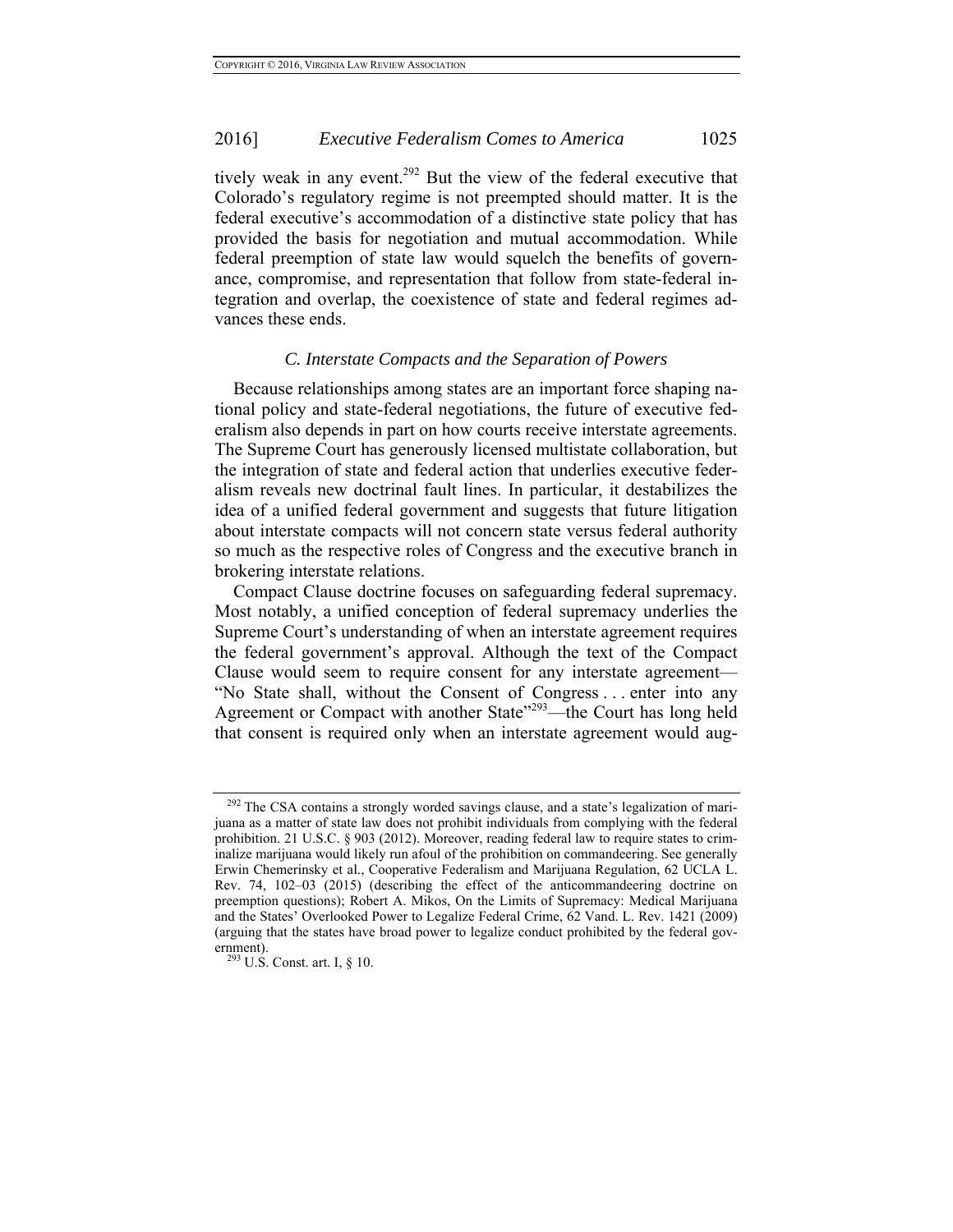ment state power at the federal government's expense.<sup>294</sup> Embracing "modes of interstate cooperation that do not enhance state power to the detriment of federal supremacy," the Court has stated that the test for whether consent is required "is whether the Compact enhances state power *quoad* the National Government."<sup>295</sup> Without elaborating the meaning of federal supremacy, the Court has distinguished it from federal interests, noting that "every state cooperative action touching interstate or foreign commerce implicates some federal interest."<sup>296</sup>

The Court has never determined what federal approval must look like when it is required, but historical practice has glossed "the Consent of Congress" to refer to Congress "acting in the way in which Congress ordinarily enacts legislation—i.e., subject to presentment [and] veto."<sup>297</sup> For instance, Congress acquiesced to President Franklin Delano Roosevelt's vetoes of two resolutions of congressional consent based on his view that the interstate compacts at issue impinged upon federal authority.<sup>298</sup> Today, commentators generally assume that interstate agreements

 $294$  See Virginia v. Tennessee, 148 U.S. 503, 519 (1893). Looking to the "object of the constitutional provision," the Court reasoned in 1893 that "the prohibition is directed to the formation of any combination tending to the increase of political power in the States, which may encroach upon or interfere with the just supremacy of the United States." Id. Nearly one hundred years later, the Court reaffirmed this interpretation. U.S. Steel Corp. v. Multistate

Tax Comm'n, 434 U.S. 452, 473 (1978).<br><sup>295</sup> *U.S. Steel Corp.*, 434 U.S. at 460, 473; see also New Hampshire v. Maine, 426 U.S.<br>363, 369 (1976) (adopting *Virginia v. Tennessee* Compact Clause test).<br><sup>296</sup> *U.S.* Steel Car

<sup>&</sup>lt;sup>296</sup> U.S. Steel Corp., 434 U.S. at 480 n.33. <sup>297</sup> Michael S. Greve, Compacts, Cartels, and Congressional Consent, 68 Mo. L. Rev. 285, 319 n.138 (2003) (emphasis omitted); cf. Ariz. State Legislature v. Ariz. Indep. Redistricting Comm'n, 135 S. Ct. 2652, 2668 (2015) ("[T]he meaning of the word 'legislature,' used several times in the Federal Constitution, differs according to the connection in which it is employed, depend[ent] upon the character of the function which that body in each instance is called upon to exercise. . . . Thus 'the Legislature' comprises the referendum and the Governor's veto in the context of regulating congressional elections." (internal quotation marks

omitted)).<br><sup>298</sup> See Gregory Harness, Presidential Vetoes, 1789-1988, 315, 351–52 (1992), http://www.senate.gov/reference/resources/pdf/presvetoes17891988.pdf [https://perma.cc/A5 L7-NS53] (discussing President Roosevelt's veto of S.J. Res. 139, 76th Cong. (1939) and H.R. 5945, 77th Cong. (1942) and noting that the veto for H.R. 5945 was unchallenged); Linda Hein, FDR Vetoes Republican River Compact, McCook Gazette (Oct. 12, 2001), http://www.mccookgazette.com/story/1046711.html [https://perma.cc/398T-JSMN]. See generally Curtis A. Bradley & Trevor W. Morrison, Historical Gloss and the Separation of Powers, 126 Harv. L. Rev. 411 (2012) (considering the role of historical practice in determining the scope of presidential and congressional constitutional authority).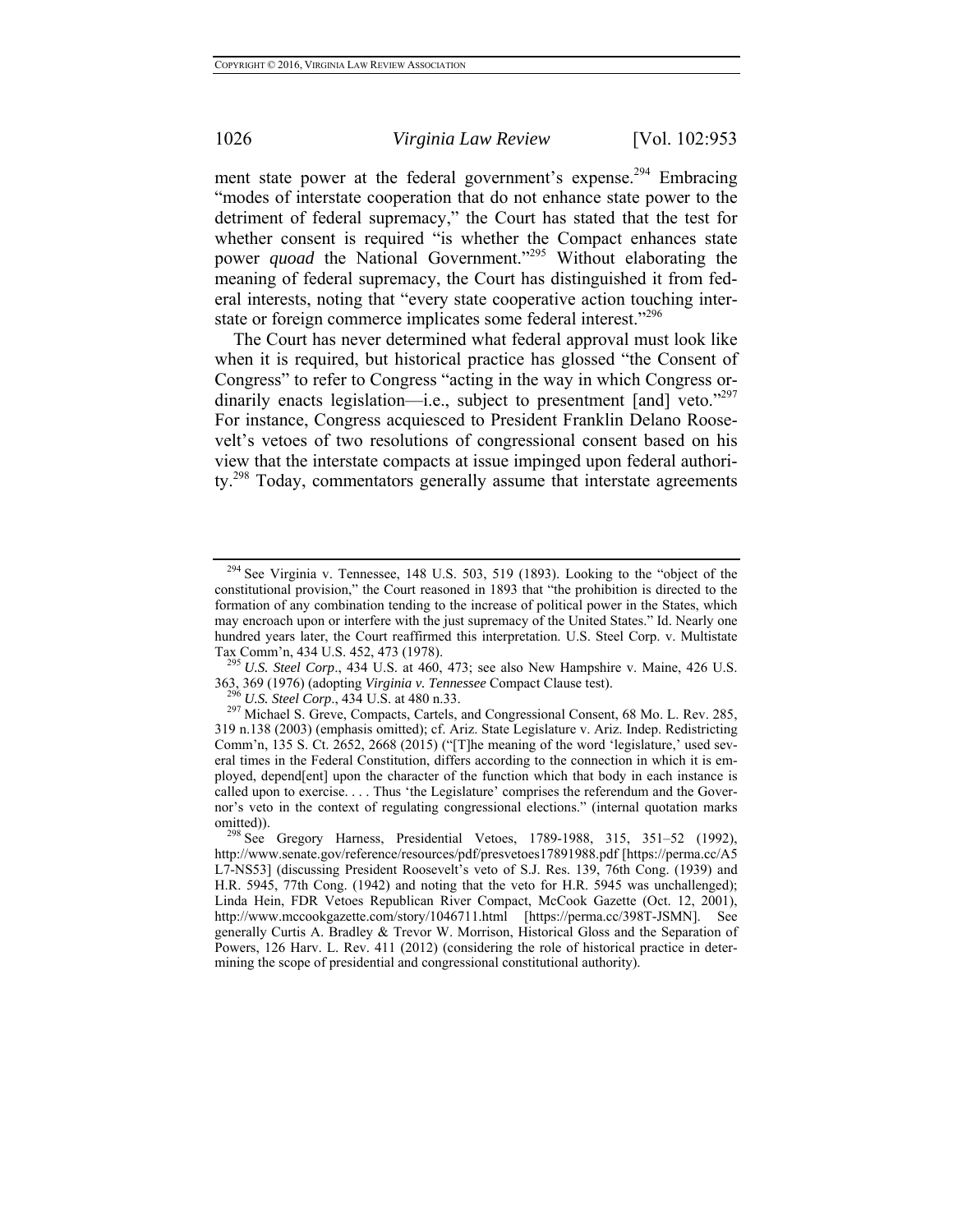#### 2016] *Executive Federalism Comes to America* 1027

requiring federal consent are subject to the President's approval as well as Congress's.299

Doctrine and practice alike have thus framed Compact Clause questions in terms of state versus federal authority. But partisan dynamics have rendered any neat distinction between state and federal authority unstable. Divisions within each level of government and alliances across the state-federal divide suggest that future Compact Clause litigation will instead raise separation of powers questions, focusing on the relative authority of Congress and the federal executive branch.

Two forms of this challenge are already emerging. First, in an attempt to effectively repeal existing federal law without presentment, certain state and federal officials have proposed interstate compacts in areas including healthcare and immigration.<sup>300</sup> Because these compacts would alter federal law, proponents concede that they implicate federal supremacy and require congressional consent, but they further insist that such consent should not be understood to include a role for the President. Indeed, compacts are attractive to such proponents precisely insofar as they would marshal the power of a (Republican) Congress to thwart the policies of a (Democratic) President.<sup>301</sup> Although these compacts appear to be political nonstarters even with a Republican majority in Congress, such campaigns underscore how a view of state versus fed-

<sup>&</sup>lt;sup>299</sup> See, e.g., Frederick L. Zimmermann & Mitchell Wendell, The Interstate Compact Since 1925, at 94 (1951) ("[W]hatever the original meaning of the consent requirement may have been with regard to compacts, settled usage now has definitely established the President's power to participate in the consent process."); Greve, supra note 297, at 319 n.138; Note, Charting No Man's Land: Applying Jurisdictional and Choice of Law Doctrines to Interstate

Compacts, 111 Harv. L. Rev. 1991, 1993 (1998).<br><sup>300</sup> Am. Legislative Exch. Council, Health Care Compact Act: Model Legislation (Oct. 13, 2011), https://www.alec.org/model-policy/health-care-compact-act-2/ [https://perma.cc/SS 5J-FGQQ]; see Robert F. Graboyes & Matthew Mitchell, Laboratories of Autocracy, U.S. News (Oct. 13, 2015), http://www.usnews.com/opinion/blogs/policy-dose/2015/10/13/hea lth-care-compact-states-choose-autocracy-over-democracy [https://perma.cc/MHC6-QS8Z]; Terrence Stutz, Texas Senate Votes for Interstate Compact to Enforce Federal Immigration Laws, Dall. Morning News (May 7, 2015), http://www.dallasnews.com/news/state/head lines/20150506-senate-votes-to-enforce-federal-immigration-laws-with-interstate-comp

act1.ece [https://perma.cc/42LF-MY3K].<br><sup>301</sup> See, e.g., Mary Huls, A Constitutional Approach to Employ the Use of Interstate Compacts to Address Illegal Immigration and Border Security at the State Government Level, Clear Lake Tea Party (Jan. 19, 2015), http://www.clearlaketeaparty.com/a\_constituio nal approach to employ the use of interstate compacts to address illegal immigration and\_border\_security\_at\_the\_state\_government\_level [https://perma.cc/ZB7X-E35F] ("With President Obama bypassing Congress on immigration and border security issues, it only seems fair that a partial solution would be one that bypasses the President.").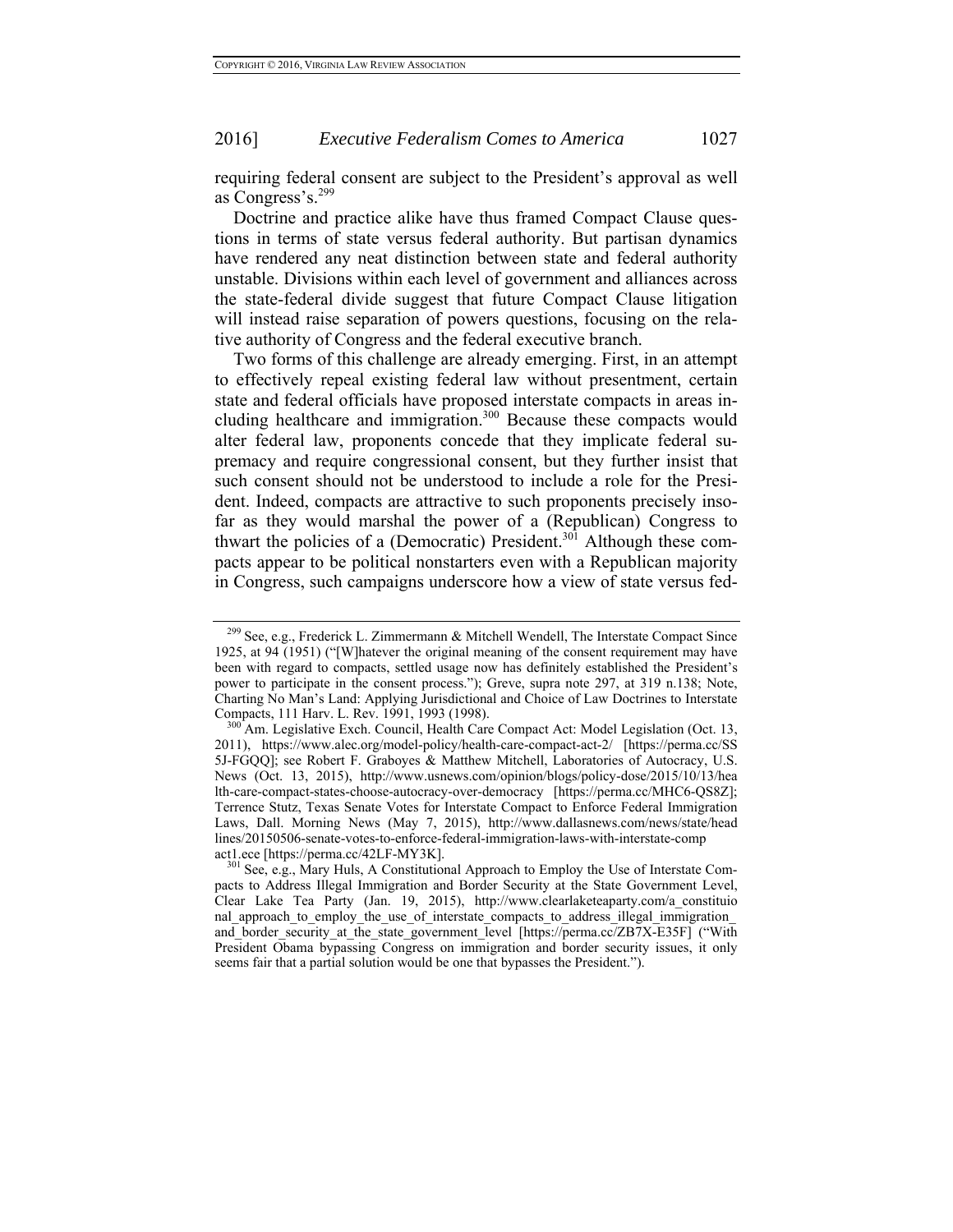eral authority as such does not capture the most relevant divides. If Congress were to approve, the fight would concern the separation of powers more than federalism.<sup>302</sup>

That same reframing also animates a second novel form of Compact Clause argument: a challenge that a particular interstate agreement is invalid without congressional consent precisely because the federal executive played a role in its creation. Such a claim underlies a recent exception to the mantra that "no court, at any level, has ever found an interstate agreement lacking congressional approval to encroach on federal supremacy."<sup>303</sup> Recently, a Missouri court found that the Smarter Balanced Assessment Consortium was "an unlawful interstate compact to which the U.S. Congress has never consented [and] whose existence and operation violate the Compact Clause of the U.S. Constitution."304 Although that case has since been deemed moot based on a state appropriations law, $305$  similar challenges have cropped up in other states,  $306$ and variants of the plaintiffs' argument are likely to recur.

The main argument in these cases is convoluted, but it may be summarized as follows: Smarter Balanced is an interstate compact that threatens federal supremacy because Congress has provided that the Department of Education may not control state educational policy and yet the Department conditioned federal grants on state participation in assessment consortia.<sup>307</sup> In other words, the plaintiffs insist that the acts of one part of the federal government (the executive branch) undermine federal authority (as reposed in Congress), and they see federal execu-

<sup>302</sup> See, e.g., Andrew L. Nolan, Cong. Research Serv., Interstate Compacts and Presidential Presentment of Congressional Consent (2015) (stating that the proposed Health Care Com-

<sup>&</sup>lt;sup>303</sup> Duncan B. Hollis, Unpacking the Compact Clause, 88 Tex. L. Rev. 741, 766 (2010); see also, e.g., Greve, supra note 297, at 289.<br><sup>304</sup> Judgment at 1, Sauer v. Nixon (Mo. Cir. Ct. Feb. 24, 2015), No. 14AC-CC00477, 2015

WL 4474833 at \*1.<br><sup>305</sup> Sauer v. Nixon, 474 S.W.3d. 624, 630 (Mo. Ct. App. 2015).<br><sup>306</sup> See Complaint for Declaratory Relief, Preliminary and Permanent Injunction at 2, Regan v. Otter (D. Idaho Sept. 29, 2015) (No. 4:15-cv-00455-BLW), http://idahoednews.wpen gine.netdna-cdn.com/wp-content/uploads/2015/09/Common-CoreSBAC-complaint.pdf [htt ps://perma.cc/YVU7-Q3NC]; Mike Nowatzki, Judge Hears Arguments in Lawsuit Over Common Core Tests in N.D., Grand Forks Herald (July 27, 2015), http://www.grandfork sherald.com/news/crime-and-courts/3805560-judge-hears-arguments-lawsuit-over-common-<br>core-tests-nd [https://perma.cc/V6YC-4QLU].

 $^{307}$  See, e.g., Memorandum in Support of Plaintiffs' Motion for Preliminary Injunction at 16–17, Sauer v. Nixon (Mo. Cir. Ct. Feb. 24, 2015), No. 14AC-CC00477; Complaint for Declaratory Relief, Preliminary and Permanent Injunction, supra note 306, at 9–10.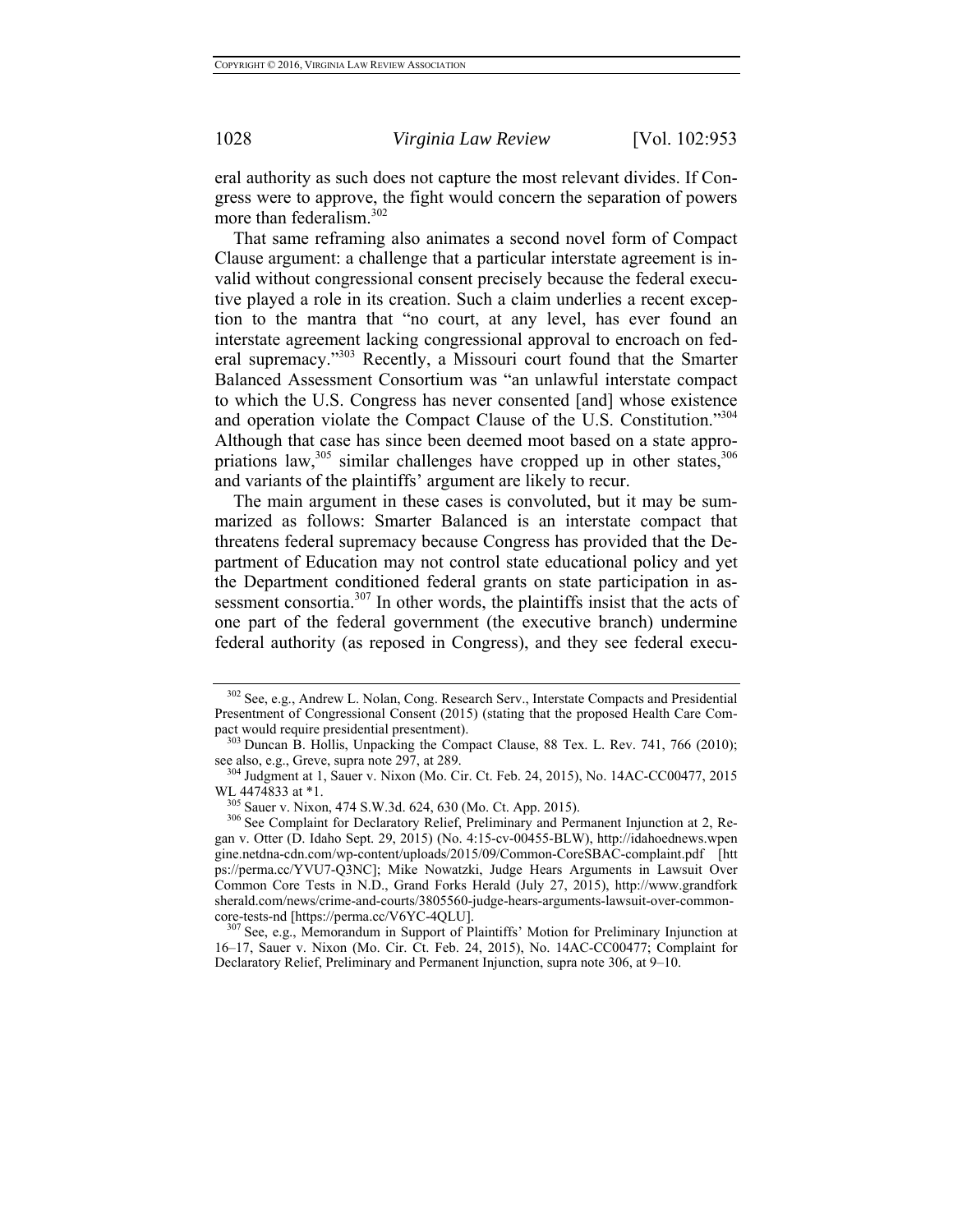# 2016] *Executive Federalism Comes to America* 1029

tive "instigation" of interstate cooperation as rendering suspect such cooperation.308 As this suggests, the plaintiffs are not actually advancing an argument about the Compact Clause; their claim is that the federal executive branch is violating federal law. The cases nonetheless offer a quirky illustration of a pervasive point: The Supreme Court's traditional treatment of "federal supremacy" and "the National Government" as coherent categories is no match for today's politics.

As courts are increasingly asked to consider the distinct roles of various federal government actors, they might take federal executive involvement with an interstate agreement to be a source of reassurance. As an initial matter, if the federal executive and a state enter into an agreement with one another, this sort of state-federal compact should not require express congressional approval at all.<sup>309</sup> More generally, even when the federal executive does not enter into an agreement, it may "prompt, react to, rely on, or take advantage of an interstate agreement"<sup>310</sup> in the way that EPA has done with RGGI or that the Department of Education did with the Common Core and the assessment consortia. Under current doctrine, such executive involvement is irrelevant: If the interstate agreement interferes with federal supremacy, congressional consent will be required, and if it does not, it is immaterial whether the federal executive branch condones or condemns it. Given the vague contours of "federal supremacy," however, it will not always be clear whether an interstate compact has implications for federal supremacy. And even as courts have broadly blessed interstate agreements in the absence of federal approval, federal awareness of and interaction with such interstate agreements may be salutary. In these intermediate

<sup>308</sup> Memorandum in Support of Plaintiffs' Motion for Preliminary Injunction at 1, Sauer v. Nixon (Mo. Cir. Ct. Feb. 24, 2015), No. 14AC-CC00477.<br><sup>309</sup> See Applicability of Compact Clause to Use of Multiple State Entities Under the Water

Resources Planning Act, 4B Op. O.L.C. 828, 830 (1980), 1980 WL 20996 [hereinafter Applicability of Compact Clause] ("[T]he Compact Clause, by prohibiting unconsented agreements with other states or with foreign powers, at least by negative implication contemplates that federal-state agreements need not be submitted for consent. . . . It would also run counter to the fundamental constitutional principle of separation of powers to give either house of Congress the equivalent of a veto over agreements concluded by an executive branch agency."). This is not to suggest the federal executive branch has carte blanche to enter into such agreements. But the relevant legal question in such cases will be whether the federal executive is operating within its lawful authority in the first instance, not whether Congress has agreed to a particular state-federal concordat on the back end.

 $310$  Brief of Appellants at 33, Sauer v. Nixon (Mo. Ct. App. May 26, 2015) (WD 78430), 2015 WL 3615028.